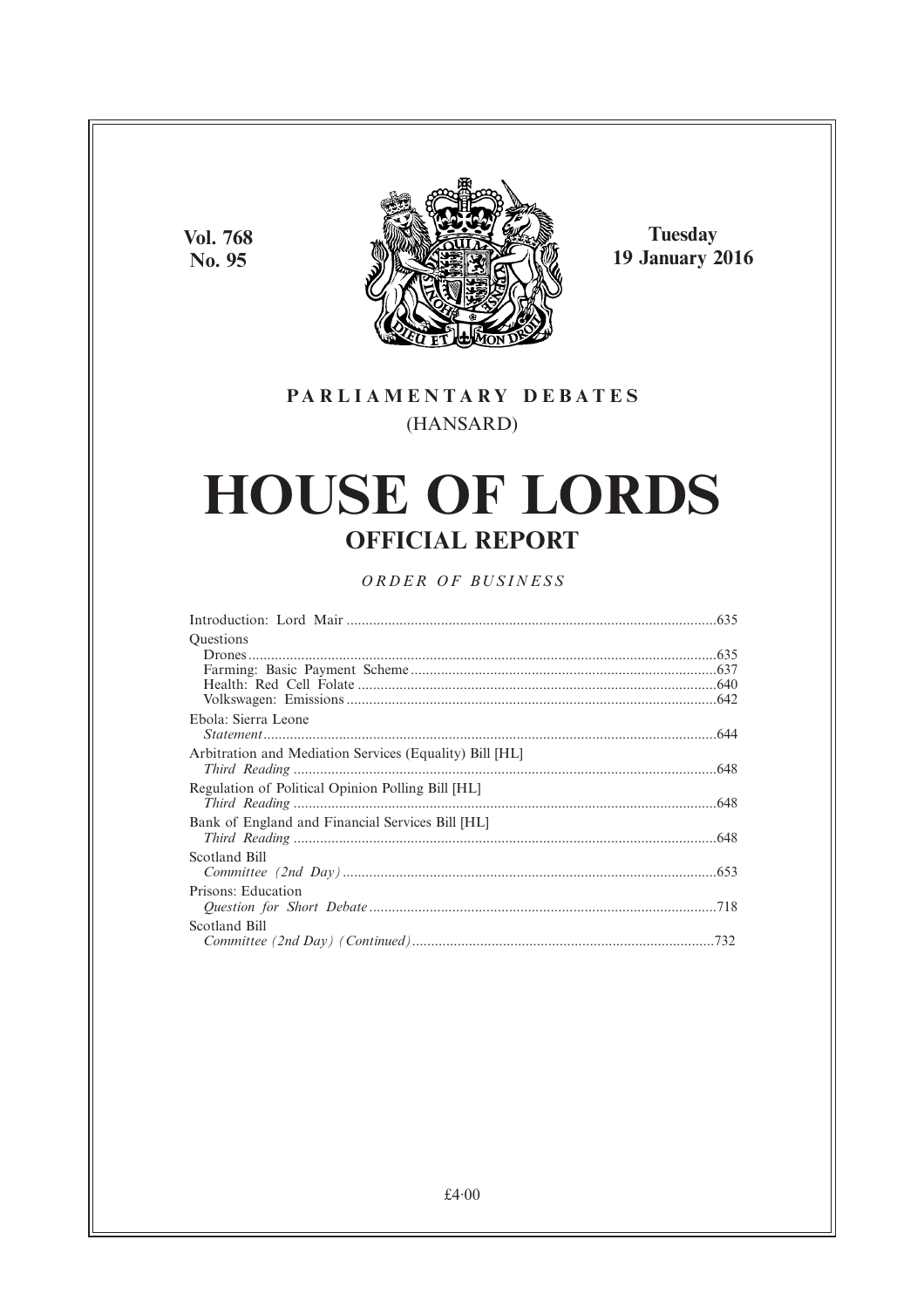Lords wishing to be supplied with these Daily Reports should give notice to this effect to the Printed Paper Office.

No proofs of Daily Reports are provided. Corrections for the bound volume which Lords wish to suggest to the report of their speeches should be clearly indicated in a copy of the Daily Report, which, with the column numbers concerned shown on the front cover, should be sent to the Editor of Debates, House of Lords, within 14 days of the date of the Daily Report.

> *This issue of the Official Report is also available on the Internet at* www.publications.parliament.uk/pa/ld201516/ldhansrd/index/160119.html

| PRICES AND SUBSCRIPTION RATES                                                                                                                       |
|-----------------------------------------------------------------------------------------------------------------------------------------------------|
| DAILY PARTS                                                                                                                                         |
| Single copies:<br>Commons, £5; Lords £4<br>Annual subscriptions:<br>Commons, £865; Lords £600                                                       |
| LORDS VOLUME INDEX obtainable on standing order only.<br>Details available on request.                                                              |
| <b>BOUND VOLUMES OF DEBATES</b> are issued periodically during the<br>session.                                                                      |
| Single copies:<br>Commons, £65 (£105 for a two-volume edition); Lords, £60 (£100 for a<br>two-volume edition).<br>Standing orders will be accepted. |
| THE INDEX to each Bound Volume of House of Commons Debates is published<br>separately at £9.00 and can be supplied to standing order.               |
| All prices are inclusive of postage.                                                                                                                |

The first time a Member speaks to a new piece of parliamentary business, the following abbreviations are used to show their party affiliation:

| <b>Abbreviation</b> | <b>Party/Group</b>                  |
|---------------------|-------------------------------------|
| CB                  | Cross Bench                         |
| Con                 | Conservative                        |
| <b>DUP</b>          | Democratic Unionist Party           |
| GP                  | Green Party                         |
| Ind Lab             | <b>Independent Labour</b>           |
| Ind LD              | <b>Independent Liberal Democrat</b> |
| Ind SD              | <b>Independent Social Democrat</b>  |
| Ind UU              | Independent Ulster Unionist         |
| Lab                 | Labour                              |
| LD                  | Liberal Democrat                    |
| LD Ind              | Liberal Democrat Independent        |
| Non-afl             | Non-affiliated                      |
| P <sub>C</sub>      | Plaid Cymru                         |
| <b>UKIP</b>         | UK Independence Party               |
| <b>UUP</b>          | <b>Ulster Unionist Party</b>        |

No party affiliation is given for Members serving the House in a formal capacity, the Lords spiritual, Members on leave of absence or Members who are otherwise disqualified from sitting in the House.

© Parliamentary Copyright House of Lords 2016,

*this publication may be reproduced under the terms of the Open Parliament licence, which is published at www.parliament.uk/site-information/copyright/.*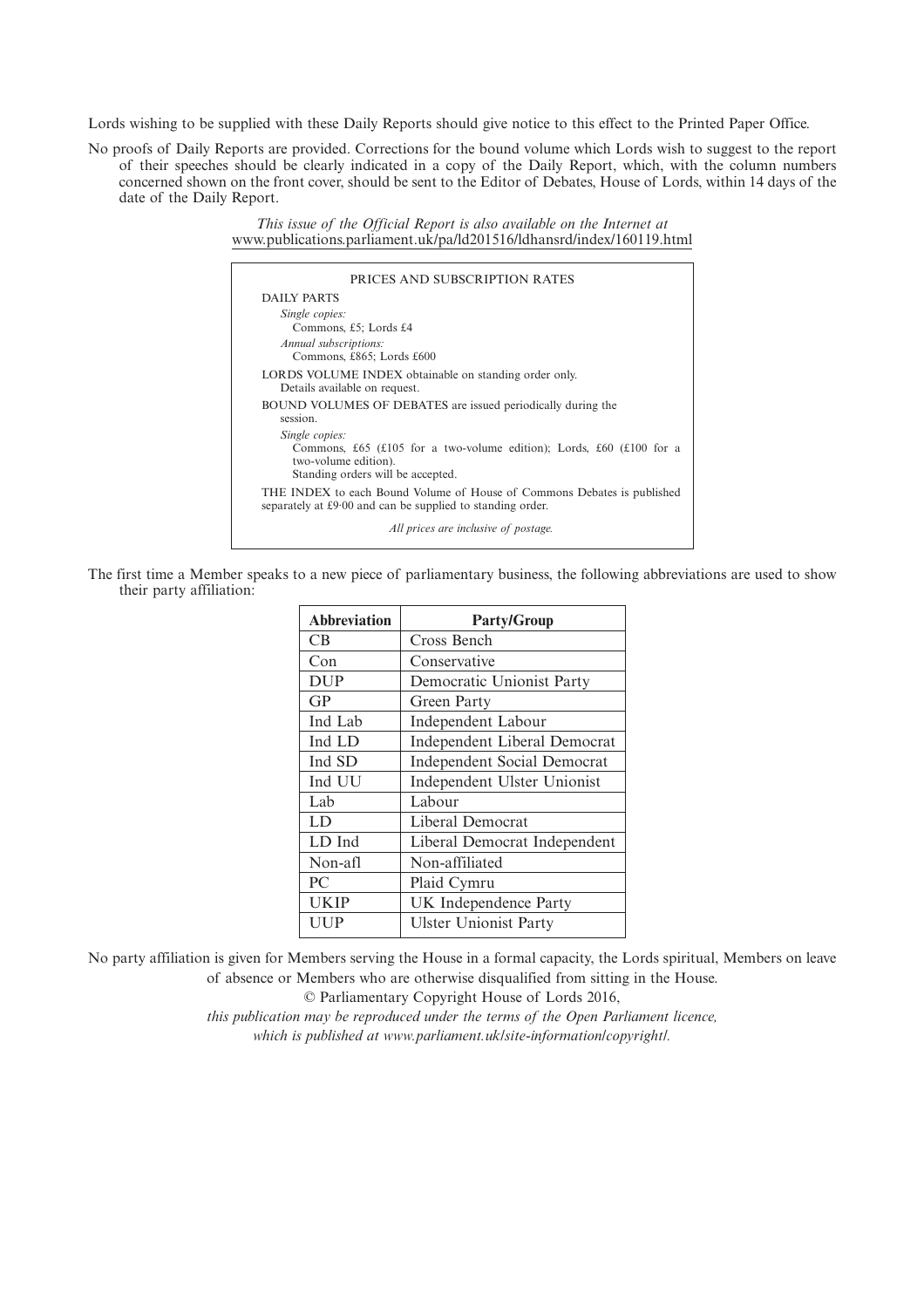## House of Lords

*Tuesday, 19 January 2016.*

*2.30 pm*

*Prayers—read by the Lord Bishop of Derby.*

## **Introduction: Lord Mair**

*2.38 pm*

*Robert James Mair, Esquire, CBE, having been created BaronMair, of Cambridgein the County of Cambridgeshire, was introduced and took the oath, supported by Lord Oxburgh and Lord Rees of Ludlow, and signed an undertaking to abide by the Code of Conduct.*

#### **Drones**

*Question*

*2.43 pm*

#### *Asked by Lord Naseby*

To ask Her Majesty's Government what action they propose to address the threat of a drone being flown into a commercial jet or being used to launch a terrorist attack, as highlighted in the recent report of Detective Chief Inspector Colin Smith.

**Viscount Younger of Leckie (Con):** The Government recognise that this emerging technology creates exciting opportunities for the UK economy, but also new risks for security and safety. A cross-government working group is undertaking a detailed analysis of this emerging threat, including the risks of the use of drones for terrorism and criminal purposes. This work is ongoing and kept under constant review. Initial guidance on tackling the risks has been provided to constabularies across the UK.

**Lord Naseby (Con):** As my noble friend will realise, as a former RAF pilot I have looked at what is happening around the world. All the leading countries the USA, Canada, Australia, New Zealand, France and even Ireland—now have restrictions on drones. We can add to that that drones in a world of cyberwarfare make problems even more relatively difficult. In the light of the *Hostile Drones*report, which makes chilling reading, will my noble friend confirm that the Government will act with real urgency, perhaps guided by the latest US registration scheme launched in January and Ireland's—dare I mention it?—SI 563 of 2015?

**Viscount Younger of Leckie:** My Lords, I am aware of the *Hostile Drones* report. It is informative and generally well written, and chimes very much with the work being undertaken by the cross-government working group. As for licensing, which my noble friend mentioned, particularly in the US and Ireland, the Government and the CAA are talking to the US Federal Aviation Administration and the Irish Aviation Authority about both schemes. I would, however, add a caveat that such schemes are only as good as the enforcement mechanisms behind them.

**Lord Berkeley (Lab):** My Lords, it was interesting that the Minister said that this is an exciting project. It certainly is an exciting project to keep under review while drones might get into the suction of an air engine when a plane lands at Heathrow. It is nice to know that it is under review, but what can the Government do about catching these drones, short of firing missiles at them?

**Viscount Younger of Leckie:** Indeed. This is an important issue because the technology is growing at such a pace. We are undertaking a review of how drones will be controlled from a safety perspective, while looking at the opportunities at the same time.

**Baroness O'Neill of Bengarve (CB):** My Lords, will the cross-government working group also consider the capacity of drones to infringe people's privacy by photographing them in their houses, their gardens or wherever they may be? What enforcement mechanisms might be envisaged there?

**Viscount Younger of Leckie:** Again, that will be part of the review. When we talk about infringement of personal space, as a matter of good practice, drone operators that process personal data should inform individuals affected of their identity. Operators of drones that collect personal data must comply with the Data Protection Act, unless a relevant exemption applies. We believe that the law is tight in this respect.

**Baroness Randerson (LD):** My Lords, Colin Smith asserts that there are almost weekly incidents that endanger air passengers because drones fly into the path of aeroplanes, whether deliberately or by accident. What assessment have the Government made of this risk? Do they believe that we now urgently need to update the licensing and training processes relating to drones?

**Viscount Younger of Leckie:** We are aware of the advance of the technology. The Government are looking urgently at the issues involved. It would be a mistake to rush into legislation at this stage, but it is important to look at all the facts. We are due to report at the end of September on the consultation in this respect.

**Baroness O'Cathain (Con):** My Lords, why has there been such a delay in getting this consultation together? There was terrific euphoria when the report was first published in March last year and the Government gave a very positive response to it within 13 days. What has happened between then and now? [*Laughter.*] It is not a laughing situation. The tracking and tracing of drones is so important and we have to get on with it. The consultation will be 12 months later than we thought.

**Viscount Younger of Leckie:** First of all, I salute the work of my noble friend Lady O'Cathain and all other members of EU Sub-Committee B. It is true that the Government responded quickly within 13 days and it is an important subject. However, it is wrong to rush into legislation, and it is right not only to understand what the public think about the operations of drones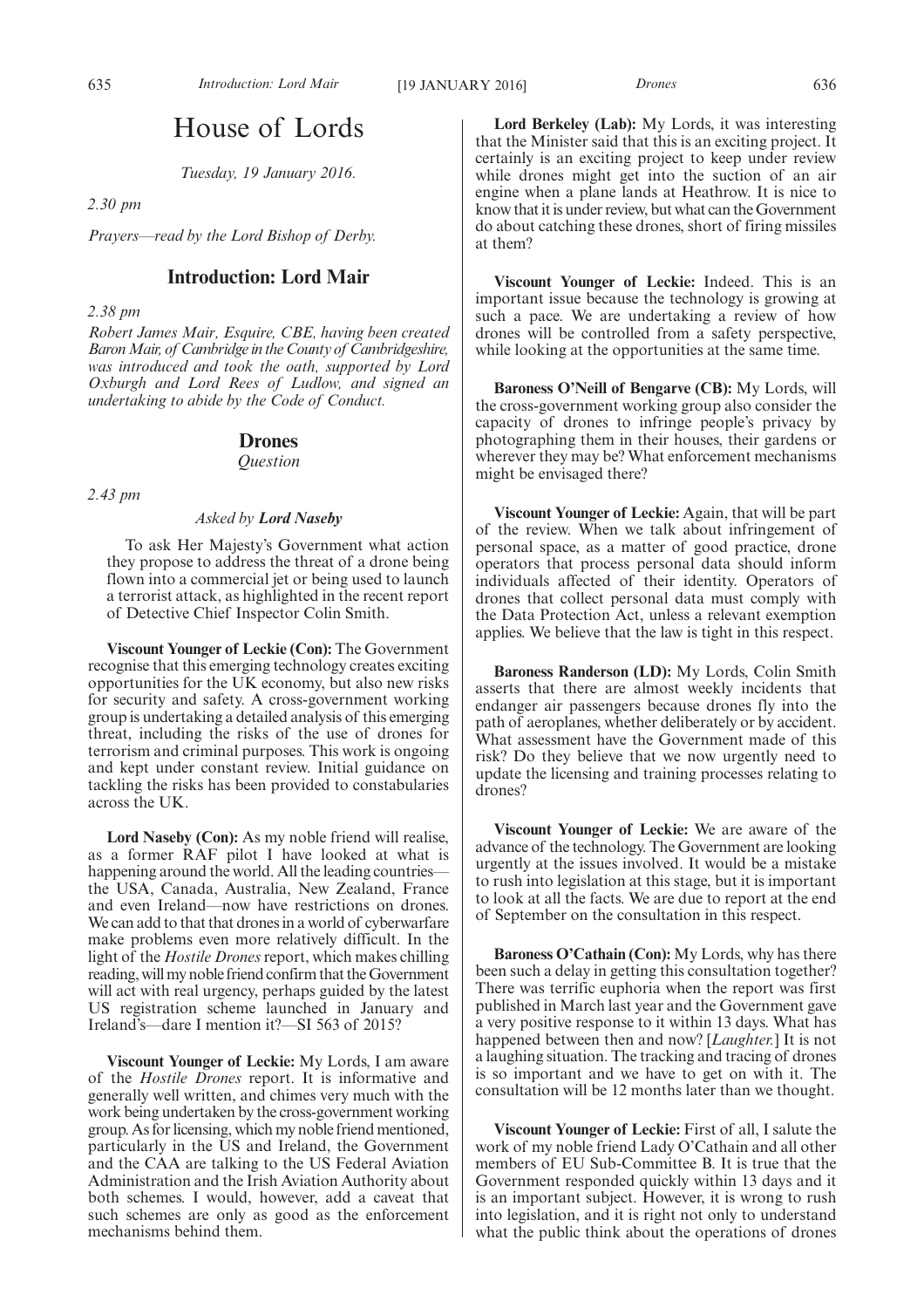[VISCOUNT YOUNGER OF LECKIE]

but to undertake this full 12-week consultation. The Government are also publishing their own strategy in September, notwithstanding any EU timetable.

**Lord West of Spithead (Lab):** My Lords, the Minister says that this will come up in due course, or towards the end of the year, but we initially raised the issue of drones way back when we were preparing for the Olympics. There was great difficulty getting a cross-party group set up. Two years ago we were warning of the real risks from terrorism for aircraft. We really must move on this now. There are now highly capable drones that can carry a substantial weight, which you can buy for £2,000 from a supermarket. You can buy whole groups of these. They can also do intelligencegathering. This is a very real risk and we need to move on it. Would the Minister not admit that we must really make something happen as soon as possible this year?

**Viscount Younger of Leckie:** Indeed, I think I have outlined exactly what we are doing. It is important that we look at the facts first and then come back with a full report by September, which is not too far away. However, we are not being complacent about the safety issues and the risks concerned.

**Lord Tebbit (Con):** My Lords, should we not require that any person should have a licence before he may be permitted to buy or operate a drone?

**Viscount Younger of Leckie:** Yes, it is something that is on people's minds. Of course, the US and Ireland are operating such a scheme but, as I said at the beginning, the question is: can this be enforced? This will also be part of the important review that we will carry out this year.

**Lord Hylton (CB):**My Lords, does the noble Viscount know that this is the third time for me to raise this subject, and that I have had encouragement from the Royal Society for the Prevention of Accidents? Will the Government ensure that there are total exclusion zones for drones wherever aircraft are taxiing, taking off or landing?

**Viscount Younger of Leckie:** Yes, and, indeed, the police are very much involved in this. There is a trial being undertaken at the moment around Gatwick Airport.The police are verymuch part of this, undertaking trials to work out how drones can best be used around public areas.

## **Farming: Basic Payment Scheme** *Question*

*2.52 pm*

#### *Asked by Baroness McIntosh of Pickering*

To ask Her Majesty's Government what percentage of the Basic Payment Scheme was paid to farmers by the end of December 2015, and what assessment they have made of the delivery mechanisms of that funding.

**Baroness McIntosh of Pickering (Con):** My Lords, I beg leave to ask the Question standing in my name on the Order Paper. In doing so, I refer to my interests in the register.

**Lord Gardiner of Kimble (Con):** My Lords, I declare my farming interests as set out in the register. The Rural Payments Agency began making full payments on the first day of the payment window and by the end of December had paid 51% of eligible claims. It remains on track to pay the vast majority by the end of this month. Rural Payments, the IT system, has been used to process claims and make payments for 2015, and is working well. It will continue to be used for 2016 and beyond.

**Baroness McIntosh of Pickering:** I am grateful to my noble friend the Minister for that reply. Will he explain what "the vast majority" means in numbers? How will those farmers who have not yet received a letter saying that they will not be paid know when they will be paid? Will he look particularly at any delays that have been caused for those farming common land through issues relating to mapping and registration of rights?

**Lord Gardiner of Kimble:** My Lords, I do not think that I am in a position to say what exactly "vast majority" means. However, I can tell my noble friend that as of yesterday the RPA had paid more than 57,700 claims—that is two-thirds of the total and some £779 million—and is now clearly focused on paying the remainder as soon as possible. My noble friend is absolutely right that one area where there is a likelihood of payments being somewhat later is that relating to common land, but the RPA is using all its endeavours to get the final payments out as soon as is possible.

**Baroness Miller of Chilthorne Domer (LD):** My Lords, does the Minister agree that the agri-environment element of the payments has particularly lagged, leading to a fear that there will be a widespread exit of farmers because they simply cannot afford the conservation measures to maintain biodiversity or soil care—all the things that the Government are counting on?

**Lord Gardiner of Kimble:** My Lords, it is clearly important that agri-environment schemes are well supported as well as the basic payments. I think that the percentage of the latest agri-environment schemes that have been paid has been particularly high, but clearly we need to encourage as many farmers and landowners as possible to ensure that the good custodianship of the land is very much to the fore. I am confident that almost all do.

**Lord Christopher (Lab):** My Lords, this matter is raised in this House year after year. However, to my recollection, we have never had an adequate explanation of why it happens year after year. The present situation is that the only country in the United Kingdom which is anywhere near closure is Northern Ireland; Welsh hill farmers are desperate for the money. Why does it happen year after year after year?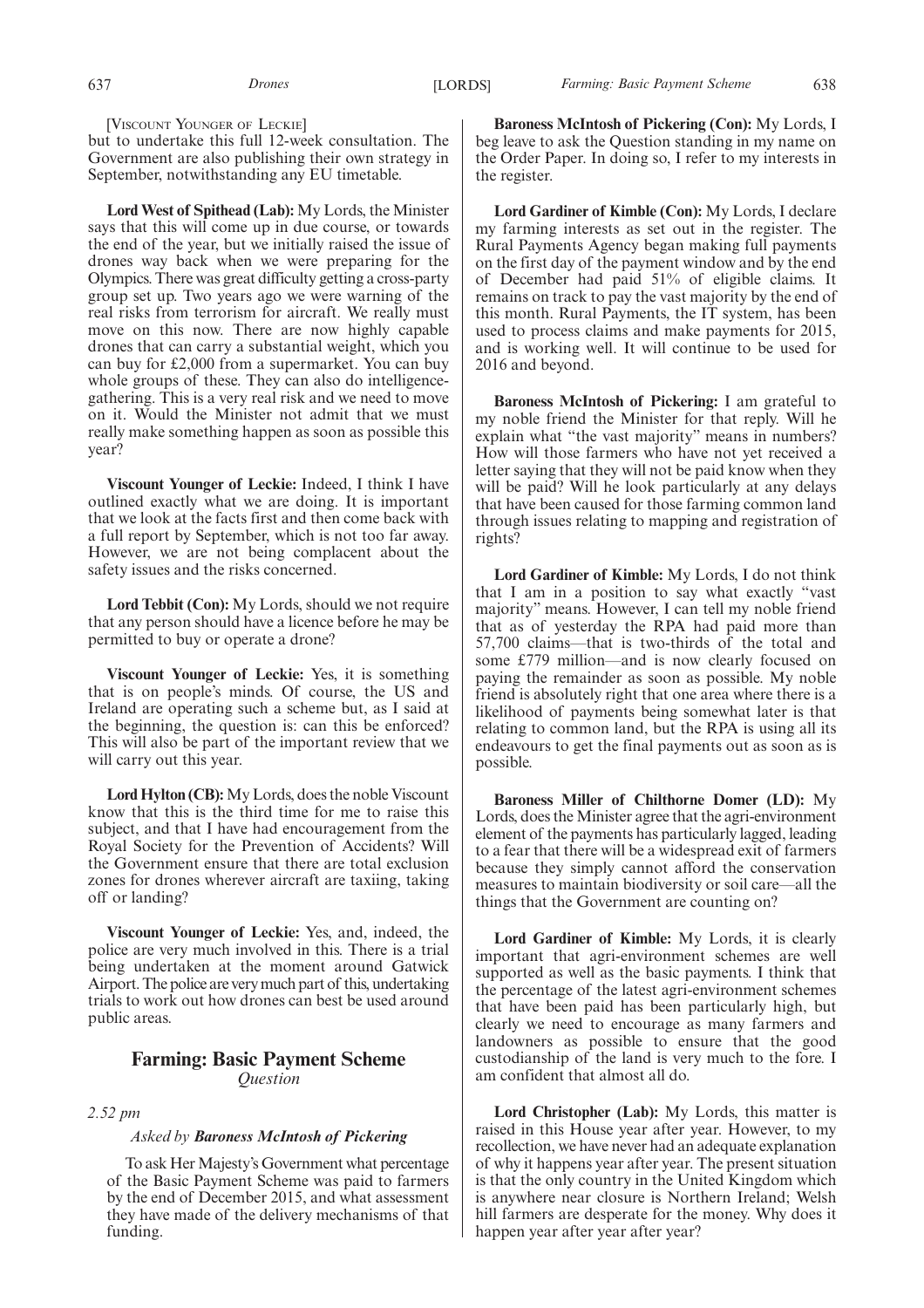639 *Farming: Basic Payment Scheme Health: Red Cell Folate* [19 JANUARY 2016] 640

**Lord Gardiner of Kimble:**My Lords, I can understand and, with my farming interests, have some sympathy. However, in the past two years 90% of single farm payments were made in the first month. The reason there is a difficulty this year is that the CAP was reformed. It is therefore, unfortunately, extremely complicated. The Government are now negotiating simplifying the CAP. That is why we have got this situation across the United Kingdom this year. However, I note what the noble Lord said about Northern Ireland.

**The Lord Bishop of Peterborough:** My Lords, I speak as one who, until very recently, has been privileged to serve as a trustee of the Farming Community Network, which supports many farmers with difficulties of this sort. Is the Minister aware, as FCN certainly is, that many of those who have been told they will not receive their payments until after the end of this month—more than two months late—are farming in upland areas, not just common grazing, and are often the poorest farmers in the most need? Is it possible for at least some payment to be made on account? Can the Government assure noble Lords that payments will be made on time, and in full, in the next cycle?

**Lord Gardiner of Kimble:** My Lords, there are regular discussions with, for instance, the banks and with HMRC about those farmers who will be in difficulties. I endorse what the right reverend Prelate has said: many charitable organisations work with the Government and we wish to support them as much as possible. I believe that next year the lessons will be learnt from what has happened this year. I very much hope that the RPA will have considerable success in 2016.

**Baroness Masham of Ilton (CB):** My Lords, I declare an interest, as I have a farm. Has the closure of the rural payment office in Northallerton put pressure on the system?

**Lord Gardiner of Kimble:** There certainly has been, and will continue to be, rationalisation. However, I am assured by the RPA that it has the resources for all the work it needs to do to undertake the payment of this and other schemes. There are between 800 and 1,000 people working on the basic payment scheme, and they are working a 7-day-a-week roster to ensure that as many payments are made as soon as possible.

**Lord Grantchester (Lab):** My Lords, I declare my interest as a farmer who receives payment. Was it wise that the English RPA scrapped its software in the change from SPS to BPS, whereas theWelsh Government merely adjusted theirs and have been able to cope? I understand many offers of advice from consultees in the industry have been made but have not been responded to. If this disaster is not to be dragged into the payment process for 2016—which the Minister rather blandly mentioned—what are the Government's plans for next year, especially regarding online applications, and when will they communicate them?

**Lord Gardiner of Kimble:** My Lords, as the noble Lord will understand, there are obviously very many more claimants in England. So far as the IT system is concerned, I understand that the single payment scheme computer would not have been suitable to deal with the considerable complexities of the new system, which is why the RPA invested in the new one. There have been improvements following the experiences of this year. I am confident that, in 2016, the computer system and farmers' ability to apply online will be much enhanced, but we will continue with a paper application as well.

## **Health: Red Cell Folate**

*Question*

*2.59 pm*

#### *Asked by Lord Rooker*

To ask Her Majesty's Government, further to the remarks by Lord Prior of Brampton on 21 December 2015 (HL Deb, col 2308), whether the letter from the Scientific Advisory Committee on Nutrition gave any indication of how many women aged 16 to 49 in the United Kingdom met the recommendations from the World Health Organisation regarding red cell folate concentration.

**TheParliamentaryUnder-Secretaryof State,Department of Health (Lord Prior of Brampton) (Con):**The advisory committee's letter indicates that 14.5% of UK women of childbearing age met the new threshold for red cell folate concentration that has been recommended by the World Health Organization since April 2015. Ministers are reviewing the contents of the letter carefully. They plan to come forwardwith their response to the committee's latest advice in due course.

**Lord Rooker (Lab):** I thank the Minister for that Answer but he has just told the House that 85% of women of childbearing age in the United Kingdom failed to meet a major World Health Organization target. The letter says that UK levels are the same as those in the United States of America before fortification with folic acid. Following fortification, US women are now above the World Health Organization target, there have been fewer avoidable abortions, there have been fewer babies with a serious lifelong disability, and the USA is saving half a billion dollars in healthcare costs. The same story is repeated from Canada to South Africa and from Chile to Australia.Worryingly, the same letter says that blood folate levels have gone down so low, it looks like there has been a 25% increase in terminations in England and Wales in the past few years as a result of the current policy of advice only rather than fortification. I say to the Minister: none of the figures in that letter was new. They were known on 20 March last year. The House recesses on 23 March this year. Will we have a decision before we recess?

**Lord Prior of Brampton:** My Lords, the letter that the noble Lord refers to was received on 20 October last year, so we have had it for a little over three months. It is very important to make the point that it is not that the red cell folate levels of British women have gone down but that the threshold used by the WHO has gone up, from 340 nanomoles per litre to 906 nanomoles per litre. Nevertheless, the noble Lord makes a very strong point. He has made it before, in December. There is a lot of medical and scientific evidence on his side of the argument.There are other arguments that theGovernment are taking into account.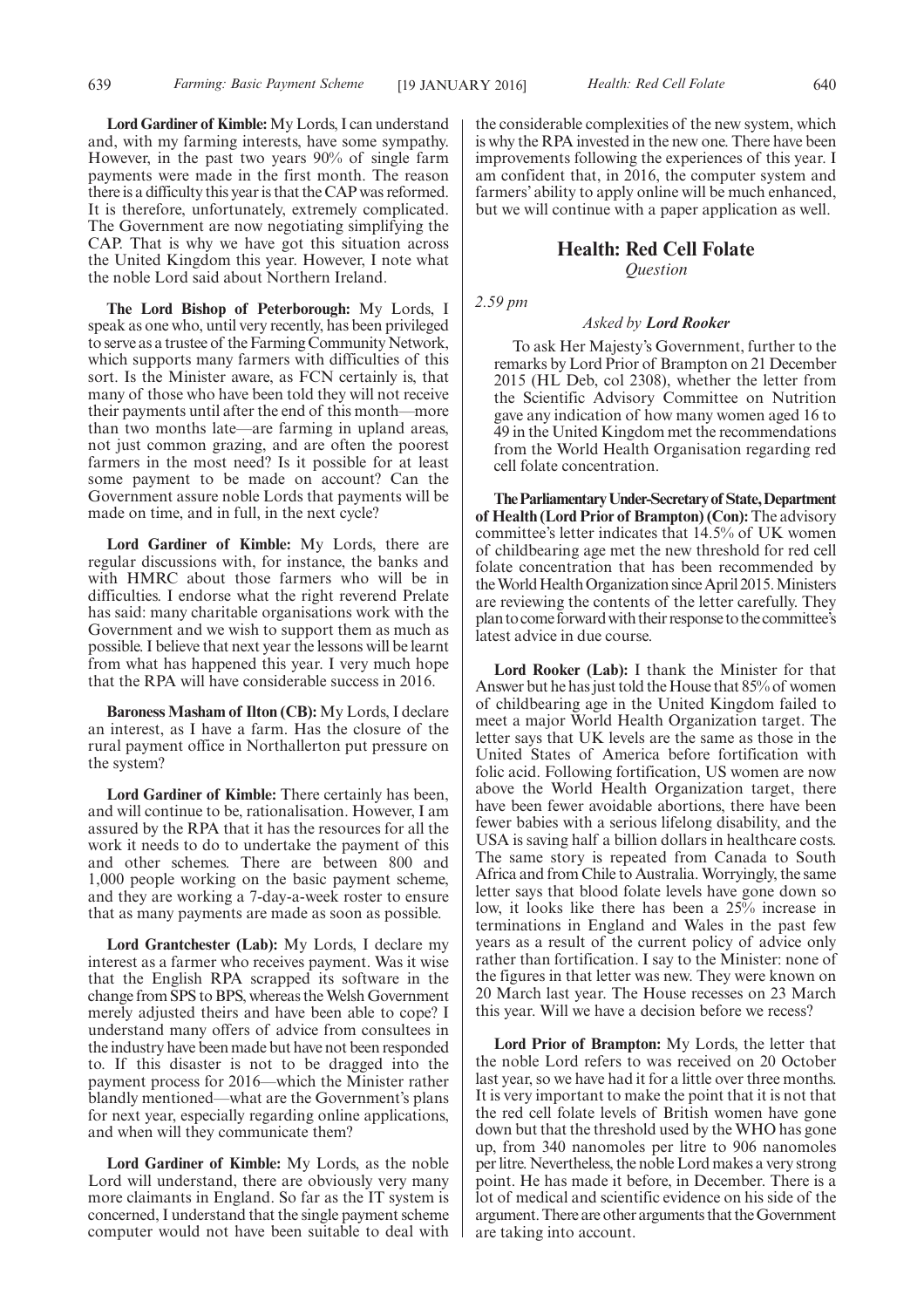**Baroness Walmsley (LD):** My Lords, is the Minister aware that, as I was told this morning by three neural disease specialists, the danger of overmedication with folic acid by fortification is absolutely minuscule—you cannot measure it? In addition, they suggested to me that it is vital that we reduce the number of babies with neural tube defects because, due to our success in the past in reducing the numbers, the specialists and services for such babies are very thin on the ground. We really need to do something about this now.

**Lord Prior of Brampton:** My Lords, the danger of overmedication with folic acid is small, I accept that. It is not non-existent but it is small. Just so that the House knows the numbers, the number of babies aborted because of neural tube defects is about 400 a year; the number who are born with neural tube defects, alive or not alive, is about 60 a year. It is a very serious issue and one that the Government are taking extremely seriously, but we have to weigh that against the other issues of medicating the entire population.

**Baroness Hayman (CB):** My Lords, some of us have long memories that go back to 1991, when the MRC study into this issue had to be stopped early because the results were so overwhelmingly in favour of folic supplementation. The lead researcher on that study was Sir Nicholas Wald. More than 80 countries have taken very seriously those results and have taken on board fortification of white flour. In 2015 Sir Nicholas published a paper about the lost opportunity in the UK. Is it not a matter of profound regret, verging on shame, that in this country, where the initial research was done, we are now being told that there will be a decision "in due course"? If I remember correctly, the last time the Minister spoke about this, he said that it would be very early in the new year.

**Lord Prior of Brampton:** My Lords, I think we are still quite early in the new year. I do not go back to 1991 but the noble Baroness is right: for many years now there has been a large body of scientific opinion in favour of increasing the uptake of folic acid. There is no dispute about that—I do not think there is much science to dispute. The issue is one of balancing the scientific and medical arguments with issues around choice and whether or not it is right to medicate the entire population for the benefit of a fairly small part of it.

**Lord Hughes of Woodside (Lab):** My Lords, when the Minister says that other views have been taken into account, will he lay to rest today and for ever the idea that the Government will be swayed by those who say, spuriously and nonsensically, that this is mass medication?

**Lord Prior of Brampton:** The proposal is that bread should be fortified with folic acid. The point of doing it through bread is that most people eat bread and that it would reach the widest number of people. It would be fortifying a product that most people eat; that is the purpose of it.

**Lord Hunt of Kings Heath (Lab):** My Lords, is the Minister really saying that adding a very small amount to flour is mass medication; is that not overdoing it? I say to him, as I said on 21 December: can Ministers not come to a decision, yes or no? I get the sense that it is no, because he is putting much more stress on the issue of mass medication now than he has ever done on previous questions. I also go back to the answers that his noble friend Earl Howe gave over the last two or three years. Can the Minister not make that decision? The last thing we need would be to refer it yet again to another expert committee for yet more research, when it is quite clear that it would be effective and safe.

**Lord Prior of Brampton:** My Lords, I can only repeat what I said: we are in the process of making a decision and that decision will be made shortly.

## **Volkswagen: Emissions** *Question*

*3.06 pm*

#### *Asked by Baroness Hayter of Kentish Town*

To ask Her Majesty's Government what assessment they have made of the decision by Volkswagen not to pay compensation to United Kingdom motorists who bought cars that were fitted with emissionsdetecting software.

**Viscount Younger of Leckie (Con):** My Lords, the Government's view is that Volkswagen could be liable to compensate consumers for any actual losses they suffer. We are aware of Volkswagen's statement that consumers are unlikely to suffer losses but it is too soon to say whether this is correct. The Competition and Markets Authority has not opened a formal investigation but is continuing to assess whether there is evidence of consumer harm, while liaising with government and other agencies, nationally and internationally.

**Baroness Hayter of Kentish Town (Lab):** I thank the Minister for that Answer, which at least acknowledges that British Volkswagen drivers have been well let down. They bought what they thought, and for good reasons, was a low-emissions car only to find that Volkswagen had cheated them. Nearly 1 million cars will need to be recalled but their resale value will then go down, yet Volkswagen is refusing to compensate UK owners either for the inconvenience of taking their car back or for the loss of value. Can the Minister tell the House whether he considers that this decision is in line with the new Consumer Rights Act, passed in this House last year? Why will the Government not choose to explain to Volkswagen clearly that misleading purchases should lead to compensation?

**Viscount Younger of Leckie:** My Lords, the Government take the unacceptable actions of Volkswagen extremely seriously. Our priority is to protect the public as we go through the process of investigating what went wrong and establishing what we can do to stop it happening again in the future. Regarding the noble Baroness's Question, there is no evidence that consumer rights have been breached but if any have, we have legislation in place at the moment in the Consumer Rights Act and the Sale of Goods Act.

**Lord Deben (Con):** I first declare an interest as a Volkswagen owner. Does my noble friend accept that the real damage done is to the general public by the additional air pollution, which is already very bad,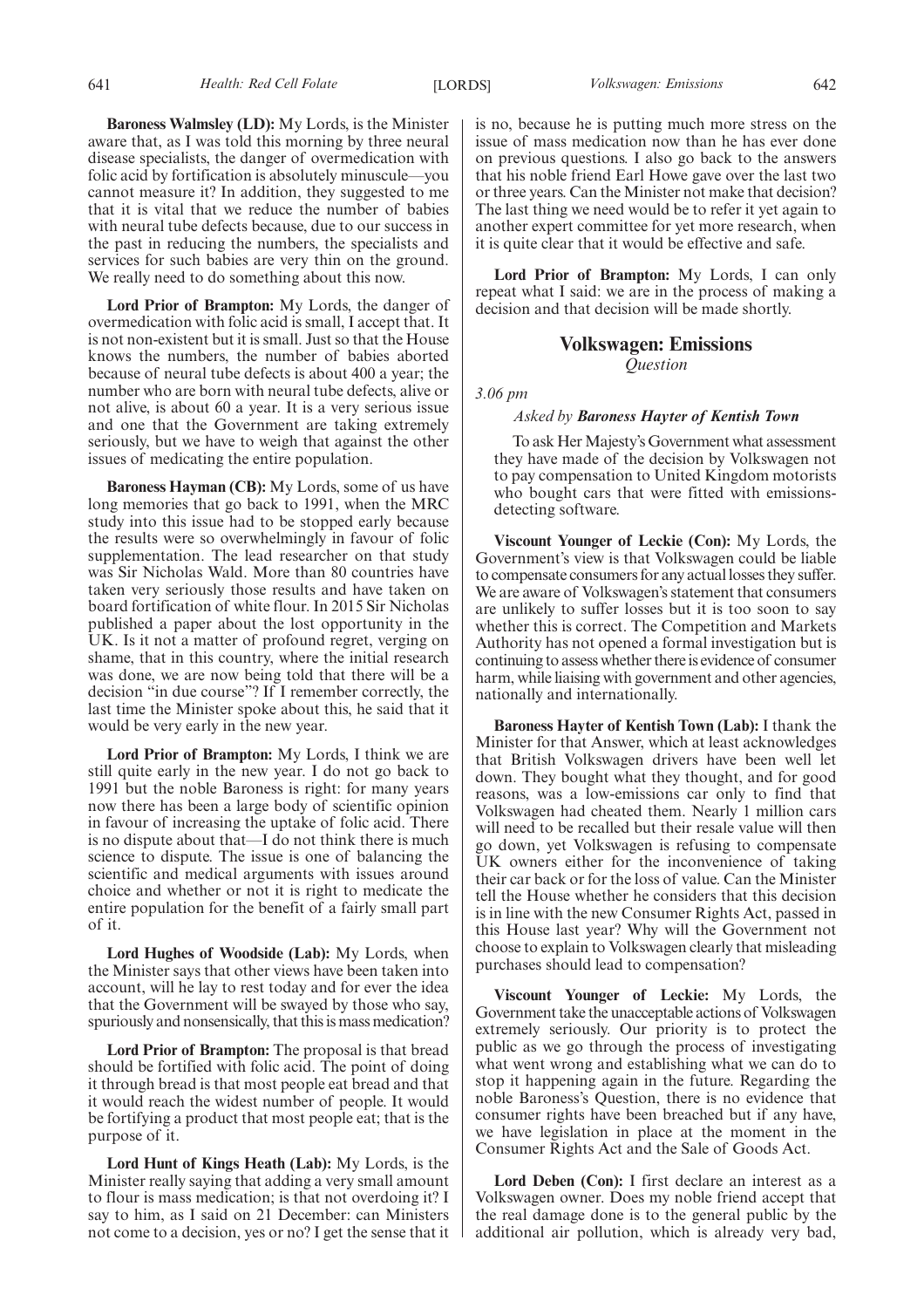**Viscount Younger of Leckie:** Indeed, and it may be some comfort to my noble friend that the Department for Transport and BIS have been pressing Volkswagen very hard over the past few months. We believe that by February there will be a decision on how UK customers who own Volkswagens are affected. On the question of car emissions, the Government are spending more than £600 million between 2015 and 2020 to support the uptake and manufacturing of ultra-low-emission vehicles.

**Lord Stoneham of Droxford (LD):** The Government have announced that individual Volkswagen car owners will not be liable for any shortfalls in their car road tax. Have they worked out the scale of compensation which they should be seeking from Volkswagen and can they assure the House that they will not accept discounted Volkswagen cars into the government car pool instead of real money?

**Viscount Younger of Leckie:** I do not know about that, but as I said, that the Government have been pressing Volkswagen very hard and we need to establish what the actual losses are. There is no question but that if UK owners have legitimate claims for compensation for losses, they should be compensated.

**Lord Forsyth of Drumlean (Con):** Can my noble friend explain why Volkswagen has indicated that it will pay compensation to owners of Volkswagens in the United States but not in Britain?

**Viscount Younger of Leckie:** I am very aware of that point. We are trying to establish why the US has done this, but it does have a different emissions regime, and there are fewer Volkswagen cars in the US. We are trying to get to the bottom of that.

**Lord Anderson of Swansea (Lab):**My Lords, individual motorists cannot be expected to pick up the legal costs for any action against a firm the size of Volkswagen. Who will act as plaintiff and who will support the plaintiffs—the motorists—financially?

**Viscount Younger of Leckie:** The first thing is to establish exactly what the losses are, which could include a range of things. Hopefully, by February—next month—we will know what the situation is in terms of Volkswagen's statement.

**Lord Vinson (Con):** My Lords, what Volkswagen did was entirely reprehensible, but there is a technical development here that raises a problem. At the present level of technology, the more you screw down car pollution to lower levels, the more fuel you consume, and there is a very fine balance between the two. I hope any legislation will bear in mind that there is a technical consideration here and that the one balances the other. We could easily find that you produce more pollution rather than less by increasing consumption.

**Viscount Younger of Leckie:** My Lords, as your Lordships might expect me to say, this involves a complicated device. One of the reasons for the delay, according to Volkswagen, is that it is trying to get to the bottom of the device that it fitted and is now looking to fix. It wants to make sure that the solution does not impact on vehicle performance, fuel consumption or driveability.

**Lord Tebbit (Con):** My Lords, is it possible that the Americans have been able to take action because they are not subject to European Community law?

**Viscount Younger of Leckie:** My Lords, as I say, we are looking to get to the bottom of the decision in the US.

**Baroness Oppenheim-Barnes (Con):** Would my noble friend not agree that so far, there has been no formal statement from the Government that they are pursuing this matter with a view to protecting consumers who may have been hurt, individually or as purchasers in respect of the value of their cars, and that it is time for such a statement to be made, as has been demonstrated by all the questions asked in your Lordships' House today?

**Viscount Younger of Leckie:** I can reassure the House that much work has been going on behind the scenes. For example, two Secretaries of State—for Transport and for BIS—have met Paul Willis, who is in charge of the sales operation in the UK, and have written to the Volkswagen board on several occasions. They are behind the consumers who may be affected and are taking this extremely seriously.

## **Ebola: Sierra Leone** *Statement*

#### *3.14 pm*

**TheParliamentaryUnder-Secretaryof State,Department for International Development (Baroness Verma) (Con):** My Lords, with the leave of the House, I will repeat in the form of a Statement the Answer to an Urgent Question given earlier today in the other place by my right honourable friend the Secretary of State. The Statement is as follows.

"The House will be aware that a new case of Ebola has been confirmed in Sierra Leone. A 22 year-old female student from Tonkolili district sadly died on 12 January. This latest case of Ebola in Sierra Leone demonstrates that we need to stay vigilant. In fact the news came just as the World Health Organization formally declared the Ebola outbreak in west Africa over, following Liberia reaching 42 days without a new case, but it is not unexpected given the context of this unprecedented outbreak.

The new case was identified from a swab taken after death and is currently being investigated. The Government of Sierra Leone have activated their national Ebola response plan, and rapid work is under way to identify and quarantine people who have been in contact with the young woman and to establish her movements in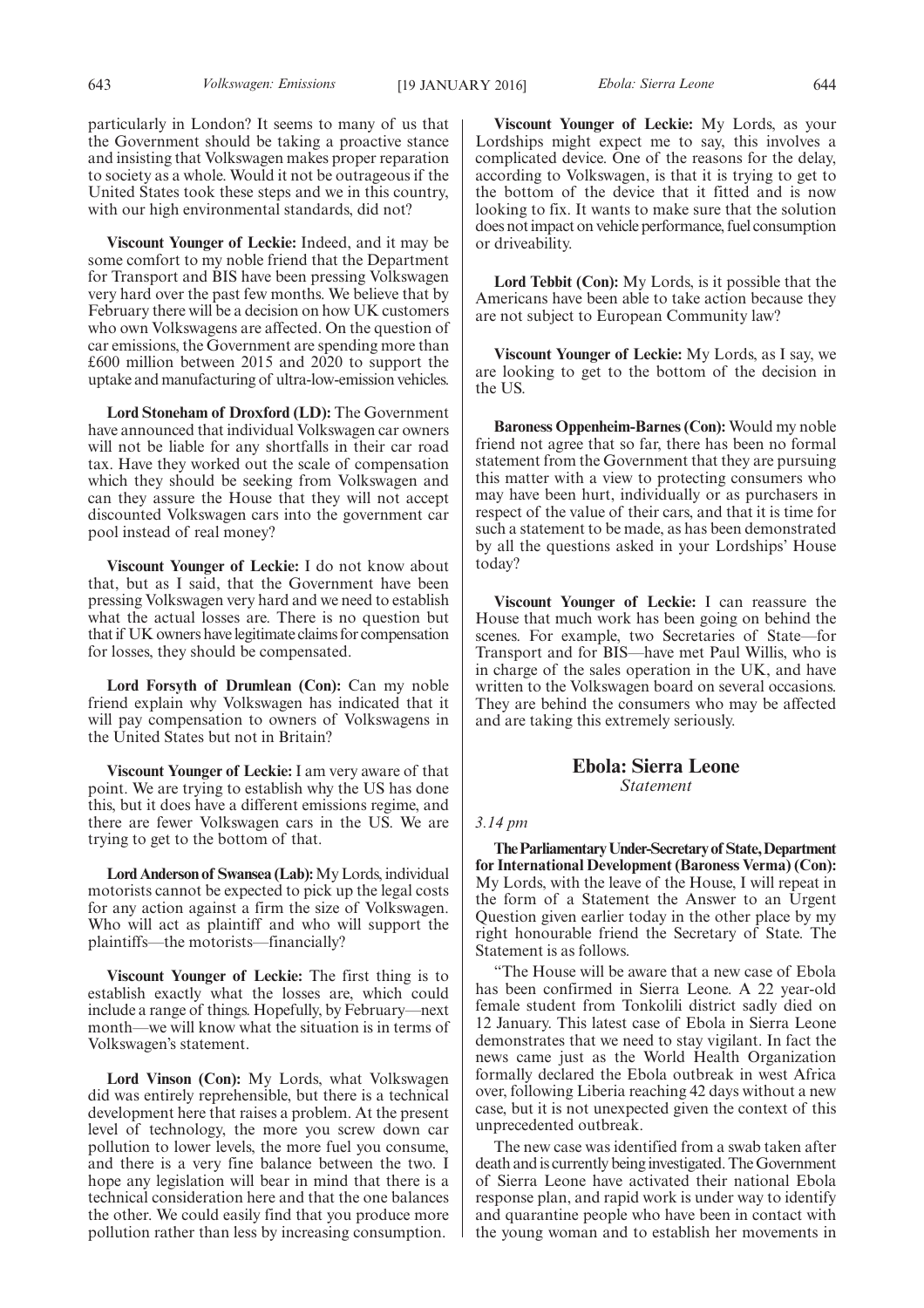#### [BARONESS VERMA]

the final days and weeks before her death. Teams in five districts are acting on this information. No other cases have been confirmed to date.

The speed of this process reflects the work that the UK has undertaken with the Government of Sierra Leone to develop their national response plan. As today's IDC report states, the UK has been at the forefront of the global response to the Ebola outbreak in west Africa from the very start, leading in Sierra Leone and working hand in hand with the Government of that country. We took on this deadly disease at source by rapidly deploying the best of British military personnel and NHS staff, building treatment centres in a matter of weeks and mobilising the international response. We have worked with the Government of Sierra Leone to build up their health systems and strengthen all aspects of society, including civil society, to allow them to be prepared.

We continue to stand by Sierra Leone, because we have always been clear that there is potential for further cases. That is precisely why our response is now focused on assisting Sierra Leone in isolating and treating any new cases of Ebola before they spread".

My Lords, that concludes the Statement.

#### *3.16 pm*

**Lord Collins of Highbury (Lab):** My Lords, I have previously acknowledged the Government's positive response to Ebola on the ground and the significant role of British volunteers, but today our thoughts must of course be with the people of Sierra Leone. Today in the other place, the Secretary of State stressed getting to the point of resilient zero—steady eradication with monitoring and surveillance, working with communities and education. The most important thing is of course a resilient healthcare system. One important element of that involves health education and training. With no postgraduate training, those who want to specialise are forced to leave the country to pursue further education, and many never return. What steps are the Government taking to support Sierra Leone's health sector recovery plan, especially programmes backed by the royal colleges in this country, to provide continuing professional development for healthcare workers at all levels?

**Baroness Verma:** My Lords, the noble Lord raises some very important issues about the recovery plan. The UK has committed to £54 million in support of President Koroma's nine-month early recovery and transition plan, which will focus on health, education and social protection—and, of course, economic recovery. We will be standing shoulder to shoulder with our friends in Sierra Leone; we think that that is the right thing to do. The noble Lord is absolutely right that we also need to ensure that, as we gear up to help build resilience, we get others on board to give that support.

**Baroness Northover (LD):** My Lords, I pay tribute to DfID, NHS staff and others, including Save the Children, for their amazing efforts in Sierra Leone since 2014. As unsafe practices were tackled, one upside was the decline in FGM. How is DfID ensuring that that decline is maintained? What is being done to counter other diseases which are a global threat? I am thinking here, for example, of Lassa fever, which has broken out across Nigeria.

**Baroness Verma:** My Lords, as the noble Baroness knows well from the work that she did in her former role as a DfID Minister, part of our wider strategy is to ensure that we build resilience, first and foremost, into the health systems. She touches on a very important issue about FGM: ensuring that those practices do not recur once the recovery is in place. We will work very closely with the president on his plan, but also through the wider work that we are going to do through the community-led organisations on the ground to ensure that the work that we did from the Girl Summit going forward does not get lost in the rebuilding of Sierra Leone. As always, with all these issues, it is really about continuing our dialogue with the Government of Sierra Leone to see how we can help them in strengthening their health systems first of all, but also ensuring that we assist them in tackling issues such as FGM at community level.

**Baroness Jenkin of Kennington (Con):** My Lords, as I think everyone now recognises, mobilisation of communities, as the Minister recognised in her Statement, was and is the most effective and powerful tool to bring Ebola down to zero and eradicate it. Will she confirm that the Government will continue their commendable level of investment in the excellent work of British civil society organisations, which are working with locals on the ground at the heart of communities? I declare my interest as a patron of Restless Development, which does a lot of work in this area.

**Baroness Verma:** My noble friend is absolutely right. Having community organisations on the ground was key in enabling us to try to restrain as much of the disease as we possibly could. I can reassure my noble friend that that commitment remains and we will continue to work on the ground with community groups, on a programme of intensive community engagement that began in October 2014. As my noble friend knows, we were among the first to be on the ground to respond to the crisis.

**Lord Trefgarne (Con):** My Lords, is my noble friend aware of the British Army nurse who travelled to west Africa to treat Ebola patients, contracted the disease herself, was brought back to the United Kingdom and restored to health and has now insisted on returning once more? Does not that demonstrate devotion to duty of a quite extraordinary kind?

**Baroness Verma:** My noble friend is absolutely right. We must of course pay tribute to all those people who put themselves at risk on the front line, including our military personnel and staff of the NHS, among many who have gone there and worked on the ground, putting their own lives at risk. We must also pay tribute to the people of Sierra Leone themselves, who were very much instrumental in being able to restrain this outbreak.

**Baroness Masham of Ilton (CB):** My Lords, how was it that a swab was taken only after the poor woman died? Surely, diagnosis should have been done when she became ill. Was she not looked after?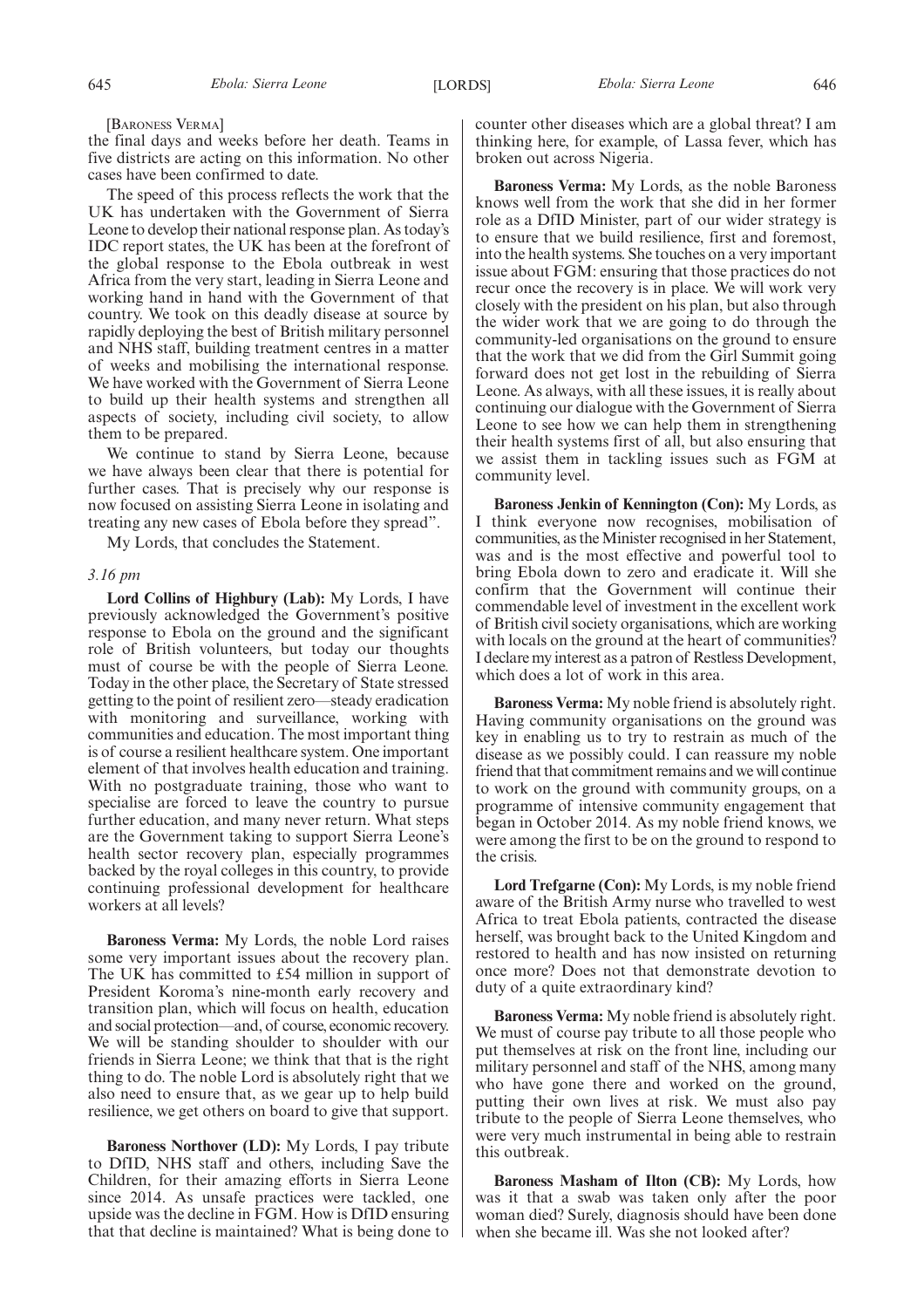**Baroness Verma:** In this case—investigations are ongoing, so we have not yet come to some concluding outcomes—the woman did not demonstrate the usual symptoms of Ebola. The practice of taking swabs is something that we in the UK have encouraged, which is why we were able to pick up that this lady died from Ebola.

**Lord Boateng (Lab):** My Lords, since the outbreak of Ebola there has been investment flight from Sierra Leone. Sustainable healthcare systems demand locally generated revenue, and DfID is playing an important role in this respect, too. But what more can be done to persuade our partners in the European Union and, indeed, the United States, to add their voice and, importantly, resources, to the important task of regenerating the economy of Sierra Leone, without which there can never be sustainable healthcare?

**Baroness Verma:** The noble Lord raises the point about funding for the recovery of Sierra Leone, and Liberia as well. We want to ensure that, as a country, we play our part by pledging and by encouraging our partners. So we will continue to play our part and encourage our partners. We have very much supported the UN Secretary General's high-level panel also to encourage that we do much more collectively and globally. Just to give the noble Lord some assurance, the World Bank has committed \$650 million to make sure that, over the next 18 months or so, the reconstruction of those three countries affected by Ebola takes place.

**Baroness Hayman (CB):** My Lords, following the question from the noble Lord, Lord Boateng, is it not important to recognise that we must not be diverted from the task of rebuilding and regenerating the economy and the health service in Sierra Leone? Does the Minister agree that all the leading authorities warned that individual sporadic cases would be reported and that, while it is tremendously important to deal effectively with them, we should not allow that to colour the judgment that the situation in west Africa is as it was, sadly, a year ago?

**Baroness Verma:** My Lords, there are two main issues. One is being able to deal with the recovery and making sure that there is sufficient funding and support for us to be able to help strengthen the health systems in countries whose growth was very good before the outbreak but whose systems were not as strong as they should have been—those systems need strengthening. We will probably see the occasional case, but we must continue to encourage others to make sure that we rebuild west Africa in such a way that economic growth continues on a much more sustainable pathway. That can be done only if all global partners come together to be very supportive of what the UK has often done. The UK has led by example. Part of that is our commitment to 0.7% to ensure that our aid budget will always be protected.

**The Earl of Sandwich (CB):** The Minister spoke about the value of community groups. Is she satisfied that there is proper co-ordination between civil society organisations and government health services? In view of the recent incident, is there perhaps a disconnect between theWHO's analysis and that of the Government of Sierra Leone?

**Baroness Verma:** My Lords, there is not a disconnect. We have managed to deal with an unprecedented outbreak, but we need to make sure that co-ordination is much better. The UK was able to co-ordinate 10 government departments to work closely alongside other organisations in Sierra Leone. I do not think there is a disconnect, but there is always room to improve and to learn lessons when things have not gone so well. On the whole, we demonstrated that once you strengthen co-ordination on the ground and assist the Government of the day to support their systems, things get better.

## **Arbitration and Mediation Services (Equality) Bill [HL]** *Third Reading*

*3.27 pm*

*Bill passed and sent to the Commons.*

## **Regulation of Political Opinion Polling Bill [HL]** *Third Reading*

*3.29 pm*

*A privilege amendment was made.*

*Bill passed and sent to the Commons.*

## **Bank of England and Financial Services Bill [HL]** *Third Reading*

*3.29 pm*

*Clause 21: Rules about controlled functions: power to make transitional provision*

*Amendment 1*

*Moved by Lord Bridges of Headley*

**1:** Page 17, leave out line 21

**The Parliamentary Secretary, Cabinet Office (Lord Bridges of Headley) (Con):** My Lords, this is an amendment to Clause 30, which in effect will require certain individuals with annuities valued above a threshold to take advice before selling an annuity on the secondary market. Clause 30(3) gives the Treasury the power to make regulations to exempt some individuals from mandatory advice. The amendment changes the nature of that power so that the regulations are made under the affirmative, rather than the negative, parliamentary procedure.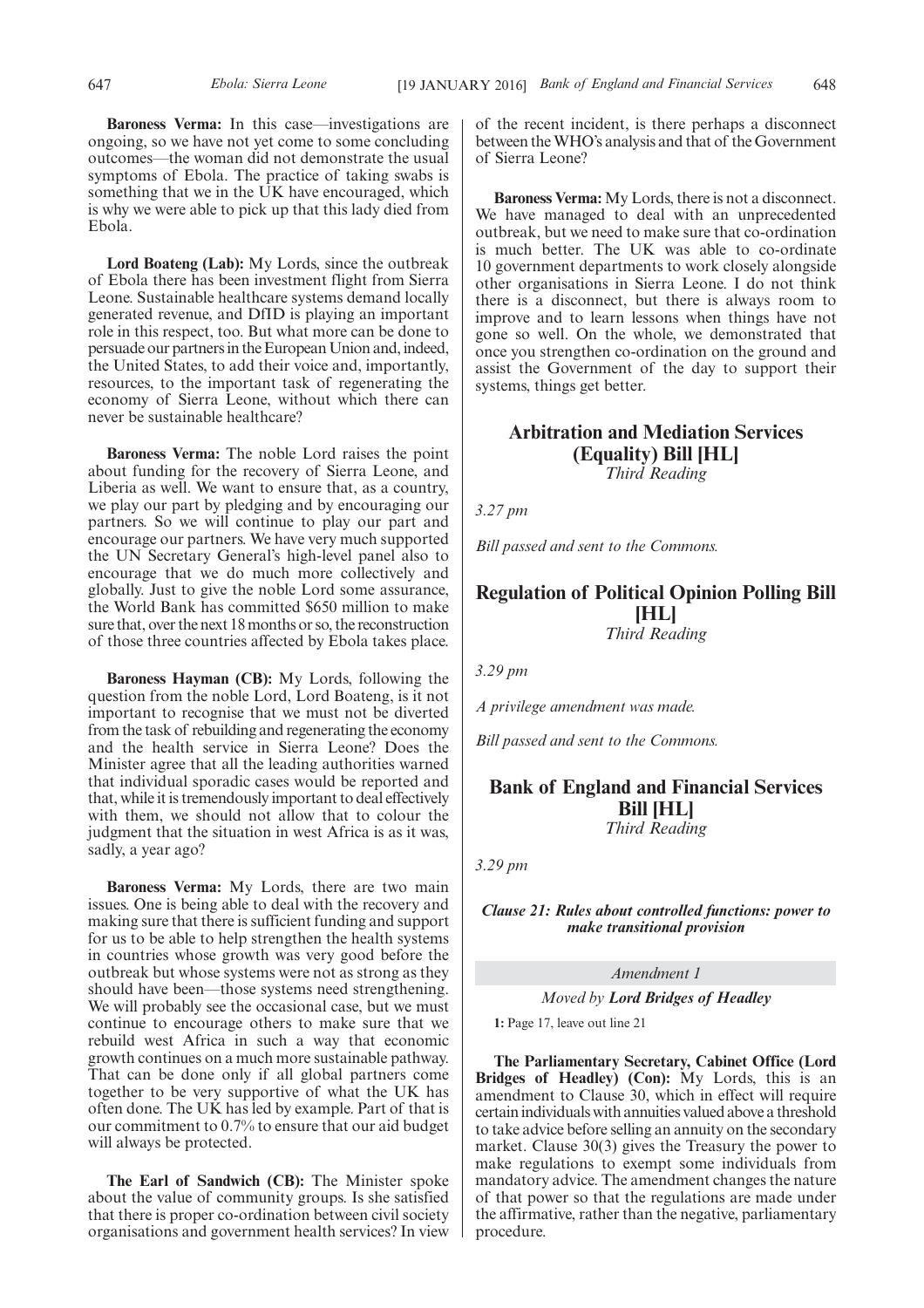[LORD BRIDGES OF HEADLEY]

On Report, the Delegated Powers and Regulatory Reform Committee recommended that the power to exempt some individuals from mandatory advice should be subject to the affirmative procedure. The Government agree that this is an important part of the consumer support package and that your Lordships should have the opportunity to debate this issue before it is set in legislation. That is why an amendment is being brought forward to change the power so that it is subject to the affirmative resolution procedure.

Along with the power to specify certain individuals who will be exempt from the advice requirement, Clause 30 gives the Treasury the power to specify which annuities will be subject to the advice requirement, including the specification of any threshold annuity value, and a further power to specify what type of advice individuals must have received. Ahead of laying the appropriate secondary legislation, the Government will be consulting later in the year on our proposals for the details of the advice requirement allowed for in these delegated powers. I beg to move.

**Lord Wallace of Tankerness (LD):** My Lords, I had not at all intended to intervene until the Minister mentioned the affirmative resolution procedure, which of course means that the order will come to your Lordships' House for approval. Does the Minister really mean that—and, if he seeks the approval of the House, is he willing to accept that the House might not approve it?

**Lord Bridges of Headley:** My Lords, I am sure that the Government will see sense and will wish to acknowledge the views of the House.

*Amendment 1 agreed.*

*Clause 30: Advice about transferring or otherwise dealing with annuity payments*

#### *Amendment 2*

#### *Moved by Lord Bridges of Headley*

**2:** Page 25, line 26, at end insert—

"( ) In section 429(2B) (regulations subject to affirmative procedure)—

(a) after paragraph (a) (inserted by section 21) insert—

"(b) provision made under section 137FBA(3);";

(b) the words from "provision made under section 410A," to the end become paragraph (c)."

*Amendment 2 agreed.*

*Clause 32: Duty of Bank to provide information to Treasury*

*Amendment 3*

*Moved by Lord Bridges of Headley*

**3:** Page 28, line 23, after "institutions" insert "or entities"

**Lord Bridges of Headley:** My Lords, the amendments in this group make minor and technical changes to correct oversights in the Bill. Amendments 3 to 6 deal with the use of the terms "institution" and "group entity" in the new Section 57B inserted by Clause 32. This section requires the Bank to provide information related to resolution plans for institutions and group entities. Subsection (5), which allows the Treasury to direct the Bank not to provide this information in relation to specified institutions, omits group entities. These changes correct this and make consequential amendments to the rest of the clause.

Amendment 7 alters Schedule 2 to ensure that the definition of "banking group company", found in Section 189(1B) of the Financial Services and Markets Act 2000, applies to the use of that term in the new subsection (1ZB) of that section, which is inserted by this part of the Bill, and not just to its use in subsection (1A), as is the case now.

On Amendment 8, as we are ending the PRA's status as a subsidiary of the Bank, Schedule 2 of the Bill removes a series of requirements in existing legislation for consultation between the Bank and the PRA that are no longer necessary. One such requirement, in Section 129A of the Banking Act 2009, was overlooked, and this amendment removes it.

Amendment 8 also reinstates a requirement for the Bank and the FCA to inform each other that they are satisfied that the conditions for application for a bank insolvency order for which they are respectively responsible are satisfied before either can make such an application. The amendment made by paragraph 56 of Schedule 2 to the Bill to Section 96 of the Banking Act 2009 inadvertently removed this requirement.

Finally, Amendment 9 corrects the reference to the Financial Services (Banking Reform) Act 2013 in paragraph 69 of Schedule 2. I beg to move.

**Lord Davies of Oldham (Lab):** My Lords, I am grateful to the Minister for explaining these amendments, which he has assured the Opposition are purely technical. I would not doubt the word of a Minister in such circumstances at any time, but certainly not at a time when, as will be recognised, the Bill is being considered first in this House. Therefore, if there were any failure to meet the criterion of technical amendments, I have no doubt that my colleagues in the other place would light upon it with some alacrity, so I am happy to support these amendments.

*Amendment 3 agreed.*

*Amendments 4 to 6*

*Moved by Lord Bridges of Headley*

**4:** Page 28, line 24, leave out "("specified institutions")"

**5:** Page 28, line 28, leave out "specified institutions" and insert "institutions or entities to which the direction related"

**6:** Page 28, line 31, leave out "the specified institutions" and insert "those institutions or entities"

*Amendments 4 to 6 agreed.*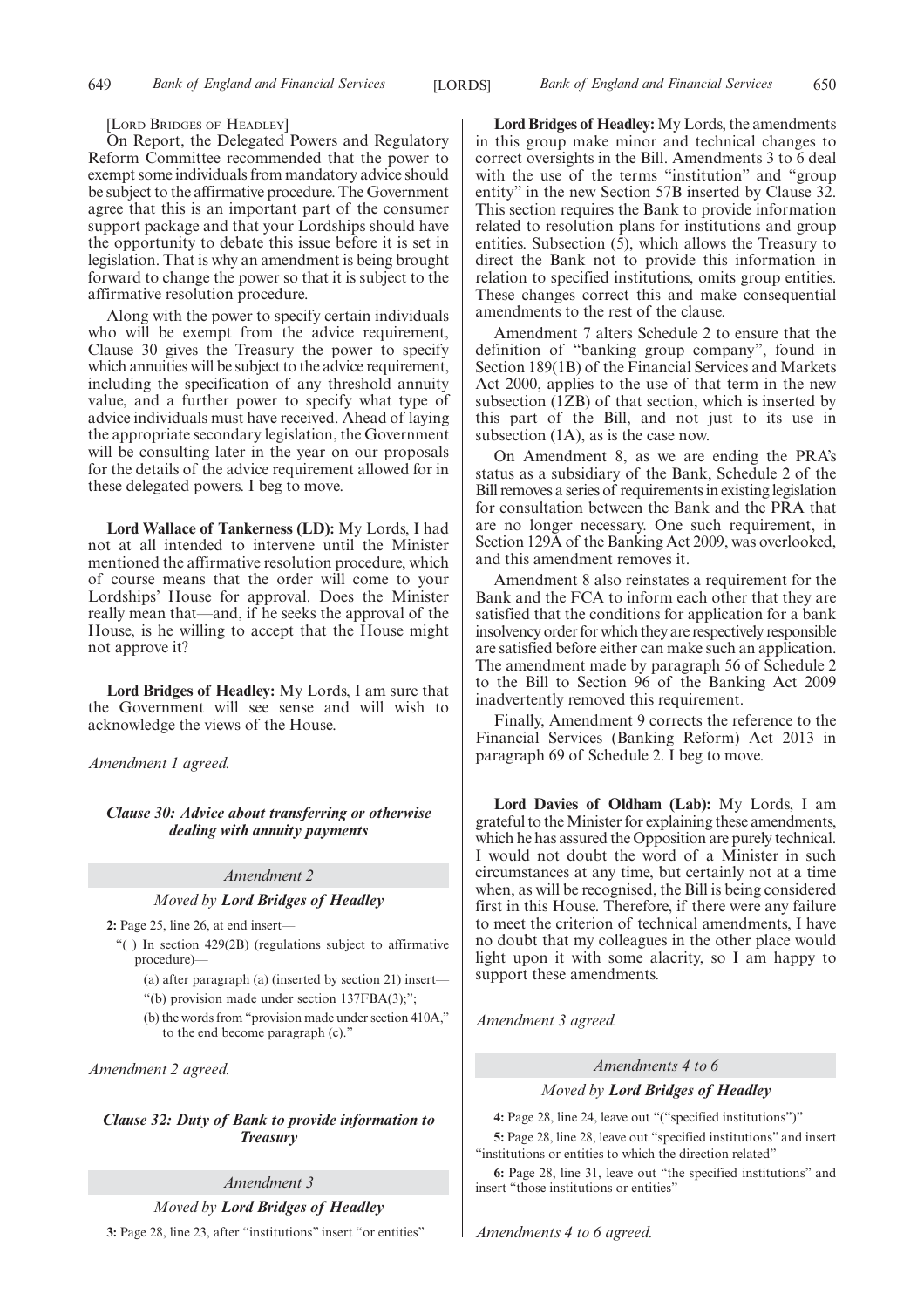#### *Schedule 2: Amendments relating to Part 1*

## *Amendments 7 to 9*

*Moved by Lord Bridges of Headley*

**7:** Page 48, line 8, leave out ", omit the definition of "bank"." and insert-

- "(a) for "subsection (1A)" substitute "subsections (1A) and (1ZB)";
- (b) omit the definition of "bank";
- (c) in the definition of "banking group company" for "that Act" substitute "the Banking Act 2009"."

**8:** Page 50, line 33, at end insert—

- "( ) In the entry for section 96, in column 2, for paragraphs (a) and (b) substitute—
	- "(a) Read subsection (2)(a) as "the FCA has informed the Bank of England that the FCA is satisfied that Condition 1 in section 7 is met,"
	- (b) Treat the references to the PRA in subsection (3) as references to the FCA.
	- (ba) Read subsection (3)(a) as "the Bank of England— (i) has informed the FCA that it is satisfied that Condition 2 in section 7 is met, and (ii) has consented to the application,".""

**9:** Page 52, line 9, column 1, leave out "and Banking Reform Act" and insert "(Banking Reform) Act 2013"

*Amendments 7 to 9 agreed.*

*A privilege amendment was made.*

*3.35 pm*

## *Motion Moved by Lord Bridges of Headley*

That the Bill do now pass.

**Lord Bridges of Headley:** My Lords, I believe it is customary at this stage to thank all those who have helped ease the passage of this Bill through the House. It is fair to say that at times, the passage has not been entirely easy. The list of those I have to thank is therefore long but noble Lords will be glad to hear that I will refrain from an Oscaresque thank you, complete with thanking my mother and bursting into tears, and will simply thank a few people. I thank the Bill team of course, for their excellent guidance and advice, and my excellent Whip and noble friend Lord Ashton, who helped keep me on the straight and narrow throughout. I thank the Governor of the Bank of England, as well as Andrew Bailey and the officials there, and Sir Amyas Morse and officials at the NAO for all the work they did on various parts of the Bill and the negotiations over that.

Those Peers on all sides of the House who were members of the PCBS also deserve my thanks, especially the noble Lord, Lord McFall, and the most reverend Primate the Archbishop of Canterbury, and those on the Cross Benches who made excellent contributions on a range of possible technical issues during the Bill and spared the time to explain to me their thoughts and concerns, especially on the NAO and Bank issue. In particular I thank the noble Lord, Lord Bichard, as well as the noble Lords, Lord Burns, Lord O'Donnell and Lord Turnbull. At one stage in proceedings, one of your Lordships asked for a collective noun to describe three former Permanent Secretaries. The answer is, of course, "a Humphrey".

I thank my noble friend Lord Naseby for his contribution regarding mutuals, and the noble Baroness, Lady Worthington, for her thoughts on the Green Investment Bank and auditing issues.

Finally, of course, I thank especially both of the Front Benches—the noble Lords, Lord Tunnicliffe, Lord Davies and Lord Sharkey, and the noble Baroness, Lady Kramer—for all the time they spent meeting me and discussing detailed aspects of the Bill. Sometimes we agreed and sometimes we did not. But the discussion was always amiable, civilised and, above all, thanks to their efforts, we did what this House is meant to do, which is to scrutinise and test the legislation.

I said at the start of the Bill that I see this process as a form of legislative acupuncture. At times it was undoubtedly a bit painful, but, thanks to the contributions of your Lordships, the Bill leaves this place in better shape than when it began, and for that I am thankful.

**Baroness Kramer (LD):** I very much join in the thanks, particularly to the noble Lord, Lord Bridges, for the way in which he conducted the work of the ministerial Front Bench. He was always open to meeting and kept us incredibly well informed—frankly, above and beyond the usual. I extend those thanks to the noble Lord, Lord Ashton of Hyde, and to the whole of his Bill team for the generous way in which they handled this piece of legislation. The Government listened, particularly on one key issue which these Benches were concerned about—oversight of the Bank of England —and the Bill will now be stronger for that.

I have to say, very briefly, that there were areas where the Government did not listen, and we will all live to regret two of them. One is the decision to end the reversal of the burden of proof, which would have had a big impact on the culture of banking, and for the better, and the other is the concern we raised over the independence of the FCA. Both those concerns have been very much underscored by the recent disclosure that the FCA has cancelled its review of the culture of banks and by the timing of the way it did so, just a few weeks after the Bank of England parachuted an executive director into the FCA to supervise this area. So we have concerns, which I am sure will be picked up in another place and by the Treasury Select Committee. But I very much thank those who worked on the Bill and who did so with great graciousness.

**Lord Davies of Oldham:** My Lords, I, too, thank the Minister and his colleague, the noble Lord, Lord Ashton, for the way in which they have conducted the progress of this Bill. We particularly appreciate that the Minister was concerned to arrange meetings at which we could discuss fully, outside the processes of the Chamber, crucial aspects of our anxieties. We were greatly exercised over the issues of the court and its powers and the oversight committee, so we also particularly appreciated the fact that a meeting was arranged for us by the Minister with the chairman or chief officer of the court. That was extremely helpful and it aided us in our consideration of the Bill. So I thank him and his team for their work on the Bill.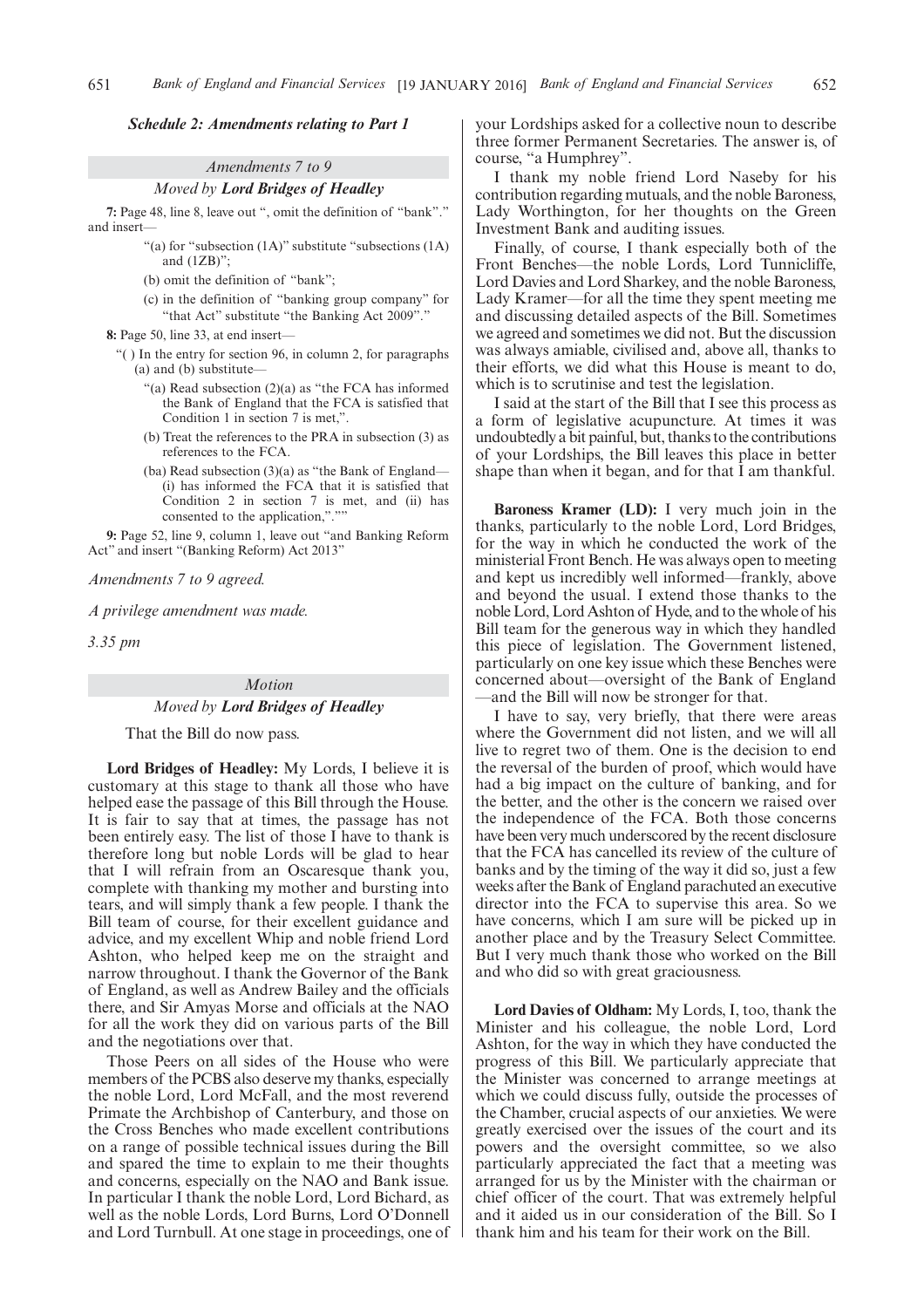[LORD DAVIES OF OLDHAM]

I also indicate to the Minister that, as a Lords starter, the Bill has further scrutiny to undertake. He will be well aware that my colleagues in the other place will subject the Bill to intensive scrutiny and will seek to find areas where perhaps the Government can be persuaded to think again, not least on the reverse burden of proof and their position with regard to the court. But this has been a constructive exercise. I suppose that it is the Minister's maiden Bill and I congratulate him on his achievement as the Bill is about to pass.

*Bill passed and sent to the Commons.*

#### **Scotland Bill**

*Committee (2nd Day)*

*3.41 pm*

*Relevant documents: 6th Report from the Constitution Committee, 15th Report from the Delegated Powers Committee*

#### *Clause 34: Crown Estate*

#### *Amendment 43*

#### *Moved by Lord Davidson of Glen Clova*

**43:** Clause 34, page 33, line 18, leave out "may" and insert "must"

**Lord Davidson of Glen Clova (Lab):** My Lords, I shall speak also to Amendment 46 standing in my name and that of my noble friend Lord McAvoy. These amendments would alter Clause 34, which relates to the devolution of the Crown Estate. Although technical in nature, the amendments are nevertheless important. Not only do they reflect amendments tabled in the other place by my honourable friend the Member for Edinburgh South and the right honourable Member for Orkney and Shetland but they reflect our approach to the Bill more broadly. We fully support the devolution of the Crown Estate but there are a number of outstanding issues on which it would be helpful if the Minister would comment in due course.

By way of background, the Scotland Bill will devolve the Crown Estate Scottish assets and income. The assets include nearly the entire Scottish seabed, 37,000 hectares of rural land, 850 aquaculture sites, the rights to salmon fishing licences, the rights to renewable energy, pipelines and cables on the continental shelf, and residential and commercial properties. In total, they account for 3.9% of the entire Crown Estate revenues and are worth nearly £261.5 million.

Crucially, Clause 34 does not devolve joint investment projects and, before I turn to the specifics of the amendments, I will comment briefly on this. Because only wholly or directly owned assets are devolved, the management of Fort Kinnaird retail park in Edinburgh, in which the Scottish Crown Estate has a 50% interest, will remain the responsibility of the UK Crown Estate commissioners and the revenue that it raises will contribute to the UK Consolidated Fund. When one considers the shareholding that the Crown Estate has in this property, we contend that it should be an asset, in part, of the Crown Estate in Scotland. I would be grateful if theMinister would say whether any assessment has been made of how devolution of the Scottish Crown Estate might affect, indirectly or otherwise, the management or income of Fort Kinnaird.

On the specifics of the amendments, Amendment 43 would replace the word "may" with "must", thereby reducing the Treasury's discretion in making a transfer scheme. This would clarify the obvious intent on all sides of the House to devolve the Scottish Crown Estate assets. We understand the reason for the current drafting is that the Treasury requires legislative consent from the Scottish Government in order to transfer assets.

Amendment 44, proposed by the noble and learned Lord, Lord Wallace, also focuses on this, possibly with some rather more interesting additions. The problem with the current wording may be that, as drafted, even were legislative consent given, which I presume it would be, the Bill does not definitely require the formation of such a scheme. I do not believe that this is the intent. Therefore, this amendment would provide a measure of clarity to these proceedings.

#### *3.45 pm*

Further, the transfer of assets and income to the Scottish Parliament was a Smith commission recommendation. The Smith report explicitly uses the term "Parliament". However, this is not reflected in the Bill. Accordingly, Amendment 46 would replace the words "Scottish Ministers" with "Scottish Parliament". During the first day of Committee, we had a great deal of debate about the permanency of the Scottish Parliament. Indeed, on this side, we have continually made the case for this, and it is now beyond any doubt. Although Ministers and Governments come and go, the institution will remain. We believe that the reference to the Scottish Parliament should be consistent throughout all aspects of the legislation, and that is the reason for our amendment.

Clause 34(7)(d) refers to the Scottish Parliament assuming the same role as the UK Parliament under the Crown Estate Act 1961; that being oversight and accountability regarding Crown Estate assets. Would the Minister explain why the Scottish Parliament should not be the transferee of the estate's assets and responsibilities? Were the assets transferred to the Scottish Parliament, that Parliament would then be able to nominate Scottish Ministers for whatever reason might be required.We are concerned that the Government have missed out the middle step; namely, the involvement of the Scottish Parliament. There may be further technical reasons why this is not possible, so I would be grateful if the Minister would respond to these points.

As I observed in my opening remarks, these are minor changes to a clause that we largely support. However, we think they could aid a smoother and more effective transition. It is crucial that as little disruption as possible is caused. So my final question to the Minister on this issue is: what measures are in place to ensure minimal disruption to the staff and tenants whose livelihoods may depend on the successful management of the Scottish Crown Estate and who would expect nothing less? Accordingly, I look forward to the Minister's responses and, with that, I beg to move.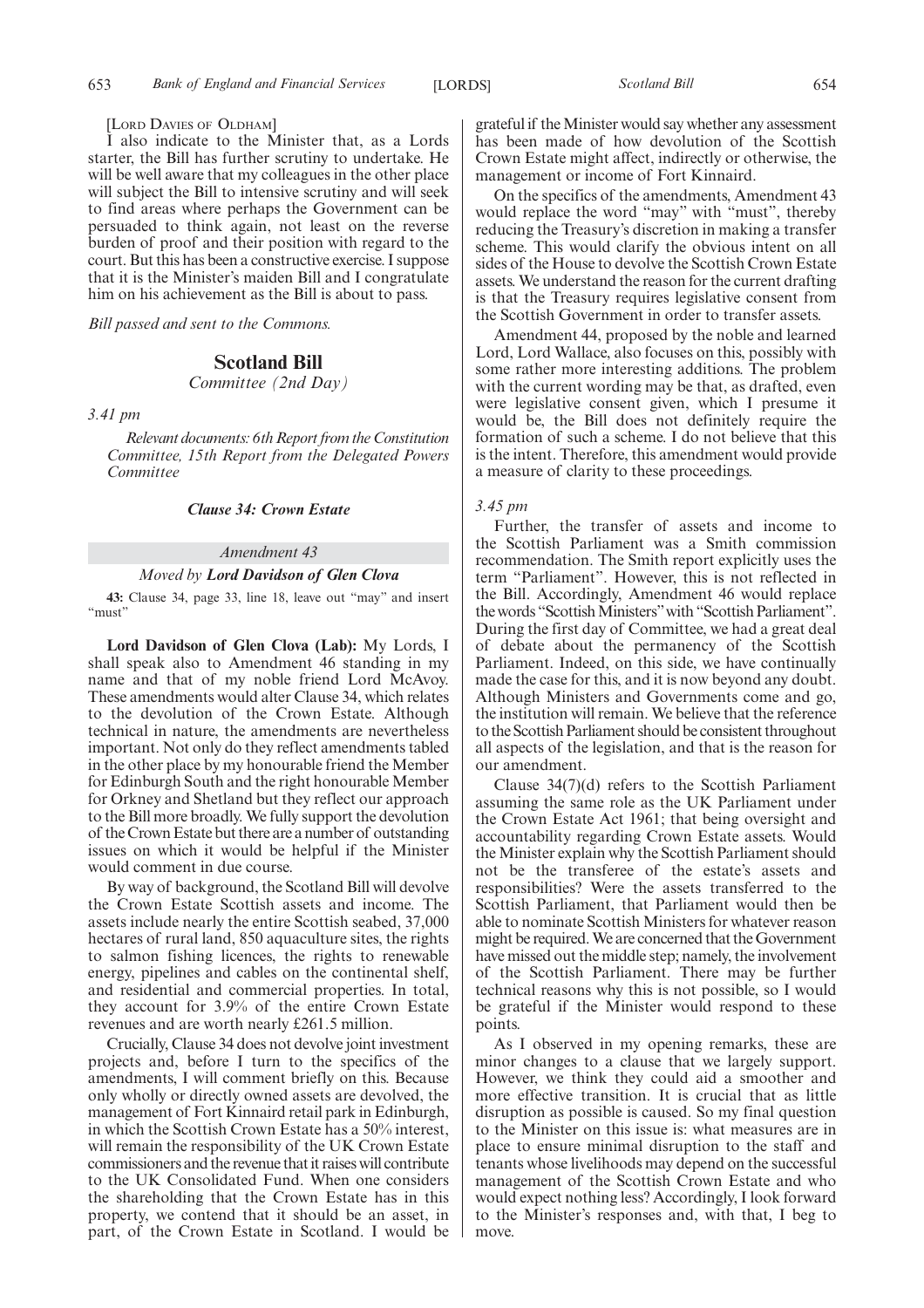**LordWallace of Tankerness (LD):**My Lords, a number of amendments in this group stand in my name and that of my noble friend Lord Stephen. The first reflects largely what the noble and learned Lord, Lord Davidson of Glen Clova, has just said in respect of the obligation on the Treasury to be just that—an obligation, and not something that it "may" do, rather than "must", and therefore slide out of. The House frequently debates the difference between "may" and "must", but in this situation it is important. It was very clear from the Smith commission that there was an expectation that this devolution would take place. This amendment seeks, in consultation and agreement with Scottish Ministers, to ensure that there should be devolution and that it should not be voluntary or discretionary rather than mandatory.

I readily understand why the Government have set this out in a way that means devolution to Scottish Ministers rather than to the Scottish Parliament. The Scottish Parliament cannot exercise administrative or executive functions and, therefore, it would be necessary to transfer to a body that does have executive functions namely Scottish Ministers. But I note, too, that the legislative devolution is specifically to amend the Crown Estate Act 1961, which will come within the legislative competence of the Scottish Parliament. It may be wise for Scottish Ministers and the Scottish Parliament subsequently to decide that there should be an independent Crown Estate body, as exists at present, at arm's length from government, rather than leaving the direct administration of such substantial assets, as the noble and learned Lord, Lord Davidson, has indicated, in the hands of those who—I say this in no pejorative way—have a political agenda.

Amendments 49, 50 and 51 are somewhat technical but nevertheless important. They change the procedure set down in the Bill for taking forward these changes. The type C procedure, which is currently in the Bill for the approval of statutory instruments under the Scotland Act, requires the approval of both Houses of Parliament. Although the scheme will require the agreement of Scottish Ministers, under new Section 90B(17), the Scottish Parliament is not required to approve the scheme. However, the type A procedure requires statutory instruments containing the scheme to obtain the approval of both Houses of Parliament and the Scottish Parliament, and I believe that this is more reflective of the Smith commission report. Indeed, at the prompting of the Law Society of Scotland, we believe that the amendment would improve the Bill.

Similarly, Amendment 51 would change the procedure for approval of a variation of the scheme from type I to type A. Clause 34(6) provides that for certain purposes, type I procedures should be used for amendments to the scheme if that procedure designates that a statutory instrument containing legislation is subject to annulment by either House of Parliament. Therefore, changes to the scheme would not be subject to scrutiny by the Scottish Parliament. By changing to type A, the amendment would ensure that the Scottish Parliament would have a role in passing that legislation. Again, that would improve the Bill.

Amendment 48A is somewhat more substantive. It provides for onward devolution to the three islands authority areas, namely Orkney, Shetland and the

Western Isles. The amendment, which is in my name and that of my noble friend Lord Stephen, was largely drafted by the islands councils. The Smith commission stated that following the transfer of the Crown Estate to Scottish Ministers,

"responsibility for the management of those assets will be further devolved to local authority areas such as Orkney, Shetland, Na h-Eilean Siar or other areas who seek such responsibilities".

In the foreword to the commission report, the noble Lord, Lord Smith of Kelvin, said:

"There is a strong desire to see the principle of devolution extended further, with the transfer of powers from Holyrood to local communities … The Scottish Government should work with the Parliament, civic Scotland and local authorities to set out ways in which local areas can benefit from the powers of the Scottish Parliament".

The purpose of the amendment is to do just that: not only generally to meet the aspiration of the noble Lord, Lord Smith, in his foreword, but specifically to give real substance to the recommendation that there should be onward devolution of the management of the Crown Estate to the islands council areas. Indeed, the noble Lord also said that other areas may seek such responsibilities, but in his report he specified these three areas.

I anticipate the Minister saying in his answer, "That is not part of Smith. Smith said that it should be done by the Scottish Ministers". Of course, technically, our amendment provides for that but it gives real assurance that it will happen. That is necessary because there is, by and large, some suspicion—let me put it no higher than that at the moment, although many might put it higher—that the present Scottish Government are very much a centralising Government. If they win the elections in May, I do not think we see any signs that they would do otherwise. During the last general election, my party produced a pamphlet entitled *The SNP Have Centralised the Life Out of Scotland*. It goes through a number of services—police, fire, health, local government, courts, colleges and enterprise companies—where responsibilities and powers have been centralised in Edinburgh. The SNP has done the opposite of what many of us wished to see—powers going from Edinburgh to communities in Scotland. With this amendment, we seek to make sure that this becomes a reality and that this devolution is honoured.

I should not put this only in terms of meeting and addressing concerns because there is a positive case as well. The conveners of the three islands authority areas have written to many noble Lords setting out their case. They refer to their policy as set out in the document, *Our Islands, Our Future*, which was launched in June 2013 with the objective of highlighting the distinctive features, including the opportunities and challenges, for the islands communities, and the fact that these may be better achieved through the further devolution of power. Following the launch of that document and initiative, some important steps have already been taken. When my right honourable friend Alistair Carmichael was the Secretary of State for Scotland, he entered into an agreement with the islands councils that there would now be more "island-proofing" of legislation and a better interchange and exchange between officials in the council areas and in the UK Government. Indeed, policy commitments have also been made by the Scottish Government.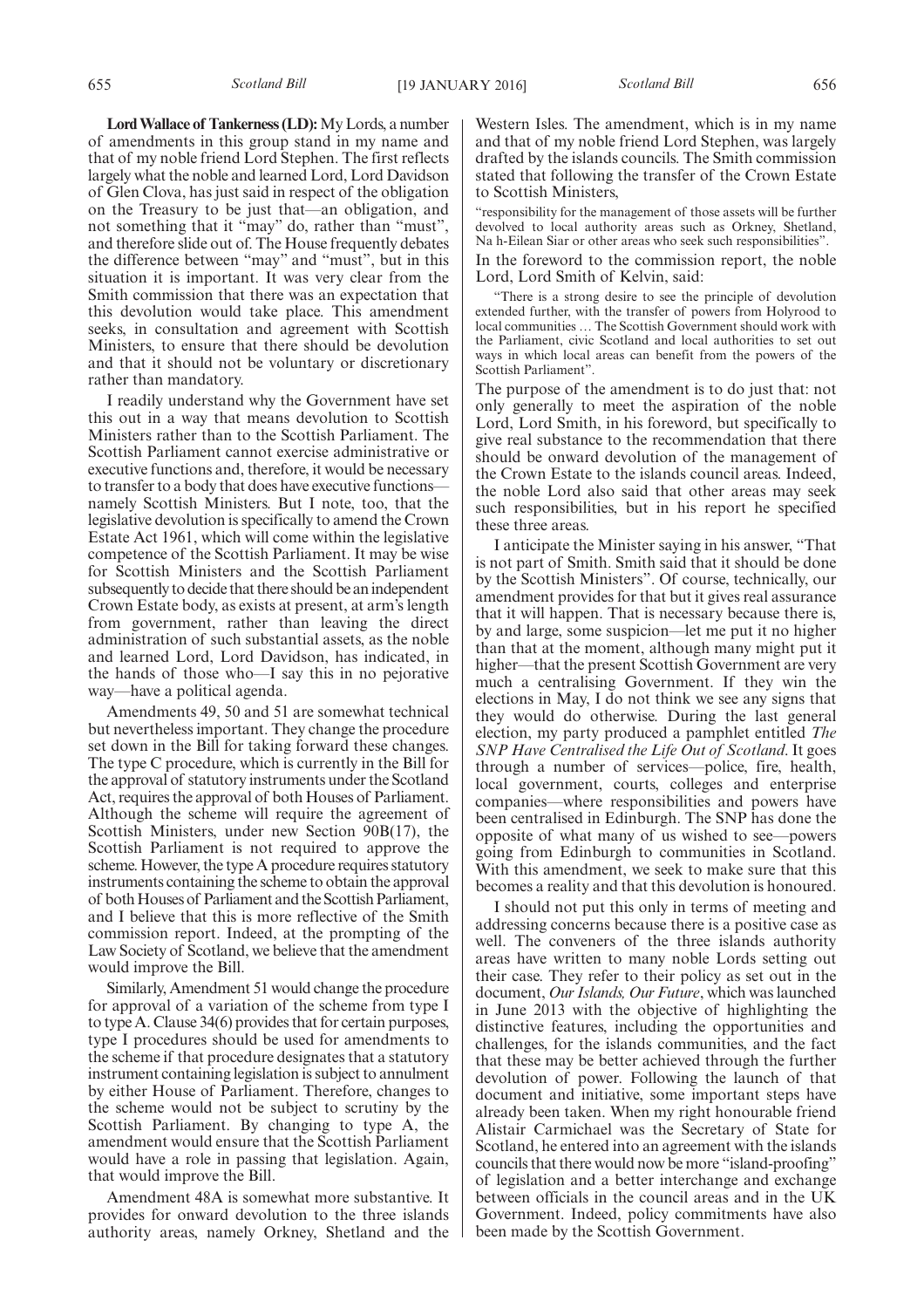#### [LORD WALLACE OF TANKERNESS]

The further devolution of the management functions of the Crown Estate, especially in coastal waters, will be an opportunity to promote subsidiarity and to enhance the well-being of our islands communities. I have something of a track record on this from the time when I was the Member of Parliament for Orkney and Shetland and the Member of the Scottish Parliament for Orkney. My dealings with the Crown Estate were not always smooth, especially when it tried to impose levies on local slipways because part of the slipway went over the foreshore. There were also rows, debates and disputes as to whether Udal law applied or not. In some cases we succeeded in showing that Udal law applied and therefore the estate had no rights at all. The estate also tried to charge fees for berthing in marinas, along with the virtual production tax that it put on fish farms. It is fair to say that my experience over recent years is that there have been some improvements, but there is nevertheless a general belief that the communities of the islands would be far better at managing these local marine resources themselves. This is an opportunity genuinely to give substance to localism and promote the sustainable use of the marine resource, not least with regard to aquaculture and renewable energy.

The question might be asked: are the islands councils capable of exercising these functions? One needs only to look at what both Orkney Islands Council and Shetland Islands Council have done over the past 40 years in implementing the Orkney County Council Act 1974 and the Zetland County Council Act 1974. That was private legislation designed primarily to address issues arising from the development of the oil industry and the infrastructure in the islands areas to support it, but in practice it is very relevant to tackling the development of aquaculture in those communities. The works licences that were granted by the local authorities were in many respects far more considered and robust in dealing with the issues than was the work done by the Crown Estate, from which rental agreements had to be sought, and which played what might be described as the planning permission role in areas that were not covered by the two local Acts. It is worth noting that the Crown Estate very much relied on the work of the islands councils in granting works licences when it came to issuing its own rental agreements. Indeed, the planning arrangements that were set up to deal with the works were subsequently applied to the rest of Scotland. Orkney and Shetland provided the model for the rest of the country in planning arrangements for the inshore marine environment.

I do not doubt that there is both the capacity and the capability within the council areas to exercise these powers in a responsible and imaginative way that will bring benefit to the communities. I hope, therefore, that the Government will be sensitive and responsive to this amendment and that the Minister will be willing at the very least to meet representatives of the islands authorities before the Report stage. This is an opportunity not only to ensure that what the Smith commission proposed actually happens, but also, as an initiative, to try to give real substance to the idea of localism, thus bringing real benefits to our islands communities.

#### *4 pm*

**Lord McCluskey (CB):** My Lords, I have added my name to several of these amendments and I need add nothing to what has been said by the two noble and learned Lords in support of them. However, perhaps I may draw attention to one thing. As has already been made clear in relation to two of these amendments, the Bill appears to depart expressly from the clear recommendation or agreement that appears in the Smith report, paragraph 32 of which states:

"Responsibility for the management of the Crown Estate's economic assets in Scotland, and the revenue generated from these assets, will be transferred to the Scottish Parliament".

Similarly, as the noble and learned Lord, Lord Wallace, just said, there is a provision which appears to be departed from. Amendment 48A relates to further devolution to local communities. The provisions in the Bill show that a recommendation or an agreed decision in the Smith report is not written in stone. Hitherto, the Government have made a great point of saying that the Smith commission must be enacted in full. Here we have two instances, at least, where the Government have departed from, and indeed contradicted, what the Smith report advised. Are we to take it that, if the Government come to the view that Smith did not get it quite right in some way for some clear, sound reason, the Smith recommendation need not be followed? Will that apply to other provisions in the heads of agreement relating to other matters in respect of which the Government have hitherto followed the Smith line?

**Lord Gordon of Strathblane (Lab):** My Lords, I shall intervene briefly on two points. First, as regards the discussion about "may" and "must", while I concede that "may"sounds too permissive and does not adequately reflect Smith, it could be argued that "must" sounds as if one needs to coerce an unwilling UK Government. Surely, the word "shall" would be the obvious alternative.

Secondly, as regards the point made by the noble and learned Lord, Lord Wallace, while I agree entirely that the island authorities are wholly competent to manage the Crown Estates, and I hope they will be allowed to do so, the agency for handing over the power must be the Scottish Parliament. For this Parliament to insist in advance that it goes is not devolution, it is compulsion.

**The Earl of Kinnoull (CB):** My Lords, I shall speak to Amendments 45 and 47. First, I thank the Minister and his officials for the generous amounts of time they have given to date to discussing these matters. These amendments arise from my concern that the Bill is not consistent with the Smith commission agreement and would make Crown Estate assets politically available ones, rather than things held independently for the people of the nation. The wording of the amendments is illustrative only.

As has been observed, the Crown Estate's core constitutional document is the Crown Estate Act 1961. That document, however, is a cold discussion of constitution and functions and does not address how the Crown Estate works in practice, especially how it works together with Ministers. That is in the HM Treasury and Crown Estate framework document, which is publicly available on the website. That document,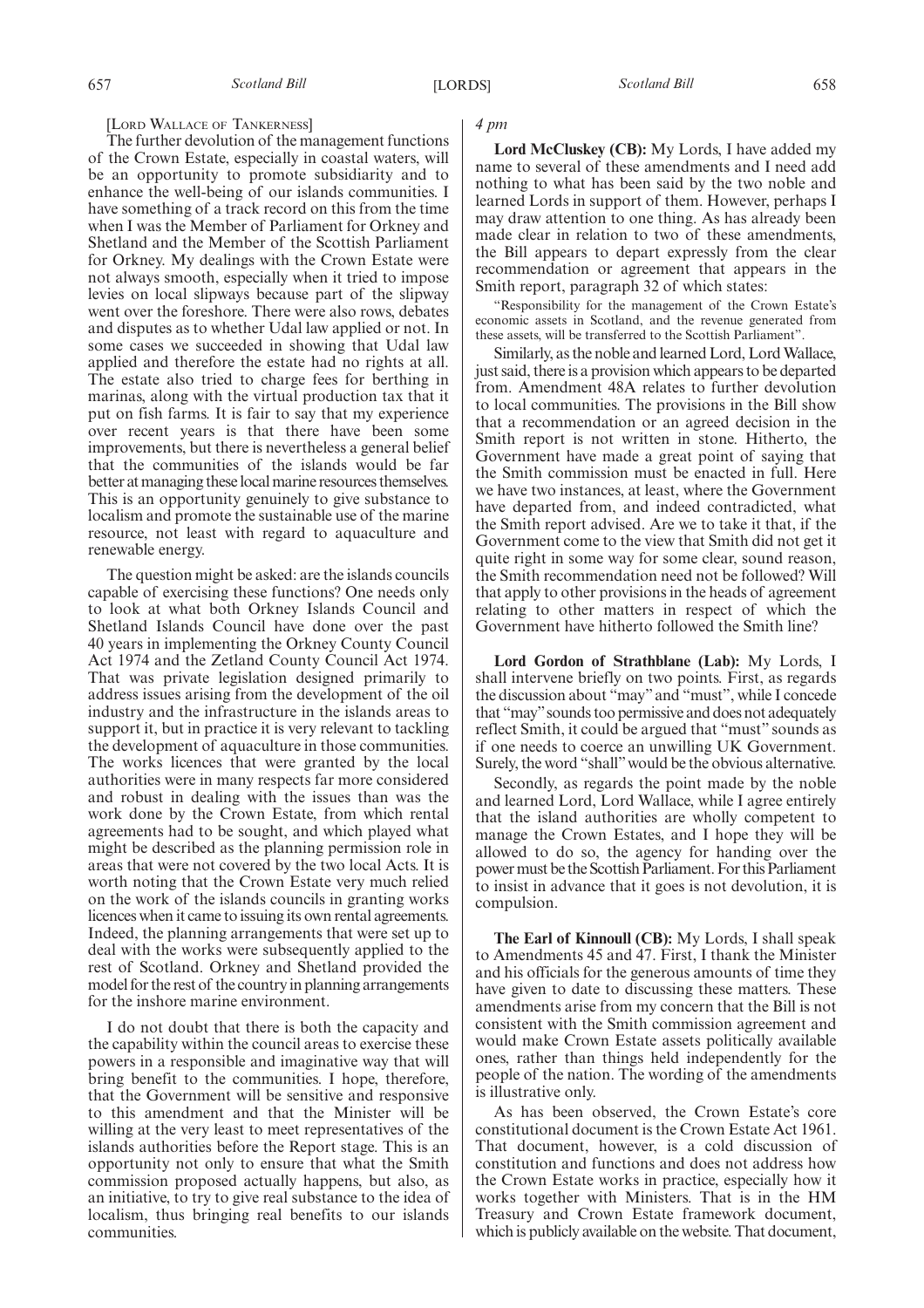which is a model of clarity, makes it abundantly plain that the Crown Estate assets are to be managed on an arm's length basis. Paragraph 3 states that,

"it is not an instrument of government policy, it is a public body".

The values of the Crown Estate are clearly set out and include stewardship. The document states:

"Stewardship is deeply engrained in our culture; because of our history and because of our heritage, we act at all times as good stewards of the properties we manage. We strive for the best standards of management: in our parkland and gardens; in our farmland and our forestry; in the marine environment; and in our buildings and streetscapes. So our commercial approach is supported by a clear recognition of our stewardship responsibilities'

Nothing in the Smith commission agreement suggests in any way that any party to that agreement sought to change the arm's-length basis that the Crown Estate operates under, or the values by which the assets are managed, including that of stewardship.

I turn to the phrases in the Smith commission agreement, especially paragraph 32, which the noble and learned Lord, Lord McCluskey, just read from. In this, I detect not one iota of any agreement that seeks to change what I just said about the arm's-length nature of the relationship between the Government and the Scottish Crown Estate. I ask the Minister my first question: does he agree with my assertion?

Secondly, the commission agreement is in respect only of the economic assets of the Crown Estate, which presumably is not all the assets. Will the Minister explain why the Bill currently refers to all the assets, as the noble and learned Lord, Lord McCluskey, said? If this is a change to the Smith commission agreement based on sound reasoning, then would the Minister agree that this type of logic might apply in other situations?

Thirdly, the agreement sees the transfer of management to the Scottish Parliament, as has just been discussed, but if the Minister argues that such transfer is not possible, as I suspect he will, then would he agree that it would be much more in keeping with the Smith commission agreement to maintain the arm's-length relationship between the Government and the Scottish Crown Estate, using language similar to what I have proposed?

My amendments do not address onward devolution. I am very much in favour of this and I found the speech of the noble and learned Lord, Lord Wallace of Tankerness, compelling. My rather less compelling thought had been that the new Scottish Crown Estate commissioners should make suitable provision for this, in line with the Smith commission agreement and, indeed, with Richard Lochhead's own words in his document, *Administration of the Crown Estate in Scotland—Case for Change,* at paragraph 21:

"In particular, there is widespread support in Scotland for an approach to land management which seeks to support communities particularly in rural and isolated areas—taking responsibility for their own futures".

I can only think that he and the SNP would therefore not object to onward devolution being in the Bill.

I do not believe that my amendments are in any way inconsistent with the Smith commission agreement; the Bill's clauses as currently cast are. I would transfer the management of the Scottish Crown Estate assets to a similarly run independent body, so that these

important things cannot be used for political purposes, and so that their stewardship continues to be managed on a long-term basis for the people of Scotland.

**Lord Sanderson of Bowden (Con):** My Lords, I support the thrust of the amendments from the noble Earl, Lord Kinnoull. The Crown Estate is an independent, commercial business. It is extremely well run and, of course, it pays its profits to the Treasury. It is a great shame that we do not have anyone from the Scottish National Party in the Chamber so that we can hear what they have to say about this future arrangement. It would be much better if they were here, but we have to imagine how they will view this whole operation. In supporting the noble Earl, Lord Kinnoull, I hope that they realise that it is not really an arm of government that we want to see in Scotland, but a separate board reporting to the Government and to the Scottish Parliament as to how they are getting on. In supporting the noble and learned Lord, Lord Wallace, I hope that that particular board would have a highland spring in its step.

I turn to the amendment from the noble and learned Lord, Lord Wallace. Having been a Minister for the Highlands, I know only too well that the relationship between the Crown Estate and the Highland councils was not always a smooth-running affair. Of that I am quite certain. However, I strongly support what the noble and learned Lord said about the future arrangements now that we are to have a transfer of functions in relation to the Scottish Crown Estate. I hope that this will be borne in mind by the Scottish Government when they determine how they will run this whole affair. As the noble Lord, Lord Gordon, said, no doubt there has to be a central board, but the people in the islands should also be included in the arrangements going forward. Dare I say that the Glenlivet estate, in the Moray district—which was in the hands of the Forestry Commission but is now very much better run, if I may say so, by the Crown Estate—should also be included in the arrangements going forward?

I have one other thing to say, which has a bearing on what has already been said by the noble and learned Lord, Lord Davidson. Fort Kinnaird, on the edge of Edinburgh, is, in fact, a shopping centre. I will be interested to hear what the Minister has to say about this because Fort Kinnaird is in a different position from that of all the other interests that the Crown Estate has in Scotland, because it is part of a joint fund with other sovereign funds which own that property and properties south of the border as well. The arrangements that the Crown Estate arrives at with its partners in many places, particularly in Regent Street—it owns just about the whole of Regent Street—are built on trust between the various parties to those funds. I hope that the whole question of Fort Kinnaird and its works is left well out of the arrangements for the transfer to Scotland of the Crown Estate, so that it can continue with its present arrangements under the fund, because that is going well and I see no reason at all why that part of the operation should be devolved.

**The Earl of Dundee (Con):** My Lords, I should also like to support these amendments, including those in the name of the noble and learned Lord, Lord Wallace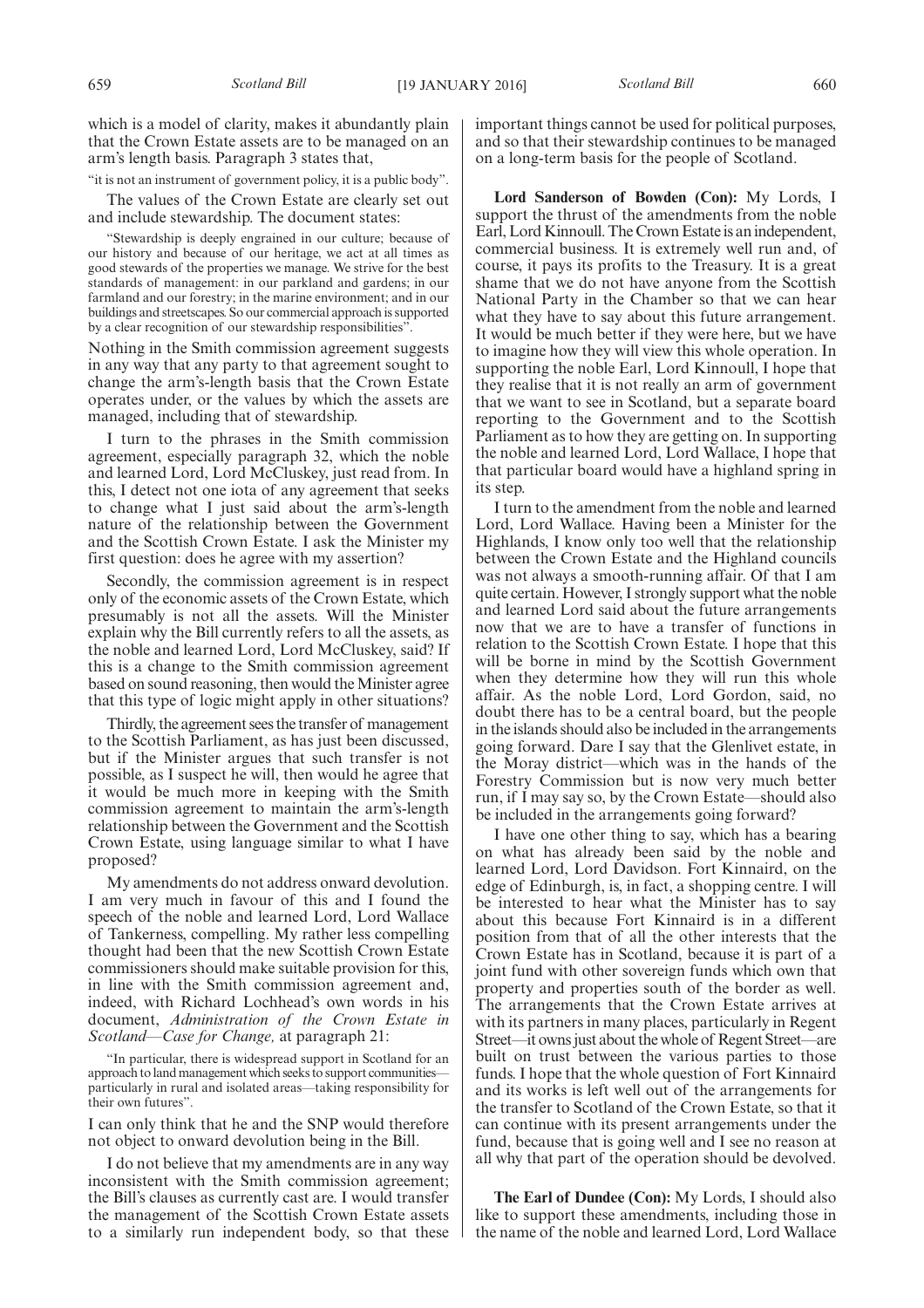#### [THE EARL OF DUNDEE]

of Tankerness, and the noble Earl, Lord Kinnoull. In combination they seek to advance two main purposes: first, to enable the Crown Estate's successor body to remain as independent of government and the control of Ministers as the current Crown Estate body already is; secondly, for the new Scottish Crown Estate body to include commissioners properly representing Scottish regions and localities. As has already been explained, such proposals correspond closely to the advice of the noble Lord, Lord Smith of Kelvin, and reflect his strong advocacy of avoiding centralisation as much as possible.

**Baroness Liddell of Coatdyke (Lab):** My Lords, perhaps I might raise a specific point which I had intended to raise under the group of amendments beginning with Amendment 65 on renewable energy. In an odd way, it comes back to the joint investment projects which my noble and learned friend Lord Davidson and the noble Lord, Lord Sanderson, raised.My point relates to offshore renewable energy. I draw attention to my entry in the register of Members' interests as a nonexecutive director of the Offshore Renewable Energy Catapult.

The Offshore Renewable Energy Catapult is a government-funded technology facilitator funded by Innovate UK, which, of course, is part of the Department for Business, Innovation and Skills. It is based in Glasgow and has developments in other parts of the UK. In particular, it has just taken over a development at Methil in Fife. The kind of joint investment projects I am seeking protection for, and clarification of their future status, are ones that probably have not yet taken place. If we are going to get investment in cutting-edge technology such as offshore wind, wave or tidal, some government money will have to be put into it. Will the Minister be so kind as to look at what protections there would be for investments made by UK governmentfunded agencies, perhaps in partnership with the private sector—in the way that the noble Lord, Lord Sanderson, outlined with Fort Kinnaird—to ensure that there is no diminution in the value of those investments as we move forward?

This is quite a technical point and it may be that the Minister would prefer to write to me. But it is the kind of thing which, in terms of precedent, requires a degree of clarification at this point. It may be an arcane point, but now is the time to get such points sorted out.

#### *4.15 pm*

**Lord Lang of Monkton (Con):** My Lords, a number of points have been raised on this group of amendments. Amendment 43 refers to "may" and "must". When I was a young, dynamic junior Minister in the Scottish Office, I once tried to change "may" to "must" in a Bill that we were bringing before Parliament. I was told by my officials that: "In effect, Minister, 'may' means 'must'". This was, of course, in the premiership of my late lamented friend Baroness Thatcher. I rather like the triangulation, offered by the noble Lord, Lord Gordon of Strathblane, that "shall" is probably better than either of them. No doubt the Minister will have an answer to that point.

I support the noble Earl, Lord Kinnoull, on Amendments 45 and 47 and echo what has been said by my noble friends Lord Dundee and Lord Sanderson. This is an important issue because centralisation—to which the noble and learned Lord, Lord Wallace, drew attention—is a very alarming trend that is taking place in Scotland. We see it threatening the universities. I had a hand in the universities when I was Secretary of State: I created their separate funding council in Scotland and took part in expanding university activities. To see anyone intervening in the independence of the universities worries me greatly.

One can see it in the police, too. Again, I made changes to the police force when I was Secretary of State but I resisted any suggestion of centralising, which I thought was a seriously wrong step. I would have liked to have privatised Scottish Water, but I was able to set up three separate corporations. Once they had created a record of performance, they would have been able to follow the English ones—already in the form of corporations into private ownership. Sadly, I was no longer in power, and nor was my successor, my noble friend Lord Forsyth, when that point was reached.

There has been a trend, not just confined to the present Government but over time, for the devolved Parliament not to devolve further: not to decentralise but to centralise. That is why I feel strongly that we do need, as the noble Earl suggested, a separate Scottish Crown Estate commission. Indeed, I had rather assumed that that would be forthcoming. I regret to say that I do not have the Smith commission report with me now and I cannot quote the wording, but I was under the impression that the noble Lord, Lord Smith, anticipated some form of further decentralisation affecting this organisation. I do not believe that he thought that it should pass into the maw of the Scottish Government, for them to despoil or develop as they think fit. It has been immensely successful over the years and it deserves to be maintained, as my noble friend Lord Sanderson said. It should, of course, be accountable to the Scottish Parliament and its Ministers, just as happens in the United Kingdom with the Crown Estate.

On Fort Kinnaird, I echo what my noble friend Lord Sanderson said. This is a separate venture, not a wholly-owned part of the Crown Estate Commission. To intervene in a joint venture with an outside commercial body, which is maturing well and is part of a good, well-established relationship with that body, would jeopardise the interests of both the outside partner and the estate commission itself. Therefore it was and remains right not to interfere with the arrangement but to allow it to continue. To force some kind of disposal might jeopardise the venture itself and the Scottish Crown Estate commission to some extent. That cannot be in the interests of anyone involved in this debate. So I support what the noble Earl, Lord Kinnoull, said and I hope that the Minister will respond favourably.

**Lord Hope of Craighead (CB):** Just as a footnote to the point that noble Lords have made about Fort Kinnaird, one can see from the Crown Estate commissioners website the structure of the venture that has been described. The Crown Estate commissioners themselves have,

"a 50 per cent interest in an English Limited Partnership which owns Fort Kinnaird Retail Park in Edinburgh".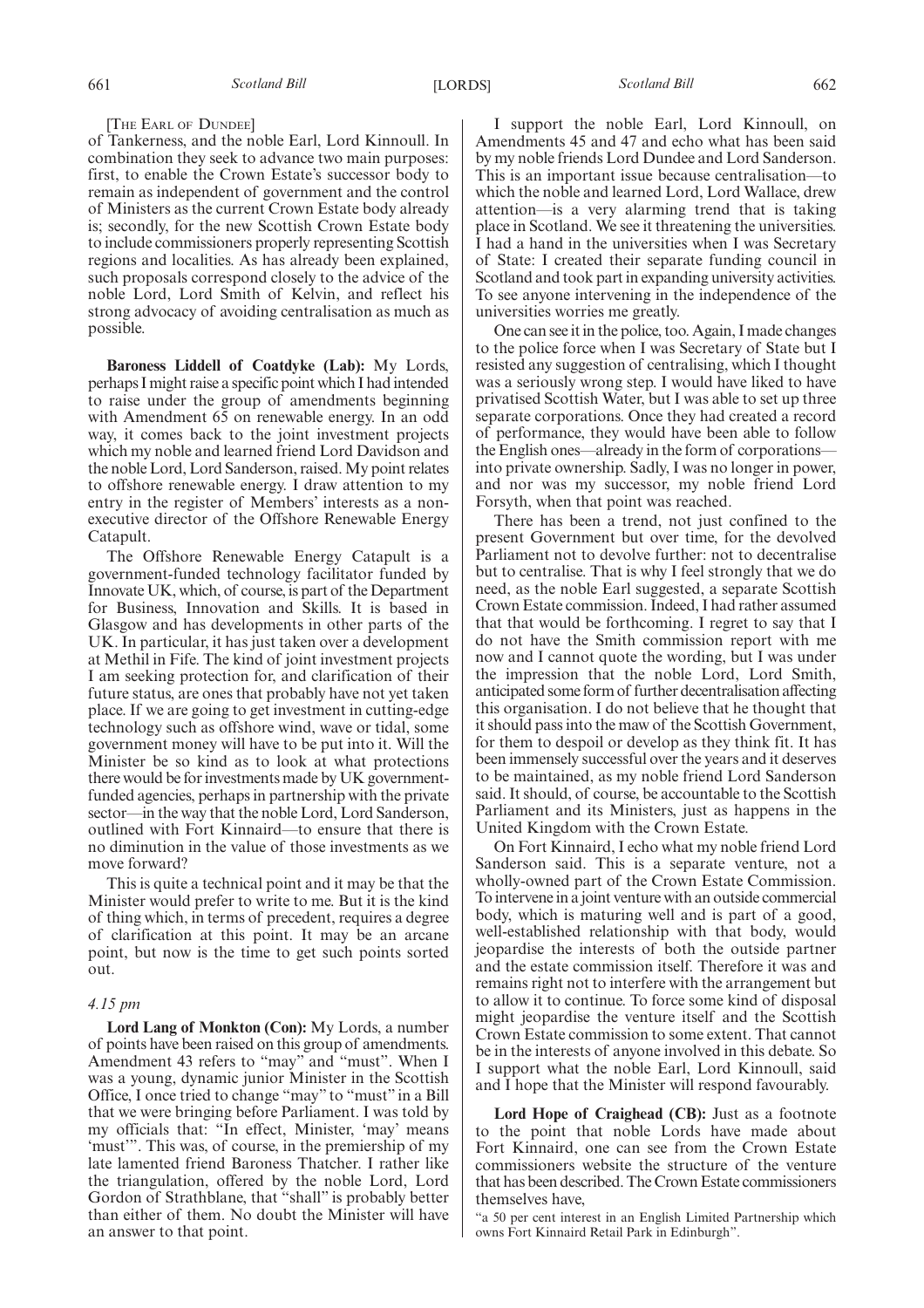The venture is a partnership. The ownership and presumably the management of Fort Kinnaird are in the hands of the partnership and I take it that the commissioners draw a revenue out of that arrangement.

That takes one to the essence of the role of the commissioners, as described on their own website, which is one of management of the resources in order, as they put it,

"to deliver the best value over the long term".

Of course, the interest for the UK Government at present is in the revenue. The commissioners make it clear that their function is to pay all the "annual revenue profit" to the Government. I would have thought it absolutely crucial to maintain that position, that in so far as the assets are concerned, they are managed in the broad interest of maintaining the assets for the best value. Of course, the revenue would then be transmitted to the Scottish Government, as would be consistent with the present position. That distinction between capital and revenue management and payment is absolutely crucial to the point that various other noble Lords have been making.

**Lord Mackay of Drumadoon (CB):** As my name can be found in some proximity to the amendments that are being discussed in this opening round of speeches, I do not intend to go into any great detail about what we have heard. I am, however, struck by the fact that people are talking as if the best way forward will involve a significant measure of respect and agreement and will not give any excuse for a deterioration in the relationship between the voters, which was to some extent apparent when devolution came along.

It falls to me, in view of one of the speeches that we have heard, to declare an interest that during a period of years when I was actually a Member of your Lordships' House, prior to becoming a High Court judge in Scotland, I spent quite a lot of my time working with companies in the electricity industry. It fell to me to give them advice when they sought it and to work with them on a practical basis when they set about seeking the erection of a new power station or some other building associated with a power station or the erection of new electricity wires to take electricity to different parts of Scotland and, indeed, further afield.

I appear in this debate having received a brief from the Law Society of Scotland, which takes an interest in these matters. It is clear from what has been suggested to me that it is not alone in encouraging agreement. On that basis, I invite Members of your Lordships' House to rely on the proposals which, as I say, are proximate to my signature.

**The Parliamentary Under-Secretary of State, Scotland Office (Lord Dunlop) (Con):** My Lords, I thank all those who have contributed to this debate: the noble and learned Lords, Lord Davidson, Lord Wallace, Lord McCluskey, Lord Hope and Lord Mackay; the noble Earls, Lord Kinnoull and Lord Dundee; and the noble Lord, Lord Sanderson, and the noble Baroness, Lady Liddell.We have had some very good contributions and I am very sympathetic to the intent of many of the points that have been raised.

The Bill's provisions on the Crown Estate were debated at length in Committee in the other place and some of the points raised then have also been raised today. As has already been mentioned by a number of your Lordships, the Law Society of Scotland, which I met last week, has also taken a close interest in these clauses and has suggested amendments, some of which have been taken up by noble Lords. In particular, noble Lords have raised issues around the way in which we have sought technically to give effect to the Smith agreement, the importance of establishing an arm's-length body, double devolution, and specific issues around Fort Kinnaird and other topics. I welcome this opportunity to set out the Government's position and approach to these clauses.

As noble Lords will be aware, the Smith commission agreed that responsibility for the management of the Scottish assets of the Crown Estate would be devolved. The agreement also stated that the Scottish Government should receive the revenue generated from the management of those assets, as has already been referred to. The Bill therefore provides for the existing Scottish functions of the Crown Estate commissioners to be transferred to Scottish Ministers by way of a transfer scheme, which will be set out in a statutory instrument made after the Bill receives Royal Assent. The Bill also provides that the revenue from the Scottish assets will be paid into the Scottish Consolidated Fund after the transfer.

In readiness to take over the management functions after the transfer has taken place, the Bill also enables the Scottish Government to make arrangements in advance of a transfer, for example to establish a management body and appointments to that body—I will return to that in a moment to pick up on what the noble Earl, Lord Kinnoull, said—via an Order in Council made by Her Majesty, and subject to the affirmative procedure before the Scottish Parliament. Following the transfer, the Scottish Parliament will have competence to legislate about the management of the Scottish assets, which will enable it to legislate in particular for further devolution to the islands and other areas seeking such responsibilities, as the Smith agreement recommended. At this point I can confirm to the noble and learned Lord, Lord Wallace, that I would be very happy to meet the islands councils. I will come back to double devolution in a moment.

Turning first to some other points that have been raised, in looking at Amendment 43 I liked in particular my noble friend Lord Lang's comment about dynamic junior Ministers and the distinction, if there is one, between "may" and "must". The parties opposite are seeking to make it mandatory for the Treasury to make the transfer scheme. Amendment 44 would make it mandatory for the scheme to be made, following agreement with the Scottish Ministers. First, I reassure noble Lords that the clause already provides, at subsection (17) of new Section 90B, that the Treasury cannot make the scheme without the agreement of Scottish Ministers. The majority of the scheme is not expected to be contentious but for those aspects which need to be negotiated, we think it right that agreement is reached between the Treasury and Scottish Ministers.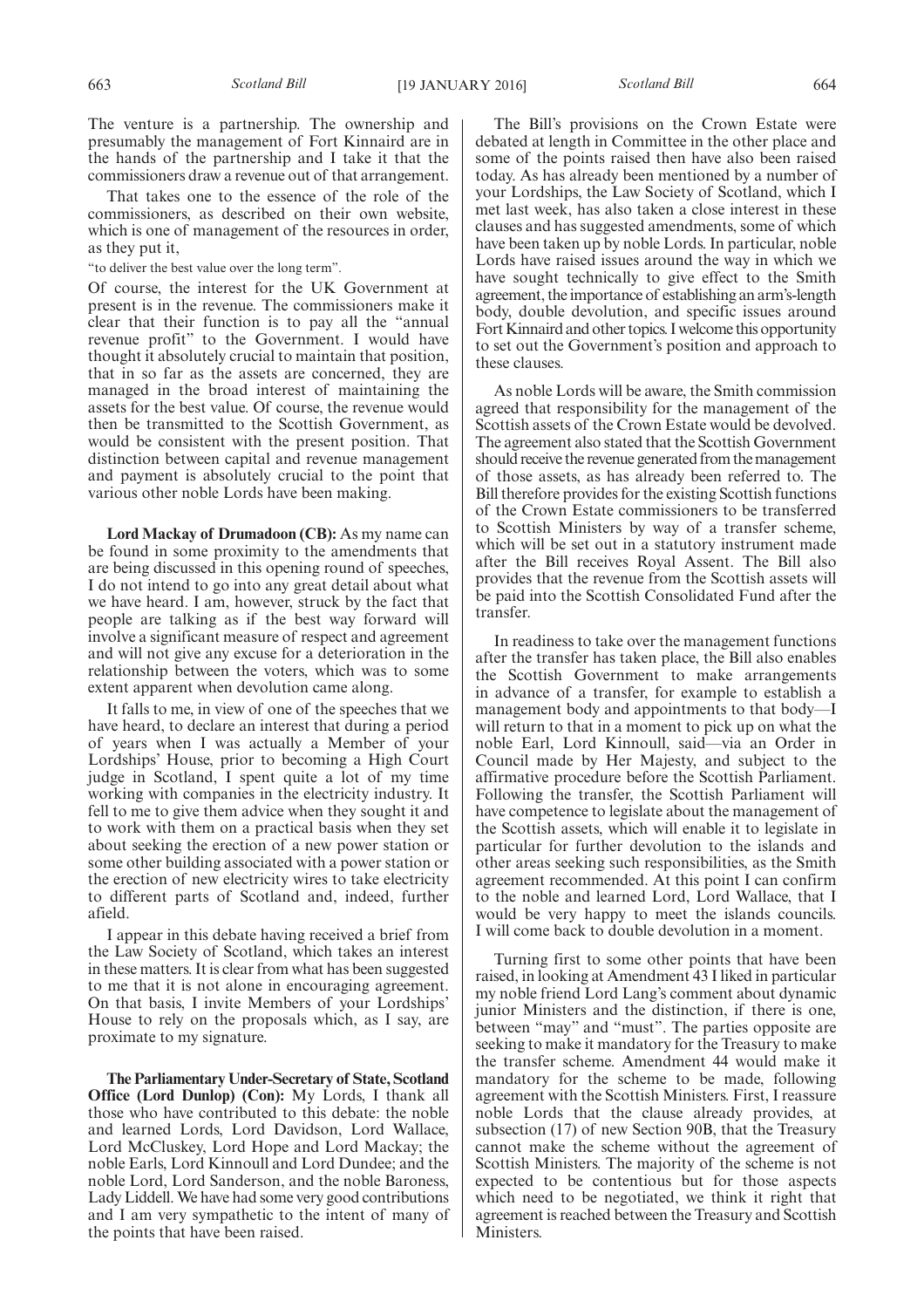#### [LORD DUNLOP]

The clause as drafted, with the use of "The Treasury may" together with the requirement for the consent of Scottish Ministers, provides the right incentives for both parties to reach agreement and for a level playing field in the negotiations. The UK Government represent the interests of all people in the United Kingdom and, if this amendment were made, the ability to represent these interests would be constrained as the Treasury would be under a statutory duty to make a scheme, the discharge of which could be fulfilled only with the co-operation of a body beyond its control. As the scheme contains important protections for defence and national security, it is imperative that both sides are able to come to an agreement on the detail.

Secondly, the Treasury still cannot necessarily make the scheme even after the agreement of Scottish Ministers, since both Houses of Parliament must also approve the draft scheme before it can be made by the Treasury. I reassure the Committee that the Government are committed to making a scheme. Implementing in full the Smith commission agreement is a manifesto commitment; the provisions relating to the Crown Estate are an important part of that. However, actions speak louder than words. For example, we made an outline of the scheme available to the House last summer and in November we placed a copy of a draft scheme and memorandum of understanding in the Libraries of both Houses. Officials are currently in discussion to reach agreement on the detail of the draft scheme. After the draft scheme is agreed, it will be brought before both Houses of the UK Parliament and, if it is approved, it will be made by the Treasury and the transfer will occur on the date specified in the scheme. I hope that I have been able to reassure noble Lords on the Government's commitment in this regard.

#### *4.30 pm*

The noble and learned Lords, Lord McCluskey and Lord Mackay of Drumadoon, and other noble Lords, referred to Amendment 51. As with the amendments on the language in the clause, amendments relating to the type of procedure to approve the scheme were also tabled in the other place. I am pleased to confirm that the Government's approach is to recognise the importance of this transfer, which is why Clause 34(5) provides that the Crown Estate transfer scheme must be approved by each House of Parliament. This is the usual draft affirmative procedure—the type C procedure. The Crown Estate transfer scheme will contain important protections for critical national infrastructure, including protections for defence and national security. A number of these important protections are reserved matters, and for this reason it would not be appropriate to require that the transfer scheme and any amendments to it are subject to the approval of the Scottish Parliament. However, let me be clear that the scheme must be approved by Scottish Ministers before it is made. Furthermore, the transfer scheme will be subject to the scrutiny of MPs and Peers from all parts of the United Kingdom.

I now turn to the amendments in the name of the noble Earl, Lord Kinnoull, who spoke passionately about stewardship and the future arrangements of the Crown Estate. Amendments 45 and 47 seek to address concerns about the arrangements which will govern the management of the Crown Estate in Scotland in the future. Other noble Lords have expressed views on this matter. Your Lordships will be aware that the Smith commission agreement stated that responsibility for the management of the Scottish assets of the Crown Estate will be transferred to the Scottish Parliament. However, the Scottish Parliament is a legislative rather than an executive body and, for that reason, is not equipped to undertake the management functions. Hence the clause confers the ability to legislate in relation to the management of the Scottish assets on the Scottish Parliament, but the management functions relating to the Scottish assets are to be transferred to Scottish Ministers, to an executive body or to such other transferee body as they nominate.

The noble Earl's amendments suggest a more directive approach to the devolution of management of the Crown Estate in Scotland, including specifying that there should be Crown Estate commissioners and setting out their powers and functions. Of course I fully understand why the noble Earl has laid these amendments, and the good intent that lies behind them, but if we really intend for devolution to be meaningful, we cannot tie the hands of the Scottish Government in the way set out in these amendments. We cannot, on the one hand, devolve the management of the estate and, on the other, dictate the way it is managed. It is right that the Scottish Government are able to manage the Crown Estate in the best interests of the people of Scotland and it is equally right for the people of Scotland and the Scottish Parliament to hold the Scottish Government to account for that.

Having said all that, my understanding is that the Scottish Government's initial intention is to transfer the management functions to a single organisation for the short to medium term, which is not entirely dissimilar to the current arrangements for the Crown Estate. As the Committee will know, the current manager of the Crown Estate, the Crown Estate Commission, is an independent commercial organisation. It is not an instrument of government policy, but nevertheless it is a public body. The Treasury is its sponsor department and has general oversight of the Crown Estate's business.

I hope it will give the noble Earl some reassurance that, to facilitate a similar approach, the Scottish Government requested that we make an amendment on Report in the other place, which we did. Clause 34(9) enables the Scottish Government to put in place preparatory arrangements in advance of the transfer by means of an Order in Council. We have amended Clause 34(10) to make it plain that any such Order in Council may establish a body to undertake the management of the Scottish assets. The power includes the ability to make any necessary appointments to such a body. We made this amendment to ensure that the Scottish Government have the power they need to make all the arrangements necessary for the transfer. We want to do everything we can to facilitate the smooth transfer of management.

After the transfer, the Scottish Government intend to run a public consultation to establish the long-term future of the management of the Scottish Crown Estate assets. I am sure that the Scottish Government,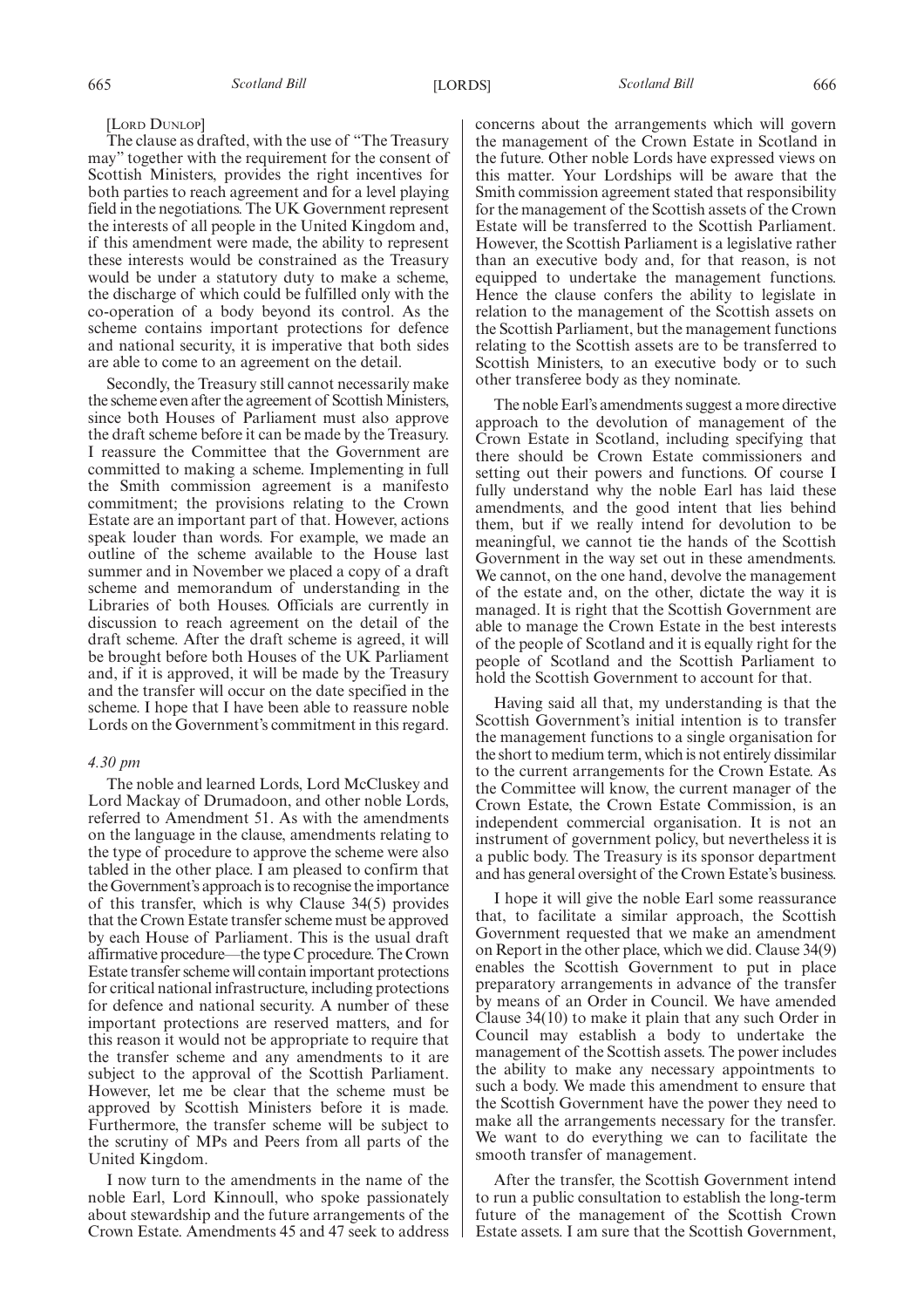who follow the proceedings of this House very closely, will have heard the contributions and the sense which this House is conveying on the matter. I agree with the noble Earl that Scottish assets should be managed responsibly. Stewardship is vital, and it is the duty of this House and of the people of Scotland to call on the Scottish Government to be clear about their plans for the future management of the assets.

I now turn to the issue of so-called double devolution and Amendment 48A. The noble and learned Lord, Lord Wallace, has spoken eloquently about so-called double devolution of the Crown Estate. I know that this is something that his party advocates; indeed, it was raised in the other place by his right honourable colleague. Devolution within Scotland is an aspiration shared on these Benches. As my right honourable friend the Secretary of State for Scotland said in a recent speech:

"Devolution is not worthy of the name if it stops at the gates of Holyrood".

However, although I acknowledge the sentiments behind the amendment, I hope that it will not come as a surprise to the noble and learned Lord to learn that the Government do not support it. As the Secretary of State for Scotland said in the same speech, with respect to the proposal that the UK Parliament should legislate directly for double devolution:

"That is the right intention, but the wrong approach".

Indeed, as the Government stated in the other place, we believe that the Scottish Parliament should decide how further devolution within Scotland will occur. The Secretary of State has said:

"The Scottish Parliament and ScottishGovernment are responsible for local government in Scotland and it is their responsibility to drive that devolution onwards".

We must all hold them to account for that. I have been encouraged by what Minister Lochhead said in front of the Scottish Parliament: that he recognises that there is desire on the part of local communities to take on in their area the functions of the Crown Estate.

**Lord Wallace of Tankerness:** I am grateful to the Minister for giving way and for the way he is responding. Does he accept that there is a difference between the amendment moved by my right honourable friend Alistair Carmichael in the other place, Amendment 48, which was withdrawn, and the one we are now debating, which provides that the scheme for double devolution would be a Section 90B scheme, which, as the Minister has been at great pains to emphasise, will take place only with the agreement of Scottish Ministers? The amendment makes subsequent provision that it will be Scottish Ministers who make the transfer. So Scottish Ministers would be very much involved. Indeed, if the Minister were to accept my amendment to,

"leave out 'C' and insert 'A"',

the Scottish Parliament would have a role, too.

**Lord Dunlop:** I note what the noble and learned Lord says, and I will reflect on his point; I am sure that we will continue to discuss it.

The clause enables the Scottish Parliament to make its own legislation about the management of the Crown Estate in Scotland after the transfer—and beforehand, should it wish to have arrangements in place in readiness for transfer. The Scottish Government have already made commitments to devolution to island communities. In the document *Empowering Scotland's Island Communities*, which has already been referred to, the Scottish Government have committed to ensuring that 100% of the net income of the islands' seabed is passed to island communities. The Scottish Government have also said that they intend to consult on the future arrangements of the Crown Estate. Therefore, as I said, although I am sympathetic to the sentiments that have been raised about this issue, the Government do not believe that it is appropriate for the Bill to set out any onward arrangements for devolution tolocal communities. That is a matter for the Scottish Parliament. I look forward to hearing more from the Scottish Government on their further plans as they develop them.

I turn to Amendment 46. Clause 34 provides for a transfer scheme that would transfer all the existing Scottish functions of the Crown Estate commissioners to Scottish Ministers or to a person nominated by them. The amendment seeks to change the entity to which the transfer of those executive functions is made from Scottish Ministers to the Scottish Parliament; several noble Lords referred to this.

I note that the right honourable colleague of the noble and learned Lord opposite also tabled this amendment in the Commons in Committee. The Smith commission agreement stated that responsibility for the management of the Crown Estate and the revenue generated from those assets would be transferred to the Scottish Parliament. However, the Scottish Parliament is a legislative rather than an executive body, as I have already said, and for that reason it is not equipped to undertake the management functions that are currently exercised by the Crown Estate commissioners. The Law Society of Scotland also observed that the transfer is to the Scottish Ministers rather than the Scottish Parliament, and noted that there are good practical reasons why this should be so—not least that the Parliament does not exercise its executive powers.

**Lord McCluskey:** The Smith commission report states in paragraph 32 that what was to be transferred to the Parliament was not the management but the "responsibility for the management", so Parliament would then decide what agency, if other than the Scottish Executive, would manage the estate. Surely, that is the important point.

**Lord Dunlop:** We feel that in the clause, in giving the Scottish Parliament the legislative competence but then facilitating the executive competence of the Scottish Government, we have got the balance right.

As I was saying, the clause transfers management functions relating to the Crown Estate to the Scottish Ministers, which means that the Scottish Parliament has the ability to legislate in relation to such management functions. That gets the right balance and gives effect to the Smith commission agreement in what it intended to achieve.

I turn to some of the specific points that were raised —in particular, Fort Kinnaird, which I believe some people thought was a Ministry of Defence base but turns out to be a shopping centre in Edinburgh. I very much agree with what my noble friends Lord Lang and Lord Sanderson have said about this and the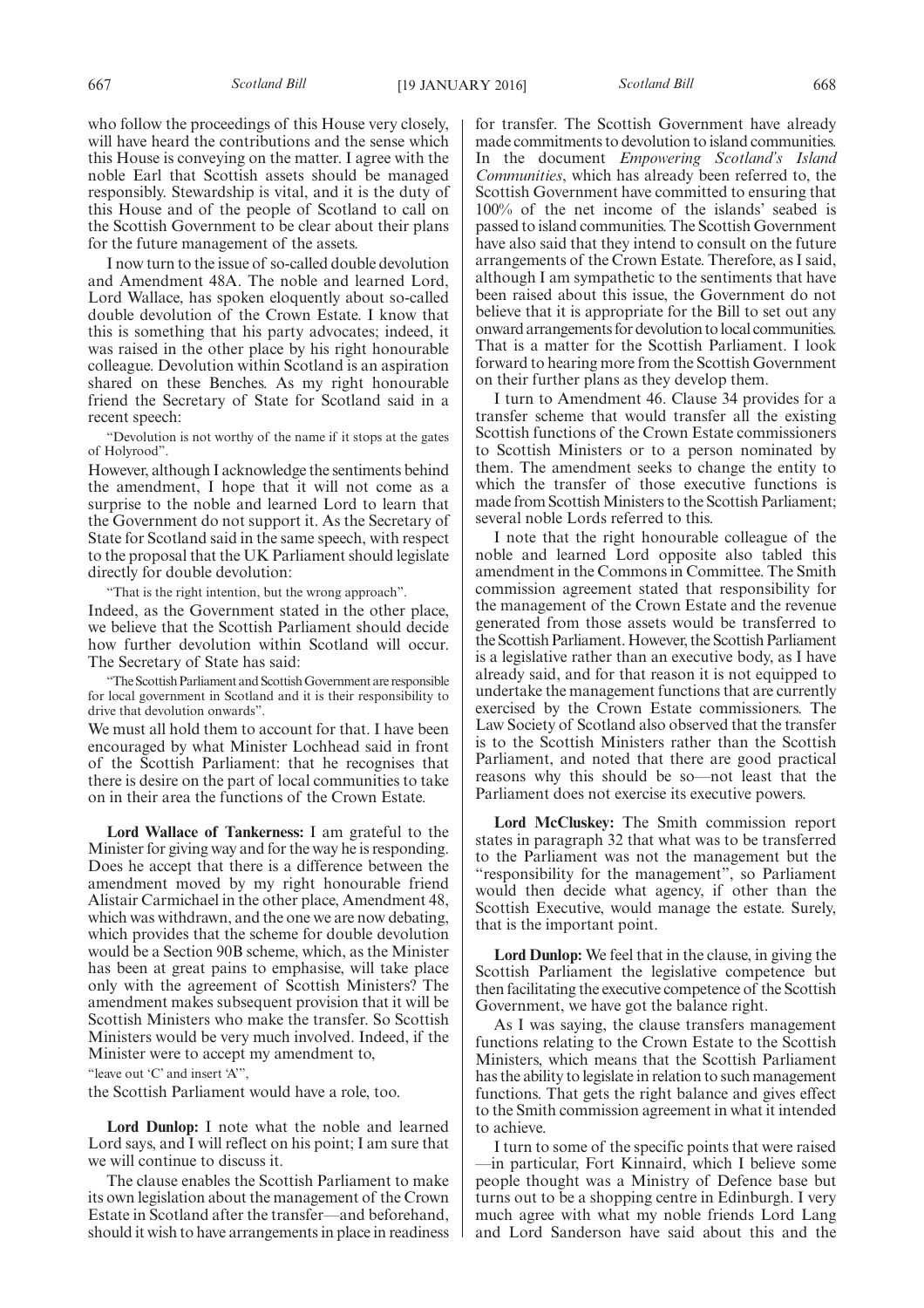#### [LORD DUNLOP]

importance of not upsetting joint arrangements built on trust. The management of all the Crown Estates, wholly and directly owned Scottish assets, will be transferred under the transfer scheme. Fort Kinnaird, as has already been said, is not wholly and directly owned by the Crown; it is held by an English limited partnership in which the Crown Estate commissioners manage interests alongside other commercial investors. The partnership owns property in other parts of the United Kingdom, and Fort Kinnaird has never been wholly and directly owned by the Crown. It was brought into the partnership by the commissioners'joint venture partner, the Hercules Unit Trust, and is managed by British Land. Revenue from the Crown Estate's interests in Fort Kinnaird will therefore continue to be passed to the UK consolidated fund for the benefit of the UK as a whole.

I am very happy to confirm for the noble Baroness, Lady Liddell, that I shall take her specific point away and write to her on the offshore renewables catapult. The noble Earl, Lord Kinnoull, talked about protections for the assets of the Crown Estate. The current managers of the Crown Estate commissioners are under an obligation to maintain an estate in land, so it is appropriate to pass on this obligation as part of the transfer of management. The new manager may make changes to the pool of assets that make up the estate under its management; it can sell some assets but must reinvest the proceeds, bringing new assets into the estate. But the new managers must maintain an estate in land; they cannot convert the estate in its entirety to liquid assets to fund public spending. An estate in land in the ownership of the Crown must be retained for the future; that is an important point of stewardship.

I hope I have been able to provide some clarity on the approach and reassurance on the Government's commitment to make a scheme. Therefore, I ask the noble and learned Lord to withdraw his amendment.

#### *4.45 pm*

**Lord Davidson of Glen Clova:** My Lords, this has been a useful and quite technical discussion. I thank the Minister for his clarifications, particularly on the use of the term "may". I am particularly obliged to the noble Lord, Lord Lang, for his historical analysis identifying that "may" means "must". I pondered whether that means that "must" means "may", but that is doubtless a question for another day. I was also attracted by my noble friend Lord Gordon clinging to the word "shall". That seems to have a certain helpfulness to it. I trust the Minister will reflect on the point made by the noble and learned Lord, Lord McCluskey, about the Scottish Parliament and responsibility. It certainly chimes with the notion behind the amendment this side advanced. I begleave to withdraw the amendment.

*Amendment 43 withdrawn.*

*Amendments 44 to 47 not moved.*

*Amendment 48 had been withdrawn from the Marshalled List.*

*Amendments 48A to 51 not moved. Clause 34 agreed.*

#### *Clause 35: Equal opportunities*

#### *Amendment 52*

#### *Moved by Lord Davidson of Glen Clova*

**52:** Clause 35, page 37, leave out lines 6 to 23 and insert—

"The subject-matter of Part 11, Chapter 1, of the Equality Act 2010 (public sector equality duty).

(none) Equal opportunities in relation to the Scottish functions of any Scottish public authority or cross-border public authority including appointments to the board of any Scottish public authority. The provision falling within this exception includes provision that reproduces or applies an enactment contained in the Equality Act 2006 or the Equality Act 2010 without affecting the enactment as it applies for the purposes of those Acts. It does not include any modification of those Acts, other than modifications of the types specified in paragraphs (a) to (e)—

- (a) provision that supplements or is otherwise additional to provision made by those Acts, and which may enhance but may not diminish the protection and promotion of equal opportunities afforded by the provision made by those Acts;
- (b) in particular, provision imposing a requirement to take action that the Acts do not prohibit;
- (c) provision that extends application of the existing powers and duties of, or grants additional powers to, the Equality and Human Rights Commission in respect of provisions made under any part of subsection 149(3) of the Equality Act 2010 (public sector equality duty);
- (d) provision that requires the Equality and Human Rights Commission to attend the proceedings of the Scottish Parliament for the purposes of giving evidence and to send each annual report of the Commission to the Scottish Ministers and that requires the Scottish Ministers to lay each annual report received before the Scottish Parliament;
- (e) provisions in relation to candidates at an election for membership of the Scottish Parliament and a local government election in Scotland.""

**Lord Davidson of Glen Clova:** I rise to speak to the amendment standing in my name and that of my noble friend Lord McAvoy. This amendment has a variety of different effects, but the overall intent is to ensure that the Scottish Parliament has the capacity to—I use the term my noble friend would have used had he been here—smash the glass ceiling of equality in public and political life.

The amendment makes provision for the Scottish Parliament to have legislative competence in respect of the public sector equality duty. It also makes provisions for equality of opportunity in relation to the functions of Scottish and cross-border public authorities. It clarifies that the Scottish Parliament can make modifications to the Equality Acts 2006 and 2010, but only in so far as they enhance the protection and promotion of equal opportunities. It makes provision for the powers of the Equality and Human Rights Commission to be applied in relation to any modifications to the aforementioned Acts as well as increasing the accountability of the commission to the Scottish Parliament. Crucially, it would also allow the Scottish Parliament to bring forward the necessary competence for gender quotas in relation to candidates standing for the Scottish Parliament and at local government elections.

The Bill before us already includes the ability to legislate for women's representation on public boards, which of course is welcome, but we want to see that go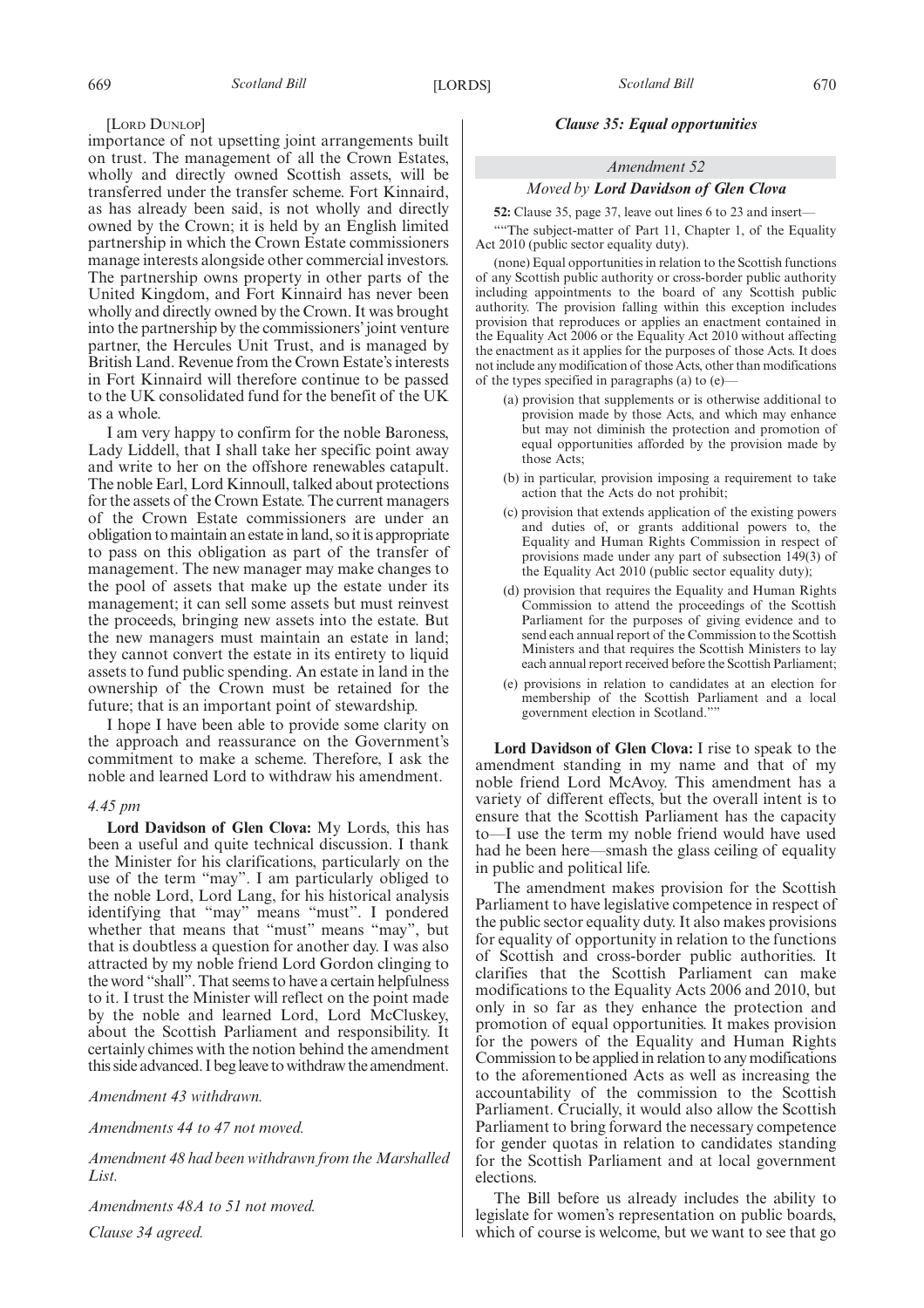further. We want to ensure that there is a commitment to bring about equality in every walk of Scottish life, including in politics itself. We are now in a position where the economic case for women's equality in public life has been made and won. It could not be clearer. One of the contributors to this change in attitude is found in the work of my noble friend Lord Davies of Abersoch. His contribution to the debate should not be understated. In his final report he stated:

"It is a sign of our evolution ... that few British business leaders now ask why we need more women at the top, the business case is raised less and less as energies are now focused on how to achieve women in leadership positions and how to sustain the change". He also says:

"The business case is even stronger today as Chairs report on the positive impact women are having at the top table, the changing nature of the discussion, level of challenge and improved all round performance of the Board".

However these successes should not be limited to one particular field. Scotland has come a long way on equality, with women leading the majority of the political parties in the Scottish Parliament, a female First Minister and a female Presiding Officer. But we say that that is still not good enough. In the Scottish Parliament only 36% of MSPs are women, while local government is falling way behind, with apparently only around 20% of women elected councillors. It is this discontinuity that lies behind the notion of candidate quotas in parliamentary and local elections.

I stress that this is not a party-political point, nor should it be. For us to bring about a change in culture and attitudes, we need support from all political parties and buy-in from a cross-section of our society. This is why the tireless work of campaigns such as Women 50:50 is so important. I pay tribute to its contributions in this field and thank it for its assistance in advance of Committee.

At present there are too many barriers preventing women reaching their full potential, in Scotland and indeed across the UK. The low number of women studying STEM subjects and the prevalence of low pay among women in Scotland fortify this point. One is seeking with this amendment to address this particular obstacle. Kezia Dugdale, the Labour leader in Scotland, is doing just that, along with Members across the Scottish Parliament, with her commitment to ensuring that at least half of Scottish Labour's new candidates for this year's Holyrood elections will be women. It is a crucial commitment, but we now need the tools to get on and deliver on a wider scale. We believe that this amendment is the mechanism for doing that. I beg to move.

**Lord Stephen (LD):** My Lords, I shall speak to the amendments in my name and that of my colleague, my noble and learned friend Lord Wallace of Tankerness. As has been stated, Clause 35 relates to the important issue of protection from discrimination and the promotion of equality of opportunity.These are fundamentalmarkers of a fair and decent society. The protections in the law should be strong, and the meaning and effect of Clause 35 must be clear. I believe that we have not yet achieved the parity that is both important and required.

The Equality Act 2010 is widely held to be perhaps the best anti-discrimination law in the world. Thanks to the Act, wherever you live or work in Great Britain, you have a right to fair treatment regardless of your sex, race, age or sexual orientation or if you are disabled. Clause 35 needs to be explicit that the important protections in the Equality Act will be maintained right across Great Britain, and that modifications should be permitted by the Scottish Parliament only where they enhance the protections in the present legislation. As currently drafted, Clause 35 does not yet achieve that. While there is an attempt to differentiate between modifications to the Equality Act 2010, which are not permissible, and additions, which are, these provisions lack the required clarity. I thank the Equality and Human Rights Commission for its support and advice in framing these amendments.

Amendment 52A would make it absolutely clear that the Scottish Parliament had powers to increase protection from discrimination, harassment and victimisation by Scottish public bodies by, for example, adding new protected characteristics, prohibiting dual or multiple discrimination or enhancing remedies. It would also ensure that existing productions could not be eroded in Scotland.

The public sector equality duty is a positive duty, requiring public authorities and those delivering public functions to have regard to how they can promote equality of opportunity. It has great potential to play a transformative role for those experiencing disadvantage and discrimination. Amendment 52A would give the Scottish Parliament greater freedom to require Scottish and cross-border bodies that deliver public services in Scotland to do more to tackle entrenched inequality. We have already seen how the stronger specific equality duties in Scotland have driven greater transparency on the pay gap, for example, which means that it is clearer where action now needs to be taken. To devolve legislative competence for the general equality duty would give the Scottish Parliament far greater freedom to require its public service providers in Scotland to do even more positively to promote equality of opportunity.

The amendment would also ensure that the Smith commission commitment on gender quotas is delivered, while ensuring that the Scottish Parliament could not go beyond the extent to which positive action is permitted by EU law. We want to increase the efforts made to ensure that women have fair representation on public boards, in Scotland and elsewhere in Great Britain, but this must not be achieved through disproportionate barriers to participation by men.

On political representation, Amendment 52A, taken together with Amendment 52E, would enable the Scottish Parliament to allow political parties to take stronger action to ensure greater diversity in their selection of candidates for the Scottish Parliament and Scottish local government elections. However, the Scottish Parliament would not be able to legislate to extend the use of shortlists restricted to those sharing other protected characteristics. While this approach may be appropriate for women, who make up over 50% of the population, it would be disproportionate if it were to be used for far smaller groups, as it would thereby exclude very large sections of the population from such shortlists. These amendments reflect the position in the Equality Act 2010, which was widely debated and agreed by all parties at the time to be a proportionate, fair and appropriate position.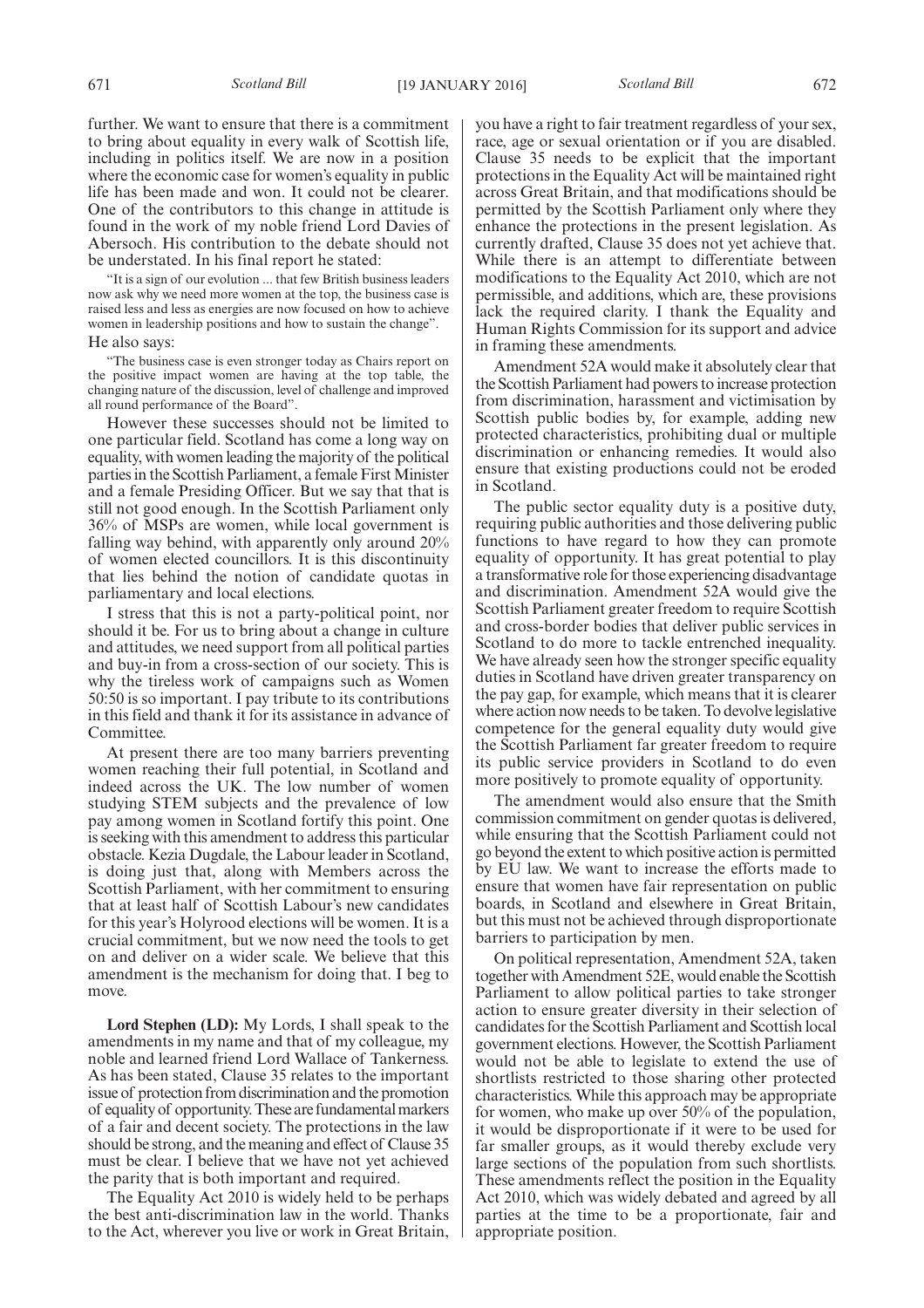#### [LORD STEPHEN]

Amendment 52B relates to diversity on public boards. It would remove an interpretation of the term "protected characteristic" which would limit the ability of the Scottish Parliament to encourage diversity on public boards with regard to any characteristics not currently protected by the Equality Act 2010, such as marital status. The Scottish Parliament should have the power to go further than the current protections, should it wish, on this important issue. Amendment 52C may be covered by the government amendments, and I look forward to the Minister's clarification on this and his response to the other issues that I have raised.

**Lord Dunlop:** My Lords, I echo what the noble and learned Lord opposite and the noble Lord, Lord Stephen, said. The Government are committed to safeguarding equality, tackling discrimination where it arises and promoting transparency; for example, in pay. That is not to say that supplementary initiatives and protections in addition to those offered by the Equality Act do not have a part to play, as the Smith commission saw.

The equality provisions in the Bill relate to public sector bodies in Scotland and will enable the Scottish Parliament to make provision for the promotion and enhancement of equality in the public sector without any extension to the private sector. That is an important point to make; I know that that issue was raised by the House of Lords Constitution Committee. It is important to remember that the Smith commission was explicit that the Equality Act 2010 as a whole is to remain reserved. The Government are confident that the Bill ensures that the benefits of a cohesive framework of discrimination law remains across Great Britain.

In delivering Smith, the equal opportunities clause strikes the right balance between conferring greater competence on the Scottish Parliament for safeguarding and promoting equalities in public bodies and the importance of preserving a GB-wide legal framework. The Government's delivery of paragraph 60 of the commission agreement ensures that we continue to reserve the 2010 Act while providing the Scottish Parliament with the ability to legislate for specific provisions such as gender quotas. Through the general exception that we are providing, the Scottish Parliament will be able only to add to and supplement the 2010 Act. It will not be able to reduce protections but, instead, will be limited to increasing and promoting protections in relation to public bodies.

#### *5 pm*

On the specific issue of board appointments, the Scottish Parliament will be able to modify the 2010 Act if necessary—for example, to introduce gender quotas. The Government are confident that this is the right approach and that it delivers the benefits of devolution while, as I said, retaining the GB-wide equality framework.

Amendments 52 and 52A to 52E, tabled by the parties opposite, would have a number of effects. First, the public sector equality duty would be fully devolved. The Smith commission did not call for further devolution of the public sector equality duty and indeed specified, as I said, that the Equality Act 2010 should remain reserved. This does not mean that the Scottish Government are unable to act in this area. While the PSED as a whole is reserved, there is already some devolved executive competence.

Scottish Ministers already have wide-ranging devolved powers, for example, under the PSED, which enable them, through the setting of specific duties, to require Scottish public authorities to update and publish equality statements, report on their performance in relation to equalities and add bodies that are subject to the devolved duties. Scottish Ministers can, for example, require gender pay gap information to be published by Scottish public authorities—something the Government are also planning to implement for larger private employers across Great Britain. These provisions, which have undergone revision as a result of wide-ranging engagement with stakeholders and the Scottish Government, build upon these existing powers and will give the Scottish Government new freedom in setting equality and diversity requirements for public bodies.

The removal in Clause 35 of the statutory obligation for Scottish Ministers to secure the consent of the Secretary of State before they can specify Scottish public authorities is in keeping with the Smith commission's agreement on the devolution of further equalities powers in respect of public bodies. However, devolving the duty itself is a step too far and risks creating additional burdens for private and voluntary sector bodies that provide services to the public sector. This could occur through the imposition of excessive contractual requirements. For example, requiring Scottish public bodies to ensure that private service providers report on their gender pay gaps as a contractual condition would be burdensome, especially to smaller employers. I remind the Committee that the review in 2013 of the operation of the public sector equality duty by my noble friend Lord Hayward highlighted the risk of creating barriers for smaller charities or companies tendering for public contracts.

The Smith commission did not agree to devolve PSED and the Government are committed to continuing the benefits of nationwide equality coherence, with scope for national differentiation through specific duties where appropriate and workable. Full devolution of the PSED would alter this careful balance.

Secondly, Amendment 52 would enable the Scottish Parliament to confer new functions on the Equality and Human Rights Commission. The commission, which was established through the Equality Act 2006, is a reserved body under the Scotland Act 1998, with no legislative competence resting with the Scottish Parliament. The commission is independent of, but funded by, the Government. At this point, I acknowledge the important work of the EHRC in Scotland as in the rest of Great Britain. The Government are committed to retaining the EHRC's status and its key role of promoting consistency across the country in the enforcement of anti-discrimination laws.

The Smith commission did not call for further powers to be devolved to the Scottish Parliament in respect of the EHRC, which is, and will continue to be, a reserved body. The Government do not think that it would be appropriate to impose, or permit the Scottish Parliament to impose, new enforcement requirements or duties on the EHRC when the nature and application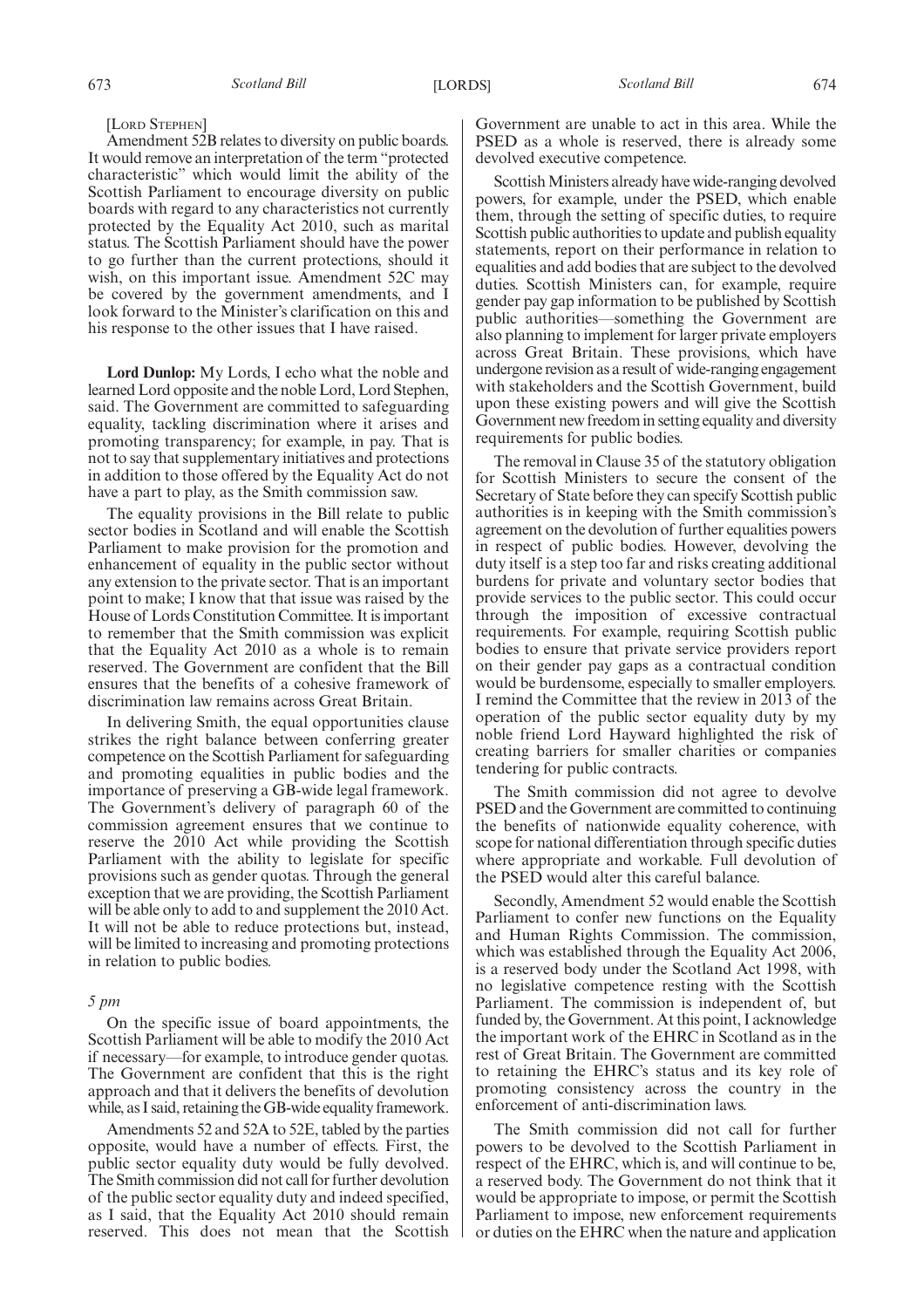of any new Scottish legislation remains unknown. The EHRC already has a significant role in providing advice to the Scottish Parliament. It has a Scotland commissioner and a Scotland committee, which has the delegated powers of the commission to advise the Scottish Government on the effect of legislation or a proposed change in the law. Officers of the EHRC and the commissioner already appear before the Scottish Parliament, and the commission sends its annual report to the Parliament. We believe that this is an appropriate level of involvement and engagement.

It might be convenient for the House if I introduce at this point government Amendments 52AA to 52AF and 52CA. These are technical amendments that remove unnecessary references to the 2006 Equality Act, which have no effect on the current drafting. The Equality Act 2006 has partly been superseded by the Equality Act 2010, and it now mainly contains provisions relating to the operation of the Equality and Human Rights Commission. As set out in the Scotland Act 1998, the EHRC is, as I have already said, a reserved body and will remain so. The Scottish Parliament is not able, therefore, to replicate or supplement the provisions of the 2006 Act, so we are proposing to remove the reference to it in Clause 35. I appreciate that noble Lords have queried the misleading reference to the 2006 Act in the clause. The Government's proposed amendment will ensure that there is no misunderstanding going forward.

Thirdly, I turn to Amendments 52 and 52A, which would enable the Scottish Parliament to introduce equality requirements to elections to political office. Shortlisting electoral candidates on the basis of sex and diversity reporting on candidates are provisions in the Equality Act 2010, which will remain reserved. If the intention of the Smith commission was to devolve equal opportunities in that regard, this would have been made clearer in its conclusions. In fact, it made the opposite position clear, stating that,

"the Scottish Parliament will have no powers over the regulation of political parties".

Section 104 of the Equality Act 2010 allows registered political parties to make arrangements in relation to the selection of election candidates to address the underrepresentation of people with particular protected characteristics in elected bodies. Section 106 of the Act gives a Minister of the Crown power to make regulations requiring registered political parties to publish diversity data for candidates. Although Section 106 has not been commenced, there is nothing to prevent political parties in Scotland, or elsewhere in Great Britain, reporting on the diversity of their candidates on a voluntary basis. Indeed, this may be an area for lively political competition.

Fourthly, Amendment 52 would allow the Scottish Parliament to create new protected characteristics for board appointments and quotas. The Government believe that the equality provisions in the Bill deliver the intent of the Smith commission agreement in what is a complex area of law. The clause is the result of careful consideration and reflection on comments of stakeholders, including the Scottish Government, and we are confident that it strikes the right balance. The Smith commission stated that devolution of equal opportunities relating to public bodies should not be limited to provision for gender quotas. The Government took notice of that and we are giving the Scottish Parliament the ability to go further. An example is the ability of the Scottish Parliament to introduce new protected characteristics on top of the nine already in the Equality Act 2010, which include sex, race and disability. This would give the Scottish Parliament greater flexibility when imposing new equality requirements on public and cross-border bodies in Scotland that exercise devolved functions.

The drafting of Clause 35 does limit the more specific exception for board appointments on public bodies to those protected characteristics already listed in the Equality Act. This does, however, include eight other characteristics, over and above the specific requirement of Smith. The two exceptions in Clause 35 call on some variation in their detail but still provide the Scottish Parliament with devolved competence, as detailed in Smith, and more. This is to ensure that the provisions do not become a barrier to recruitment, an issue that the noble Lord, Lord Stephen, raised; one might argue that having more than two or three concurrent quotas would make it more difficult to satisfy them and recruit suitable candidates for board appointments.

I hope that I have been able to clarify the position, and I ask that the parties opposite withdraw their amendment.

**Lord Davidson of Glen Clova:** I thank the Minister for his explanations both generally and in relation to the Government's technical amendments. We on this side are pleased to note that Her Majesty's Government have no ideological objection to gender quotas, and we will take that away and consider it. Accordingly, I beg leave to withdraw the amendment.

*Amendment 52 withdrawn.*

*Amendment 52A not moved.*

*Amendments 52AA to 52AF*

#### *Moved by Lord Dunlop*

**52AA:** Clause 35, page 37, line 14, leave out "the Equality Act 2006 or"

**52AB:** Clause 35, page 37, line 15, leave out "those Acts" and insert "that Act"

**52AC:** Clause 35, page 37, line 18, leave out "those Acts" and insert "that Act"

**52AD:** Clause 35, page 37, line 20, leave out "the Acts do" and insert "that Act does "

**52AE:** Clause 35, page 37, line 22, leave out "those Acts" and insert "that Act"

**52AF:** Clause 35, page 37, line 23, leave out "those Acts" and insert "that Act"

*Amendments 52AA to 52AF agreed.*

*Amendments 52B and 52C not moved.*

### *Amendment 52CA*

*Moved by Lord Dunlop*

**52CA:** Clause 35, page 37, line 32, leave out from first "Act" to "are" in line 33 and insert "2010 and any subordinate legislation made under that Act"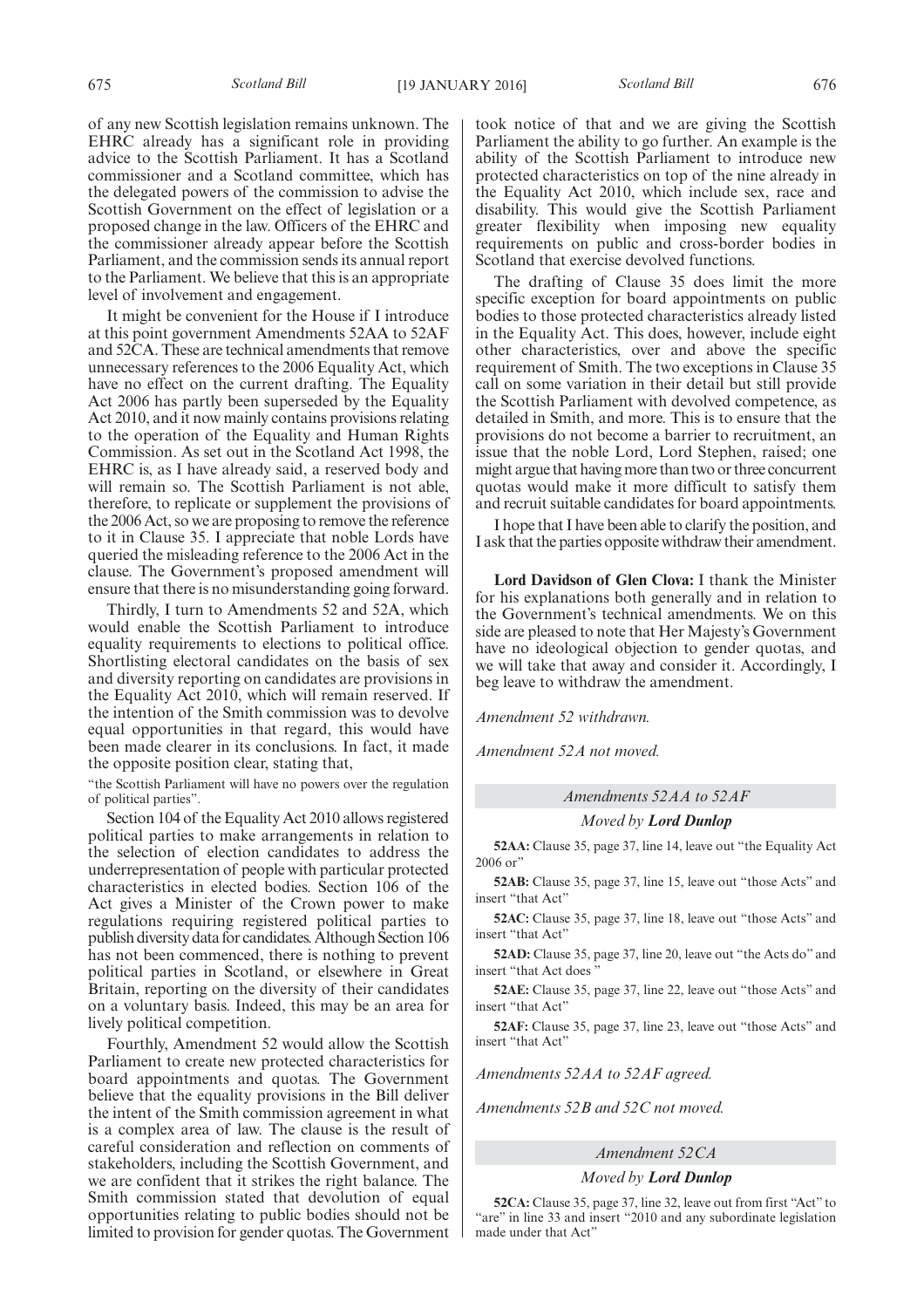*Amendment 52CA agreed.*

*Amendments 52D and 52E not moved.*

*Clause 35, as amended, agreed.*

*Clause 36 agreed.*

*Clause 37: Tribunals*

#### *Amendment 52F*

#### *Moved by Lord Wallace of Tankerness*

**52F:** Clause 37, page 39, leave out lines 22 and 23

**Lord Wallace of Tankerness:** My Lords, this amendment is in my name and that of my noble friend Lord Stephen. It relates to the devolution of tribunals, which we very much welcome. There is much administrative sense in bringing together under one umbrella organisation the different tribunals in relation to reserved and devolved matters, although quite clearly there is still a reservation, which we support, for matters involving national security. Clearly, we have a new arrangement under the Tribunals (Scotland) Act 2014, with the courts and tribunals services coming together. Therefore, there is an umbrella organisation that will allow currently reserved tribunals to be devolved. I suspect that it would not make sense to transfer them all at once. That is why we have this scheme.

It is a complex provision. On the one hand, it appears to unreserve tribunals but only to the extent that they are provided for in a subsequent Order in Council. We unreserve with one hand and re-reserve with another, possibly with something akin to a Section 30 order to devolve them at a later stage. Again, I do not necessarily quibble with that means of doing it: the Government face a complex challenge. The Law Society of Scotland raised questions at an earlier stage about whether the position in the Bill as originally introduced in the other place was consistent with meeting the Smith commission recommendations. It is readily acknowledged that there was a significant redrafting of these provisions when the Bill was in another place.

Amendment 52F would remove the employment tribunal and the Employment Appeal Tribunal from the scope of the Order in Council referred to in new sub-paragraphs (4) and (5). As I understand it, new sub-paragraph (1) would be given full effect immediately with regard to the employment tribunal and the Employment Appeal Tribunal, bearing in mind that these tribunals are outwith the jurisdiction of the Tribunals, Courts and Enforcement Act 2007, so they would not qualify to be incorporated in an Order in Council where there might be a qualified transfer. The amendment is to seek the Government's view. If the tribunals remain subject to a qualified transfer, could the Government try to insist on conditions such as that the current fee structure and charges for people seeking to access employment tribunals could be stipulated in any qualified transfer? We think that it would be far better if these matters were now devolved to the tribunal service in Scotland.

*5.15 pm*

Amendment 52G seeks to clarify new paragraph  $2A(8)(b)(i)$ , which provides that an Order in Council under this clause may contain provisions which are designed to secure,

"consistency in any respect in practice or procedure or otherwise between the Scottish tribunal and other tribunals".

It is acknowledged that consistency of practice and procedure between a Scottish tribunal and other tribunals in an area such as employment law or otherwise may be desirable, but to have such a catch-all provision allows a broad range of consistencies to be applied and may indeed be interpreted as somewhat limiting the decision-making power of the tribunal judges. It is therefore incumbent on the Government, in bringing forward this proposal, to make clear what they mean by "or otherwise". It would be unfortunate if what is being sought by this is some kind of uniform decisionmaking.

I can see a strong case for consistency where there is UK-wide legislation between what happens in Scotland and what happens in England, but there is a difference between seeking consistency and imposing uniformity. For years we have had company law where there can be a different interpretation in the Court of Session from the English Court of Appeal, albeit that the same company law applies across Scotland. Cases used to be able to go to the House of Lords and now to the Supreme Court, and we would get a consistent decision that applied across the country, but if one takes criminal matters where there is UK-wide law such as in road traffic legislation or the Misuse of Drugs Act, unless there is a compatibility issue such cases in Scotland would not come to the Supreme Court. You could well end up with different interpretations north and south of the border. Indeed, that has been the situation since, dare one say, 1707 and it has not meant that the heavens have fallen in.

As I say, under existing legislation and in the present situation with tribunals, different decisions can be reached. There was a case in 2013 from the Upper Tribunal Asylum and Immigration Chamber to the Inner House of the Court of Session—M Ab N and KASY v The Advocate-General for Scotland and the Home Secretary. In that case the learned Lord Eassie said:

"I am naturally very conscious of the undesirability, in a matter of United Kingdom wide jurisdiction, of the courts in its respective constituent parts of the United Kingdom reaching divergent decisions. But it respectfully seems to me that in a situation such as the present appeals, in which the Court of Appeal in England and Wales appears not to have been favoured with the very full and much wider ranging submissions with which we were favoured and in which the issues are relatively new and not the subject of well settled authority, there is good reason wherefor a judge in one of those constituent parts should state his differing conclusion".

Even under the law as it is at the moment, it is possible to come to different conclusions, and I think that we would be very concerned indeed if the words "or otherwise", as they appear in this part of the Bill, were in some way or another to try to impose a means by which there would be uniformity.

Amendment 52H seeks to delete new paragraph 2A(7) and is in many respects a probing amendment. That particular sub-paragraph provides that other tribunals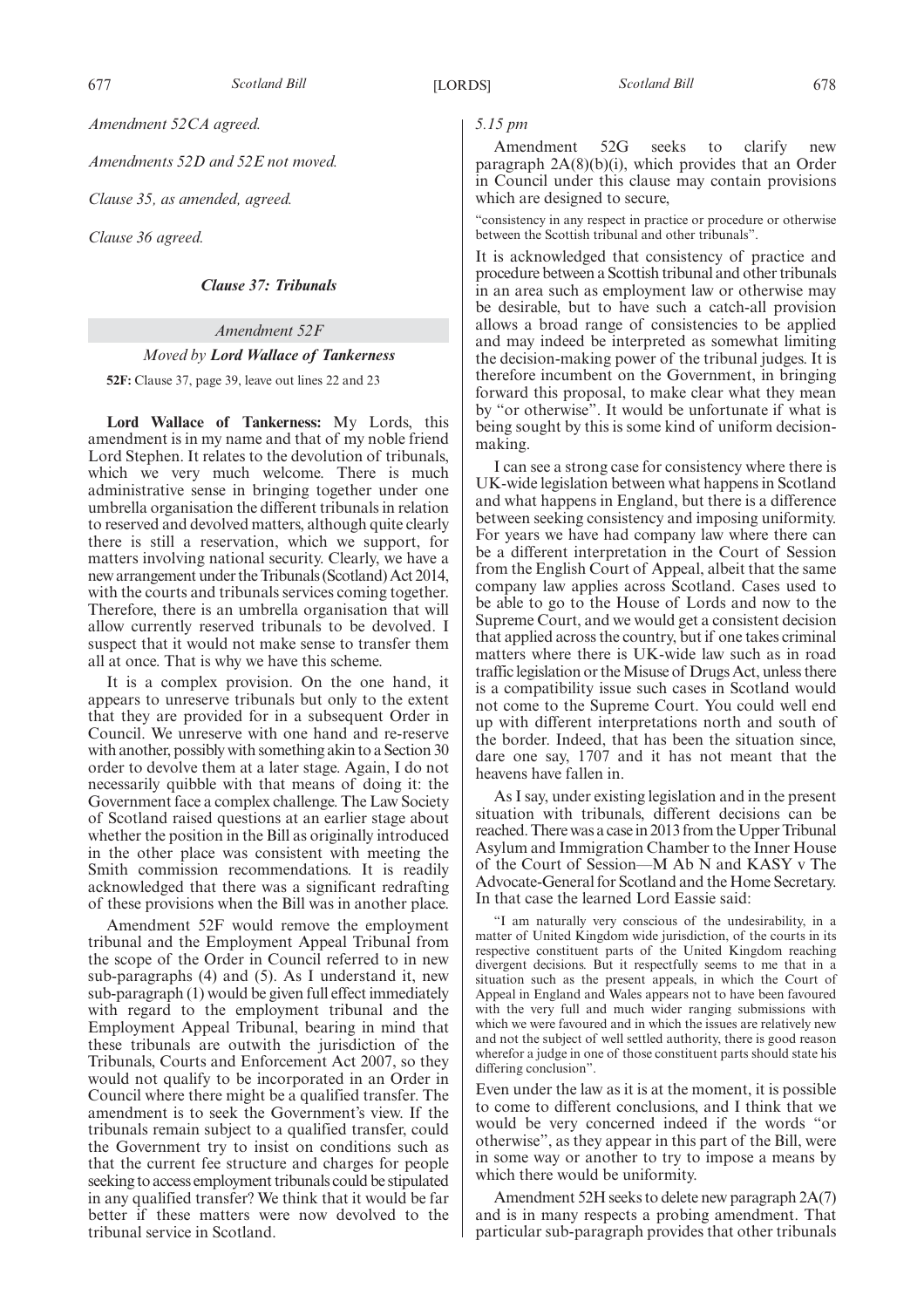can be added to the list of tribunals whose functions are subject to the qualified transfer after this paragraph comes into force. It may be that this is future-proofing, but if it is more than that, it would be helpful if the Government would explain which tribunals are envisaged to be covered by this provision so that we are in a position to assess whether such a wide-ranging power is necessary.

As we are dealing with tribunals, I have one or two questions to ask of the noble and learned Lord, Lord Keen, who I believe will be responding to the debate. I recall having engaged with the tribunal judges in Scotland and I found that considerable importance was attached to the fact that, quite understandably and properly, there was a benefit in giving tribunal judges in Scotland the opportunity to sit from time to time in tribunals in England andWales and vice versa. The learned experience was helpful to them in their work. In taking forward orders under this Bill, is it the Government's intention to ensure that such reciprocity can continue? Perhaps the noble and learned Lord would look at the provisions under Section 50 of the Social Security Administration (Northern Ireland) Act 1992, which makes provision for commissioners from other jurisdictions within the United Kingdom to sit as deputy commissioners in Northern Ireland on social security tribunals. Likewise, there is provision in the 2007 legislation for those who are eligible to sit in Northern Ireland as deputy commissioners to sit on tribunals in Great Britain. It would be interesting to know whether the Government have it in mind to ensure that there is such reciprocity after the devolution of tribunals to Scotland.

Clause 37 makes it clear that this devolution is,

"so far as those functions are exercisable in relation to Scottish cases".

Under new paragraph 2A(2), "Scottish cases" are to be given a meaning by "an Order in Council".

If one takes, for example, immigration and there is a backlog, say, in Bristol, from time to time it is possible to shift some of the workload to Glasgow. It makes sense because, at the end of the day, the important thing is that those who are appealing to the tribunals should get their cases dealt with as swiftly as possible. That transfer of cases from Scotland or to Scotland, which is possible at the moment, has been to the benefit of those who are using the tribunal system. One would hope that it is still possible under the new arrangements to facilitate that but I would be interested to know how the Government intend to do it.

The clause states that provision may be made for an order for conditions relating to staff and accommodation. Clearly, there will be important matters with regard to staff and their entitlement. I hesitate to suggest that members of the judiciary fall under the definition of staff but there is an important issue here with regard to the judiciary. As regards tribunal judges, particularly those who serve in the Upper Tribunal in Great Britain appeals, can the noble and learned Lord the Advocate-General indicate what discussion there has been as to whether they wish to be transferred to the Scottish Upper Tribunal?Will they enjoy the same salary structure and pension arrangements as they have as judges in the Upper Tribunals in Great Britain? Will the Scottish public have access to the same level of judicial expertise under the new Scottish system as they do at present under the GB system?

Finally, the regulations are to be published. I think that it had been hoped by the Law Society of Scotland that we might have had an opportunity to see at least a draft regulation in respect of one of the tribunals to be transferred. I apologise if that has already been done and made available, but that I have not yet seen it. Perhaps the noble and learned Lord in his reply would indicate whether one has been put in the Library so that we can have an opportunity before Report to see what content these regulations will have. I beg to move.

**The Advocate-General for Scotland (Lord Keen of Elie) (Con):** My Lords—

**Lord Davidson of Glen Clova:** I know that the noble and learned Lord is enthusiastic to get to his feet. We on this side see some force in the amendments in the name of the noble and learned Lord, Lord Wallace, but I will confine myself to only one aspect. He observed that the question of fees in employment tribunals and Employment Appeal Tribunals might arise in a different sense were these tribunals to be fully devolved. We see the current employment tribunal fee system, which has been widely criticised by legal professionals, academics and so on, as constituting a real and true barrier to justice.

If employment tribunals are fully devolved, Scottish Ministers would have the capacity to establish in the process, in conjunction doubtless with the trade unions and ACAS, the possibility of scrapping the fees that currently apply in Scotland. Perhaps the Minister might agree that that would improve access to justice in Scotland.

**Lord Keen of Elie:** I am obliged for the scrutiny that your Lordships'House has given Clause 37, in particular to the noble and learned Lord, Lord Wallace of Tankerness, for highlighting issues with respect to tribunal practice and procedure.

Let us be clear: Clause 37 provides a mechanism for enabling the transfer of functions of reserved tribunals to the Scottish tribunal system. The clause recognises the implications not only of paragraph 63 of the Smith commission agreement, but of paragraph 64, which recommended that the law providing for the underlying reserved substantive rights and duties governing the matters heard by these tribunals would continue to be reserved. Therefore, Clause 37 provides that these functions should be transferred by means of an Order in Council. That provides a degree of flexibility that would not otherwise be available. As the noble and learned Lord, Lord Wallace, observed, it is not really practicable to contemplate the transfer in one unit, as it were, of all these functions. The Order in Council will provide for the transfer of those functions, subject to conditions, that may be necessary to ensure the continuing effect of delivery of overarching national policy, and the underlying rights and duties that arise in areas of the law that continue to be reserved.

Amendments 52F and 52G are concerned with the transfer in respect of the employment tribunals and employment appeal tribunals. It is considered appropriate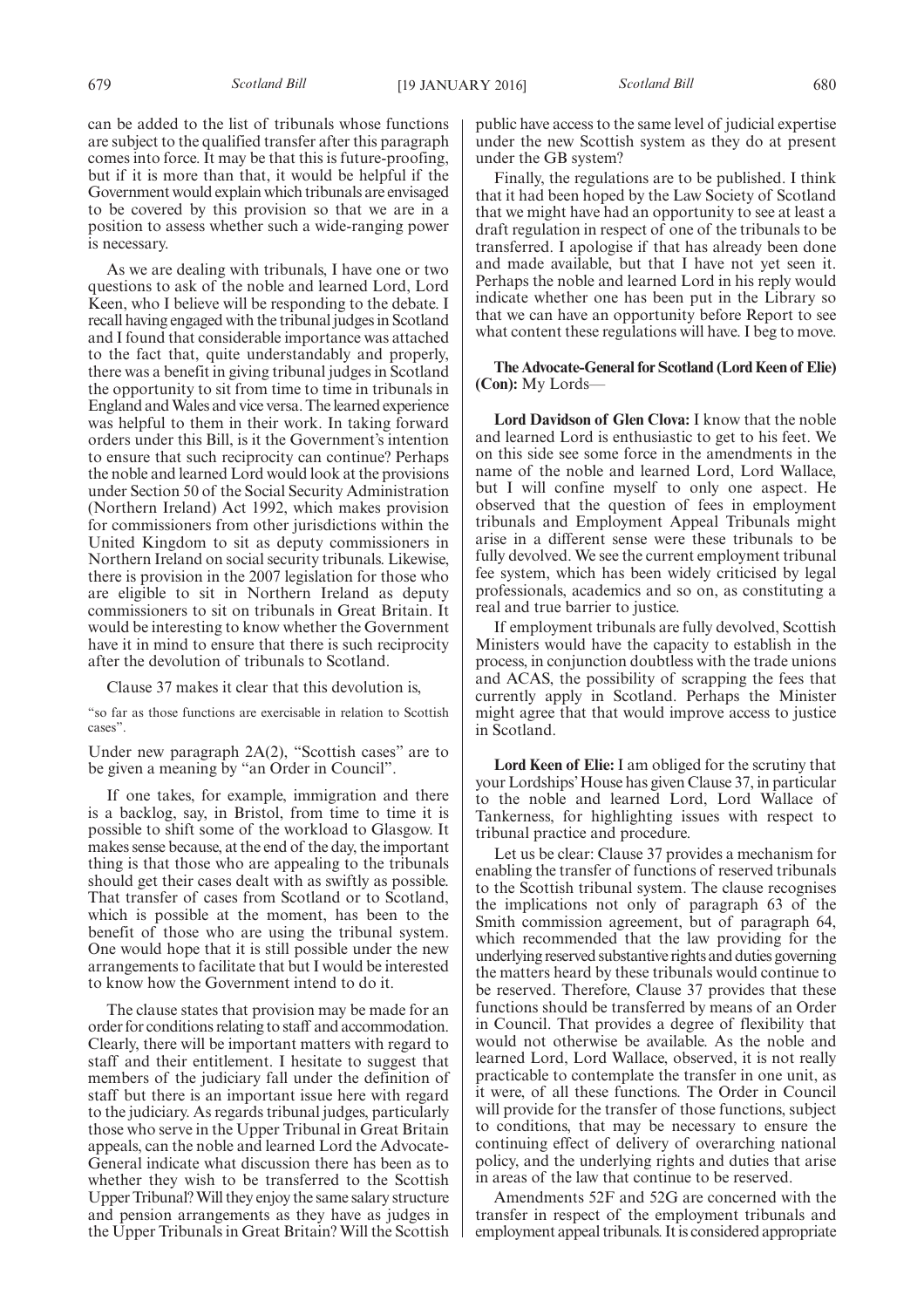[LORD KEEN OF ELIE]

that this should proceed by way of Order in Council. Indeed, a draft Order in Council has been made available for consideration regarding this matter.

Let me assure the Committee of two things. First, any conditions or restrictions included in an Order in Council must be approved by both this Parliament and the Scottish Parliament before such an Order in Council can be made. Therefore, there will be scrutiny of any conditions attaching to such a transfer in both Parliaments. That is a consequence of the amendment proposed by Clause 37(2), which means that the form of Order in Council will be subject to the approval specified as "Type A" in Schedule 5 to Part III of the 1998 Act. Secondly, the Government do not agree that the terms of transfer of all reserved tribunal functions should be completely unqualified. There are circumstances in which it will be appropriate to ensure that functions can be undertaken in a way that maintains some continuing effective delivery of reserved legal matters—that is, of overarching national policy.

In these circumstances, it is proposed that an Order in Council in respect of employment tribunals will allow for consideration by the Scottish Government of the matter of fees in respect of those tribunals. That is not to say that in every instance where there is a transfer by means of Order in Council the matter of fees will not be addressed, but in the case of employment tribunals and employment appeal tribunals, I can say to your Lordships that the matter of fees will be for the Scottish Government and will not be reserved in any respect.

Reciprocity between the tribunals is a matter that will be worked out in the context of each Order in Council, and will certainly be the subject of discussion with the Scottish Government so far as any transfer is concerned.I am not aware at present of there being any specific statutory provision for such reciprocity to take place. I am aware that, as a matter of practice, tribunal judges, who are tribunal judges within the UK tribunal system, sit in both Scotland and England. There may be distinct benefits in attempting to ensure that that continues.

#### *5.30 pm*

The matter of Scottish cases is to be addressed by Order in Council. At present it is contemplated that steps will have to be taken to ensure that forum shopping does not occur on the part of persons seeking recourse to tribunals within the United Kingdom. For example, in the matter of employment tribunals, it is contemplated that jurisdiction in respect of the Scottish tribunals will be determined by reference to place of business, place of residence, the place where a person is normally employed and the place where the incident or incidents in question took place. But, again, because of the flexibility allowed for by a proceeding in the form of an Order of Council, that can be dealt with on a case by case—or, at least, tribunal by tribunal—basis.

The noble and learned Lord, Lord Wallace of Tankerness, also mentioned the matter of staff, albeit he hesitated to include tribunal judges in that term. Be that as it may, there has been engagement with the tribunal judiciary within Scotland on this matter and there is no intention that members of the United Kingdom judiciary should be obliged to take one step towards Scotland, or one step towards the United Kingdom. It will be a matter for them whether they decide to join the new Scottish tribunal or remain within the United Kingdom Tribunals Service.

Going forward, there is the question of access to judicial expertise. That is a further reason why the term "or otherwise" appears in Clause 37, because it may be necessary over and above the issue of practice and procedure to ensure suitable conditions over transfers so that a certain level of judicial expertise can be maintained within tribunals. To take a simple example, it may be a matter of concern that the Scottish Government might want to dispose of expert legally qualified tribunal judges in one area and substitute for them lay members or a lay panel. Therefore, it is important to consider that again on a tribunal by tribunal basis.

I hope that has addressed the questions raised by your Lordships. I note the points that have been raised and will consider them but at this time I invite your Lordships—

**Lord Wallace of Tankerness:** The noble and learned Lord has not addressed Amendment 52H and what other tribunals it is anticipated may be covered in future.

**Lord Keen of Elie:** That is, as it were, a known unknown at this stage. There are no particular tribunals in mind so far as that is concerned. However, if further tribunals are created, it is contemplated that they should not transfer automatically but should be subject to the same conditionality that is thought appropriate for existing tribunals. It is at that level of generality. It is not contemplated that there is any particular tribunal that will be addressed by that provision. I hope that answers the noble and learned Lord's question and invite him to withdraw the amendment.

**Lord Mackay of Clashfern (Con):** On the point made by the noble and learned Lord, Lord Wallace of Tankerness, about taking cases from England, where the delays in particular situations can cause difficulties, and bringing them to Scotland, the definition of a Scottish tribunal in new sub-paragraph (11)(a) is as one, "that does not have functions in or as regards any other country or territory, except for purposes ancillary to its functions in or as regards Scotland".

I wonder whether there is any difficulty in relation to what I would have thought was a good idea—namely, to have the possibility of cases being referred to Scotland where that would help scheduling. However, it would be necessary for the law to be applied if a case was transferred to be the law that would be applied before it was transferred.

**Lord Keen of Elie:** I am obliged to the noble and learned Lord, Lord Mackay of Clashfern. First of all, of course, we are dealing with reserved matters. If we were dealing with immigration, for example—a matter of reserved law—there could be circumstances in which the application of Scots law led to a different outcome from the application of English law. I notice that new sub-paragraph (11) in Clause 37 talks about the meaning of a Scottish tribunal, but that, on the face of it, does not appear to determine the scope of its jurisdiction to hear cases from outside Scotland. It is more a question of what is a Scottish case in that context. That is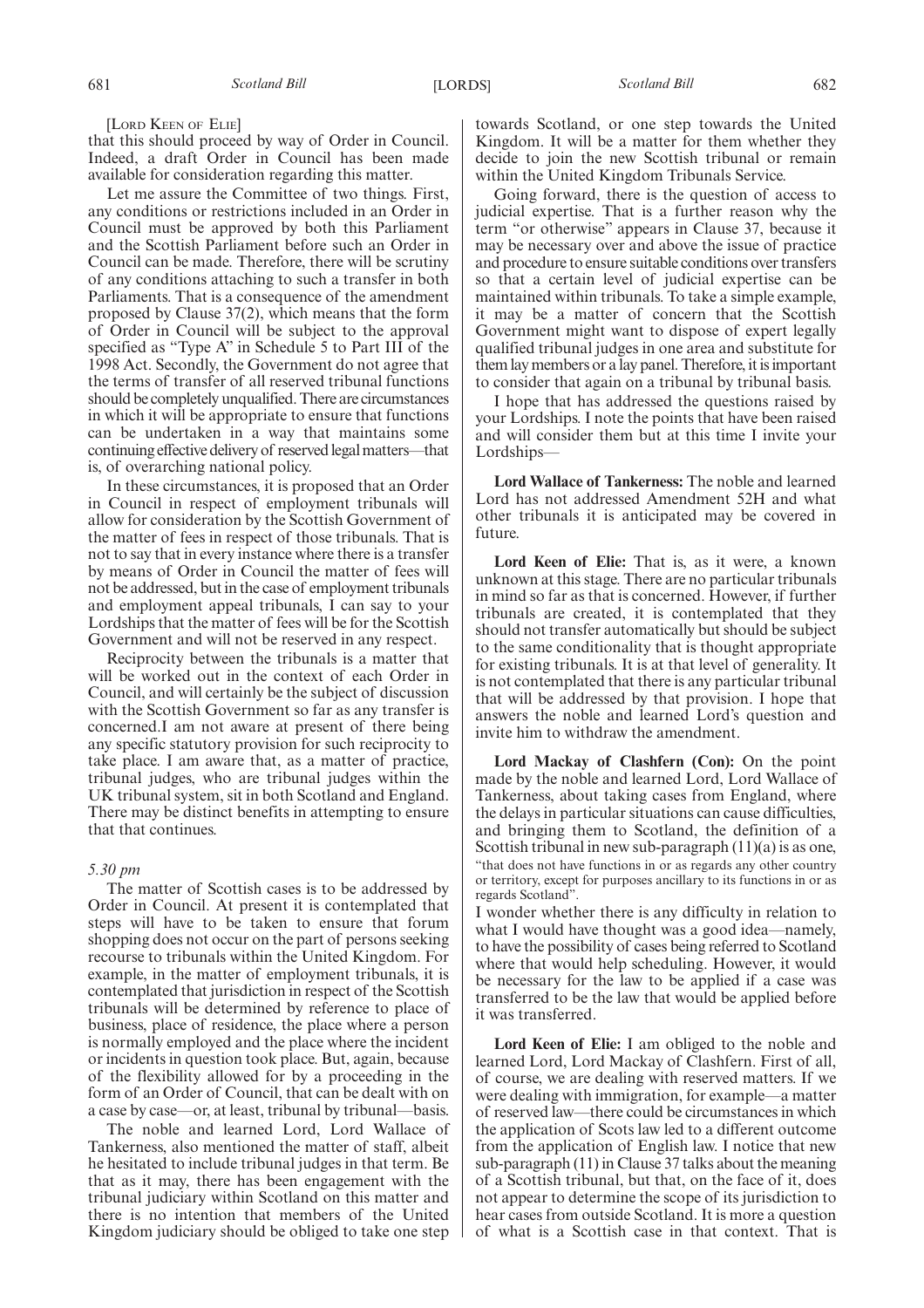**Lord Wallace of Tankerness:** My Lords, I very much thank the noble and learned Lord, Lord Keen, for his response and the noble and learned Lord, Lord Davidson of Glen Clova, for his comments. On the question of fees, which we both raised in relation to employment tribunals, I think we probably believe that we got a satisfactory answer from the Minister. Indeed, I am very grateful to him for the replies that he gave us. In his further elaboration in his response to the noble and learned Lord, Lord Mackay of Clashfern, he indicated that the Government would be looking at—and, I hope, achieve—a situation whereby the Orders in Council will allow for the transfer of cases between jurisdictions to alleviate backlogs. It may well be that it applies the other way, too. Then we might be faced with a situation where a Scottish case could be heard in a jurisdiction furth of Scotland. No doubt, an Order in Council would be sufficiently well crafted to deal with that situation as well. The noble and learned Lord is right: I suspect that at the moment there is no statutory provision to allow reciprocity of the judiciary because, of course, we have a Great Britain tribunal system. Where there is legislation, it relates to Northern Ireland—for example, in relation to social security. I would hope to see the kind of provision that has been made for reciprocity with Northern Ireland apply in any orders that are brought forward with regard to the transfer of tribunals to Scotland.

With regard to the term "or otherwise", the noble and learned Lord suggested that that related to judicial expertise. I think elsewhere in his response to the noble and learned Lord, Lord Mackay of Clashfern, he accepted and acknowledged that there could be situations where Scots law was different. That is reassuring. While I think it is absolutely right that there should be a common approach—indeed, the Smith commission recognised that when you are dealing with UK statutes, it is desirable that there should be a common approach nevertheless there will be circumstances where the respective courts take a different view. It would be unfortunate if that were closed down.

I apologise that I had not seen the draft Order in Council before coming into the Chamber. I am not sure that the Law Society of Scotland had seen it either. If the Minister would like to indicate where one might find it, that would be very helpful. If he cannot do so today, he can certainly write to us and that will be satisfactory.

**Lord Keen of Elie:** I undertake to advise the noble and learned Lord as to where a copy of the draft Order in Council can be obtained.

**Lord Wallace of Tankerness:** That would be helpful. In these circumstances, I beg leave to withdraw the amendment.

*Amendment 52F withdrawn.*

*Amendments 52G and 52H not moved.*

*Clause 37 agreed.*

*Clauses 38 to 41 agreed.*

#### *Amendment 53*

### *Moved by Lord Davidson of Glen Clova*

**53:** After Clause 41, insert the following new Clause— "Obstructive parking

(1) In Part 2 of Schedule 5 to the Scotland Act 1998, in section E1 (road transport), after "Exceptions", insert-

"( ) The subject matter of sections 19 to 22 of the Road Traffic Act 1988 (stopping on verges, etc, or in dangerous positions, etc).

( ) The subject matter of section 41(5) of the Road Traffic Act 1988 (regulation of construction, weight, equipment and use of vehicles) in so far as it relates to the making of regulations making it an offence to cause or permit a vehicle to stand on the road so as to cause any unnecessary obstruction of the road."

(2) After section 51 of the Road Traffic Offenders Act 1988 (fixed penalty offences), insert—

"51A Offences under the Road Traffic Act 1988

(1) Any offence in respect of a vehicle under regulations made by Scottish Ministers under section 41(5) of the Road Traffic Act 1988 (regulation of construction, weight, equipment and use of vehicles) is a fixed penalty offence for the purposes of this Part if it is specified as such in those regulations, but subject to subsection (2).

(2) An offence under an enactment so specified is not a fixed penalty offence for those purposes if it is committed by causing or permitting a vehicle to be used by another person in contravention of any provision made or restriction or prohibition imposed by or under any enactment.

(3) Before proposing a change in regulation of a subject matter falling under this section, Scottish Ministers shall—

- (a) consult the Secretary of State, and
- (b) publish and lay before the Scottish Parliament an assessment of the impact on road safety of any difference between the proposed change in Scotland and road traffic rules in other parts of the United Kingdom."

**Lord Davidson of Glen Clova:** My Lords, I rise to speak to Amendment 53 standing in my name and that of my noble friend Lord McAvoy. At present, the Scottish Parliament has control over much of road safety. Indeed, the Smith commission recommended the following:

"Remaining powers to change speed limits will be devolved to the Scottish Parliament. Powers over all road traffic signs in Scotland will also be devolved".

Clauses 39 and 40 reflect that recommendation by devolving full powers over the making of road signs and speed limits. However, as third sector organisations and Members in the other place have made clear, the Scottish Parliament does not have legislative competence over pavement parking. Amendment 53 would rectify this anomaly. The intended result is that parking offences such as parking on pavements, or by dropped kerbs, and double parking can be enforced by the Scottish Parliament.

At first blush, this may seem a somewhat picayune topic. However, I am grateful to both Mr Joe Irvin, on behalf of Living Streets Scotland, and the organisation Guide Dogs Scotland for their briefing, which demonstrates that this is a matter of significance. Pavement parking can be dangerous for pedestrians, especially people with sight loss, parents with pushchairs,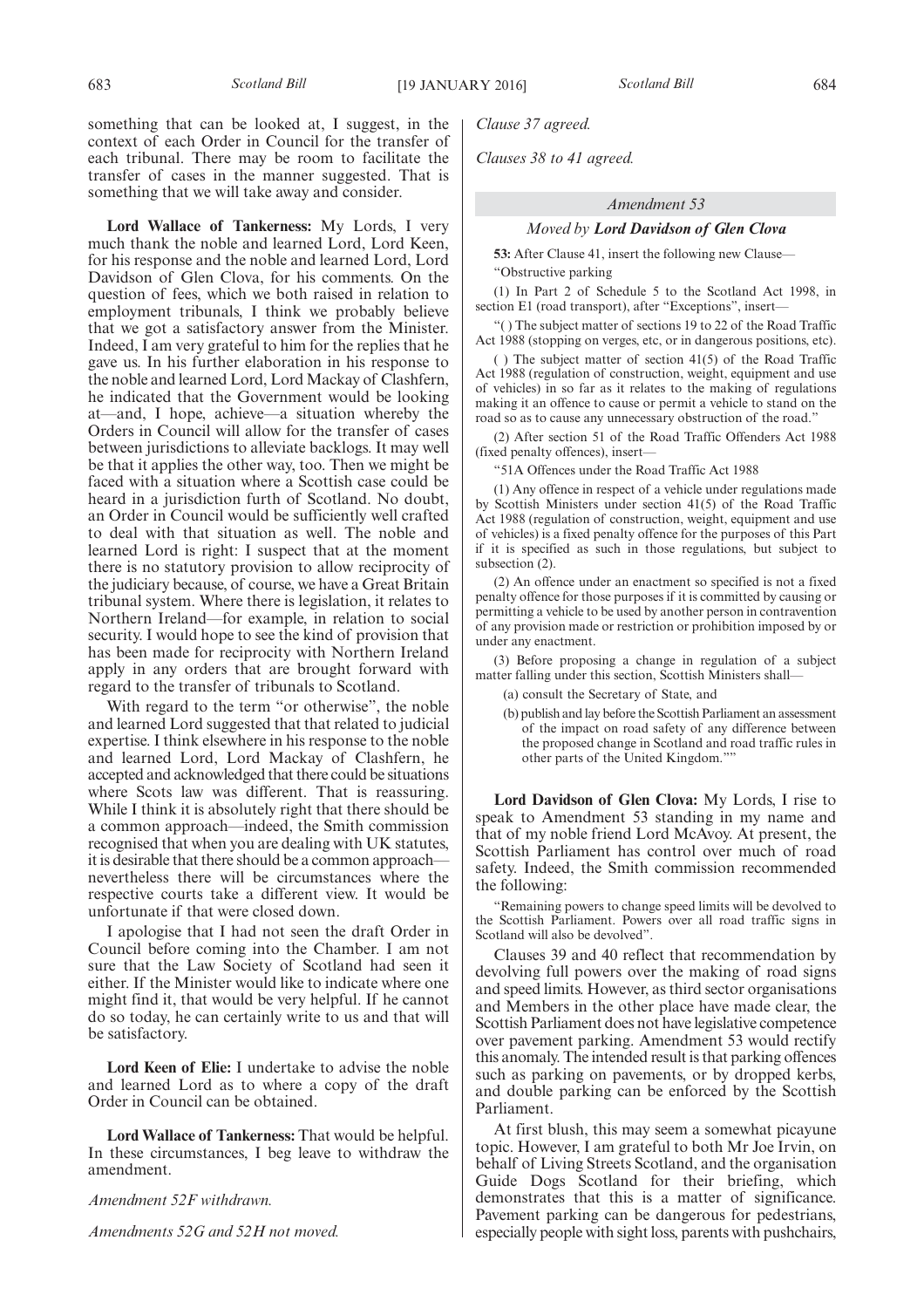#### [LORD DAVIDSON OF GLEN CLOVA]

wheelchair users and other disabled people. People with sight loss are particularly affected, as they can be forced into oncoming traffic which they cannot see. A survey by Guide Dogs Scotland showed that 97% of blind or partially sighted people encounter problems with street obstructions, and 90% of those experience trouble with vehicles parked on pavements. Pavements are not designed to take the weight of vehicles, and cars cause paving to crack and the tarmac to subside. This damage makes pavements uneven, creating a trip hazard for pedestrians, particularly the blind and partially sighted.

The cost of repairing pavements is, of course, a burden for local authorities. In London, there has been a general prohibition on pavement parking since 1974. Local authorities are responsible for civil parking enforcement and they have powers to make exceptions on a street-by-street basis. As my honourable friend the Member for Edinburgh South has said:

"Legislation to harmonise the law on pavement parking would mean that there is one law for everyone and would send a clear message that putting pedestrians in danger is not acceptable. Parking on the footway should only be permitted where a local authority determines that it is both necessary and safe to do so".

I trust that this point, at least, resonates with the Government's ambition to give local authorities greater autonomy over their own affairs. The amendment would allow parking legislation to proceed in the Scottish Parliament and enable local authorities and police to manage the streets more as communities wish.

Responding to a debate on this issue in the other place last month, the Parliamentary Under-Secretary for Transport stated that,

"it would not be without new cost burdens for local authorities. They would have to remove any existing local prohibitions, taking down signage, and then review every road in their areas to establish where limited footway parking should still be allowed, to avoid congestion, before going through the process of passing resolutions, putting down road markings, and erecting appropriate signage".—[*Official Report*, Commons, 4/12/15; col. 659.]

However, these concerns do not take into account the savings that would be made in maintenance costs for local authorities which, as we know, have to spend millions of pounds a year on repairing cracked pavements which have been damaged by vehicles.

The amendment would resolve any issue of competency and enable an impact assessment of the changes in comparison with the rest of the UK, which might have an overall benefit for understanding. This is significant, because recent efforts, including two Private Members' Bills—and an upcoming Department of Transport round table on the issue—have focused wholly on England and Wales. In his response, will the Minister at least give an undertaking that relevant Scottish representatives will be invited to these discussions in future? Both the Scotland Office and the Scottish Government agree to the principle of devolving these powers, subject to agreement. There is agreement from this side of the House. I beg to move.

**Lord Steel of Aikwood (LD):**I support subsection (3) of the new clause proposed by the amendment moved by the Official Opposition. I hold a number of offices in motoring organisations and I support the thrust of the clauses which the Committee has just passed, and the one we are discussing now, which give the Scottish Parliament more jurisdiction over road traffic management in Scotland. However, I hope when that happens they will be sensible and not introduce differences for difference's sake, remembering that motorists in this country travel frequently across the border from England into Scotland and vice versa. It would create an intolerable situation if they were to go out of their way to make differences for the sake of it. I like subsection (3) because it requires that, before Scottish Ministers make any change in regulation, they should consult the Secretary of State and,

"publish and lay before the Scottish Parliament an assessment of the impact on road safety of any difference between the proposed change in Scotland and road traffic rules in other parts of the United Kingdom".

That is an important safeguard and I therefore support the amendment.

#### *5.45 pm*

**Lord Foulkes of Cumnock (Lab):** I also support the amendment which was moved so eloquently by my noble and learned friend Lord Davidson of Glen Clova. When the Chair called Lord McAvoy, one or two of us at the back thought that the noble Lord's diet had suddenly worked remarkably well, but then we realised it was the noble and learned Lord, Lord Davidson of Glen Clova. Some noble Lords may be thinking that I am the last person to make any comments about avoirdupois. There is nodding from the noble Lord, Lord Kerr of Kinlochard.

I cannot think of anyone better to answer this debate on parking than the noble Lord, Lord Dunlop assuming that he is going to answer it. I hope he might be able to give the Committee an assurance. Responsibility for road signs was devolved to the Scottish Parliament and Government. Over the last few years, we in Scotland have seen cuts in education and further education; we have seen problems in the health service and with cancer treatment; we have seen the failure to implement the promised reduction in class sizes to 18 in Primary 1, 2 and 3. Those are just three of many cuts that have taken place, yet, for an astonishing reason, the Scottish Government have found money to make road signs in Gaelic everywhere throughout Scotland. I can understand why it would be justifiable in the Western Isles, parts of the Highlands or maybe in wee corners of Glasgow. My noble friend Lady Ramsay tells me that there are parts of Glasgow where Gaelic—or something akin to it—is spoken. However, all over Fife, Edinburgh and the Borders, railway and road signs are all in Gaelic and the cost is absolutely enormous. There are about 60,000 people in Scotland who speak Gaelic, but every one of them also speaks English, so what is the purpose? I also understand that in translating some railway and town names, it has not been easy to find a Gaelic equivalent. No doubt they have paid interpreters, translators and brilliant entrepreneurs of the language a huge amount of money to find a suitable Gaelic equivalent for some Scottish place names.

I hope the noble Lord, Lord Dunlop, can assure the Committee that, if we do devolve pavement parking, the fault notices for people who park cars improperly on the pavement do not have to be printed in Gaelic as well as English.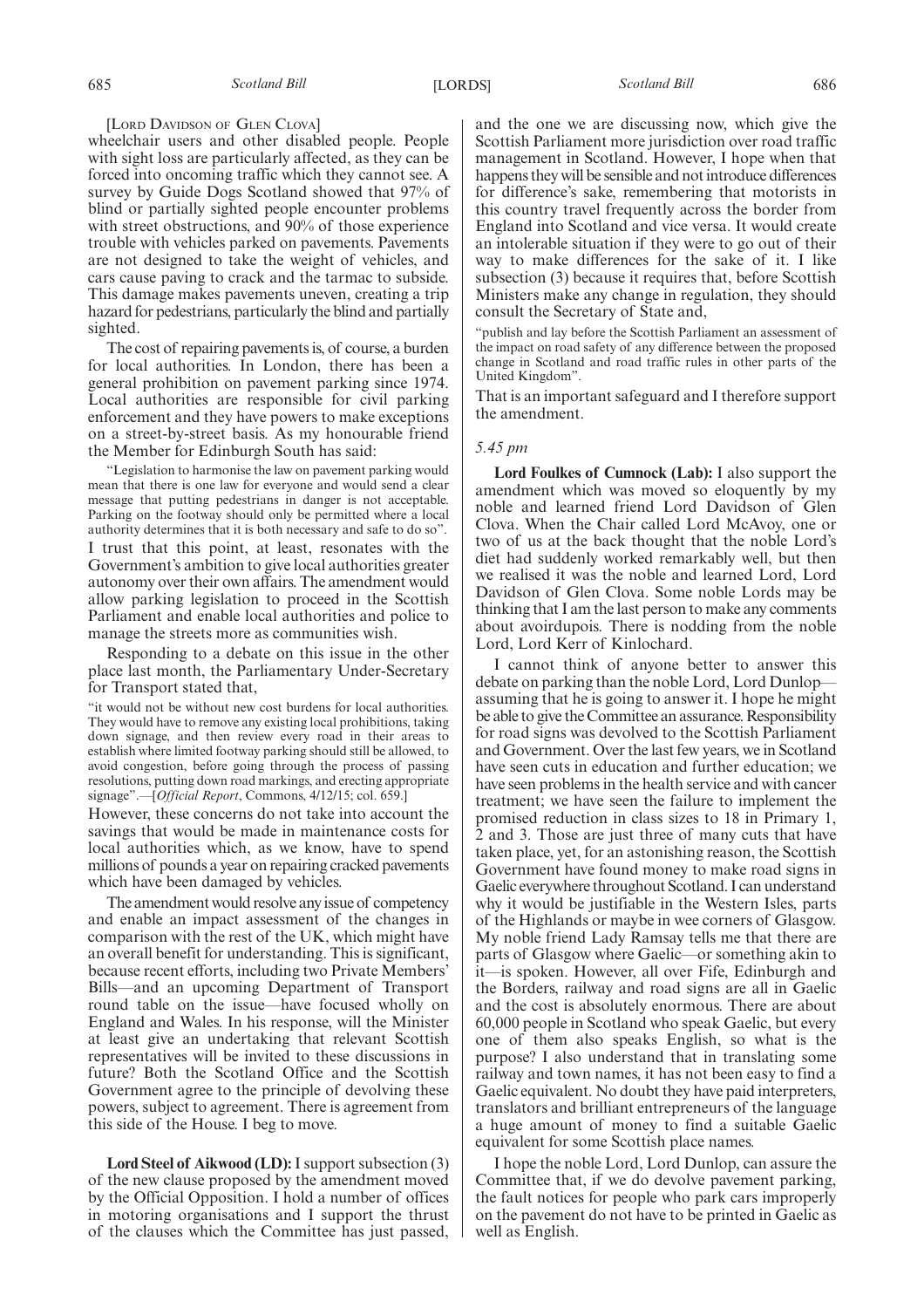**The Earl of Kinnoull:** I wonder if the noble Lord can advise the House what the Gaelic for "Cumnock" is.

**Lord Foulkes of Cumnock:** That would take some time. I am not a Gaelic speaker. I can speak in Doric if required. I remember my granny used to call me a "daft loon".

### **Noble Lords:** Oh!

**Lord Foulkes of Cumnock:** I see that has received some approval, even from the Liberal Front Bench. I know that the noble Lord, Lord Stephen, has a skill in the Doric that is unrivalled in this House. When I got upset, my granny used to say, "Dinna fash yersel"—and I didna. I will be getting a note from *Hansard* at the end of this.

All I am seeking is a hope that when we do agree, as I think we should—my noble and learned friend Lord Davidson, talking about blind people and others, in a serious vein, eloquently put the case that this matter should be dealt with by the Scottish Parliament—we will not have expensive notices in Gaelic as well as in English.

**Lord Lyell (Con):** I declare a case of anger solidarity with the noble and learned Lord, Lord Davidson of Glen Clova. He mentioned parking in Edinburgh to me at the weekend. But I notice, and your Lordships will see, that the amendment refers to "stopping on verges, etc". That might be part of the Road Traffic Act 1988 but since the noble and learned Lord and I are both much acquainted with that great artery of Angus, the B955, which crosses both his parish and mine, I wonder quite what "stopping on verges" can be.

I quite understand that there could be problems in Edinburgh or urban districts with guide dogs and the rest on the pavements, but I also wonder whether there is a problem in Scotland which there is not in England. Perhaps when my noble friend the Minister winds up, he could explain whether there is a difficulty in Scotland, let alone in Edinburgh. For goodness' sake, let us not get into speaking in Doric or Gaelic—let alone in the wilds of Angus—but is there a problem and can he sort it out in my mind? Certainly, as far as the noble and learned Lord, Lord Davidson, and I are concerned, there is a strong case of anger solidarity, and I hope my noble friend can resolve it.

**Lord Forsyth of Drumlean (Con):** My Lords, perhaps I could add to the anger solidarity by disagreeing with my noble friend and the noble Lord, Lord Foulkes. The Gaelic language is an important part of Scotland's culture. Indeed, when I was Secretary of State, I did a great deal to promote it. The whole point of devolving power to the Scottish Parliament, if we are going to allow for differences on matters such as road signs, is so that it can do stuff like this.

The noble Lord is constantly telling me about the importance of being sensitive to the fact that the Labour Party has been destroyed in Scotland, that people have voted for the SNP and we have to take account of those cultural differences, and why devolution is important. He cannot will the means and then complain about the results. The reason that Scotland is covered in signs in Gaelic is the same reason that Ireland is

covered in signs in Gaelic. It is a wish on the part of nationalist Administrations to reflect the national culture. In that respect, I agree with them entirely. The more it creates interest in and understanding of Gaelic, and the more people realise the extent to which the Highlander should be on our conscience, the better, as far as I am concerned. I support the amendment.

**Lord Sanderson of Bowden:** My Lords, I think there ought to be a bit of border solidarity here. I agree entirely with the noble Lord, Lord Steel, about the ability to have agreement north and south of the border on various matters relating to roads. For example, if you go through one village, as I do on my way to the train, there is a 30mph limit—that is in England, of course—and in Scotland it is 40mph. In the context of this amendment, which I agree with, we want to be sure that any changes that are made should ensure that it is not going to be too difficult for us to cross the border.

**Lord Empey (UUP):** My Lords, I was somewhat amused by the views of the noble Lord, Lord Foulkes of Cumnock, because road signage is something with which we are all too familiar, unfortunately. We have one little twist in the tale for the noble Lord. We have a system whereby a Minister who happens to hold the relevant portfolio for traffic signs will put the signs up in both languages—indeed, some of them are up in three languages, if you include Ulster Scots—but when there is a change, the new Minister will take them down.

**Lord Berkeley (Lab):** My Lords, perhaps we need an amendment stating that all road signs about broken pavements should be in two languages.

To return to the issue of broken pavements, I thought that the noble Lord, Lord Lyell, was beginning to imply that there were not many pavements in Scotland and you had to walk on the muddy verges or get splashed by cars. I do not think he meant that. There are just as many muddy roads in England, Wales and everywhere else as there are in Scotland, I am sure. There is an argument for saying that issues such as broken pavements and enforcement should be devolved locally. Why should we here decide on the legislation for parking offences such as causing a broken pavement or double parking? The incidence of it is just as bad in Scotland as in England.

I commend the amendment, and Living Streets for giving us some very good information on it. It is relevant that the consultation in Scotland received the fifth-highest number of responses of any Scottish Parliament Member's Bill; 95% of responses were in favour of this parking legislation. That demonstrates a lot of interest in having the change proposed in the amendment. I see no reason why the local Edinburgh government should not be allowed to prohibit parking on footways and pavements and at dropped kerbs, and double parking of vehicles. Clarification is needed of what the offences are and who should enforce them.

There is a similar issue in England and the situation is awful, actually. We have had many debates about what enforcement is carried out for various alleged crimes. It is like the PCSOs, who are allowed to fine bicycles for going through stop lines but are not allowed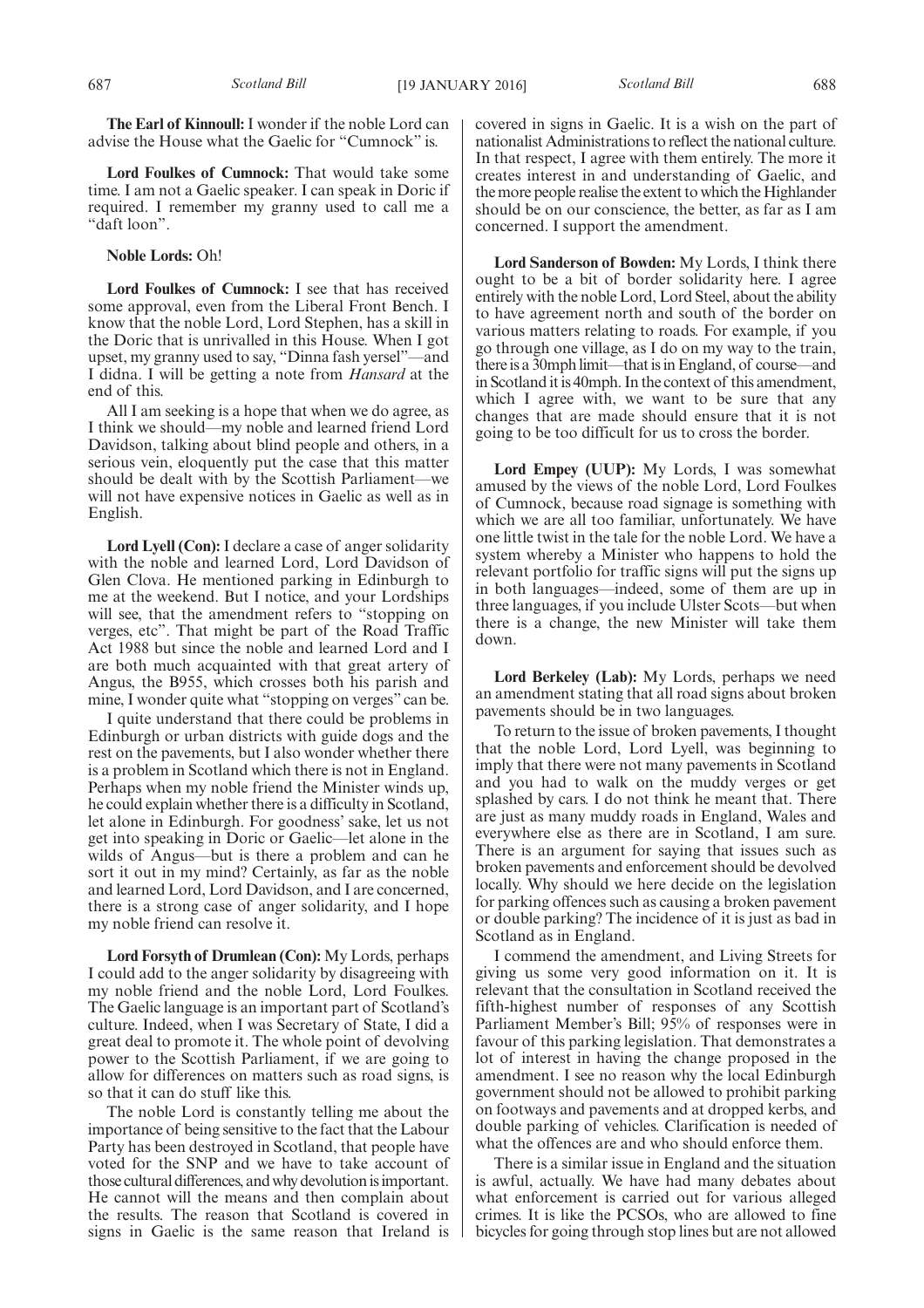#### [LORD BERKELEY]

to fine cars. They are all going through stop lines—what is the difference? It would be nice if one day, the UK Department for Transport got on to this but in the mean time, I cannot see any reason why the Scottish Government should not be responsible for these local issues.

**Lord Dunlop:** My Lords, first, I pay tribute to the noble Lord, Lord Foulkes, for his ingenuity in taking the debate in a different direction from the one I was expecting and on which I have been briefed. In social media Twitter-speak, road signs are trending in the House of Lords.

Returning, with the House's indulgence, to the new clause proposed in Amendment 53, introduced by the noble and learned Lord, Lord Davidson, this seeks to address questions that have been raised about the Scottish Parliament's ability to tackle the issue of inconsiderate parking on pavements. This issue was raised by the shadow Secretary of State for Scotland, the Member for Edinburgh South, who was at the Bar earlier to listen to the debate. He tabled an amendment in the other place, which has been re-tabled for consideration by this House.

It is clear, as the noble and learned Lord, Lord Davidson, said, that this is a matter of great concern to many people, including people with disabilities, as well as the elderly and parents with pushchairs, who can find their way blocked by vehicles parked without due consideration for others who require access to the pavement.

Your Lordships may be aware that this is a complicated issue for which the devolution settlement has not been clear. There have been a number of attempts to bring legislation forward in the Scottish Parliament to tackle this, but they have not succeeded due to doubts over the legal competence of the Scottish Parliament in this area. In September 2014 the former Member for Edinburgh North and Leith, Mark Lazarowicz, tabled a Private Member's Bill in the Commons to attempt to address this issue. At the time, the Government gave assurances that we would do what we could to address it, although we explained that the Scottish Government would need to be clear about what measures and powers they would support.

#### *6 pm*

To that end the Secretary of State, who was then in his capacity as Parliamentary Under-Secretary, wrote to the Scottish Government in December 2014 seeking their views. Since then he has remained committed to resolving this issue, which I know is an important one for many people. We need to ensure that there is clarity and that the Scottish Parliament has the necessary powers. To try to resolve this issue, the Secretary of State wrote to Derek Mackay, the Scottish Transport Minister, in June 2015 to ask that he engage with us to work out how to take matters forward. UK Government and Scottish Government officials have been working to address the detail of this complex issue. This Government remain committed to resolving it, and I reassure your Lordships that we are discussing possible solutions with the Scottish Government. We are making progress but, as I have said, this is a complex area of law and we want to make sure that we get it right.

In response to the noble and learned Lord, Lord Davidson, both Governments will of course ensure that we engage with the appropriate and relevant groups on this matter. If it proves possible to conclude the discussion on the detail shortly, the Government will consider an amendment to the Bill. We will, however, continue to look at all avenues by which this can be achieved, and I will be happy to provide this House with an update on progress at Report.

It is not clear that the amendment we are discussing would amend the law in a way that would address the issue. On that basis, I do not believe that it represents the best way forward but I again reassure your Lordships that we are working to resolve this as quickly as possible. Given that we are discussing this issue with the Scottish Government, and given our expressed preference to resolve it, I urge the noble and learned Lord to withdraw his amendment.

**Lord Davidson of Glen Clova:** I thank the Minister for his reply. I would observe, however, that the noble Lord, Lord Steel, made a good point about the temptation within the Scottish Parliament to legislate difference for difference's sake. One trusts that as the Scottish Parliament matures, it will resist that temptation. When it comes to resisting temptations, I will resist that to involve myself in the discussion either of Gaelic or the B955, and accordingly I seek leave to withdraw the amendment.

*Amendment 53 withdrawn.*

*Schedule 2 agreed.*

*Clause 42: Policing of railways and railway property*

#### *Amendment 53A*

#### *Moved by Lord Empey*

**53A:** Clause 42, page 45, line 44, after "property" insert "; but this exception does not apply in relation to the abolition or dissolution of the British Transport Police"

**Lord Empey:** My Lords, before I commence, perhaps I could just follow up on a serious note the point made in the last discussion. I think that we are all in favour of the promotion of minority languages, but the danger we have seen is that a genuine love of a language has been seized upon and used as a badge of difference. That is the risk attached to all these things.

I tabled this probing amendment because I was slightly puzzled and concerned at the potential direction of travel that could be achieved by the outworkings of this clause. First, as I understand the Bill at present, it does not in and of itself alter the existing arrangements for policing railways and transport as set out, but it provides the potential for a subsequent point at which the Scottish Parliament and Government could take over responsibility for the functions of the British Transport Police, its chief constable and senior officers and of course for its equivalent of a police authority. We all know that we live in dangerous times; I just wonder whether we are trying to fix a problem that does not exist here.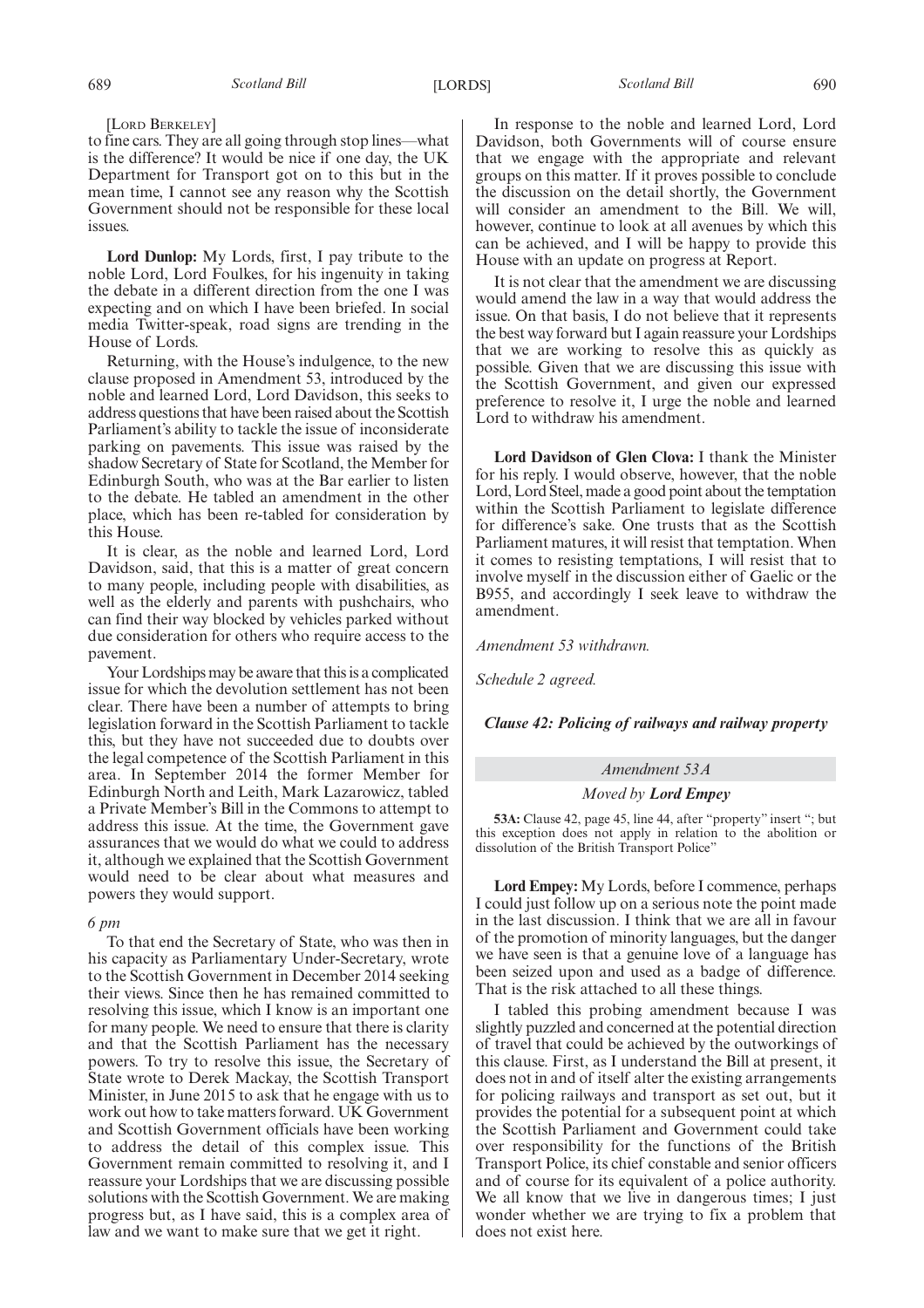I am not aware of there being a series of complaints about the conduct of the policing of transport in Scotland. As far as I can see from the figures, the police are bearing down well on crime—crime on railways, as I understand it, is diminishing in Scotland—but there are two or three areas that would concern me. First, where policing functions are devolved to the Scottish Parliament, it is natural that there will be an interest in all matters pertaining to police, but I think we would have to acknowledge that transport policing is not a geographically based function. Indeed, it is the very opposite of that, and a specialist series of skill sets are required to perform its functions. One of the most significant of those skills is of course counterterrorism, because transport links are used regularly by terrorists to carry out their activities. Sadly, we have seen in the last few months in Belgium and France, as we saw previously in Spain and other countries, attempts being made to use the transport network to promote terrorism. So people who have an expertise in that area and are used to dealing with it in transport terms have certain skills.

Sadly, another thing that has happened is that transport networks have attracted people who have sought to end their lives. That can also cause huge distress and great disruption.We also know that people traffickers and other elements use transport networks to fulfil their functions and carry out their nefarious activities. I am a little concerned that here we have a service that is being performed and, as far as I can see, performed well. I am not aware of complaints about the operation of the British Transport Police, as they apply to Scotland. We can also tell that when certain crimes are committed, the precise jurisdiction in which they are carried out can be unclear. We are talking about a border which is not immediately obvious to a passenger.

I would also like the Minister to tell the Committee, in the circumstances where the Scottish Parliament decided to take over responsibility, would a British Transport Police officer have the power of a constable in Scotland? Would that person be able to function on the Scottish side of the border, in circumstances where Police Scotland would be the authority in charge and responsible? Is there not the potential for huge confusion here? It is important that the Committee teases this out at this stage so that when we come to Report and so on, we have clarity. Are we trying to fix a problem that does not exist?

There is a unique skill set in policing not only the railway network itself but the stations and associated estate that go with it. It is difficult for a service that has existed for many decades, and built up that expertise, all of a sudden to transfer that expertise to a geographically based police service that quite naturally thinks and deals with things in a totally different way. Given also that we are talking about a GB-wide network which respects no border—in so far as railways, in particular, pass through borders without any distinction between one area and another—surely there is some sense in having consistent and coherent policing of that network.

That is not to say that the Government and Parliament in Scotland would wish to exclude themselves from any interest in these matters—of course they would be interested, and quite rightly so—but what purpose is being served by this if there is no evidence that a problem actually exists? If there is no evidence that crimes are going undetected or that there is a major failure here that needs to be addressed, I would just be concerned, as we had some experience of this in our own jurisdiction. We had to wait for over three years before we could get political agreement to get the National Crime Agency going in Northern Ireland because people had a political issue with it—not a policing issue with the NCA but a political one. In circumstances that included people trafficking, smuggling and potential terrorists coming and using our area as a backdoor into the United Kingdom, it was not the policing issue that was at the top of the agenda.

Why has this particular issue been given such prominence? It is inconceivable that proceeding to change and hand over these functions to Police Scotland would have no potential effect on the United Kingdom. This is not something that has no implications for the rest of us, for the following, simple reason. If criminals originate on the Scottish side of the border, what are the co-operation and communication issues going to be? Are we suggesting that a Scottish police constable would be on the train as it left Scotland, and does that mean that there has to be a British Transport Police officer when it gets to Cumbria in charge of an investigation or tracking a criminal or a criminal gang? These are the sorts of questions that we have to ask, and this Committee is the right place to ask them.

Virtually all parties are committed to the implementation of the Smith commission, and I am not in any way trying to stand in its way, but where there is an issue which could affect all of us, it is fair to say that we are perfectly entitled in this Parliament to ask these questions and to seek explanations. I beg to move.

**Lord Forsyth of Drumlean:** My Lords, I rise to support the amendment of the noble Lord, Lord Empey, as this is a crucial proposal in the Bill. The origins of it were in the Smith commission's report, following which the Government said:

"How rail transport is policed in Scotland will be a matter for Scotland once the legislation is passed".

I noted that last year Scotland's Justice Minister said:

"It's been the Scottish government's view that this would be better if it was integrated into Police Scotland given that it would sit alongside our national police service".

At one time, we had local police forces which commanded respect and were extremely efficient, and a system that worked very well in Scotland. My old constituency in Stirling, where I live, had the Central Scotland Police, which was the smallest in Scotland; there was also a Highlands police force. Those forces were able to deal with issues while understanding the culture, background and nature of the areas to which they were responsible. That worked extremely well, but the system has been smashed up with the creation of this national Police Scotland force. It was going to save a lot of money, but the result has been a complete disaster. We lost the first chief constable in a series of controversies over arming the police, the inefficiency of the service and various other matters. We have seen infighting and disruption in the governance body responsible for Police Scotland, with the resignation of the chairman. The whole thing has been a disaster from every point of view.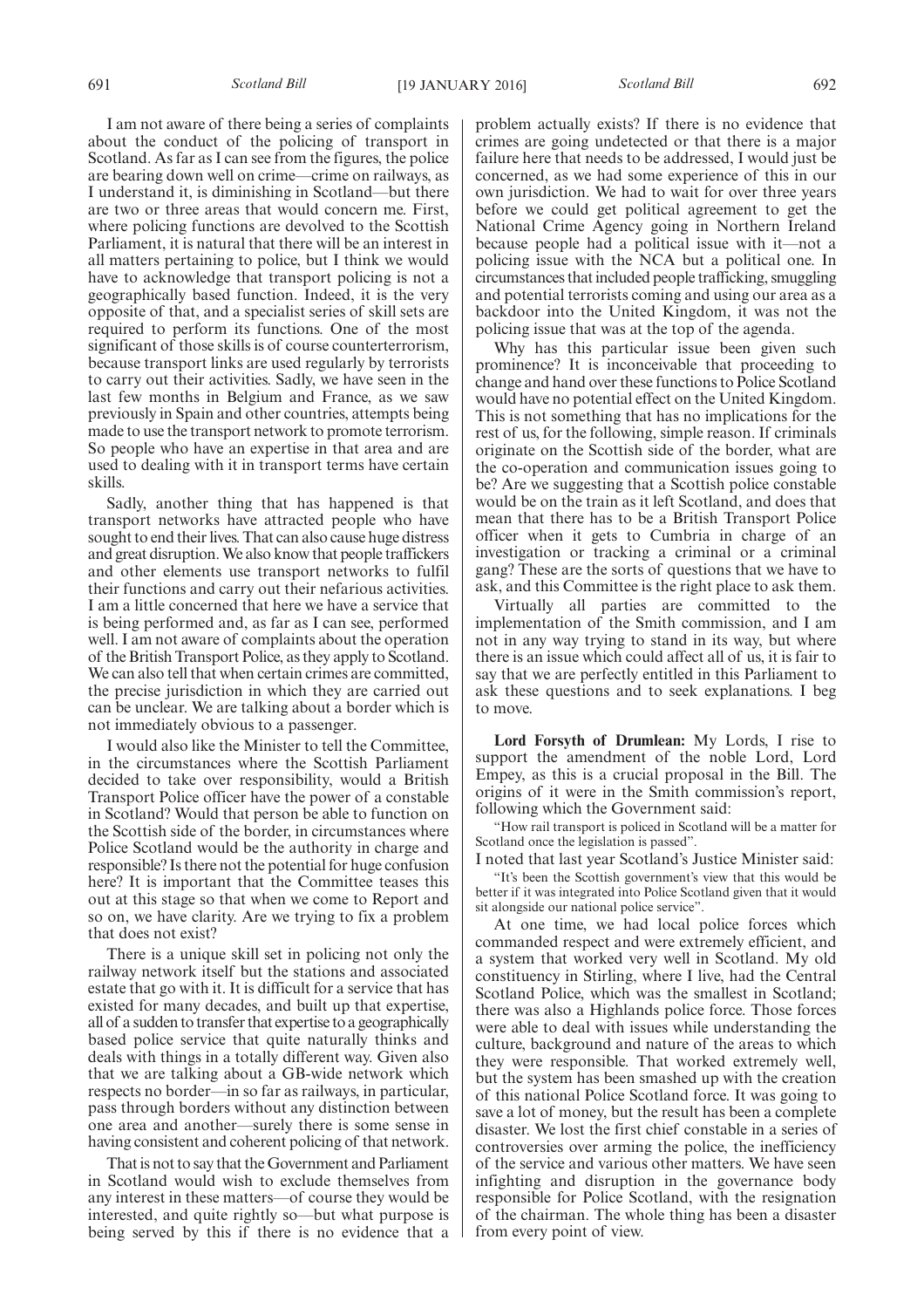### *6.15 pm*

In my view, it is a matter of constitutional concern that we now have one policeman in charge of the whole of Scotland, reporting to the First Minister and the Scottish Government, rather than the diversity which we had before, which provided a safety valve and security for operational independence. I know for a fact that, certainly under the previous First Minister, the temptation to get involved in operational matters was not always resisted, which is a disgrace. Talk to any policeman in Scotland and they will tell you that morale in the police force is at an all-time low. I remember Scotland's police force as being well respected and in touch. We had none of this. It has come about from ill thought out reorganisation.

Clearly, we cannot unwind the clock and set back what has been done. It is obviously of great importance that the new chief constable is given every support and encouragement to try to bring about the changes that are necessary, so that we do not have the kind of appalling circumstances which we had in Stirling, where someone lay by the side of a motorway for three days after their accident had been reported, or with the elderly lady who went missing in Glasgow, where there were failures of communication. Worst of all, the people at the top then picked on some person way down the line, trying to pin the blame on them for a botched reorganisation with disastrous consequences.

**Lord McFall of Alcluith (Lab):** Does the noble Lord not agree that one of the real problems a number of years ago was when they got rid of the local police stations and introduced a centralised call centre? Now you phone a central place in Scotland, which is unaware of the locality and the issues in it, and where there are complications with communications. I saw that when I was a Member along the road there. That was the start of the real problem, which led to this centralisation. The more we get back to local police stations and local reporting, so that we can go into our stations and report issues where they understand the local area, the better. We are on the wrong track.

**Lord Forsyth of Drumlean:** I entirely agree with the noble Lord. He is absolutely right. In my old constituency of Stirling, we used to have a police station in my own village; we had them in Balfron and elsewhere, but they have all disappeared. We now have two wildlife policemen who are going around trying to find someone to prosecute for something—without much success, I am told, and at vast expense. All of this is absolutely in the face of what local people say they want, which is local policing and local involvement. One of the great ironies of this whole devolution project is that it was supposed to be about returning power to local people, but the Scottish Parliament seems to have been absolutely concerned to centralise everything and to take a very authoritarian view.

This proposal to break up the British Transport Police —I am now on the amendment—is an absolute classic example of the failure of thinking which has brought such disaster to Scotland's police force. British Transport Police has been there certainly since the 1850s, when it was realised that a railway would enable criminals to move around the country and that it was necessary to have a police force on the trains with the authority to act wherever its officers were. That system has worked brilliantly; it is one of the great success stories.

The truth of the matter is that the reason that the nationalists do not want to have the British Transport Police is because of the "B" in British Transport Police. Perhaps we could just call it something else perhaps we could call it the "National Transport Police" —and then we could get agreement that it makes sense to have a cross-border force run on a cross-border basis. It has done the most brilliant work, not all of it publicised for obvious reasons, on drugs hauls that have been taken from trains at Glasgow that have come from the south, on the movement of terrorists and others who threaten us, and on the integration of the Glasgow underground with the London Underground and the whole of the transport system. The BTP is a group of people organised in four divisions—there is a Scottish division—who understand and have the expertise to deal with the intricacies of policing a transport system. That is a success, and for it to be smashed up would be crazy.

I know that the Minister will say that the amendment is unnecessary and the clause does not actually provide for the breaking up of the British Transport Police, but we know that that is what the Scottish Government intend to do. In doing so, they will undermine not just the security of people in Scotland, as the noble Lord, Lord Empey, said, but the security and enforcement of law in the United Kingdom as a whole. This is not a matter which should be subject to devolution; this is a matter of national, United Kingdom interest. I very much hope that the Government will drop it from the Bill. The rather throw-away line that we got from the Smith commission, which showed no understanding of what the British Transport Police has been doing, is, to say the least, a disappointment.

The fact that the Justice Minister in Scotland should announce that he wanted to get rid of the British Transport Police and integrate it into the Scottish police with no consultation whatsoever, and in the face of strong opposition from former commanders in Scotland, who actually did the job, but who are ignored, is unacceptable. I very much hope that the Government will feel able to accept the noble Lord's amendment or, even better, drop the whole thing altogether.

**Lord Wallace of Tankerness:** My Lords, my noble friend Lord Stephen and I tabled clause stand part debates on Clauses 42 and 43 because it is important that the Government should justify to the Committee why they are taking this step, not least given the remarks of the noble Lords, Lord Empey and Lord Forsyth. After all, I am told that the British Transport Police has reduced crime on Scotland's rail network by 56% since 2005, compared to an overall reduction of crime in Scotland of 38%, so it is clearly doing something right.

Paragraph 67 of the Smith commission report states: "The functions of the British Transport Police in Scotland will be a devolved matter".

That is a slightly different thing from saying that the British Transport Police shall be devolved. We really ought to have an explanation from the Government as to why they have chosen this form of devolution. It is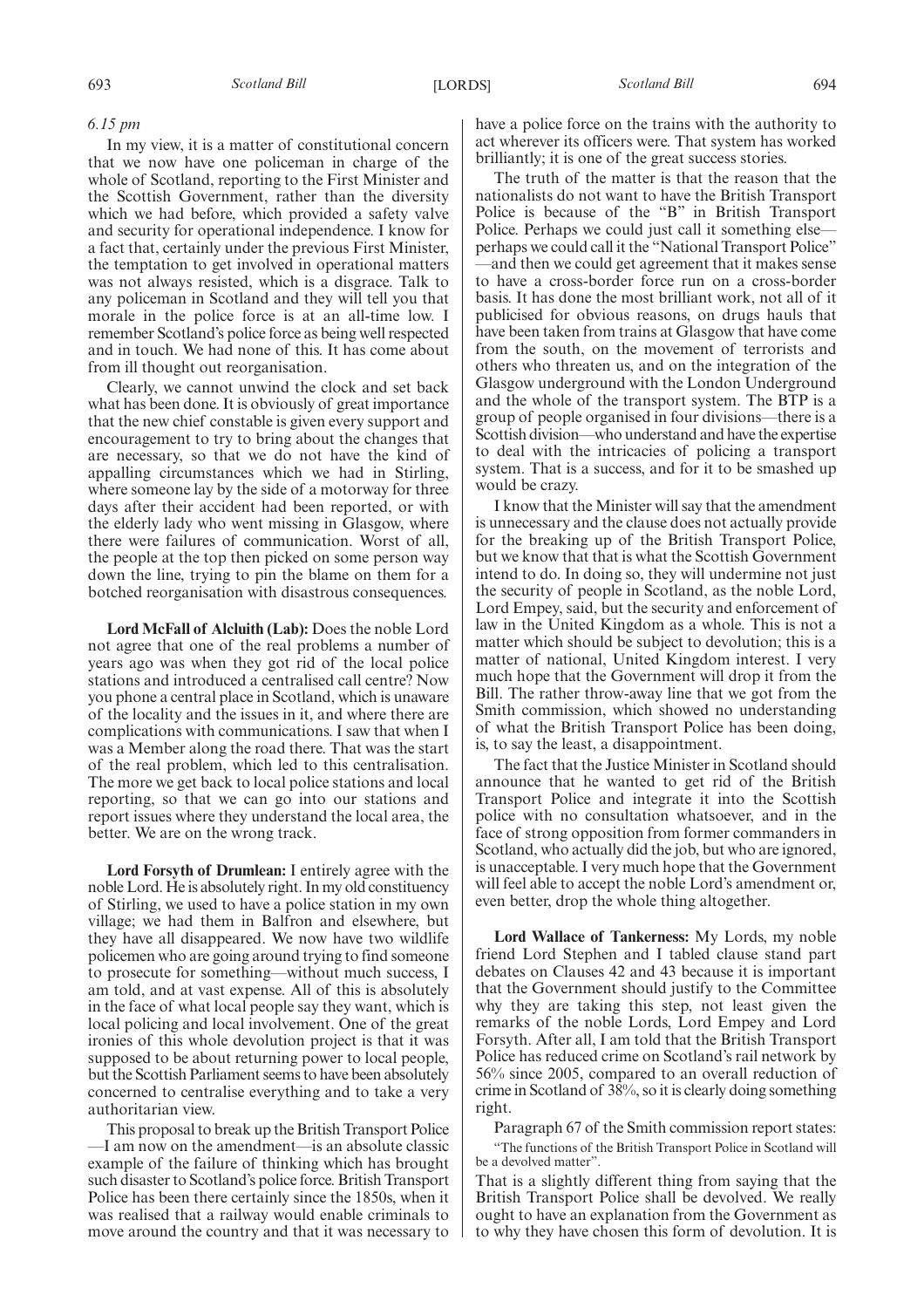complex. No doubt the Minister will give a fuller explanation, but until legislative competence has been devolved, which is what I understand Clause 42 is intended to do, the Scottish Parliament cannot make provision for what will happen and the British Transport Police will continue as a cross-border public authority under Section 88 of the Scotland Act 1998. The Minister may want to indicate what that means in practice. Does it mean more than that UK Ministers are obliged to consult about appointments and the like and that reports must be laid before both the UK Parliament and the Scottish Parliament?

The Scotland Office briefing note that was given to noble Lords at a very worthwhile briefing way back in November said that this was a first step. We want to know what the next step and subsequent steps will be. Considerable concern has been expressed about this provision.

It is no secret that I am a pretty strong home ruler, but I cannot say that the devolution of the British Transport Police was ever near the top of my agenda of things that needed to be devolved. One wonders where it came from. Perhaps the secret is in what the Scottish Justice Minister said, in what sounds very much like empire-building, whether on his part or that of Police Scotland, to try to subsume the British Transport Police. That is the concern: that the British Transport Police is to be subsumed into Police Scotland. As the noble Lord, Lord Forsyth, indicated, Police Scotland seems to have enough on its plate at present, although I agree with him that the new chief constable must be given the opportunity to try to restore both morale in his force and confidence in the public.

The speech of the noble Lord, Lord Forsyth, was very passionate, raising the constitutional issues of having a single national police force. I just wish that he had spoken to the Conservative Party in the Scottish Parliament—and that the Labour Party in the Scottish Parliament had taken cognizance—because the Liberal Democrats were the only party in the Scottish Parliament that stood against the creation of a national police force.

**Lord Forsyth of Drumlean:**I did, but, for extraordinary reasons, it decided not to take my advice.

**Lord Wallace of Tankerness:** Plus ça change, plus c'est la même chose.

I am uncomfortable about the arguments about what might happen when devolution takes place—that is an argument for a different forum—but clearly, devolution is not the same as abolition. As I said, the Smith commission said that it should be the functions of the British Transport Police that are devolved. The British Transport Police Federation made a submission to the Scottish Parliament's Devolution (Further Powers) Committee in which it set out a number of options.

One option consisted of proposals of a legislative administrative nature, which would devolve policing and embody in statute arrangements by which the Scottish Government could give direction to the BTPA and specify direction of railway policing, but the model would provide that the chief constable of the British Transport Police would engage with Scottish institutions in the same way as the chief constable of Police Scotland does at the moment. Responsibility for pensions, employment contracts and defraying the cost of policing to the rail industry would remain with the British Transport Police Authority, although the Scottish Police Authority would have great involvement at strategic and planning level. Another option was to achieve devolution by administrative rather than legislative means, maintaining the responsibility on the BTPA to pass on the cost of the force to the rail industry, as well as responsibility over employment matters and pensions.

The Government owe the Committee an explanation of why they adopted this particular form of devolution, given that it was the functions of the British Transport Police rather than the police themselves that the Smith commission recommended be devolved.

We should not lose sight of what the British Transport Police is and what it brings to the service. Interestingly enough, it is not responsible to the Home Office; its sponsoring ministry is the Department for Transport. That is important. It means that it has particular training and skills which are different from the rest of the police force. Can we be assured that in any scheme for transfer, particular provision will be made to maintain those skills—for example, dealing with level crossing incidents and trespass? We have heard about drugs and terrorism—although I know that those who work within Police Scotland in liaison with the Metropolitan Police and others are very important. The noble Lord, Lord Empey, mentioned investigations of suicides—the tragedies that happen on our rail network.

The briefing made available to the Scottish Parliament committee stated that under Operation Avert, which is being promoted by the British Transport Police at the moment, there has been a 30% reduction in suicide attempts over the past year. That is very valuable, and we need reassurance from the Minister that it will not be lost.

What engagement has there been with staff? I understand that there are about 50 civilian posts and 230 police officers with the British Transport Police in Scotland. They are not tied to the police pension scheme; there is a separate, private pension for British Transport Police officers. Will the provisions safeguard the employment and pension rights of serving officers? What are the financial implications?

The Scotland Office briefing states that the British Transport Police costs are met through charges for the policing services it provides.Will the secondary legislation allow for train companies to be charged? If so and there is an incorporation into Police Scotland, how can we ensure that charges made to railway companies will go to provide the services to the rail network and not just into a pot used to fund other policing services? It is important that we are given some reassurance that they will go to services relating to railways and railway properties.

The notion of cross-border institutions, which appears in the Scotland Act, is sometimes not fully understood. You can have a service and a function that literally is cross-border—that is, it operates in Scotland as well as England but is a reserved matter, not run by a cross-border authority. Here we have, as a result of Clause 43, something that is both; it will be cross-border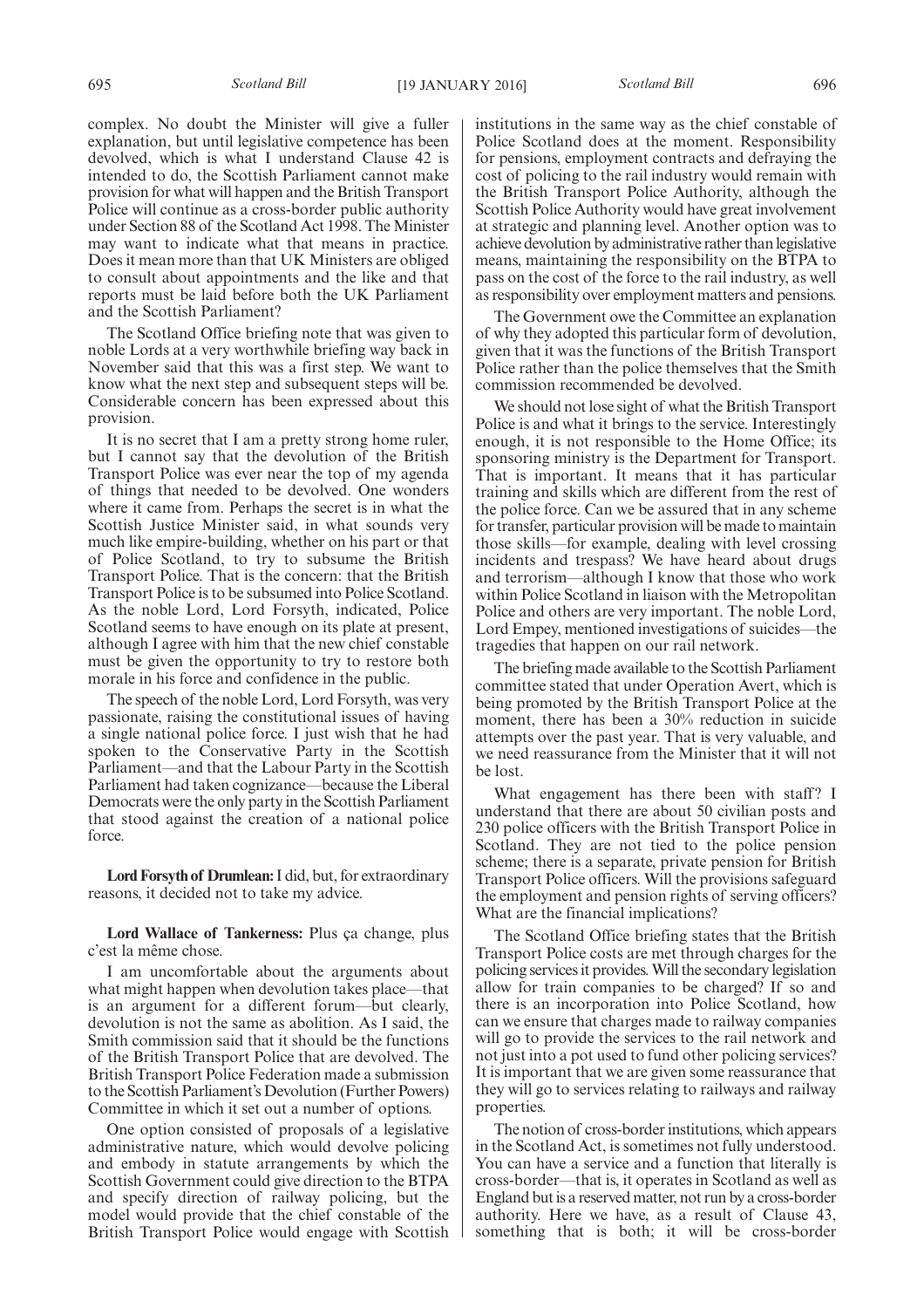[LORD WALLACE OF TANKERNESS]

institutionally and very literally cross-border in what it does. That point was well made by the noble Lord, Lord Empey.

#### *6.30 pm*

An estimated 20 million passenger journeys started by people in Scotland go cross-border—so what will the relationship be if Police Scotland is to be responsible for trains north of the border and the British Transport Police remains responsible for what happens on the same trains when they cross the border at Gretna or just before or just after, depending on in which direction you are going, near Berwick-upon-Tweed? These are things that at the moment do not necessarily bother us, because the system works with a unified British Transport Police. When responsibility is divided, it will not be through malice or ill will, and no doubt there will be umpteen co-operation agreements—but when you have a divided force, the chances of something going wrong or someone slipping through the net must surely be enhanced.

The Minister has to indicate why this form of devolution was proposed and how he will address the many very serious concerns that have been expressed about how it might work out in practice.

**Lord McCluskey:** I spent more than 50 years in the criminal and civil Scottish courts, as an advocate and prosecutor and as a law officer and a judge, and I never encountered any problem arising out from the British Transport Police. I support the point made by the noble Lord, Lord Empey, that there is no problem here to be dealt with. The second point simply relates to paragraph 67 of the Smith commission report, which, as the noble and learned Lord pointed out, refers to the functions of the British Transport Police and says that they will be a devolved matter. There is no reasoning whatever behind that; we do not know where it came from or where it was supported, even by the Liberal representatives on the Smith commission. I would be interested to hear from some of them what the reasoning behind that was, because it is not detectable from the Smith report.

**Lord Sanderson of Bowden:**I, too, have grave concerns about this part of the Smith commission report, in paragraph 67, on the functions of the British police in Scotland being a devolved matter. We have heard from somebody from Northern Ireland on this whole question of security, which is so important. Why, if we have something that works as the British Transport Police does, do we change it? It is very dangerous to change it in this Bill—and I hope that my friend on the Front Bench will be able to give us a reasonable answer.

**Lord Berkeley:** I wonder whether it would be useful to reflect on some of the things that the British Transport Police currently does. Like it or not—and most people like it—we have some very highly congested railways in this country. Sometimes the trains go very fast, and some of them are freight. Here I declare an interest as chairman of the Rail Freight Group. Some of the passenger ones go even faster. One thing that the BTP does is make sure that people do not trespass on the railway, be it in towns, countryside or whatever.

There have been one or two occasions when the local police force—I cannot say where—has trespassed on the railways and put their own lives and other people's lives at risk by not knowing how the trains work. The BTP knows how the trains work.

There is the issue of suicides, as noble Lords have mentioned, and the issue of graffiti. None of us likes graffiti on trains. Where does the graffiti get put on? It gets put on in depots. Now depots are where the trains get parked when they are not used, and they are lovely places to go into because you can hide from people and probably not be seen. Most have fences around them, but some have electrified lines. People who do not know could hurt or kill themselves. The BTP is involved in all that. Then there is the question of passenger crowd control; we have all seen what happens when there is underground congestion, and they stop people going down there. London Underground does it all, but if there is beginning to be a problem and the police feel that they need to be there, they are there—and they know how to deal with crowds. Noble Lords have probably read about some of the issues facing London Underground at the moment, because of the growth in traffic. Wrong action by a policeman or policewoman who does not know the layout of Underground or mainline stations can put lives at risk, again—and that is the kind of knowledge that the British Transport Police has built up over the years. Level crossings and the deaths that happen there—that is another piece of knowledge that the BTP has.

It would be a great shame to lose this specialist knowledge. Railways are different from roads. Everybody knows what happens on roads, and how you try to avoid problems, and the police are very good at it. On railways it is different, and there is a different type of control because if a driver sees something he cannot stop, unless he is very lucky; he has signals but, if somebody is on the line, he cannot stop. That is going to get very nasty, because trains are not designed to stop on a penny.

Having a national force is highly desirable. I agree with all noble Lords who have spoken who have said that they cannot see any reason for changing it. But let us also look at frontiers. There have been problems in the past, which I am sure my noble friend Lord Faulkner will talk about. Can the BTP be in hot pursuit outside railway property? The noble Lord, Lord Empey, mentioned that. It has got better these days, but there is still a problem; there certainly will be a problem if there is a kind of frontier for police between Scotland and England. I travel a lot on the continent, usually on railway activities, and we have all seen the problems between France and Belgium and the apparent lack of communication between the police forces of those countries. The solution that they have come up with is to have police or security checks at all the stations approaching the frontiers. Heaven help us if we have that between Scotland and England; whatever happens in future, we need our trade and our passengers to get through. But the fact remains that, as other noble Lords have said, if there is a need to go across between England and Scotland it needs to be done in the easiest possible way and nobody should stop the expertise of the British Transport Police from being able to do it.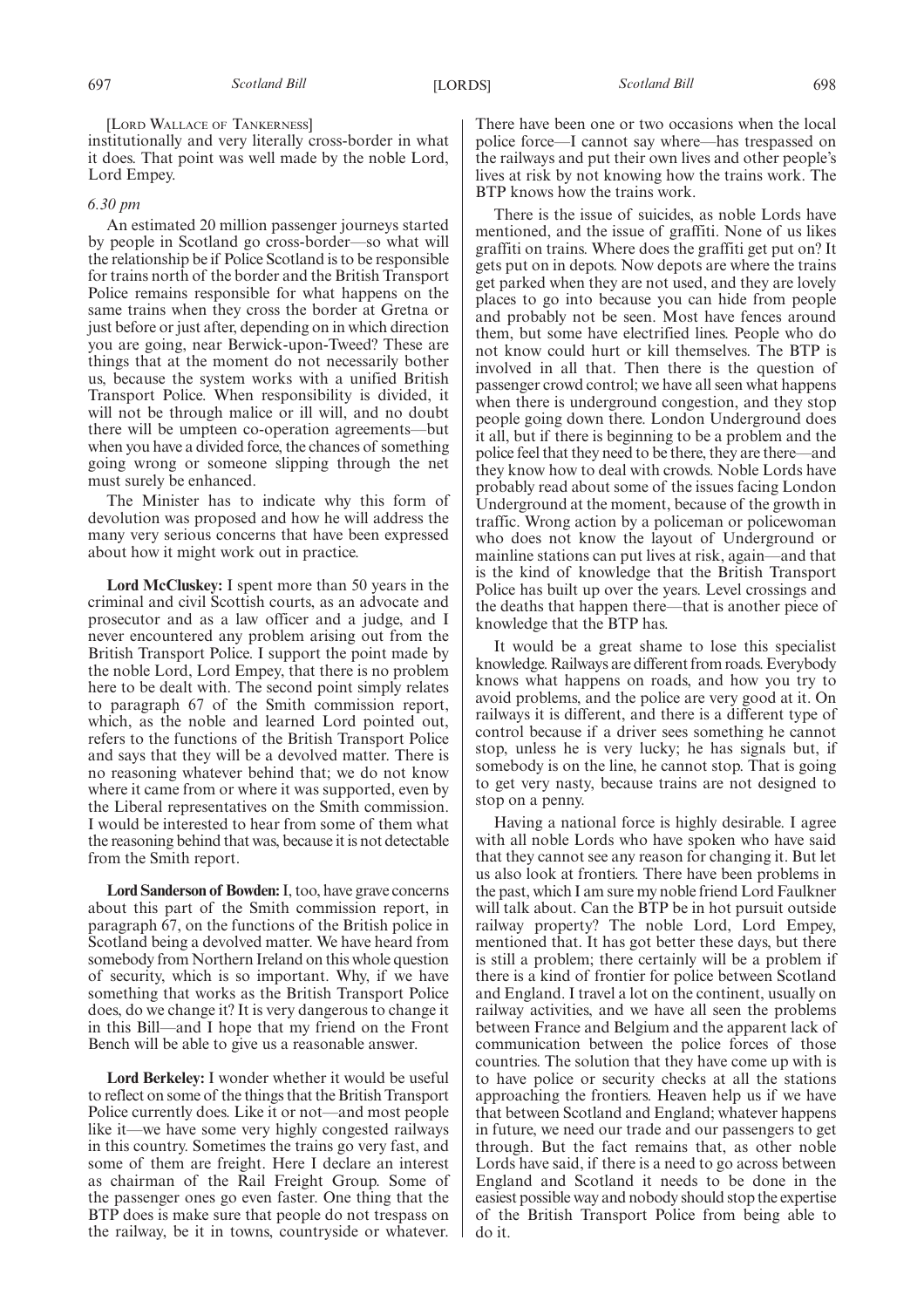I personally see no reason why this is thought a good idea. The suggestion of the noble Lord, Lord Forsyth—that we should get rid of the word "British" and turn it into a national force—would probably be a good compromise. But I worry seriously whether the BTP's expertise on railway matters, stretching from John O'Groats right down to Cornwall, would be affected in any way, with the result that the non-specialist police person, doing their best, gets into trouble on the railways in pursuit of whatever they are trying to do.

**Lord Forsyth of Drumlean:** I was not suggesting that the name would be changed—I was saying that it might suit the nationalist agenda.

**Lord Hope of Craighead:** When the Minister replies on Clause 43, could he give us some other examples of cross-border authorities? As I understand Clause 43, it does not abolish the British Transport Police or alter its functions in relation to Scotland; they will be devolved, if Clause 42 is passed. But it would help the Committee if we had some examples of other cross-border authorities, so we can grasp what kind of things we are dealing with. From points that other noble Lords have made, it may be that we are not really comparing like with like in talking about the kind of cross-border authority referred to in the Scotland Act—or the Orders in Council passed under it, presumably under Section 88(5). They are relatively simple creatures, which do not have implications of the nature described by other noble Lords. But some examples of other cross-border authorities would help us to grasp the implications of this very significant clause. I hope I am not asking the Minister to do something for which he is not prepared, but if he could write to us and give us examples at a later stage, that would be very helpful.

**Lord Faulkner of Worcester (Lab):** This has been a remarkable debate, and I am sure that British Transport Police officers will be delighted by the degree of support expressed for them in all parts of the Committee, starting with the splendid speech from the noble Lord, Lord Empey, who was followed by the noble Lord, Lord Forsyth.

I shall correct one thing the noble Lord, Lord Forsyth, said. He said he thought the force had been around since the 1850s. That is not right. The force was started in 1825, in the earliest days of the railways. It predates a great many of our normal civil forces. The reason the railway police were formed in the first place was because criminals discovered that by getting on the new-fangled trains they were able to get away from the scene of the crime much quicker than they could by any other means. It was therefore necessary to have a force that was able to operate across county boundaries and country borders.

I find it extraordinary that this proposal to lose that ability should come forward now. I should remind your Lordships that breaking up the British Transport Police has been tried once before. It was done around the year 2000 by somebody called Ken Livingstone, who was Mayor of London. He was anxious to hand the duties of the British Transport Police over to the Metropolitan police force because he felt he had some control over it. The Government of the day, after some deliberation, decided that that was not a sensible thing to do and it was much more sensible to build on the skill and expertise of the British Transport Police; extend its jurisdiction, to which my noble friend Lord Berkeley referred, where necessary; give it, after some reluctance, the opportunity to arm a limited number of its officers, which it had asked for; and, above all, encourage it on what it did really well, such as combating scrap metal theft. The BTP led the government task force on that subject and made a huge contribution to reducing the incidence of metal theft after Parliament passed two important pieces of legislation which regulated that business.

**Lord Berkeley:** My noble friend is too modest to say that he led that legislation through Parliament.

**Lord Faulkner of Worcester:** That is very kind of my noble friend, but I do not think it matters who claims credit for what. What matters is that the outcome of those deliberations was an improvement in the situation in which the British Transport Police played a crucial role. I find it utterly inexplicable that these two clauses are in the Bill. I am sure that in due course they will give the Scottish Parliament with a nationalist majority the opportunity, effectively, to nationalise the BTP in Scotland. It would be a terrible mistake, and I hope the Minister will agree to come back on Report and have these clauses removed from the Bill.

**The Earl of Kinnoull:** My Lords, my interest in this was sparked by a conversation with an SNP MP in December in a passageway in the other place. I asked him whether he thought Police Scotland was ready for the British Transport Police, to which he answered that he was sure there would be some teething problems. I find that very worrying because teething problems essentially mean damage to the citizens of the UK, either because some young lady has been thumped or because drug smugglers or terrorists have got through.

In my commercial career, I spent more than 10 years as the director of mergers and acquisitions for a FTSE 250 company. Over Christmas, I thought about how complicated the demerger of the British Transport Police would be. I will not bore the Committee with a lot of what I thought, but I have done demergers as well as acquisitions, so I know. There would be TUPE, which would be horrible because there will be only one human resources department and one accounting department. There would be career progression problems for the existing staff because there would be a disproportionate number of chief superintendents one side of the border or the other. There would be only one training establishment for each type of training and there would be difficulties with that.

In particular, there is the thing that has caused me problems professionally throughout my career, which is everything to do with data. There would be an enormous discussion about who owns what data. Eventually there would be a decision on that, and then there would be enormous problems over the sharing of those data. Those problems would partially have been inserted by Parliament. All that would lead to an immense decrease in the effectiveness of the force. You would end up with two human resources departments, two IT departments and two sets of expensive management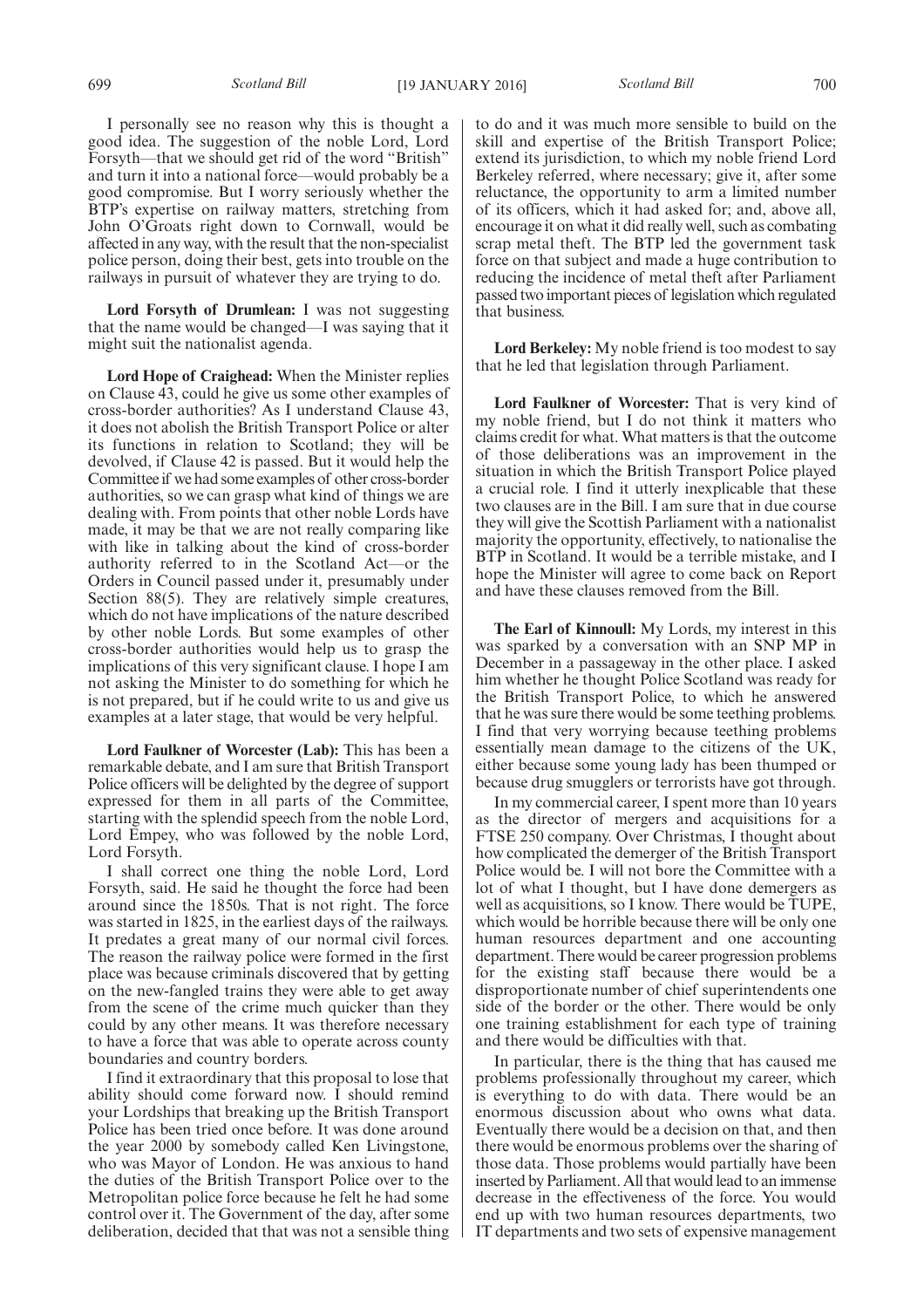#### [THE EARL OF KINNOULL]

sitting on the top. You would not only have an enormous one-time cost, there would be continuing enormous additional costs and a decrease in effectiveness. That is a jolly bad result for citizens of the UK north and south of the border.

This is an area where the parties who turned up to the Smith discussions probably forgot that, although they were empowered to talk about things going to Scotland, they were not empowered to think about things that would potentially damage English members of our union.

#### *6.45 pm*

**Lord Forsyth of Drumlean:** Is there not another complication: the fact that the financing comes from the operators? Who pays what would be an interesting discussion. The noble and learned Lord, Lord Wallace, made a point about how one would ring-fence the funds. That would be a good discussion.

**The Earl of Kinnoull:** It would be interesting and very lengthy. I thank the noble Lord for yet another item in the list. I am sure that if one sat down one could prepare a demerger list of horrible problems that would tax people for a very long time.

Earlier, we spoke about the Crown Estate and the fact that it appears that where the Smith agreement has got it wrong there is some wriggle room for making some small changes in the Bill. We came across a couple of them in the transposition from the Smith agreement to the provisions of the Bill that deal with the Crown Estate. I suggest to the Minister that this is another area where there could be some wriggle room. Alternatively, we could go for some sort of fudge with a dual reporting line so there would be a unitary, single British Transport Police with agreed rights of reporting, scrutiny et cetera that went to Scottish Ministers in respect of Scottish staff as well as to UK Ministers at the same time.

**Lord Empey:** That was how our problem with the National Crime Agency was resolved: through reporting mechanisms. Our policing board would receive reports from the chief officers of the National Crime Agency. That is precisely the mechanism that was used, and that eventually got the consensus.

**The Earl of Kinnoull:** I am very grateful for that as well. In my commercial career, that option has sorted out a number other problems and is a very useful technique. I would be very interested to hear the Minister's views on what I have just said and on everything that everyone has said in what has been a very interesting debate on this vital area.

**Lord McAvoy (Lab):** My Lords, I apologise to the Committee for not being able to be here for start of the proceedings. I was away officially on Whips' business. I thank my noble and learned friend Lord Davidson of Glen Clova for holding the fort so well.

The Bill makes the functions of the British Transport Police a devolved matter. I associate myself with all the praise expressed for the British Transport Police and its record since 1825. I have no hesitation in doing so.

I have only one comment to make about the contribution by the noble Lord, Lord Empey. I fully understand where he is coming from; he is ad-libbing about the language situation in Northern Ireland. The situation is a wee bit more hopeful than he has perhaps indicated: there are classes in Irish in solid unionist east Belfast, so there are glimmers of hope.

In the opening contribution from the noble and learned Lord, Lord Wallace of Tankerness, he regretted and bemoaned that the Labour Party did not do what he wanted it to do in the Scottish Parliament. I can understand that disappointment and possible resentment, because the Labour Party here had to stand back and watch for five years as the Liberal Democrats backed every vicious and vindictive proposal on welfare put forward by a Conservative Government, with never a word against.

Clause 43 devolves executive competence in relation to the policing of railways in Scotland by specifying as a cross-border authority the British Transport Police Authority, the chief constable of the British Transport Police, the deputy chief constable of the British Transport Police and the assistant chief constable of the British Transport Police. This is in keeping with the Smith agreement, which states:

"The functions of the British Transport Police in Scotland will be a devolved matter".

That was agreed. I understand also the suspicion and resentment that some Scottish National Party people seem unfortunately to be expressing the desire to get rid of the word "British". I regret that. If that is their motivation, it does not say much for them, and we should concentrate on the core of the matter.

Designating the British transport bodies as cross-border public authorities means that appointments to the British Transport Police Authority or to the offices of chief constable, deputy chief constable or assistant chief constable will in future be able to be made only in consultation with Scottish Ministers. I know I should not have to say this but it should be on the record: devolution is devolution. You cannot agree the principle of devolution and then object to its effects. Devolution is devolution.

**Lord Forsyth of Drumlean:** Will the noble Lord give way?

**Lord McAvoy:** The noble Lord was a bit slow to intervene tonight.

**Lord Forsyth of Drumlean:** Yes, devolution is devolution, but, as was made clear earlier in the debate, this is a matter that affects the security of the whole of the United Kingdom. The noble Lord knows very well that the SNP Justice Minister has indicated that he wants to break up the British Transport Police. Is the Opposition Front Bench really supporting this in the face of all the evidence that has come from the trade unions and the former leaders of the British Transport Police? Surely that is an extraordinary position for it to take.

**Lord McAvoy:** The noble Lord, Lord Forsyth of Drumlean, always takes a keen interest in the position of the Labour Front Bench. The fact is that the Labour Party supports the Smith commission, as do the Liberal Democrats and the Conservative Government.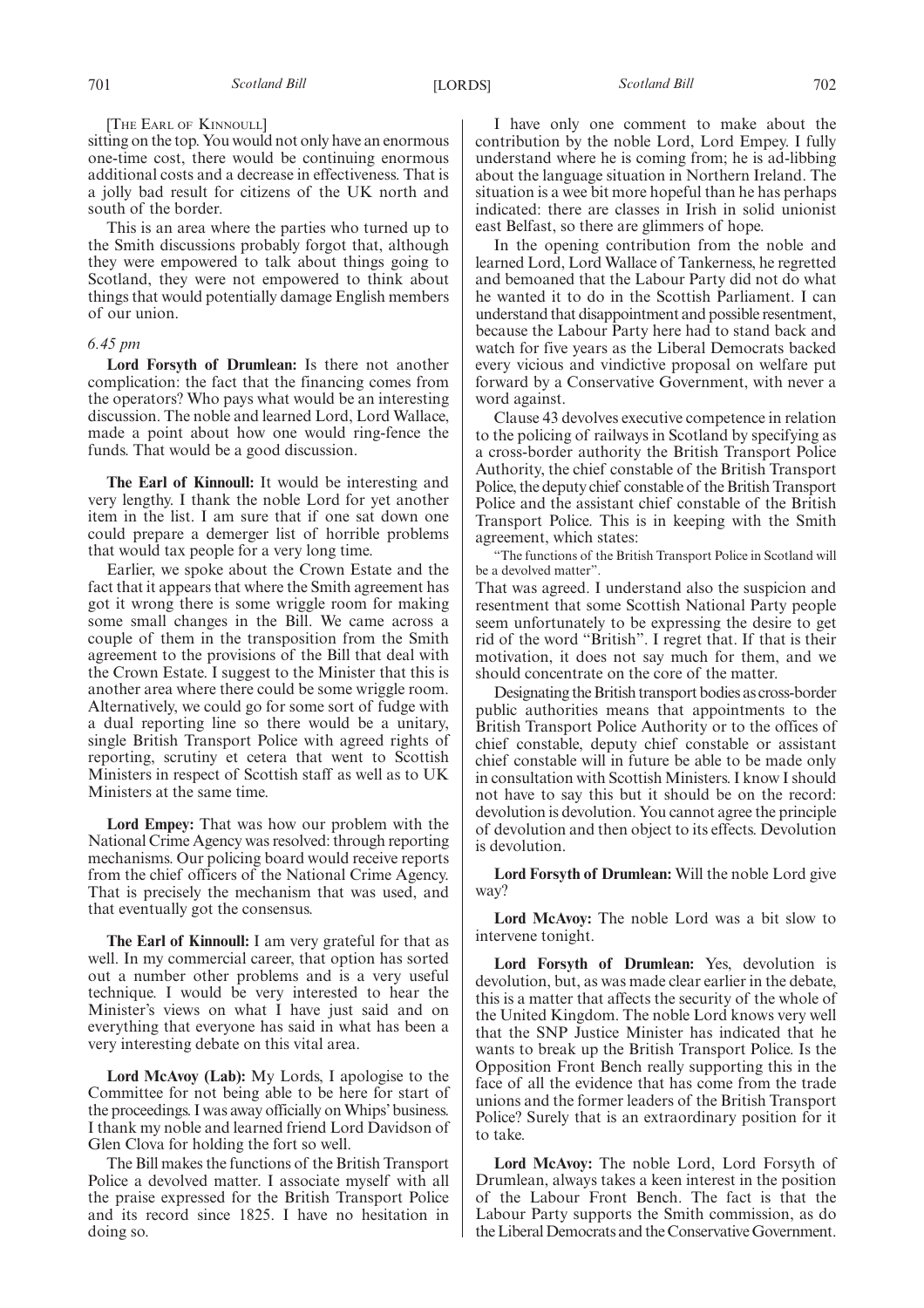There is consensus. I know the noble Lord does not really like being described as a consensual figure—he would probably regard it as an insult—but devolution is devolution and it can, will and should be worked out in that atmosphere. I know the noble Lord is a bit puzzled by that, but I have accepted devolution and he should do the same and move on.

In March last year, as the noble Lord has indicated, the Scottish Justice Secretary signalled the Scottish Government's intention that the BTP's functions would be transferred to Police Scotland following the passing of this Bill. Once the power is devolved to the Scottish Government, that is of course a decision for them to make and to justify to the Scottish public, the Scottish electorate and the communities within Scotland. Having said that, in recent months there have been a number of legitimate question marks over the way in which the Scottish Government have chosen to manage the resources of the police force in Scotland since we have had this Police Scotland set-up, with police stations being shut as my noble friend Lord McFall of Alcluith has mentioned—call centres being closed and much-needed front-line police doing back-office functions. I make it clear that this is no reflection of the phenomenal work that our police officers do on a daily basis. However, we should view this as a further opportunity, and I have no objection to it, at the very least to assess all the possible implications of a merger between Police Scotland and the British Transport Police.

**Lord Berkeley:** If my noble friend is suggesting that it is Labour Party policy to devolve the British Transport Police, does the same apply to railways? I was not aware of that. Network Rail could be separate, of course; we could even have a separate gauge. I thought the whole idea was that we should actually have an integrated system.

**Lord McAvoy:** I thought I had all the trouble in front of me, but I have some behind me here as well.

**Lord Forsyth of Drumlean:** From everyone.

**Lord Faulkner of Worcester:** With lots more to come.

**Lord McAvoy:** We will see about that. The facts of life are that the Labour Party is a democratic institution. We have arrived at support for devolution. The Smith commission worked very hard to come up with the answer to it, as much as possible, and that is what we support. Perhaps my noble friend Lord Berkeley will explain to me later the effects of this on the intricacies of gauges. It is funny, and I laugh as well, but we are dealing with a serious matter. The Labour Party supports devolution and all its consequences. At the end of the day, whether folk like it or not, it is ultimately the Scottish people who will decide. I trust the people. Sometimes that backfires on us, like last year, but I trust the Scottish people because I am a democrat and Scotland under devolution is a democracy.

**Lord Empey:** I know that the noble Lord is a great supporter of devolution; he has indicated that on many occasions. I support it too. However, what we are talking about is not yet devolved, and that is quite a distinct difference. In many cases, where something has been devolved we can complain about how it has been operated, but this is not yet devolved, unless the Minister and the Government are treating the Smith commission as if it were a treaty—in other words, it is unamendable—in which case there is no point in bringing it here.

I understood that the function of Parliament was to examine legislation. While all the parties—unwisely, it seems to me—are basically supportive of the general principles here, there are specific issues. It is not simply the people of Scotland who will be affected by this; it is the rest of the people in Great Britain. That is why I believe there is a difference. If—with, one hopes, the maximum consensus—we can actually find something better, such as our compromise over the National Crime Agency, I would hope that the Labour Party would support that. I am not trying in any way to rubbish devolution. I know that the commitments were made, although I am quite sure that the noble Lord would have preferred if some of them had not been. Judging by his expression, I believe I am right there. Nevertheless we have a responsibility, and I think that this matter should be pursued.

**Lord McAvoy:** I thank the noble Lord, Lord Empey, for his contribution, but no one said that there should be no discussion. The facts of life are that in the House of Commons no one moved an amendment to the contrary. We did not move one. We have moved one here because we want more information about attitudes and, perhaps, information regarding discussions with the Scottish Government. None of the unionist parties in the Commons moved an amendment, nor did the Liberals; in fact no one did, so there must have been general acceptance in the Commons for the principle. No one said then that nothing should be changed from the Smith commission, though we will wait and see how that goes. Discussions will take place but I do not think they will make any progress. This idea has been thought through by the Smith commission and in the Commons, which is the supreme House of Parliament, and no one has seen fit to move the amendment, except us—to be fair, I think that the Liberals have come in for this reason as well—in order to get further discussion on it.

We share some of the concerns about the Scottish Government's record on the single police force; we do not like it and have very grave doubts about it. However, there are strong views to take into account, including those of the British Transport Police, and in particular those of officers employed in Scotland, as well as the unions. Both have expressed concern about the implications for staff and passengers if these special policing skills were to be lost—and it would be wrong for that to happen.

## *7 pm*

However, from the outset we have made clear that at the very heart of our approach to the Bill is a commitment to ensure that we get the very best deal for people in Scotland. It is therefore vital that the same level of services and protections which have up to this point been in place while the Scottish public travel is maintained. We must all play our part, not just in a debate here to get a bit of attention but to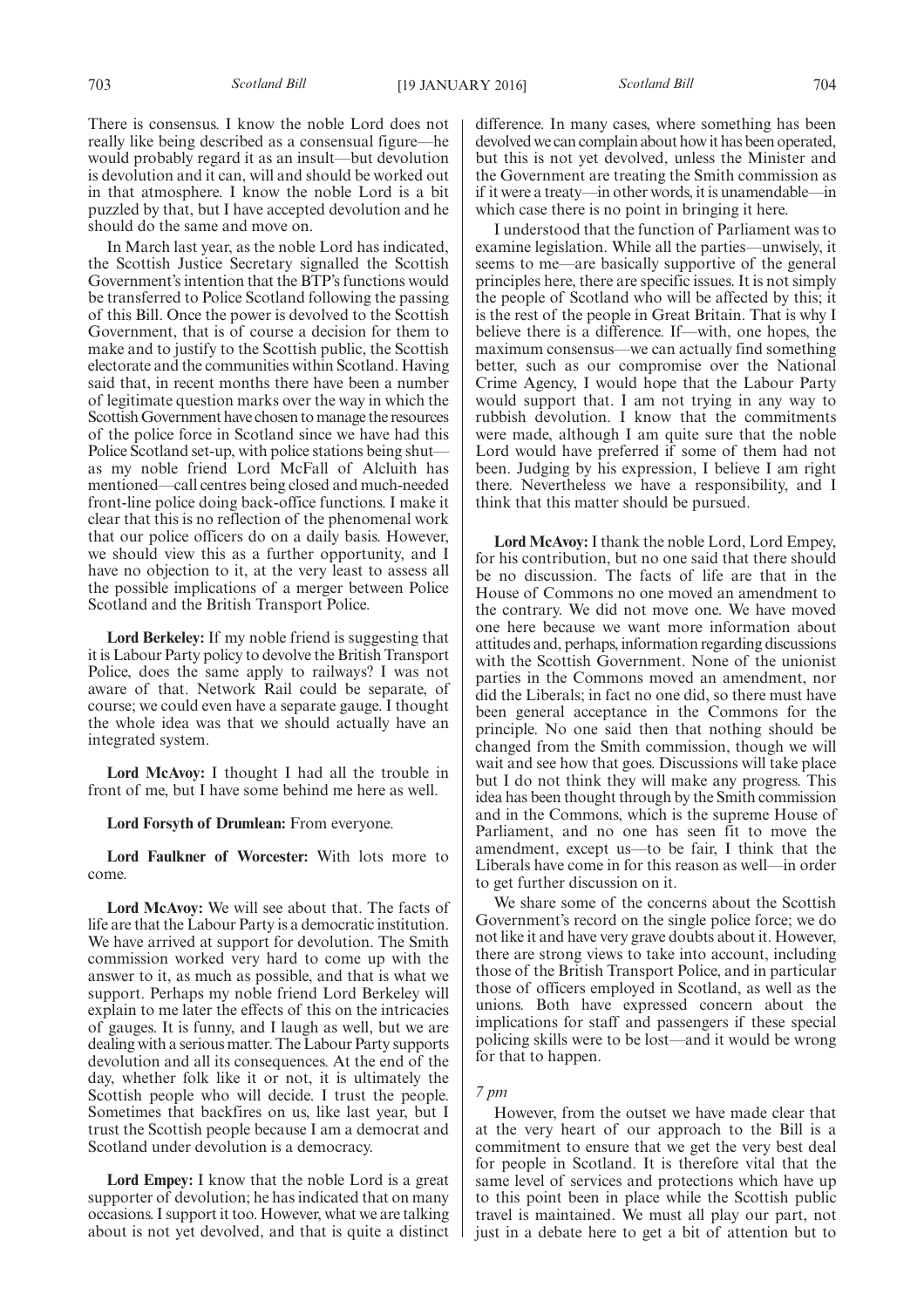[LORD MCAVOY]

scrutinise this to make sure that it goes ahead. We all have a role to play in this; the Scottish Government need to account to the people for their actions, and we here can help do that. These specialist services and the expert knowledge of the British Transport Police must continue to have as strong a presence following the devolution settlement as they have today.

Finally, can I ask the Minister a question which I do not think anybody else has asked tonight? What discussions have he and his colleagues had with their counterparts in the Scottish Government to be assured that the changeover does not have the teething problems referred to by the noble Earl, Lord Kinnoull?

**Lord Dunlop:** I thank your Lordships for what has been a set of powerful and knowledgeable contributions to this debate. Many of the points raised by noble Lords have great force. To address directly and upfront what the noble Lord, Lord McAvoy, asked, I can say that we meet regularly with Scottish Ministers—later this week the Secretary of State is meeting Deputy First Minister John Swinney—and these matters are obviously the subject of those meetings. I will ensure that the strong feelings that have been expressed in this House are conveyed to the Deputy First Minister and to other relevant Scottish Ministers.

The task of policing the railways in Great Britain is carried out by the British Transport Police, as has already been discussed, the priorities of which include tackling crime on the railways, minimising disruption to the railway as a result of crime or other incidents, and ensuring that passengers feel safe and secure on the network.

I was going to touch on history, but the noble Lord, Lord Faulkner, has already beaten me to it, and when it comes to railway or transport history I am very wary of tangling with him.

The BTP currently polices the national rail network in England, Scotland and Wales, as well as the London Underground and some other light rail networks. It operates under a divisional structure, comprising three geographically defined areas: Scotland, London and the south-east, and the remainder of England and Wales. Today a large proportion of the rail network in Scotland is self-contained and is currently policed by just over 200 BTP officers out of a total BTP staff of 3,000 officers.

**Lord Wallace of Tankerness:** The Minister said "other light rail networks". Does the BTP have any responsibility for the Edinburgh trams?

**Lord Dunlop:** That is a very good question to which I do not know the answer, but I will be very happy to clarify that point for the noble and learned Lord. Noble Lords have raised a range of important issues, and I will try to cover as many of these as I can in my response.

**Lord Forsyth of Drumlean:** Could my noble friend tell the House what he thinks is meant by the words in paragraph 67 of the Smith commission report:

"The functions of the British Transport Police in Scotland will be a devolved matter"?

I read them to mean that the British Transport Police will continue and that its functions will be subject to some kind of oversight by the Scottish Parliament, which is not what the Bill provides for. Does he have a different interpretation?

**Lord Dunlop:**If my noble friend will let me continue, I hope to set out what our approach is here and address some of the points that were raised by the noble and learned Lord, Lord Wallace.

**Lord Forsyth of Drumlean:** Of course I want my noble friend to address the points that have been made, but could he just answer that point? The noble Lord speaking for the Opposition said that whatever the Smith commission report says is written in stone, but what is in the Smith commission is not consistent with that. Can my noble friend explain what he thinks the commission meant?

**Lord Dunlop:** What the Smith commission meant is precisely what it said. If my noble friend will allow me to continue, I will expand upon that. To return to the point that was raised about the Edinburgh trams, I understand that they are not obviously policed by the BTP.

The Smith commission agreed that the functions of the BTP in Scotland should be a devolved matter and, as the noble Lord, Lord McAvoy, has already said, that was supported by all five of the political parties which took part in the commission, including the parties opposite. Clause 42 devolves legislative competence in relation to railway policing in Scotland to the Scottish Parliament by adding an exception to the Scotland Act 1998 for the policing of the railways and railway property. Clause 43 specifies the BTP bodies as crossborder public authorities. The designation of the BTP bodies as cross-border public authorities will result in functions relating to those bodies being modified so that future appointments to the BTP bodies will be made in consultation with Scottish Ministers. Other functions with regard to the BTP bodies will similarly be exercised in consultation with the Scottish Ministers unless their effect on Scotland would be wholly in relation to reserved matters.

The designation of the BTP bodies as cross-border public authorities is to ensure continuity before the Scottish Parliament legislates for policing of railways in Scotland. Enacting the clause will not impact on the current operational arrangements for policing of the railway. The BTP will continue to police the railways in Scotland until such time as a transfer of functions is effected. If and when the Scottish Parliament exercises the new legislative competence conferred by Clause 43, it would be necessary that the BTP bodies be designated cross-border public authorities so as to facilitate the appropriate transfer of BTP property, staff, liabilities and contracts in Scotland.

The noble and learned Lord, Lord Hope, asked for other examples of cross-border authorities; one that comes to mind is the Forestry Commission, although I will write to him with other examples.

Upon the completion of the transfer of policing of railway functions to the new Scottish model devised by the Scottish Government, the designation of the BTP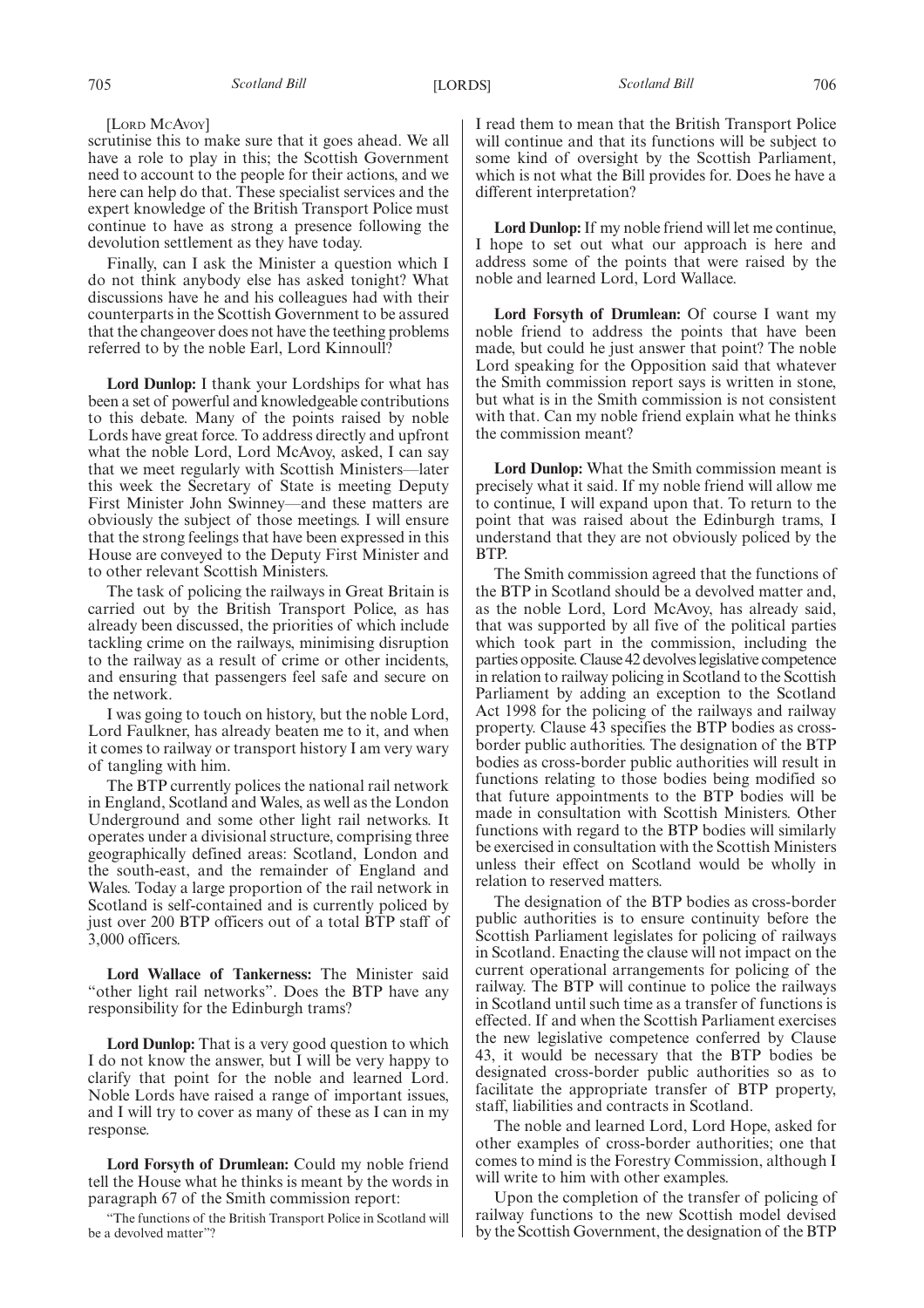bodies as cross-border public authorities will be removed and the BTP will exercise functions of policing for railways only for England and Wales.

**Lord Faulkner of Worcester (Lab):** On that point, can the Minister describe to me what will happen with trains that travel between England and Scotland, of which there are hundreds a day? Does the policing of that train change at the border? Does the British Transport Police no longer have any responsibility for ensuring order on that train, and does it then have to rely on Police Scotland to do that?

**Lord Dunlop:**We anticipate that the BTP will continue to have limited functions in that scenario; I will come on to address that later in my remarks.

Amendment 53A was tabled by the noble Lord, Lord Empey, who spoke with great authority from his Northern Ireland experience. Regardless of how the Scottish Government legislate with regard to railway policing, the British Transport Police and the British Transport Police Authority will continue to exist in England and Wales. There is no question of abolishing or dissolving the British Transport Police. We also anticipate, as I have just said, a limited but continuing role for the BTP in Scotland, particularly in relation to cross-border services—a point raised by the noble Lord, Lord Faulkner—working alongside the new Scottish model. There is already existing co-operation and collaboration between the BTP and Police Scotland. The BTP uses Police Scotland police stations, for example, and Police Scotland can be first responders to rail-related incidents. Inter-force co-operation will be one of the many important issues to be agreed between the UK and Scottish Governments before the BTP's current role and function are changed. The need for this sort of collaboration between different police forces is not confined to railways; it happens every day in other fields.

It is the BTP's Scottish division—its functions, staff and contracts—which would be transferred if the Scottish Government decided to implement a new operational model, and which would be legislated for by the Scottish Government once the necessary legislative competence had been provided through Clause 42 in order for us fully to deliver the Smith commission agreement.

The debate this evening has highlighted the complexities. Both Governments are aware of the complexities of such a transfer and of the need for close collaboration and engagement to work through the details. I reassure your Lordships that this work is already under way and we will keep the House informed as it progresses. The starting point is for the Scottish Government to determine the operating model and to legislate for future policing of the railways. The aim of both Governments, working together, is to ensure an orderly transfer of property, assets and liabilities. Clearly the UK Government will work to ensure continued co-operation during the transfer and afterwards to achieve the best possible outcome. Many of the issues raised by noble Lords this evening—in particular, the noble and learned Lord, Lord Wallace—will be determined as part of this process.

The need to maintain high levels of service should be at the forefront of any planning for an efficient and effective transfer of functions. As the noble Lord, Lord Berkeley, mentioned, BTP officers have a wealth of knowledge and important skills, which it will be important to retain and ensure are reflected in any new Scottish structure.The expectation from the discussion we have had so far with the Scottish Government is that a specialist transport policing unit will be established within Police Scotland. The transfer of experienced officers from the BTP will help ensure that these valuable capabilities are appropriately shared, and we will continue working with the Scottish Government during this important period.

I note what my noble friend Lord Forsyth said about Police Scotland, but I make it clear that, as is consistent with the nature of devolution, it will be for the Scottish Parliament to legislate in relation to the policing of the railways in Scotland and for the Scottish Government to decide how they want the new structure to operate in practice. I think that this echoes what the noble Lord, Lord McAvoy, said. The Scottish Government will be held to account for that by the people of Scotland, as they are currently being held to account for the performance of Police Scotland. That is leading to a review of the governance of Police Scotland.

The noble Earl, Lord Kinnoull, talked of teething problems. The importance of getting this right, both for maintaining the standards of railway policing in Scotland and for preventing any adverse effect on the BTP regarding the rest of England and Wales, will not be overlooked. Given its importance, we expect the transfer of the BTP's property rights and liabilities to take between two and three years.

The noble Lord, Lord Empey, raised an important practical point when he asked whether the BTP would have powers to operate and arrest in Scotland, should it need to follow a criminal across the border. It is a point that I am confident both Governments will discuss and on which they will agree an effective approach as part of the transfer and set-up of new collaborating arrangements so that criminals can effectively be pursued across the border.

I accept that the devil will be in the detail. However, there is no reason in principle why the high standards of railway policing in Scotland cannot continue under a devolved model, and the Government will continue to work with the Scottish Government to achieve this. For those reasons, I urge noble Lords not to press their opposition to the clause.

**Lord Wallace of Tankerness:** I raised a number of questions, one of which concerned funding. I know that the devil is in the detail but, from his discussions thus far with the Scottish Government, can the noble Lord give us some indication of the United Kingdom Government's ideas regarding the funding arrangements that will be put in place?

**Lord Dunlop:** As I have just said, this is about devolution to the Scottish Parliament. Following devolution—and this matter will form part of the discussions—it will be for the Scottish Parliament to determine what the charging arrangements will be. However, perhaps I may end on this point. Democratic accountability is absolutely key here. I do not think that the voters of Scotland would be very pleased if the Scottish Government, through the train operating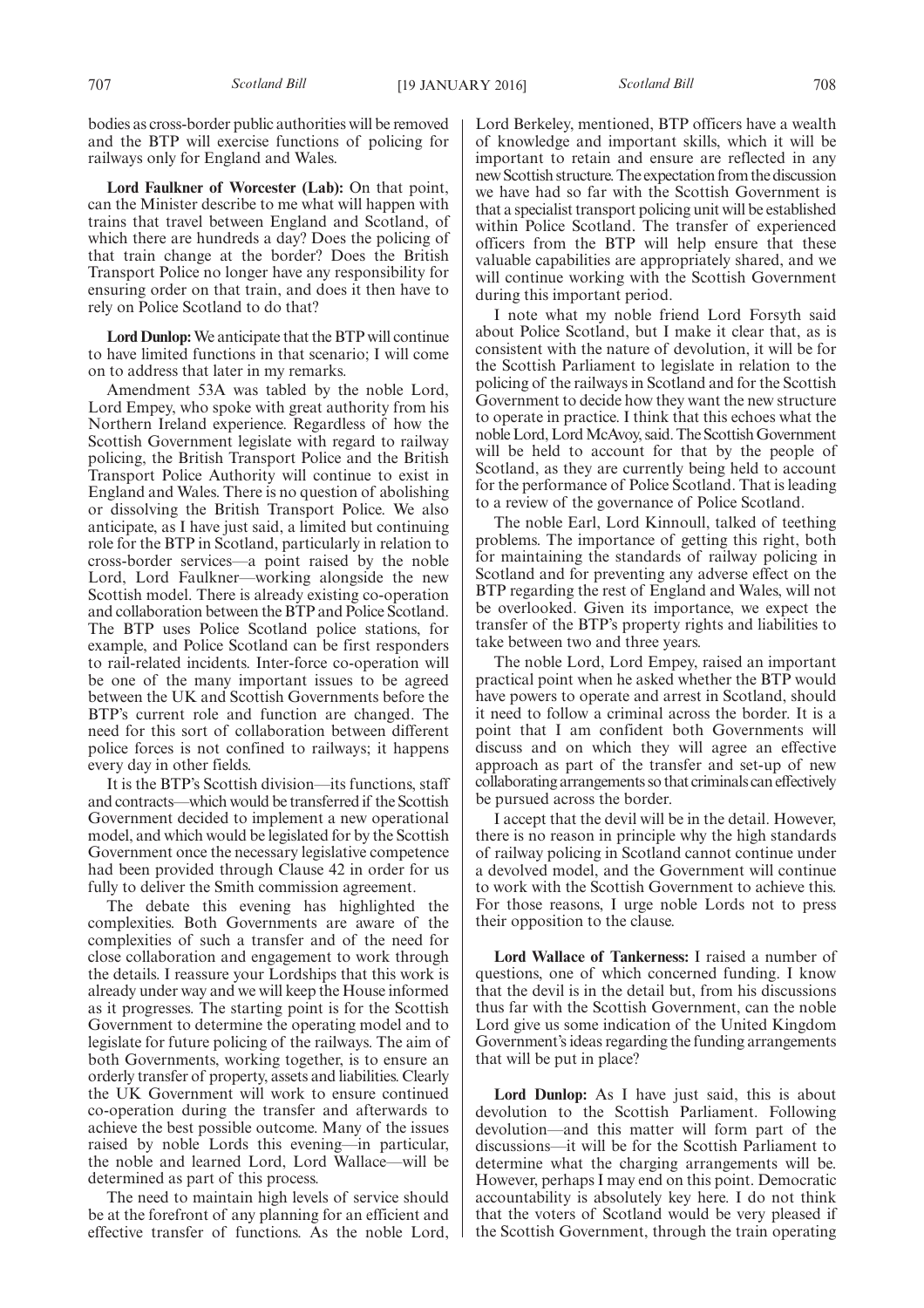[LORD DUNLOP]

companies, increased costs to the travelling public in Scotland. For all the reasons I have given, I urge noble Lords to agree to the clause.

#### *7.15 pm*

**Lord Berkeley:** The noble Lord mentioned funding by the train operators. He will be aware that, as the noble Lord, Lord Sanderson, said earlier, 50% of the funding of the BTP UK-wide comes from Network Rail and the other 50% comes from the train operators roughly in proportion to their passenger miles. He said that Scottish train passengers would not want to pay for this, and that will mean that the BTP will have to be paid out of general Scottish financing rather than through the current arrangement. The consequence of that will be that the budget will be cut pretty quickly and everything will be integrated. I would also be interested in knowing how Network Rail's contribution will be arranged. Is it legal and how will it be done? Will it be on the basis of track miles or something else? Those are the sorts of questions to be answered.

**Lord McCluskey:** Perhaps the Minister would take a short question from me. Is he advising the Committee that Clauses 42 and 43 enact the provision contained in paragraph 67 of the Smith commission report and nothing else?

**Lord Dunlop:** I am saying that these clauses provide the framework that allows us to go forward, but the Scottish Government have to decide what operating model they want for the policing of the railways in Scotland. I said that I anticipated that it would take two to three years before these functions were devolved, and that is because all sorts of contracts with third parties are involved here—the noble Earl, Lord Kinnoull, talked about pensions. I do not underestimate the complexity involved and I hope the Committee will understand if I do not have specific answers to all the questions; we will be working with the Scottish Government to clarify them over the next two to three years.

**Lord Forsyth of Drumlean:** I do not understand why the Government are bringing proposals to this House which have not been thought through. It is no good saying, "Oh well, the Scottish Government will need to work this out over the next two years". Does my noble friend not recognise that this matter affects the rest of the United Kingdom? This is about maintaining a perfectly adequate system of policing upon which the larger proportion of the population depends. My noble friend is a Minister in the United Kingdom Government. If he brings forward legislative changes, surely he has a responsibility to explain to us how they are going to affect the United Kingdom. It is a case of the tail wagging the dog if we say, "This is a matter for the Scottish Parliament to decide. You just pass the legislation and we'll try to work something out". Surely my noble friend can see that he is not responding to the points that have been made, which concern the security of the United Kingdom and England in particular.

At the beginning of his speech I asked him a specific question, which has been asked again by the noble and learned Lord. It was whether he thinks that these clauses provide for what is contained in the Smith commission report, which says simply:

"The functions of the British Transport Police in Scotland will be a devolved matter".

It does not say that there will be legislative control over the British Transport Police or that the British Transport Police will be broken up and there will be a separate Scottish force—it does not say that at all. The noble Lord, Lord Empey, indicated earlier that it would be perfectly possible to give the devolved Parliament some involvement in the British Transport Police without breaking the BTP up.

The clauses we are being asked to support tonight are completely vague as to the outcome. Does my noble friend recognise that he has not responded to the debate and has not dealt with the fundamental question that is being put: what will happen to England and Wales and the rest of the country, and why is it necessary to break up a perfectly efficient organisation in order to meet the requirements of paragraph 67 of the Smith commission report? As the noble Lord, Lord Empey, said, the Smith commission report is not a treaty; it is advice to Parliament and we are discussing a Bill.

**Lord Dunlop:** In answer to my noble friend, the function of the BTP is the policing of railways, which is the subject matter of these clauses and what we are devolving in this Bill. That is what the Smith report stated and we are committed to delivering that agreement.

**Lord Berkeley:** Will the Minister answer the question that I put to him a few minutes ago, please, on the financing of the British Transport Police north of the border?

**Lord Dunlop:** I did answer it, to the extent that there is a plethora of detail that lies behind this. However, it requires, as I said, the Scottish Government, in discussion with the UK Government, to specify what their operating model is. Until we have that, we cannot answer in a lot of detail. I come back to the fundamental point that we are devolving something, and it is for the Scottish Government and Parliament to decide how that will work within Scotland.

**Lord Wallace of Tankerness:** On that point, and in reflecting on his answer to the noble Lord, Lord Berkeley, and his earlier answer to me, which he has just repeated, does that mean that the Scottish Parliament and Government could load up the charges on Network Rail, which is a pan-UK body, and would that therefore have implications for transport rail users in England and Wales, as well as in Scotland? Does he not think that that is a matter on which the United Kingdom Government should have a view?

**Lord Berkeley of Knighton (CB):** Just before the Minister answers that question, and at the risk of throwing another Berkeley into the hat and confusing life still further, I have listened to the debate this evening and am confused by the point that the noble Lord, Lord Forsyth, wishes to clarify: how this will affect members of the United Kingdom. I do not really feel that I have got an answer to that. It seems to me that it will affect them, and I wonder what the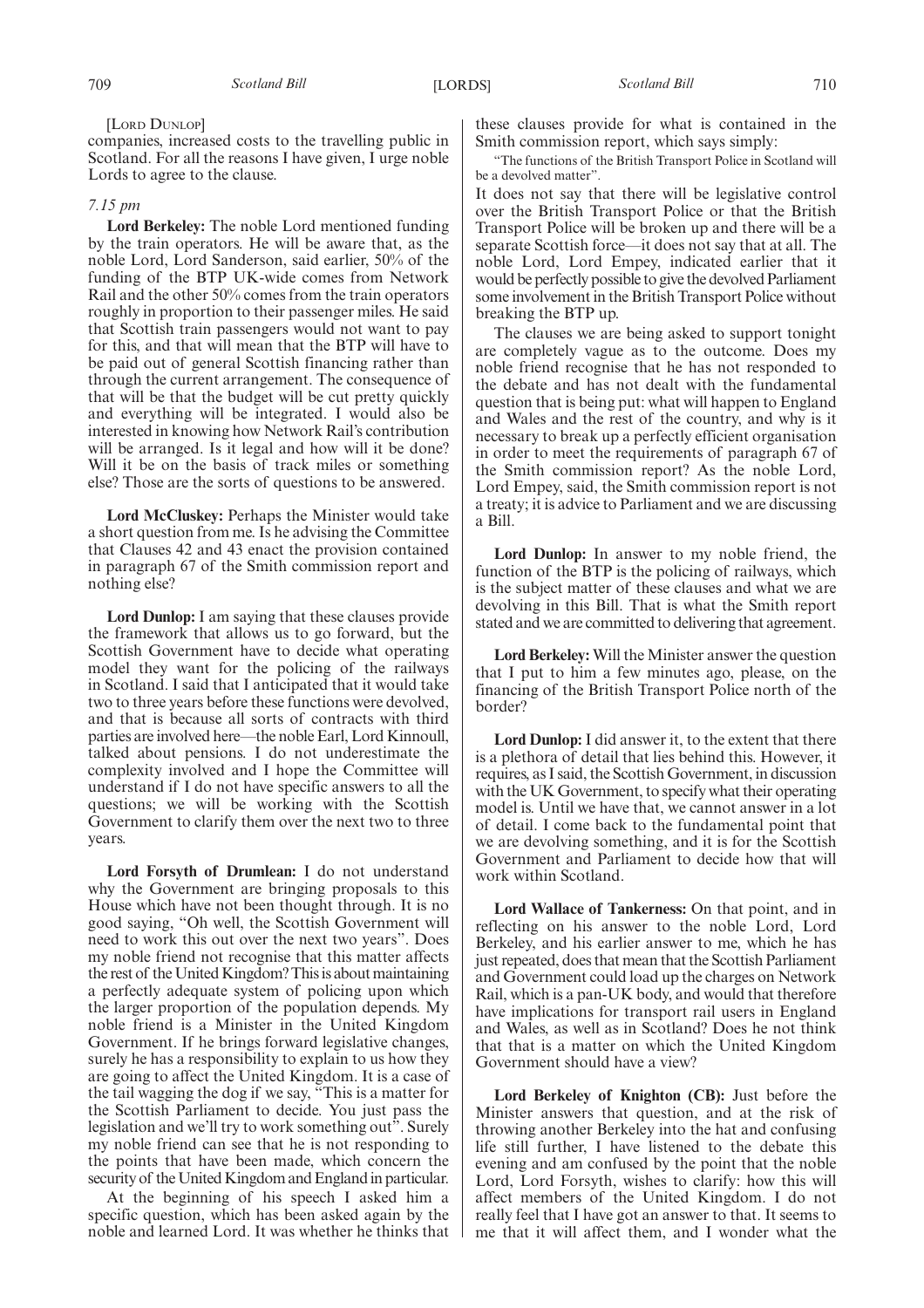Minister feels about that. Although I understand it, the answer he gave does not quite elucidate the problem we have here.

**Lord Dunlop:** I hesitate at this point in the evening to introduce the concept of no detriment, and I look forward to Committee day 3, when I am sure we will cover this in great detail. However, the UK Government absolutely have an interest in ensuring that whatever devolution takes place in this space does not cause detriment to the rest of the United Kingdom.

**The Earl of Kinnoull:** The noble Lord, Lord Empey, and I suggested that a solution to this could be a dual reporting structure. I would be happy to explain that afterwards, as I am sure the noble Lord would be. In view of the fact that three or four years of work is stretching before us, which sounds very expensive to me, it might be cheaper just to ask the opposite numbers at Holyrood at one of the forthcoming meetings in the next few weeks whether the pragmatic suggestion of going down the Empey/Kinnoull route might cut the mustard. If it does, it would be a heck of a lot cheaper and, I believe, much more effective. It is a free question. Will the Minister consider at least asking, to see whether they might accept this slightly different approach?

**Lord Dunlop:** I will certainly reflect on the points that have been raised in this passionate debate. No doubt we will return to this subject.

**Lord Empey:** My Lords, the noble Lord, Lord Dunlop, is a very capable Minister but, throughout his contribution this evening, not even he has been able to offer one scintilla of rationale for doing this. There is no advantage to be gained; we all know that. It is an ideological path that people have set themselves on and we are dealing with the consequences of that. This is not the opportunity to elaborate on the point that the noble Earl, Lord Kinnoull, made. However, the solution we found was to have the police authority receive regular reports, including personal questioning, and to have responsibility for the actions that would be taken by the NCA in Northern Ireland, which would be answerable to the authority but ultimately under the control of the national Government. A solution can be found somewhere in there. As I said, it is not a matter of depriving the Scottish Parliament of any interest—of course it has an interest—but I feel that we should now proceed to Report. I hope that the Minister will wish to discuss the matter with some of us between now and then. In those circumstances, I beg leave to withdraw the amendment.

*Amendment 53A withdrawn.*

*Clause 42 agreed.*

## *Clause 43: British Transport Police: cross-border public authorities*

*Debate on whether Clause 43 should stand part of the Bill.*

**Lord Forsyth of Drumlean:** My Lords, I had no intention of speaking on this matter or detaining the House, but I have to say to my noble friend that, in the light of the reply that we got, I feel that I should make a number of points, without repeating the arguments over and over again. It should be absolutely clear to my noble friend that there is feeling in all parts of the House that what is being proposed is neither consistent with the Smith commission proposals nor desirable in terms of the needs of the rest of the United Kingdom to have adequate security and proper policing of our transport systems, particularly for cross-border purposes.

During the debate on the amendment from the noble Lord, Lord Empey, my noble friend was asked to give examples of cross-border authorities. He suggested in his reply that the Forestry Commission was an example of a cross-border authority. I can think of others concerned with the regulation of nuclear activities in the United Kingdom, for example. I am very concerned that a precedent is being set here that devolution means that, in Scotland, it is possible for decisions to be taken and devolved that have implications for the rest of the united Kingdom and which we just have to go along with because the Smith commission recommended it or the Government's interpretation of the Smith commission's proposals are that this legislative provision should be made.

I have no objection whatsoever to a provision that enables the Scottish Government and the Scottish Parliament to have some involvement in the functions and governance of the British Transport Police, as the noble Lord, Lord Empey, suggested. Indeed, I think that that would be highly desirable, if only to end the thought that this is something that should be conducted on a national, individual basis between the constituent parts of the United Kingdom. The joy and glory of the British Transport Police—which after all has done pretty well for nearly 200 years, as I discovered during the course of the debate—is that it operates as a cross-border United Kingdom body.

I gently suggest to my noble friend that he gives some thought to this in the context of his responsibilities as a Minister of the United Kingdom and comes forward on Report with proposals that meet the need to involve the Scottish Government without actually resulting in the destruction of the British Transport Police or its powers and ability to operate in a cross-border way. If he does not do so, I for one will join those who wish to go through the Division Lobbies to substitute something else. That would be very unfortunate. At the moment, our only option is to take these clauses out of the Bill altogether. That would create a difficulty for the Minister and for the noble Lord, Lord McAvoy, who has become the chief protagonist of the idea that everything in the Smith commission report has the status, as the noble Lord, Lord Empey, said, of a treaty that cannot be changed because it was agreed between the Governments.

#### *7.30 pm*

**Lord McAvoy:** I made no such suggestion. If the noble Lord would stop looking astonished at every second word that I say, he may understand what I am saying. The Smith commission was a hard process where five parties took part. He is decrying and insulting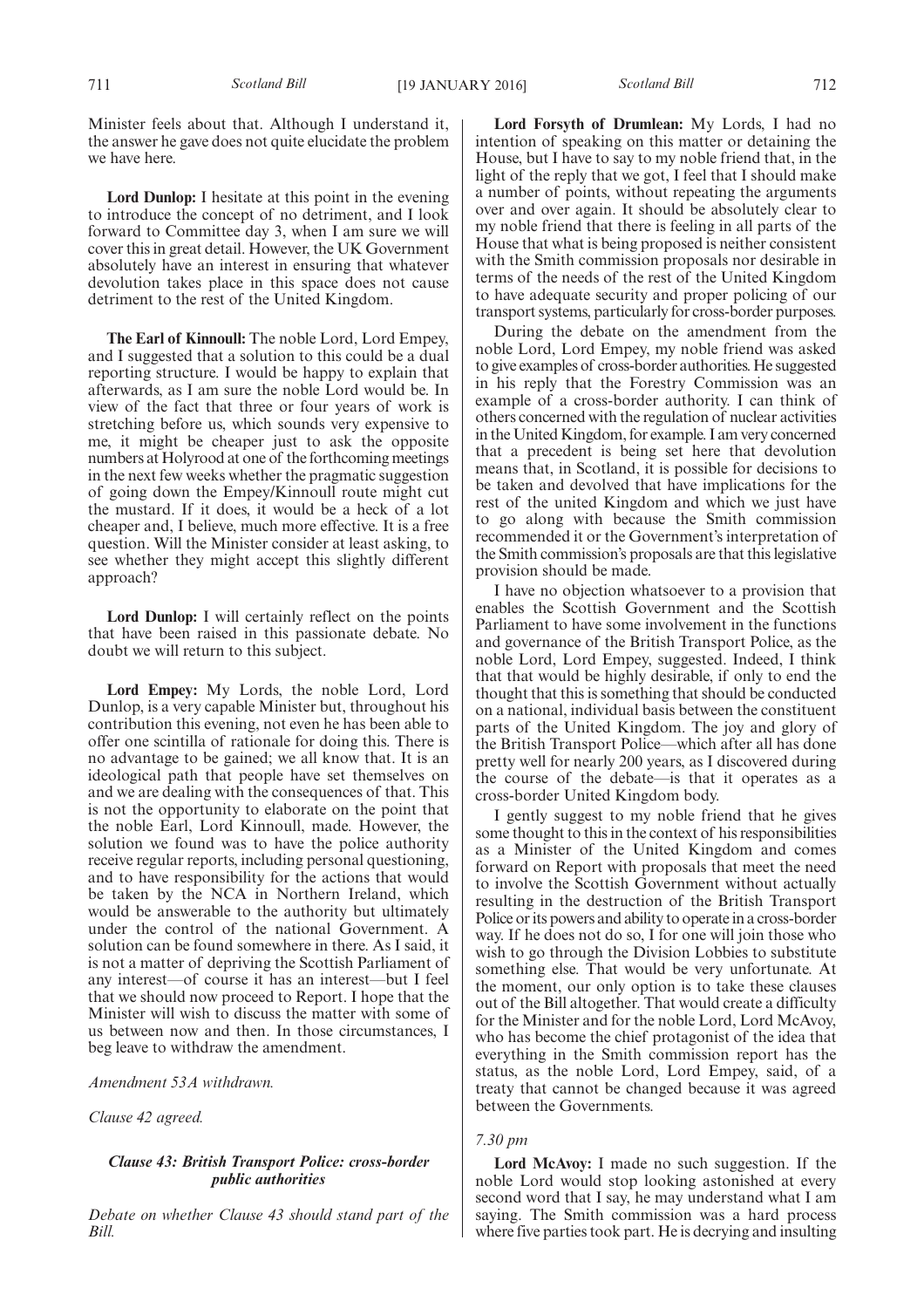#### [LORD MCAVOY]

the good faith of the people who arrived at that conclusion. They spent a long time on it and went into a lot of detail. I believe that they did that in good faith and he should stop denigrating the people involved. The proposal was put through that process and arrived at after long consideration, and I support it.

**Lord Forsyth of Drumlean:** I am not denigrating anybody, but I gently remind the noble Lord that quite a few of those who took part in the process are no longer involved in parliamentary affairs. He says that it was agreed by all the parties, but none of the parties was consulted about this. This was a deal and a negotiation. I wager him a bottle of champagne that very few of the people involved in negotiations even knew that the British Transport Police was largely funded by the transport operators. I suggest that that is the case. The complexities involved would be unknown to them.

The noble Lord knows as well as I do that a problem was created after the referendum. People were desperate to find things to devolve. I can just see people saying, "Oh yes, the British Transport Police can be devolved". The people concerned would not have had a clue about the intricacies of how the British Transport Police was funded. Perhaps the noble Lord is smarter than I am and perhaps he is aware of that, but as Secretary of State I was not aware of the detail of this until I discovered the need to look into it as a result of this amendment. I do not believe for a moment that those people acting in good faith knew the consequences of what was proposed.

Actually, the Smith commission does not require the Government to break up the British Transport Police or to act in the way that is provided in this clause. I ask my noble friend to think again please and perhaps talk to the Scottish Government. There is a compromise to be had that will meet the needs of both sides of the border and the needs of the country as a whole in respect of security—at a time when national security is absolutely at the top of the agenda and the security of our transport systems must be the number one issue of concern.

**Lord Faulkner of Worcester:** Does the noble Lord agree that consultation of the sort that he just described, which I would warmly welcome seeing established, should also include members of the British Transport Police themselves, the British Transport Police Authority and the British Transport Police Federation, Network Rail, which funds the larger part of its operation, and the train operating companies? There needs to be a proper discussion about the role of the British Transport Police in a devolved Scotland. That has not taken place at all so far.

**Lord Forsyth of Drumlean:** Indeed, that is why I am so distressed by my noble friend's response and the fact that it has not. We appear to be operating on the basis that whatever is in the Smith commission report, as interpreted by the Scottish Government, is what we do, and nobody has thought through the consequences. I hope before we come to a later stage of the Bill that the noble Lord's suggestion is taken on board and my noble friend comes back with something that we can support. It would be very unfortunate indeed if this House were put in a position where it had to vote against the clause.

The noble Lord, Lord McAvoy, entreats us all to be as positive and committed to this process as possible. He has a part to play by opening his eyes and thinking about the consequences of this for the rest of the United Kingdom. I very much hope that this clause will not stand part of the Bill.

*Clause 43 agreed.*

*Clauses 44 to 48 agreed.*

## *Clause 49: Gaming machines on licensed betting premises*

## *Amendment 54*

*Moved by Lord Bruce of Bennachie*

**54:** Clause 49, page 51, line 36, leave out from "authorised" to "(or"

**Lord Bruce of Bennachie (LD):** My Lords, I rise to move this amendment in the name of my noble friends, with apologies to the Committee. I have not taken part in deliberations on the Bill so far because when it was last before the House, I had not made my maiden speech. Noble Lords will, however, understand that I have a very direct interest in it as a former leader of my party in Scotland who negotiated some of the original agreements for the first Scotland Act and the creation of the Scottish Parliament.

These amendments relate to gaming regulations. They have been tabled to try to ensure that the Scottish Government have a clear line of responsibility and that there is no confusion between the two Governments. The first two, essentially, would ensure that the Scottish Government have the right to vary the number of gaming machines regardless of the stake they carry. As it stands, the Bill specifically relates to a stake of more than £10. Our concern is that we need to be able to ensure that there is a clear line of authority, that the Scottish Government have the right to regulate all gaming and that there is no confusion about that.

It is important to recognise where Clause 49 devolves, by way of an exception from the current reservation in Schedule 5 to the Scotland Act 1998, power to vary the number of gaming machines authorised by a betting premises licence granted by a licensing board in Scotland where the stake is more than £10. But the Smith commission specifically stated:

"The Scottish Parliament will have the power to prevent the proliferation of Fixed-Odds Betting Terminals".

The Committee will understand the pain and disastrous consequences that these machines have caused some people both north and south of the border. That legitimises the reason to ensure that the power exists to regulate them. These machines have been described as the crack cocaine of gambling because they are so addictive. It is possible for people to lose substantial sums in a very short time. It would be unfortunate if there were a diversion of power and authority, which the exception currently in the Bill seems to produce.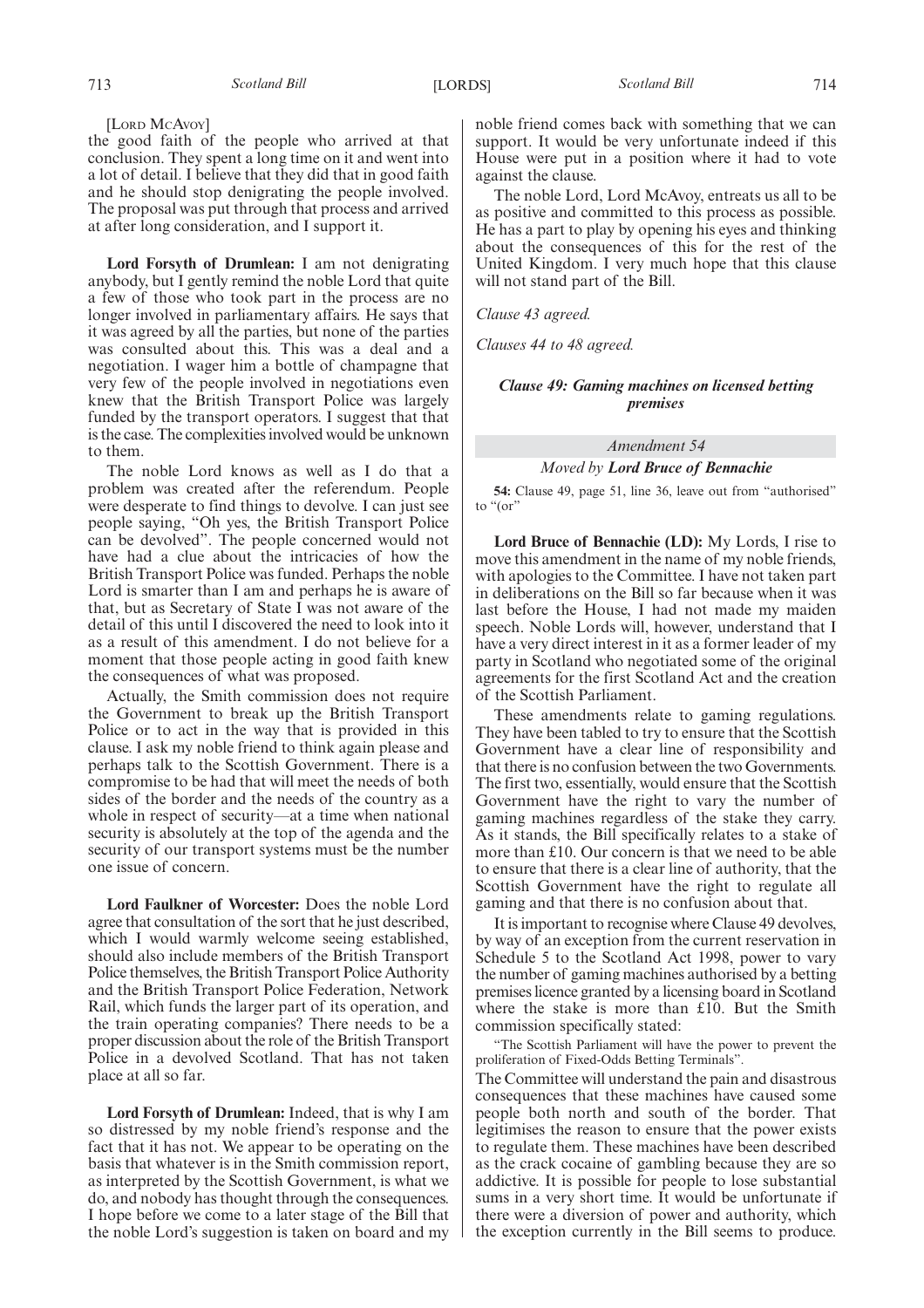The second is the exception that basically denies the Scottish Government the right to regulate those licenses that have already been awarded. The current exemption states:

"The amendments made by this section do not apply in relation to a betting premises licence issued before the section comes into force".

Once it becomes apparent that, under the new legislation, the Scottish Government have the power to regulate gaming machines but not to regulate those that were licensed before the power was granted, people in Scotland will likely regard that as a slightly untoward situation.

I appreciate that people will argue that there are difficulties associated with revoking licences that have previously been issued, but it seems to me that that is nevertheless a matter for the Scottish Government to determine in the future. They need to make a judgment as to whether there are any practical difficulties. Why should the current legislation deny the Scottish Government the right to make that decision?

Essentially, these amendments seek to give a power to the Scottish Government to regulate all gaming machines regardless of the stake, to do so in a way that enables them to limit the number of machines, and to be able to make changes to those that were licensed prior to the Act coming into force. On that basis, I commend these proposals and I beg to move.

**Lord Davidson of Glen Clova:** I rise to speak to Amendments 55 and 57 in my name and that of my noble friend Lord McAvoy. The amendments would require licensing standards officers in Scotland to be recognised as authorised persons who may exercise inspection and enforcement functions under theGambling Act 2005. In its submission to the Scottish Parliament's Local Government and Regeneration Committee's call for evidence to the inquiry into fixed-odds betting terminals carried out in August last year, the Law Society of Scotland outlined its concerns. Those concerns, previously raised with the Gambling Commission, are whether a licensing standards officer appointed under Section 14 of the Licensing (Scotland) Act 2005 has the power to carry out any of the enforcement activities under Part 15 of the Gambling Act 2005 in respect of both alcohol licensed premises and gambling licensed premises.

Unlike in England and Wales, the licensing authority in Scotland is the licensing board, which has no officers or employees. Licensing standards officers are officers of the local authority, not of the licensing board. This is confirmed in the Gambling Commission's advice note on the role of authorised persons in Scotland and states that the enforcement powers contained in the Gambling Act cannot be exercised "as of right" by an LSO. As an authorised person, an LSO would be entitled to:

"Enter premises for the purposes of discovering whether facilities for gambling have been … provided, whether the premises are licensed for gambling and whether the terms and conditions of any licence are being complied with".

#### In addition, LSOs would have powers to,

"inspect any part of the premises … to question any person on the premises; to require access to and copies of written or electronic records kept on the premises; to remove and retain items which may constitute or contain evidence".

Additional legislative competence is being devolved to Scotland in this area, and therefore we suggest that it is vital that the Scottish Parliament is given all the necessary resources to manage these increased responsibilities. That, we say, is exactly what Amendment 55 does. The authority of licensing standards officers must be beyond any doubt, and that is what the amendment seeks to achieve.

Separately, I turn now to the issues raised by the noble Lord, Lord Bruce of Bennachie. In setting the £10 limit, we suggest that the Government have failed to meet the recommendations of the Smith commission. We would be keen to know why a £10 threshold has been set. Is it perhaps that the Government wish to roll out a similar policy across the whole of the UK? That may be understandable. However, not only do fixed-odds betting terminals with a stake of less than £10 remain the responsibility of the UK Government but, crucially, the maximum stake threshold does not cover other reserved matters such as the speed of play or the type of game being played. The existence of a threshold would allow addictive casino games to be placed in Scottish bookmakers without recourse to the Scottish Government. That is plainly of concern. What, we ask the Minister who is to reply, is the policy justification for this aspect in Scotland?

Responding to a question on this issue in the other place, the Secretary of State for Scotland said that he was "reflecting"on it. At what stage are those reflections, and might the Minister explain how the Government's proposals are in keeping with the Smith commission's recommendation that the Scottish Parliament be empowered to prevent the spread of fixed-odds betting terminals? I look forward to his response.

#### *7.45 pm*

**Lord Dunlop:** My Lords, perhaps I may set the scene for Clause 49, which refers to gaming machines in licensed betting premises. The provision will give the Scottish Parliament the power to vary the number of highstakes gaming machines permitted by betting premises licences in Scotland. This power applies to all gaming machines on which players can stake more than £10 per play, which was referred to by the noble and learned Lord, Lord Davidson. At present this is possible on sub-category B2 gaming machines only. These are the machines that are widely referred to as fixed-odds betting terminals. Further, the power conferred by the Gambling Act 2005 on the Secretary of State to vary the number of such machines permitted by new betting premises licences will be transferred to Scottish Ministers.

FOBT machines are located almost exclusively in high street betting shops, and it is these machines with a maximum stake of £100 and a maximum prize of £500 on which recent public interest and debate have centred. This implements paragraph 74 of the Smith commission report which was explicit in saying that the Scottish Parliament should have,

"the power to prevent the proliferation of Fixed-Odds Betting Terminals",

and this clause achieves that.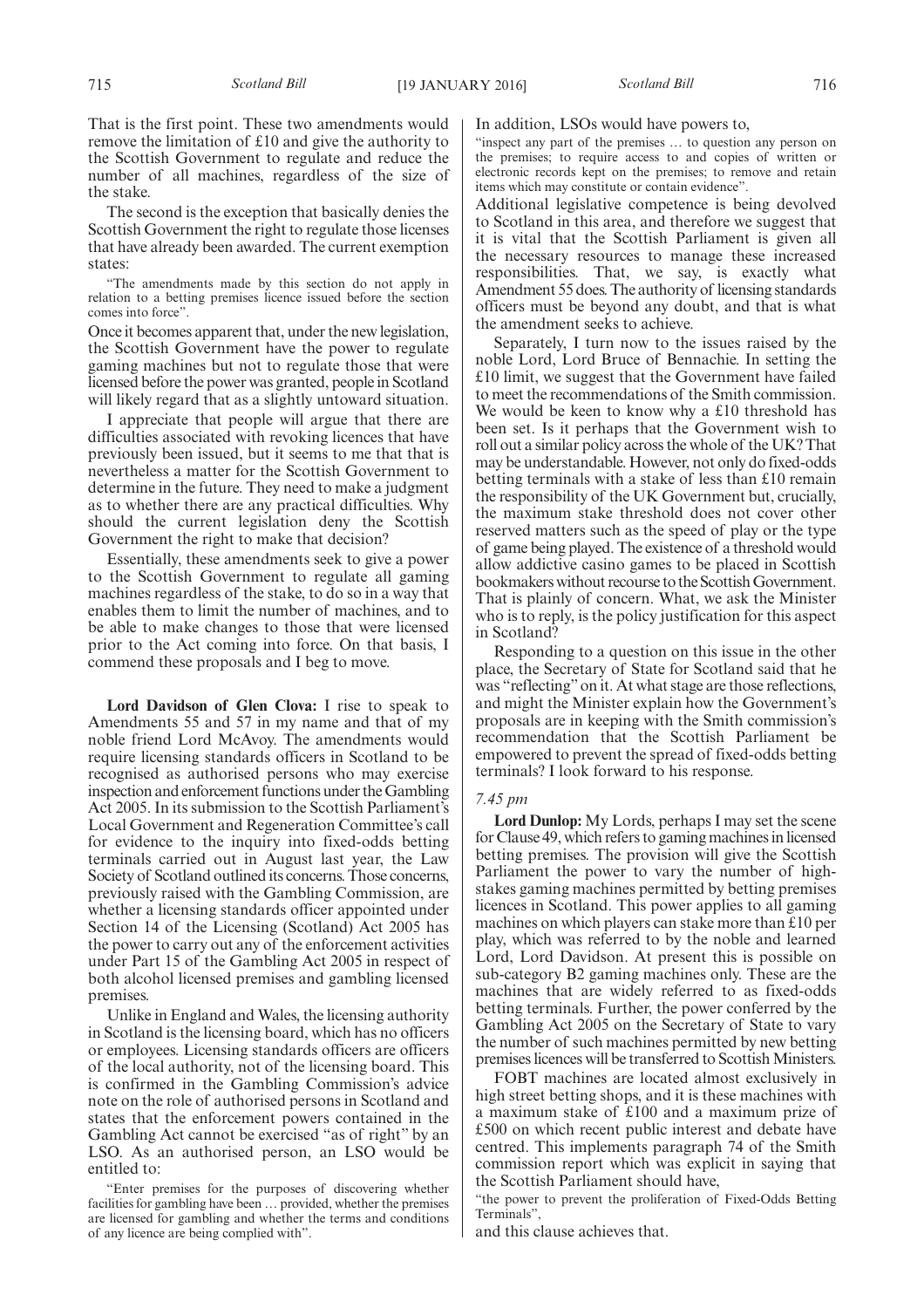#### [LORD DUNLOP]

The Smith commission agreement was explicit in saying that the Scottish Parliament should be able to exercise new functions under the Gambling Act 2005 to increase or decrease the number of FOBTs which are authorised by new betting premises licences. The power is sufficiently broad to permit the Scottish Parliament or Scottish Ministers to reduce the number of FOBTs authorised to zero in a new betting licence. The Scottish Parliament will be able to prevent increases in the number of FOBTs created by the opening of new betting premises, as Smith proposed. Gambling and its impact on society is a topic which the Government understand and take seriously, and we remain alert to the changing dynamics of the wider debate and will act in this area as appropriate.

I turn to Amendments 54 and 56, which seek to extend the scope of gaming machines covered by the clause. These proposals go substantially further than what the Smith commission referred to. They would bring within the scope of the clause all gaming machines regardless of stake size. At present, a betting premises licence issued under the Gambling Act 2005 authorises its holder to make up to four gaming machines available for use. The Categories of Gaming Machine Regulations 2007 provide that this entitlement is limited to gaming machines which fall within sub-categories B2, B3 and B4 and categories C and D. The Smith commission agreement relates only to FOBTs, and the term FOBT cannot be found in the Gambling Act 2005, but it is commonly used to describe category B2 machines by the Government as well as the Scottish Parliament's Local Government and Regeneration Committee. The Smith commission's use of the term FOBT is not shorthand for all gaming machines. FOBT machines are located almost exclusively in high street betting shops, and it is on those machines that the recent debate has centred. As such, the Government consider that the intentions of the Smith commission agreement have been delivered and that it is unnecessary to bring other gaming machines, which have far lower stakes and prizes, within the scope of this clause.

I am grateful for the contribution that was made on Amendment 58. As I have said, the Smith commission sought powers to prevent the proliferation of FOBTs, and the Government have interpreted this to mean the ability to restrain any future increase in the number, thus preventing proliferation—and hence the focus on new licences. Amendment 58 would extend this power to include existing licences as well as new ones. In conjunction with the extensive planning powers which have already been devolved, the clause as drafted will give the Scottish Parliament sufficient levers to tackle high street gambling and the extent of FOBT terminals, as Smith envisaged and which is the focus of public debate. The Government's approach is appropriate and therefore I hope that the amendment will not be pressed.

The noble and learned Lord, Lord Davidson, proposed Amendments 55 and 57, which would allow the Scottish Parliament to include licensing standards officers in Scotland as authorised persons who may exercise inspection and enforcement functions under theGambling Act 2005. There is already a well-used and straightforward mechanism in Scotland whereby licensing standards officers may be authorised persons for the purposes of the inspection and enforcement of functions under the Gambling Act 2005. The Gambling Commission has very helpfully issued guidance on this. Local authorities are already responsible for determining how their existing officers discharge their duties. Clause 49 does not change that. As such, we consider that the amendments are not necessary.

Again, I urge the noble Lord to withdraw his amendment.

**Lord Bruce of Bennachie:** I am grateful to the Minister. As he will know, these amendments were proposed by the Law Society. While his response has made clear that he believes, in accordance with the Smith commission, that it is giving the power to regulate new licences for high-value machines, it creates a dilemma, which means that some machines in Scotland will be regulated by the Scottish Government and others would still be regulated by the UK Government. Would it not be more sensible to have a single Government, the Scottish Government, responsible for the regulation of all machines rather than have certain machines over which the Scottish Government have power and others which remain with the United Kingdom Government, causing potential confusion and future conflict?

That was the purpose of the amendment. All I ask of the Minister is that he reflects on the fact that, while I understand the reasonings for the amendments—I am happy to withdrawn mine on that basis—he should recognise that this could create an anomaly in the future which might require him to come back with future legislation. There is some logic in doing it all in one rather than having to come back on another date. I beg leave to withdraw the amendment.

*Amendment 54 withdrawn.*

*Amendments 55 to 58 not moved.*

*Clause 49 agreed.*

*Clause 50 agreed.*

*House resumed. Committee to begin again not before 8.52 pm.*

## **Prisons: Education**

*Question for Short Debate*

*7.52 pm*

#### *Asked by Lord Hanningfield*

To ask Her Majesty's Government what steps they are taking to help improve education standards in United Kingdom prisons.

**Lord Hanningfield (Non-Afl):** My Lords, I am very grateful for having obtained this short debate on education in prisons. Perhaps I should have added "in England", but, until I heard some of the Scottish debate, I was not aware that education in prisons is devolved to Scotland and Wales. The noble Lord, Lord German, will speak later and he might tell us a bit about the Wales situation. At the moment, a review is being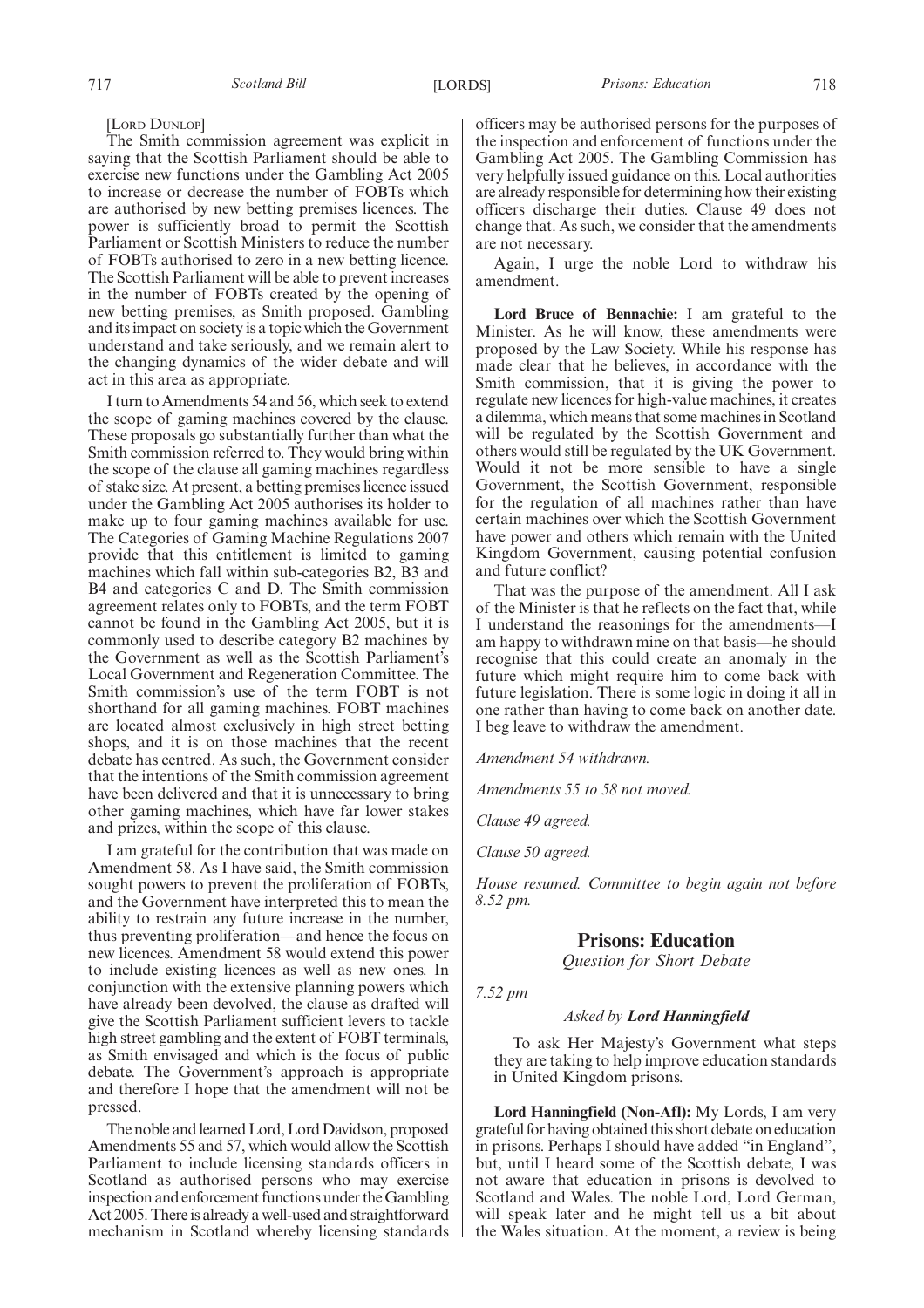carried out by Dame Coates on education in prisons. It will report later this year and I hope that this short debate might have some influence. I congratulate Reading Ahead and the Prisoners' Education Trust on all that they do to improve education in prisons. Later this week, there will be a debate in this House on the future of prisons. I hope that this short debate might influence that and that the Minister, when she responds, might be able to say that.

I think that all noble Lords are aware that I have been in prison. I will speak a bit about my experience there. As many will know, I also have lifelong experience in education. I was chairman of Essex Education Services for many years, chairman of the Council of Local Education Authorities and regional chairman for the Further Education Funding Council. After the terrible shock of being sent to prison, I thought that I had better try to do something with myself. I spent a lot of time researching and talking to fellow inmates about how they got there and their own situations. I found that many of the young people—I did not talk much to the older ones—were unable to read and write. I have since been told that the illiteracy rate in prisons is more than 50%. Many people asked me to help them. They brought me letters, particularly solicitors' letters and legal letters, and other things, and asked me to read them to them and to help them understand what was in them, which I was only too pleased to do.

My experience of education in prison was rather ridiculous. I was initially given a 2+2=4 type test. When I was moved to an open prison, I was given the same test. I said that if possible I would like to improve my IT skills. I thought that I would try to do something. I heard nothing more at all, which was a common experience for many people. Education in prison is outsourced and, if it continues to be outsourced, it needs a different specification of what it can do. Education in prison needs to be brought up the agenda enormously. It is an opportunity missed. If only young people in prison could learn to read and do simple mathematics, that could help them to have a career when they get out.

The life of crime of many young people starts very often with an obsession with fast cars. They start with the minor example of pinching a car but graduate to much more serious crime, including burglaries et cetera. That is why I would like to couple my comments on education in prison with vocational training. A quite sensible young man in prison for a first offence had been obsessed by cars. In an open prison, people do a lot of external work and his main external work had been cutting grass and the like. However, when he was given a placement in a garage to train to repair cars, anyone would think that he had won the lottery. His excitement at going to a garage to learn more about cars for a possible career in that area was absolutely fantastic. That is why I want to couple my comments on improving education in prisons with vocational training. We know that the situation is the same in the outside world. We know that education generally has moved to more vocational training for young people. I hope that all speakers today will talk more in that vein, and about how we can improve education and vocational training in prison. It is right at the bottom of what happens in prison at the moment.

In an open prison particularly, the inmates do all sorts of things that help to run the prison. I was in a prison on the Isle of Sheppey. It was a quite well-run place and a lot of inmates did a lot of the work in running it. One could use some inmates for some of the training and education in prisons. Instead of just involving them in reception areas and so on, their talents should be used. If we cannot afford to spend more on prison education, perhaps we should rethink what we do in prisons and train a few more people to do more, which would help these young people get somewhere. Education is right at the bottom of the profile in prisons now. I hope that the contributors to the debate will talk a bit more about how we can raise the profile of education and training in prisons.

As noble Lords might imagine, I found my initial days in prison very difficult. I wish I had been able to have this debate before, but noble Lords will understand that it is quite difficult for me to talk about it. I found it extraordinary. For example, general knowledge is absent in a lot of prisoners. Hardly anyone had heard of the House of Lords. I am not really surprised at that, but so many people asked me, for example, where it is and what it does. Someone imagined that every Lord has a castle, because they asked me if they could borrow mine for a rave. It is quite an extraordinary thing.

Some of these people in prison are fairly intelligent and they could have a much better future if only we could do more for them. We need to think about how we can do more in both education and training in prison. I hope that the contributions to the debate will add to that.

#### *8.01 pm*

**Lord Addington (LD):** My Lords, I thank the noble Lord, Lord Hanningfield, for raising this subject from a unique perspective. I first encountered prisoners en masse when I worked for the Apex Trust about a quarter of a century ago. As a severe dyslexic, it was the first time in my entire life that I had found a group where my literacy skills were higher than the average. If noble Lords look at the prison population, they will find every conceivable educational problem they can possibly imagine by the barrel load.

The average prisoner has finished his formalised education before his 14th birthday. I have one wonderful statistic: that 60% of all prisoners in 2009 were discovered to have a reading age below that of a normal five year-old, if there is such a thing. You get every single problem there. People were saying that 50% of the prison population were dyslexic. They discovered that that is wrong: it is only 30%—only three times the average. I am sure that the noble Lord, Lord Ramsbotham, who is sat across the Chamber from me, will say something about speech and language. Language development is incredibly bad among prisoners. If you cannot talk or do not have listening skills, you cannot access the education system properly—you base that on other problems, social problems. The fact that anybody in this group has any literacy skills would be a surprise. We also know that bad education means that you are liable to get into the prison system, and that you cannot indulge in legal economic activity. There is a cycle here that is quite obvious to everybody. We have to do something about it.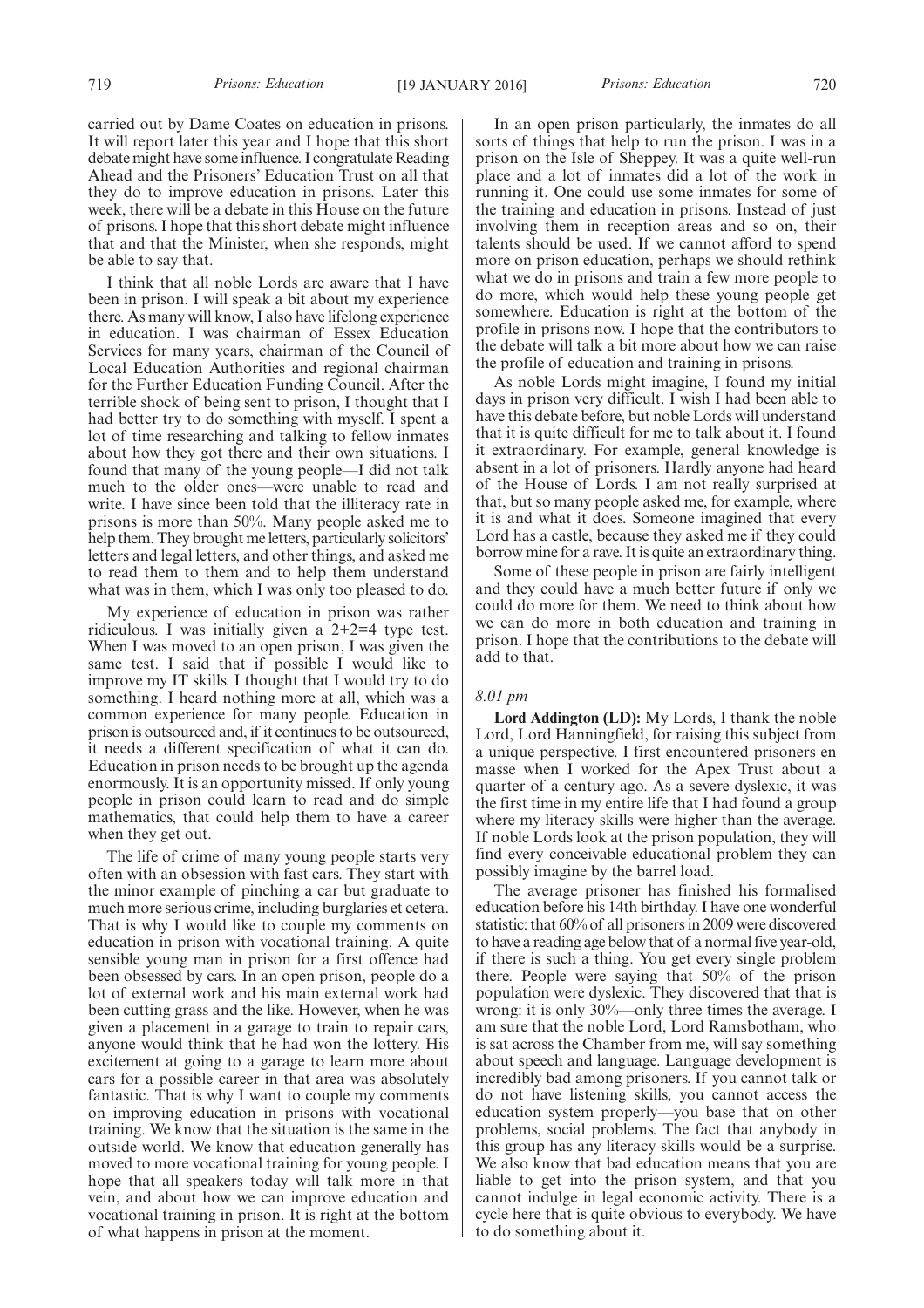#### [LORD ADDINGTON]

However, when we talk about education, please let us remember, having identified all these difficulties and problems, that sticking prisoners back in a classroom is not going to work. It just isn't: you do not know it, you cannot react to it. Chalk and talk—the teacher writes something on the blackboard, you write it down —is what I failed at for the first few years of my life. I got away. Some 42% of prisoners were excluded from school permanently. You have to individualise the approach.

The noble Lord, Lord Hanningfield, mentioned the fact that prisoners should be used in education. Some of the most successful education units in prison have been those that use mentoring. I believe that I am patron—I am afraid that one acquires various titles—of the Cascade Foundation, which deals with dyslexia and head injuries. Somebody goes into the prison and talks to and interacts with the prisoners. It means that you can have a conversation with somebody who is not in authority to try to get some sort of relationship and progress. Other programmes such as *Toe by Toe*, or the updated version, work on a similar system. The two groups argue which one is the best. It does not matter: mentoring helps. You have an interaction with someone who is not in authority and does not represent the thing you have failed at, which has defined your life until this point.

If you do not have somebody in the education system who knows how these problems work and can relate them to an adult, you are guaranteeing failure. We have to get specialists in this field to intervene. I see that my time is up, but I have made my point: standard education practices just do not work.

#### *8.04 pm*

**Baroness Murphy (CB):** My Lords, I have witnessed the transformational impact of a sophisticated education programme in a regional secure unit for mentally disordered offenders, but I also know just how difficult it was to extend the learning from that programme to other, similar units. The problems experienced in regional secure units are quite similar to those experienced in prisons.

I welcome Dame Sally Coates' review of this area, but the problems she faces are utterly daunting. Many prisoners, as we know, spend most of their day lying on a bed—a criminal waste of human potential and a lost opportunity to improve their lives. Everyone knows that there is good work, but it is very patchy.

I suppose that my first point is to challenge the Ministry of Justice strategy documents that link education, training and work, as if education's sole function is to enable prisoners to find work and rehabilitation. This is an admirable aim, but education is valuable for its own sake—for example, prisoners learning to read and write. As we have heard, about half of prisoners have very little, except basic, education and cannot read and write, so they cannot write a sophisticated letter, for example. It does not really matter what they are learning, as long as they are engaged in it. That is where the points made by the noble Lord, Lord Addington, about the method of engagement are so important.

My second point is that any serious review will quickly come up against the principal barrier to improvement, which, as I have said, is lack of time spent out of cell. Reduced budgets and staff shortages, coupled with a prison population that shows little sign of falling, conspire to make it difficult for many prisons to offer meaningful education or work. There is also the perennial problem that what prison management wants and what prison officers make it possible actually to deliver may be far apart. Winning the hearts and minds of prison officers is crucial to make education a reality. The Prisoners'Education Trust and the Prisoners Learning Alliance have told us the detail of what is required, but solving this problem will require much more radical action that addresses high prison numbers.

The idiotic introduction of advanced learning loans has wiped out many of the advanced level 3 courses that used to be available to prisoners. It is crazy to apply a loans policy to prisoners to support parity with learners in the wider education system. Prisoners are at such a disadvantage, as we have already heard. The benefits of prisoners gaining higher-level qualifications far outweighs the cost, whether it contributes to their rehabilitation or not.

Finally, we need to change the incentives in prisons for prisoners to take learning seriously. If they are paid more to do menial work then they will take that modern option of sewing mailbags, rather than learning.

#### *8.08 pm*

**The Lord Bishop of Derby:** My Lords, I, too, thank the noble Lord, Lord Hanningfield, for his introduction to the debate, especially for linking education with vocation for people in prison. As the noble Lord, Lord Addington, said, it is a very complex territory with very deep needs. A lot of research shows that the prison population represents people with multiple needs. Therefore, the task of education and vocation will be challenging.

I see the importance of formal education for literacy and numeracy to help people to get jobs. I am all in favour of that, but I want to look behind that at the informal fashioning of vocation and the development of character and confidence, which allows people to enter formal learning. I will draw on my own experience of going into prisons.

I will describe three little pictures. The first is a very moving experience of working with a group of women in a women's prison, exploring with them how important they came to realise the value of structure and pattern was in their lives. Many had come from contexts where there was no structure or pattern at all, just a lot of chaos. The opportunity to think carefully about how people could better live together with the aid of some kind of structure, framework and pattern was very valuable.

I think of another experience that I had recently of taking services in a prison with quite a lot of girls and young women, a lot of whom are loners and have problems with drugs. Nevertheless, they have formed a choir to sing in those services. They love modern music and have become a community. Suddenly, they became confident and acquired an identity through doing something creative and good together. We need to ensure that those kind of opportunities are available.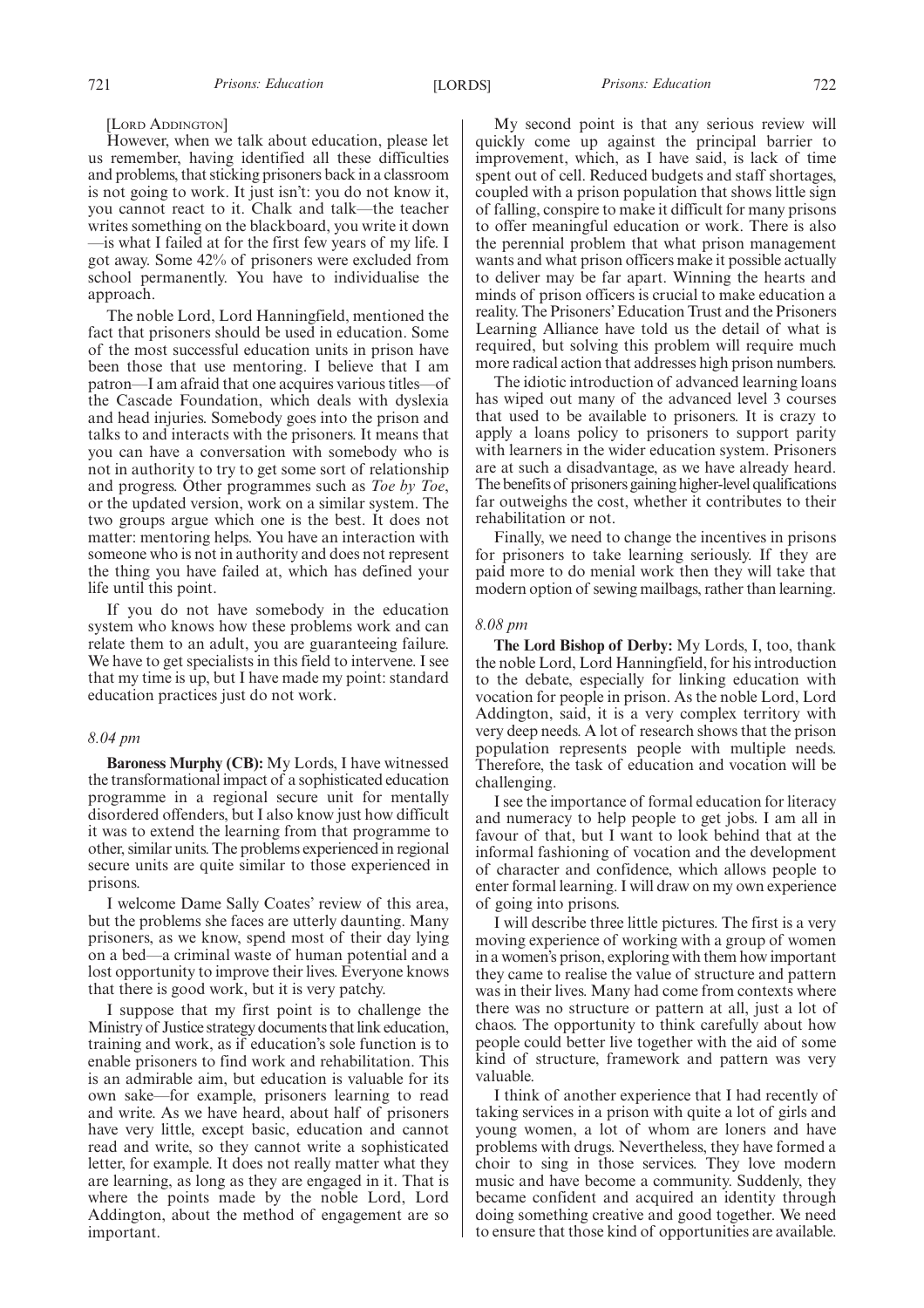I come to my third little picture. A number of people in my diocese, myself included, go into prisons and conduct Bible studies and discussion groups. People need space to reflect on their experiences, their stories, the value of patterns and the making of communities through informal activities such as singing in a choir.

Chaplaincy provides a very valuable space in prisons. I hope that the Minister will think about the role of the informal sector in giving people a chance to reflect, grow in a community, appreciate how to make connections and therefore gain the confidence in their vocation to tackle the formal learning that they will need for the world of work.

#### *8.10 pm*

**Viscount Hailsham (Con):** My Lords, the noble Lord, Lord Hanningfield, is to be congratulated on bringing this matter to the attention of your Lordships' House. It cannot have been that easy for him, but it is right that it should be brought to the attention of the public through this House. My experience is not as direct as the noble Lord's, but it is none the less extensive. I was the Prisons Minister at the end of the 1980s, for most of my professional life I have practised at the criminal Bar and, until very recently, I was a member of the independent monitoring board of a local prison.

In a debate of this kind, one has to content oneself with assertions rather than argumentation. I am sorry about that. My assertions will be brief. First, the punishment imposed on a prisoner is the deprivation of liberty and we should be very careful about heaping on prisoners loss or humiliation which is not a necessary incident of that.

Secondly, most prisoners will be released into the community, and it is in our collective interest that they do not resume their criminal ways. Unfortunately, far too many do. One reason for that is that far too many have very limited personal or educational skills. The noble Lord, Lord Hanningfield, spoke about that and he is entirely right. Illiteracy, lack of IT skills, innumeracy, the inability to hold down long-term work—all these make a serious contribution to people's inability to get work.

The purpose of the criminal law is in part to provide for a process of rehabilitation. We do not perform that role very well, but it is part of the purpose—namely, to provide an opportunity for prisoners to have their deficiencies addressed. Therefore, I wholly agree with the proposition that we need to be much more generous in our provision of out-of-cell engagement and education. Whether that involves developing vocational skills, numeracy, literacy or IT skills, these need to be addressed.

Finally, the Secretary of State for Justice has a strategy to reduce the number of prisoners. That is a jolly good thing, too. When I was Prisons Minister, the number was about 40,000; it is now over 80,000, and I am deeply disturbed by that. If we can reduce prisoner numbers, there will be a saving. Inevitably, the Treasury will snaffle some of that, but there might be a portion left. I think it would be the will of this House that some portion of that should go to a more generous provision of out-of-cell activity, and in particular to education.

#### *8.17 pm*

**Lord Judd (Lab):** My Lords, I thank the noble Lord, Lord Hanningfield, most warmly for introducing this debate, for talking with candour about his direct personal experience of what he encountered, and for bringing all that front-line insight into our midst in the House of Lords.

It seems to me that for both economic and, indeed, humanitarian reasons the overriding objective in any relevant and effective penal policy is rehabilitation—it must be. The objective is to try to ensure that as many as possible of those incarcerated can become full positive citizens. How on earth is it conceivable that people can begin to take the road to full citizenship and making a practical contribution to society if they are operating without even minimal education?

However, there is another reason that this is important. So many of those in prison—we do not talk about this honestly enough or frequently enough—are themselves victims and casualties of brutal lives. They have not begun to have the opportunities that we take for granted of being able to enjoy literature and the rest. The point made about the importance of education as an end in itself is terribly important because education is central to people being able to live any kind of full life.

I have mentioned in the House before that for some nine years I had the privilege of being the president of YMCA England. I became fascinated with the work being done with young offenders and used to try to look at it as often as I could. If any of us had experienced just a fraction of what these youngsters have often experienced in their lives, it would be a miracle if we were not in trouble and probably facing imprisonment. It is important to recognise that reality. However, the next thing I discovered was how keen so many of them were to educate themselves. Yes, practical skills matter, but so does education in its own right. They began to see this dimension of life which they had not begun to be able to see before.

I finish on this note: none of this will come cheaply. If it is to be done properly, it must be properly resourced with staff and physical resources. That is not the case at the moment. It does not begin to be the case, and we must face that.

Finally, so far as the future is concerned, I hope that we can make a commitment to rehabilitation in the culture of prison staff and operatives top of our priority lists. It is there in many places but not throughout the Prison Service. That must be our first priority.

#### *8.17 pm*

**Lord German (LD):** My Lords, I also thank the noble Lord, Lord Hanningfield, for introducing this debate, and in an obviously personal manner. The holy grail in offender rehabilitation is an holistic approach which looks at both sides of the prison gate: a structure where education, housing support, skill acquisition, work and lots more issues are regarded as a single matter to be handled properly. Obviously—and unfortunately for us—the holy grail has not yet been reached and this debate offers an opportunity to look at one very specific aspect of that failure.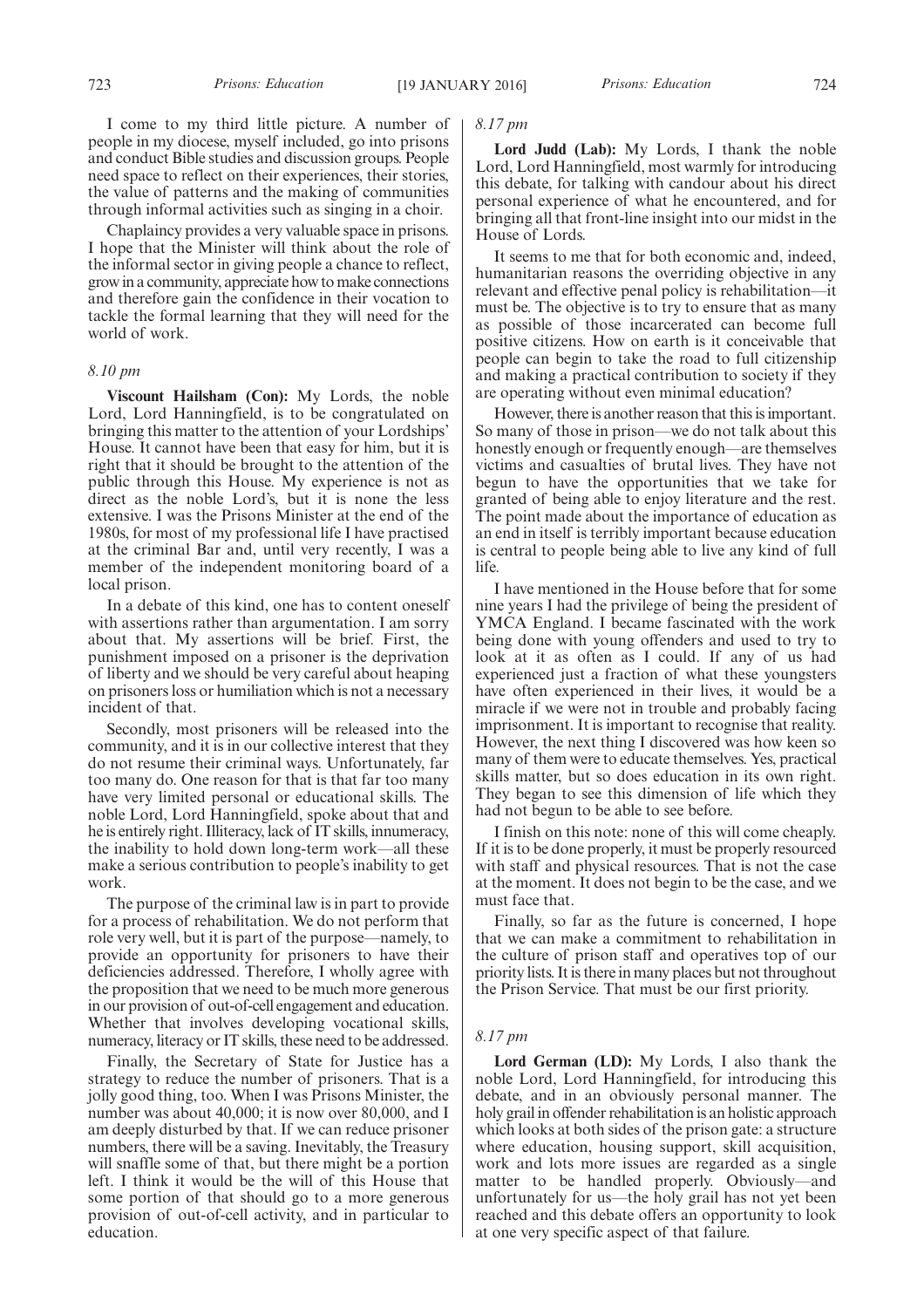#### [LORD GERMAN]

I welcome the Coates review and wish it well. In the past, it has been fairly difficult to fully assess the value of prison education and its impact on reducing reoffending, though we have much anecdotal evidence. However we now have the Ministry of Justice's Data Lab analysis of reoffending, published last September, which gives an analysis of 6,000 prisoner records associated with matched comparison groups where one group had received Prisoners' Education Trust grants. Wherever you look at that evidence, whichever subgroup of prisoners you look at, the clear overall picture was that reoffending was one quarter less among those who had had that special educational support. Reoffending rates were down in every subgroup which was measured.

With those results in mind, I would like to press the Minister to give an indication of the actual cash saving which education, in that context, would mean to the taxpayers of this country. We all know the figures for less police time spent and fewer costs to the Prison Service, but now we have some actual hard evidence of the level of reoffending reduction that occurs through giving education. It is important to understand the savings that that would generate—and has generated—for the taxpayer, because that is one way of proving that more needs to be invested in this area.

Much has been said about the need for and the nature of prison education and the potential to attract high-quality professionals, and I understand that this is one of the issues to emerge from the Coates review. I want to press the Minister on the nature of the skills and qualifications which are offered to prisoners. Many of the vocational skills require people to have on-the-job training if they are to get a qualification. For many skills, such as bricklaying, plastering, plumbing and electrical work, that cannot occur inside prison and the qualifications people get need to pass through that gate and be continued outside. This is a plea for having a system where there is continuity between outside and inside the gate.

Dame Sally Coates has said that one of her emerging outcomes is that through-the-gate progression and tracking need to be improved. That is an understatement, because the problem lies wholly in bringing those together. It is more difficult now, with devolution, because responsibility for the education process in Wales lies with the Welsh Government but processes in prison lie with the Ministry of Justice. If this is going to happen, and we are to achieve that holy grail, there has to be a radical rethink of the role and variety of the different organisations and structures which manage this process.

#### *8.21 pm*

**Lord Ramsbotham (CB):** My Lords, in thanking the noble Lord, Lord Hanningfield, for initiating this debate, and declaring my interests as co-chair of the Penal Affairs All-Party Group, which incorporated the now defunct prison education group, and as patron of the Prisoners' Education Trust, I realise that the Secretary of State for Justice has initiated a review of prison education, as other noble Lords have said, chaired by Dame Sally Coates, which has not yet reported. She is addressing the penal affairs group on 23 February.

When I was Chief Inspector of Prisons, I quickly became aware that education was the most important ingredient of successful rehabilitation, and therefore, by implication, reduction in reoffending. However, at that time, the Prison Service funded its own education, individual prison governors being allowed to make cuts in spending without any checks or balances, resulting in the most appalling imbalance between individual prisons in what was available per prisoner per year: £406 per young offender in Brinsford, £1,750 in Werrington in the same county, and £2,500 in Thorn Cross in Cheshire, for example. I therefore campaigned for the Department for Education to become involved, and for ring-fenced funding of a national syllabus for each type of prison, including academic, vocational and social skills education, speech, language and communication training and, not least, access to the arts. There resulted the competitive awarding to individual education providers of offender learning and skills service contracts, of which there have been four exercises in the past 10 years, with a fifth postponed from last year to this. This frequency has precluded long-term investment and caused avoidable instability, and I hope that the next contract letting will be delayed for yet another year to allow advantage to be taken of whatever Dame Sally Coates recommends.

Despite the importance of education, in view of the lack in recent years of educational proficiency of too many prisoners, of all ages and both genders, in addition to the instability of the contracting process, successive Governments have tinkered and micromanaged, rather than allowing individual heads of learning and skills to concentrate on improving local delivery. This has been compounded by cutting resources, not least the numbers of prison staff, who are needed to escort prisoners to and from classes.

I hope therefore that the Minister, in answering the Question posed by the noble Lord, Lord Hanningfield, will tell the House that in his plans for giving more autonomy to prison governors, the Secretary of State intends to furnish them with long-term educational contracts, which will enable local contractors to deliver educational training that is appropriate for prisoners from a particular part of the country, biased in favour of giving them the skills that will help them obtain employment on release.

#### *8.25 pm*

**The Lord Bishop of Peterborough:** My Lords, I, too, am grateful for this debate. I also note with great pleasure a number of changes made to policy and practice in this area by Mr Gove since he became Secretary of State. I gladly thank him and theGovernment, particularly for allowing prisoners greater and easier access to books. But if educational standards in prisons are to be improved, as they desperately need to be, we still need much more joined-up thinking. I will give two examples.

The first I discovered on a visit I made to a prison during the coalition Government, although I suspect it could just as well have been today. I visited a very impressive unit which trained female prisoners in catering, giving them a range of skills needed for working in that sector. One prisoner told me that she was close to completing a course which would lead to a nationally recognised qualification but that she would not be able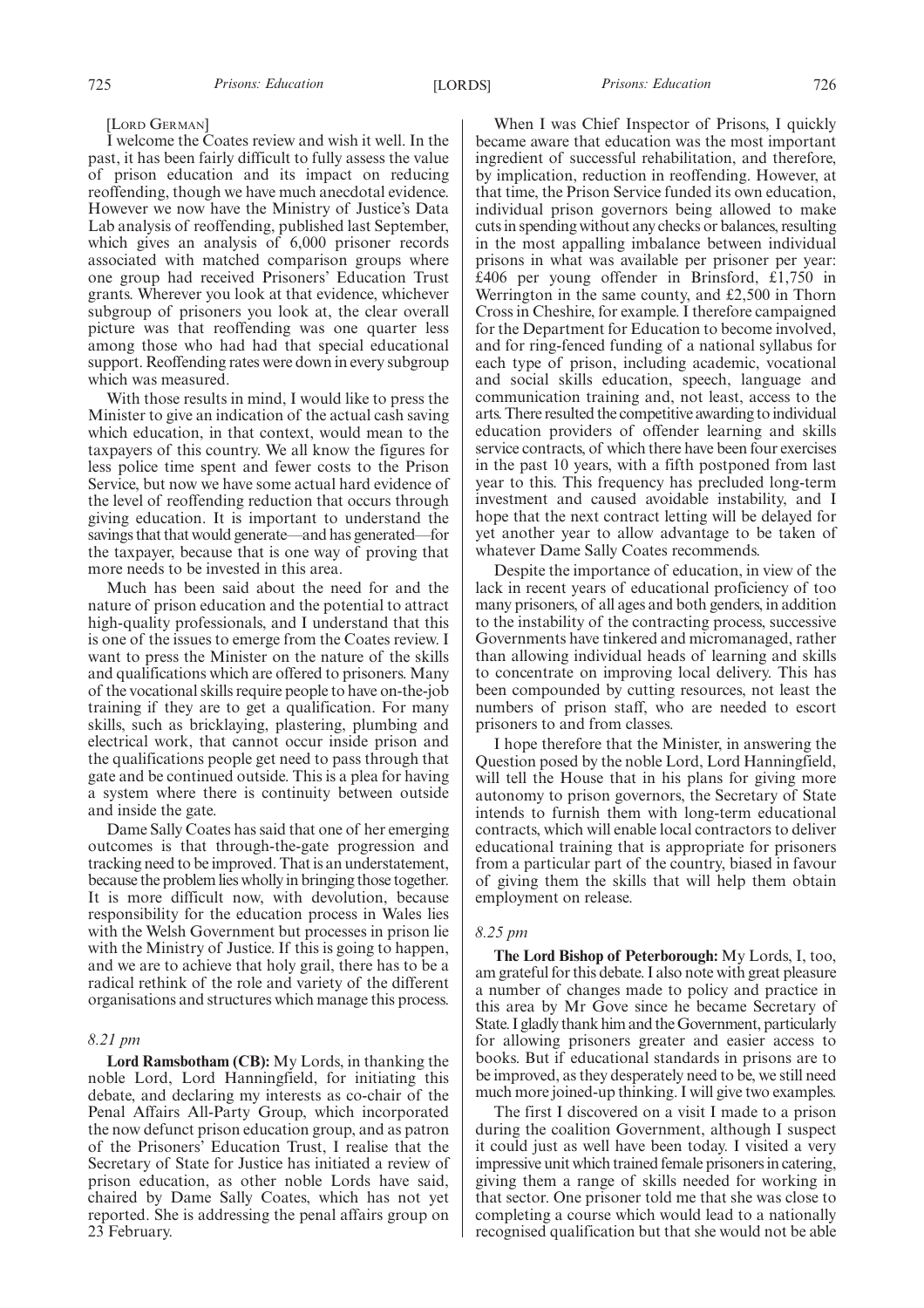to complete it because she had just been given very short notice of being moved to another prison. I asked her if she would like me to say something to those in authority, to which she replied, "Thank you, but don't bother. We expect this. It's just the way the system treats us". The system should not treat prisoners or anyone else in that way. We talk about a patient-centred NHS. What about a prisoner-centred Prison Service, not least as regards education and equipping for outside life?

My second example relates to theimportance of holistic education. Surely the work done to help prisoners change wrong behaviour patterns—important programmes such as restorative justice and resettlement training—should be seen as part and parcel of the whole educational provision and aligned with it. But the funding of these programmes has been reduced and reallocated to the new community rehabilitation companies. Surely this must make the holistic approach—connecting educational provision with behavioural change and rehabilitation much less likely.

I am grateful that Her Majesty's Government have initiated this review. I urge them to ensure that prisoners get the life-transforming education they need—for all our sakes.

#### *8.27 pm*

**Lord Marks of Henley-on-Thames (LD):** My Lords, the strongest factors in keeping an offender from reoffending after release from prison are a job, a home and a family or a stable relationship. Finding a job helps with finding a home and maintaining stable relationships.

Education in prison can help offenders find employment. It is completely clear that many prisoners have very little formal education before going to prison, as my noble friend Lord Addington said. It equips them with skills but at the same time it improves self-esteem and self-discipline. So it is tragic that December's Ofsted report painted such a bleak picture, with a marked decline in educational outcomes over a year and a rating of "inadequate" or "requires improvement" for 72% of prisons.

Dame Sally Coates' review is therefore extremely welcome. I hope her report will be innovative and adventurous and that she will pay particular attention to diversity of educational opportunities, greater access to distance learning, development of IT skills and part-time release to pursue education where security allows. However, to improve prison education, the Government must find the resources to fund it and the Treasury presently puts far too little effort into evaluating savings later to justify extra spending now. Every offender who finds a job because of education in prison brings savings not only to the prison system but to future potential victims, to the criminal justice system, to social security and the social services, and to HMRC. Why will the Treasury make no realistic attempt to quantify these savings?

Before closing, perhaps I may make one brief point on the youth estate. We opposed the large 320-bed secure college at Glen Parva. We were right to do so and the present Secretary of State was right to scrap it, but the general aim—better education for children and young people in custody, who are now below 1,000 in number was right. However, they need to be in institutions that are human in size, that meet the difficult health and social needs of troubled young people and that offer genuine and diverse education at a very personal level. Secure children's homes do great work and young offender institutions can learn a lot from them about good educational experiences, albeit in the context of larger institutions. This may be expensive but my point about resources for adult prisoners is just as true, or perhaps even truer, for young people. Every £1 invested in helping a young offender avoid a life of crime earns for us all a generous return in financial and human savings.

#### *8.31 pm*

**Lord Beecham (Lab):** My Lords, I, too, congratulate the noble Lord, Lord Hanningfield, not least because the position in relation to the subject of this debate is clearly serious in many respects.

The last Ofsted report, to which the noble Lord, Lord Marks, referred, made it clear that outcomes were very poor and markedly worse compared with the previous year. The Chief Inspector of Prisons reported that,

"purposeful activity outcomes were only good or reasonably good in 25% of the … male prisons … inspected",

the worst position since 2005. He also said that the overall standard of teaching required improvement or was inadequate in two-thirds of prisons inspected, with the leadership and management of learning and skills falling short in 74% of prisons.

The Prison Reform Trust proposes greater emphasis on employment outcomes. It argues for a presumption that education should be delivered outside the prison, where this could be done safely and the prisoner would benefit. I hope that these matters can be looked at. It also called for "vastly better" access to IT for learning and communication, surely a requisite in these days. The Prisoners' Education Trust has called for greater incentives for pursuing learning, for example by better-paid work, with non-financial incentives also provided and distance learning encouraged.

The University and College Union has pointed to evidence from the United States that prison education yields a 20:1 return for every dollar—I suppose it would be a pound in our case—invested in adult basic, general and post-secondary education. It calls for an urgent reassessment of the funding cap for students, which impacts most on those serving longer sentences or pursuing vocational qualifications. Importantly, it also calls for flexibility so that personal and social development and informal adult learning can be provided, with funding in general set for longer periods to ensure stability. Can the Minister comment on the application of advanced learning loans to prisoners, which the noble Baroness, Lady Murphy, referred to, as applying that loans policy has caused that significant reduction in level 3 learning?

The University and College Union also points to a large difference of £15,000 a year between the salaries of FE college teachers and those teaching in prisons, where only half are on full-time contracts. Worryingly, 50% of those responding to a survey thought it likely that they would look for a new job in the next 12 months. There appears to be the potential for a pending crisis, or at any rate difficulties, in that key area of provision.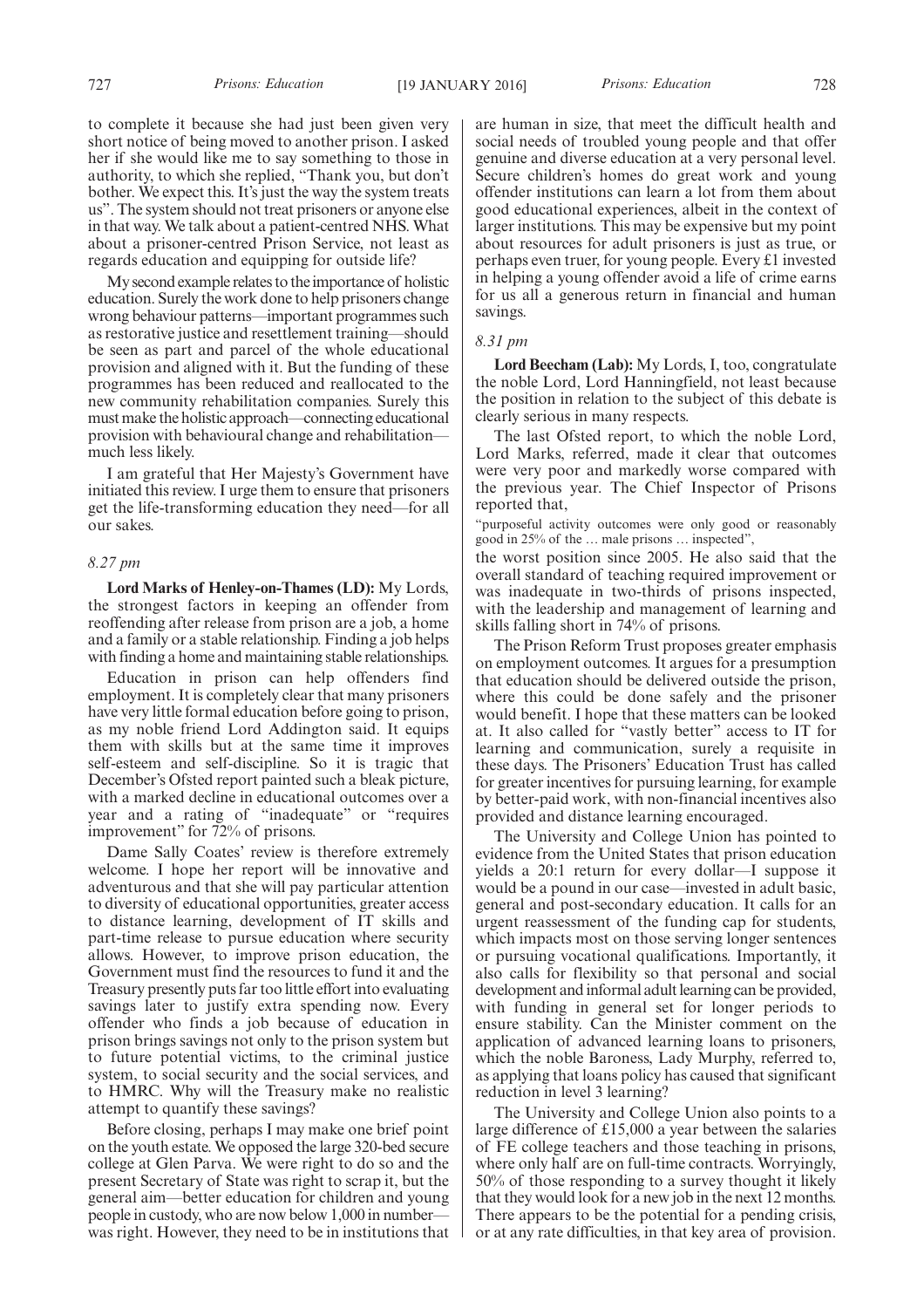#### [LORD BEECHAM]

Can the Minister give an indication, not necessarily across the Dispatch Box tonight, of the extent to which peer review is practised in the area of prison education? That has proved a useful tool in other areas, notably local government. How much are external agencies such as probation involved in the planning and oversight of prison education and how much collaboration takes place between institutions? What is the involvement, for example, of the employment service with the process, from helping to design programmes to engaging with prisoners before release?

I very much welcome the Secretary of State's appointment of a review body. We look forward to receiving its report and reviewing progress, perhaps in a year or so's time. Around the House, there is clear support for the initiative and a willingness to debate a way forward.

## *8.34 pm*

**Baroness Evans of Bowes Park (Con):** I thank the noble Lord, Lord Hanningfield, for securing this debate and talking about his experience, and all other noble Lords for their contributions. I welcome the opportunity to highlight the progress that has already been made and to outline the Government's plans for further reform.

The Secretary of State for Justice is clear that education must be at the heart of our prison system if it is to rehabilitate effectively. That way, we stand a better chance of reducing our intolerably high reoffending rates. I agree as well with the noble Baroness, Lady Murphy, and the noble Lord, Lord Judd, that education is valuable in itself.

As the noble Lord, Lord Hanningfield, said, prisons in Scotland and Northern Ireland are devolved, while in Wales the responsibility for prison education rests with the Welsh Assembly Government. This evening, therefore, I will speak specifically on prison education in England and focus particularly on the adult system.

As we have already heard, the current prison system works to punish prisoners by denying them their liberty, and protects the public by detaining them, but there is no doubt more could be done to rehabilitate offenders. Our prisons must offer them the opportunity to turn their lives around. Much of the current prison estate and the conditions staff have to work in, particularly in older prisons with high levels of crowding, are not conducive to developing a positive rehabilitative environment, which is why we will invest £1.3 billion in prisons to ensure they are places of rehabilitation and not just incarceration.

Education is critical to enable prisoners to change their lives and contribute positively to society. There have been significant improvements in prisoner education over recent years, with participation now at its highest level since we began publishing data. But we absolutely agree that we must go further and ensure that education is at the heart of the prison regime.

As the noble Lords, Lord Marks and Lord Beecham, said, it is of great concern that Ofsted's inspection of prison education confirms that one in five prisons is inadequate in terms of its leadership, management and delivery of education, and that another two-fifths require improvement. Ofsted has long been critical of the standard of prison education, which is one of the

worst-performing areas of further education. But at the same time, we should not forget that great work is taking place, and I commend—as I am sure other noble Lords would too-Her Majesty's Prisons Hollesley Bay, New Hall, Askham Grange and Hatfield in particular on receiving outstanding Ofsted reports.

To drive forward reform, as noble Lords have said, the Secretary of State for Justice has asked Dame Sally Coates to lead a review of education in prisons. The review is examining the scope and quality of current provision in adult prisons and in young offender institutions for 18 to 20 year-olds. By way of reassurance for the noble Baroness, Lady Murphy, and the noble Lord, Lord Beecham, it will also look at how we can best support learning at level 3. The noble Lord, Lord Ramsbotham, asked about the future of offender learning and skills provision. Dame Sally will be providing independent advice on new contracts, and we will consider that carefully. In parallel, Charlie Taylor is leading a review of the youth justice system which will also include looking at education.

The adult prisoner population has specific educational challenges, as the noble Lord, Lord Hanningfield, and my noble friend Lord Hailsham identified. In 2014-15, only 9% of adult prisoners assessed at reception were at GCSE standard A\* to C in maths and only 13% at that standard in English. As the noble Lord, Lord Addington, said, almost a third of adult prisoners assessed had a learning difficulty and/or a disability.

Dame Sally has a wealth of experience and is being assisted by a panel of expert members including representatives from further and higher education and from the voluntary and community sector, employers, senior government officials and experienced front-line prison staff. As part of the review, Dame Sally and the panel have conducted a wide range of prison visits, where they have witnessed some excellent practice. They were particularly impressed, for example, with the open academy at Her Majesty's Prison Swaleside, where prisoners—mostly those serving long sentences live, work and study together in support of their learning.

However, as noble Lords have said, it is clear that substantial barriers remain for many prisoners in progressing their learning and skills and ensuring they receive the right support to continue in education or into employment on release. We have received more than 400 responses to our public call for evidence, and initial findings from an evaluation of the current prison education contracts by Ipsos MORI have also been recently presented to the review panel.

The noble Lord, Lord German, asked about the cash savings that improved education in prison could deliver from reduced reoffending.We expect to have more detail on the impact of outcomes of prison education from the Ipsos MORI work that I just mentioned, which will be published in the spring. The Justice Data Lab will continue to provide powerful evidence in its report.

Of course, I cannot prejudge Dame Sally's review, which is due to report in March, but I can say a little more about the areas being explored. Every prison should foster a culture with learning at its heart. With figures showing that more than 100,000 prisoners participated in education in England in the 2014-15 academic year, we have a good base to build on.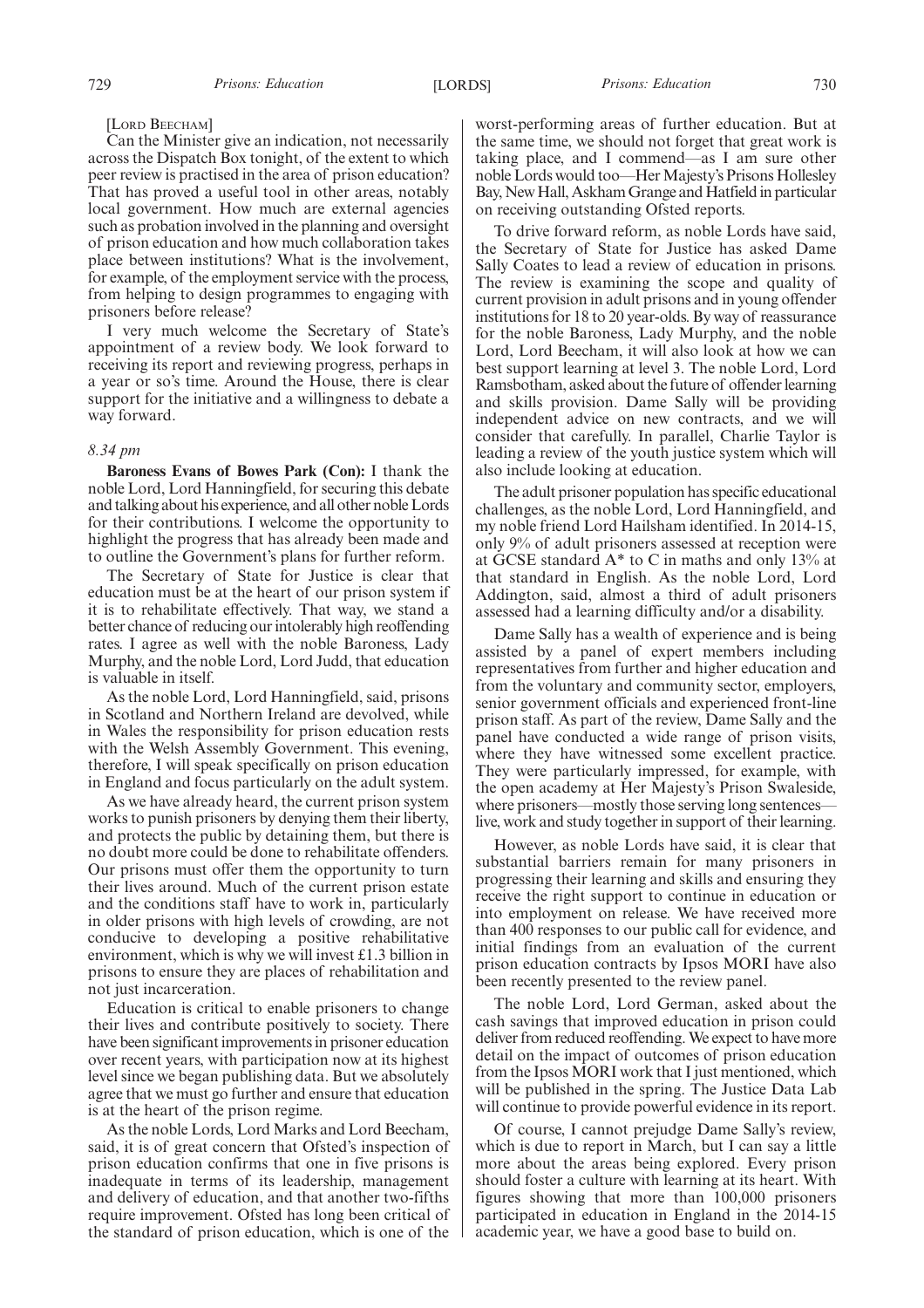731 *Prisons: Education Scotland Bill* [19 JANUARY 2016] 732

However, education must meet the needs of prisoners and lead to real jobs on release. On top of this, prisoners must be motivated and encouraged to participate and engage in their own learning. To achieve this, prison governors, with the right tools, need to bemore demanding and creative about the range of education provided in the prisons that they run. This can be done. The panel was particularly impressed by the cohesive relationship between the governor, senior staff and education provider at HMP Drake Hall, where an education offer has been tailored to meet the needs of the establishment's female population, to which the right reverend Prelate referred.

All governors should be freer to engage with a wider variety of partners who can help improve education, building on the work that people such as James Timpson and employers such as Halfords are undertaking via their academies in prisons. Several noble Lords—the noble Lords, Lord Hanningfield and Lord German, the right reverend Prelate the Bishop of Derby and my noble friend Lord Hailsham—mentioned vocational education. Vocational training that meets the needs of employers in the areas to which prisoners will be released is a keen aim for the Offenders' Learning and Skills Service. In the past three years, more than 230,000 vocational qualifications were achieved each year by those serving sentences in England.

There is also clearly an important role for the many innovative charitable partners, such as the Prisoners' Education Trust, the Shannon Trust and the Reading Agency, which are so successful in supporting and encouraging prisoners to read—and, as the right reverend Prelate the Bishop of Derby said, the chaplaincy. A range of education is delivered by National Prison Radio, with a popular book club airing daily. The Prince's Trust provides support to young offenders to raise awareness and encourage self-employment on release, while the Learning and Work Institute has used its government funding to pilot a personal development course to engage female prisoners who are resistant to learning at Drake Hall, Eastwood Park and Low Newton prisons.

Building on the good practice already happening, the review will give fresh thought to routes into prisoner education. Of course, we need excellent teachers. Last year, Jerry Nightingale, a course tutor for a cycle maintenance and repair course at HMP Channings Wood, was awarded Further Education Lecturer of the Year. We want more teachers to consider teaching in prison as part of a rewarding career.

While we await the recommendations of the review, I reassure noble Lords that the Government continue to work hard to improve the quality of teaching and learning in prisons. A good grounding in maths and English is essential if ex-offenders are to find employment on release, which is why we introduced maths and English assessment for all newly received prisoners in August 2014. Where learners are assessed at below GCSE standard that is, below level 2—and a need is clearly evident, they are strongly encouraged to enrol on an appropriate course, and their sentence plan reflects that. In the academic year 2014-15, 74,700 prisoners were assessed for their levels of maths and English on reception. In the same year, 39,300 prisoners participated in an English or maths course.

Within schools and universities, IT has revolutionised teaching practices. To reflect this, education in prisons does not take place only in classrooms, which I hope that the noble Lord, Lord Addington, will be pleased to hear. The Virtual Campus, a secure web-based system, offers a broad range of skills, education and employmentfocused material equivalent to provision outside prison. City & Guilds assessment tools are currently being piloted, giving teachers much more information about the maths and English skills of prisoners. This will allow sound choices to be made about the right teaching and learning approaches.

High-quality education is vital for the rehabilitation of young people who have offended, which is why we have doubled the amount of education in public sector young offender institutions for under-18s, agreed in new education contracts since March 2015.

The National Offender Management Service and BIS have jointly commissioned the Education and Training Foundation to deliver a programme of workforce development for teachers and those with responsibility for managing education in prisons. This is a considerable investment, showing the Government's commitment to driving innovation and standards in the sector. I hope that I have managed to cover most of the points raised by noble Lords; those that I have not covered, I shall to get at with further information.

I shall end by returning to Hatfield, the prison that was last week awarded an outstanding Ofsted report; this shows how much can be done when the right approach is taken. I am confident that the Secretary of State, in light of Dame Sally's recommendations, will move quickly to ensure that prison education is excellent not just at Hatfield, Hollesley Bay and other outstanding prisons but across the entire estate.

*8.45 pm*

*Sitting suspended.*

## **Scotland Bill**

*Committee (2nd Day) (Continued)*

*8.52 pm*

## *Amendment 59 Moved by Lord Stephen*

**59:** After Clause 50, insert the following new Clause— "Business associations

(1) Part 2 of Schedule 5 to the Scotland Act 1998 is amended as follows.

(2) In section C1 (business associations) at the end of the Exceptions insert—

"(c) the law on partnerships and unincorporated associations,

- (d) the creation of new forms of cooperative enterprise,
- (e) the creation of new forms of mutual enterprise,
- (f) the creation of new economic interest groups where the European Economic Interest Group under regulation EEC 2137/85 is not available because the members do not come from more than one state.""

**Lord Stephen (LD):** My Lords, Amendments 59, 60 and 61, which are tabled in my name and that of my noble and learned friend Lord Wallace of Tankerness, are Liberal Democrat amendments, but they have been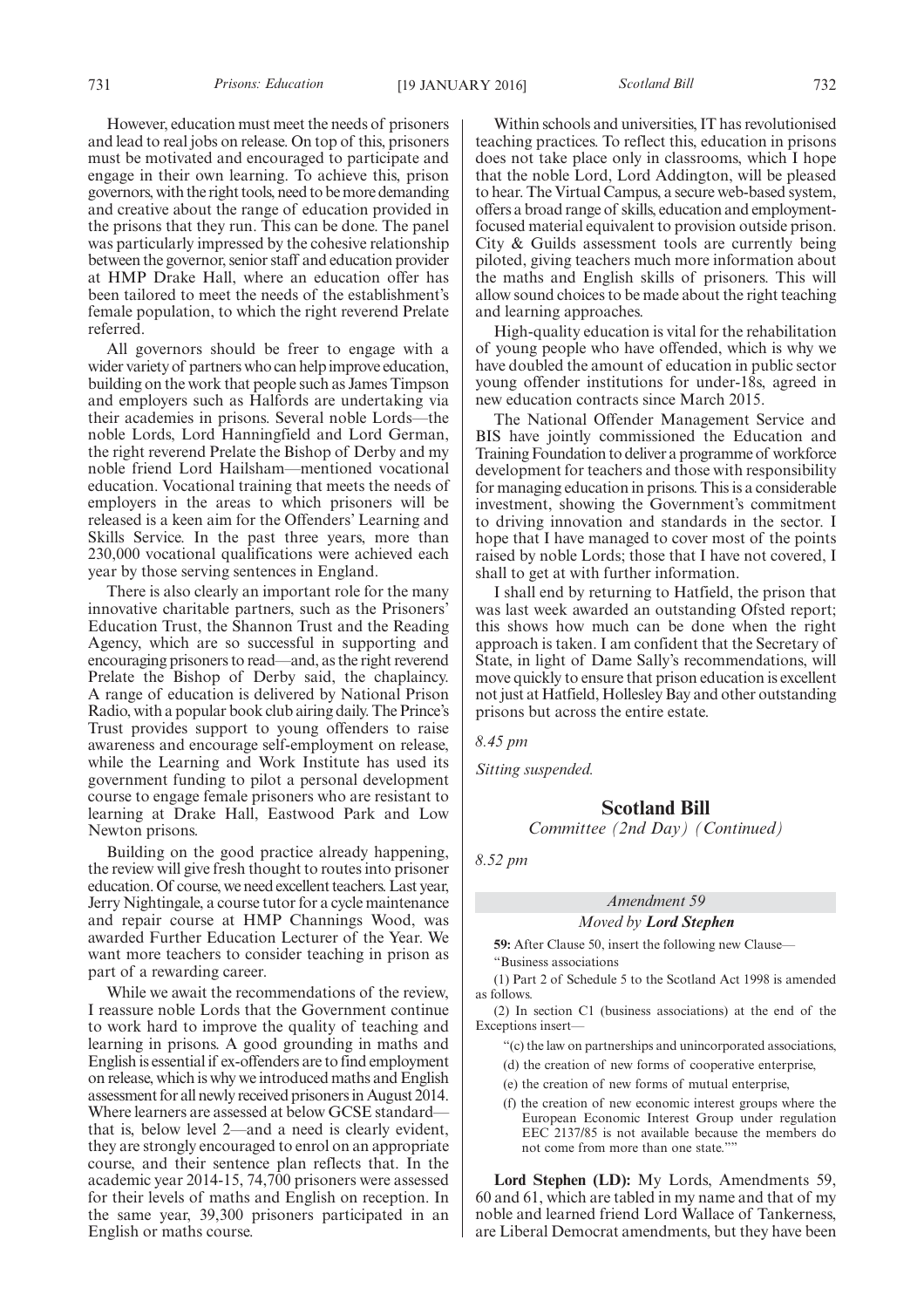[LORD STEPHEN]

very much inspired by the hard work of the Law Society of Scotland. I thank it and Michael Clancy, in particular, for the detail that has gone into these amendments.

Amendment 59 adds further exceptions to the reservation to the UK Parliament of the creation, operation, regulation and dissolution of types of business association. Under the Scotland Act 1998, the UK Parliament can make law to create business associations, such as partnerships and limited companies. Law can also be made concerning the operation, regulation and dissolution of these associations.

Section Cl of Part 2 of Schedule 5 has a number of exceptions to this reservation. These include the creation, operation, regulation and dissolution of particular public bodies, or public bodies of a particular type established by or under any enactment and charities—your Lordships can see that lawyers have helped me with the wording. A business association is defined as any person, other than an individual, established for the purpose of carrying on any kind of business, whether or not for profit. "Business" includes the provision of benefits to the members of an association. We believe that the exceptions from the reservations should be amplified to include the law of partnership and unincorporated association, and to provide for the creation of various types of new forms of enterprise to allow flexibility for businesses to grow in Scotland.

The Partnership Act 1890 already regulates partnerships in Scotland and recognises in some respects the differences between Scottish and English law in this area. The Law Commissions reviewed partnership law and published a report in November 2003 that dealt with the Partnership Act 1890 and the Limited Partnerships Act 1907, with particular reference to independent personality, continuity of businessirrespective of changes of ownership, simplification of solvent dissolution and model partnership agreements. In 2006 the Government announced that they rejected the Law Commissions' recommendations on general partnerships but that they intended to implement the recommendations specifically relating to limited partnerships. That change was carried out by way of the Legislative Reform (Limited Partnerships Order) 2009. However, some of the reforms concerning general partnership reform could be of benefit to Scottish businesses, and an effective means of executing these reforms could be through the Scottish Parliament legislating on these matters. Currently that is not possible, so this amendment would enable the Scottish Parliament to carry out the legislative changes that the Scottish Government may wish to consider and which are contained in the Law Commissions' joint report. The Parliament should also have the freedom to create new forms of enterprise as listed in the amendment.

Amendment 60 would fully devolve the regulation of solicitors, no matter what function they performed, to the Scottish Parliament and allow the Parliament to make law for licensed providers under the Legal Services (Scotland) Act 2010 in the areas of immigration and asylum, insolvency practice or financial services. There is no provision that reserves the regulation of the Scottish legal professions. Nevertheless, in the Legal Profession and Legal Aid (Scotland) Act 2007, which regulates,

"the making of complaints about legal services",

it was provided that that Act did not apply to complaints about the provision of advice, legal services or activities relating to consumer credit, insolvency practitioners, financial services or immigration. This was because the Scottish Government took the view that the supervision of the legal profession when giving advice about these reserved matters or providing services was itself reserved, and was therefore a matter for the UK Parliament to regulate. In other words, the Scottish legal professions are regulated partly by the Scottish Government and partly by the UK Government, according to what advice or services they are providing.

In Section C3 there is an exception from the reservation of competition law that covers the regulation of the legal profession, but that exception applies only for the purposes of that section. The problem is that the provision of advice, legal services or activities relating to consumer credit, insolvency practitioners, financial services or immigration is considered to be reserved. Irrespective of whether this view is correct—theMinister and others may reflect different views on this—it is suggested that the Scottish Parliament should be able to regulate all aspects of the Scottish legal professions. That includes alternative business structures formed between solicitors and other professionals as licensed providers under the Legal Services (Scotland) Act 2010.

Finally, Amendment 61 deletes the reservation to the UK Parliament of regulating estate agents in Scotland under the Estate Agents Act 1979. Estate agency in Scotland works within the context of Scottish land law practice and conveyancing, which is, as we all know, different from the law applicable to other parts of the United Kingdom. Were estate agency in Scotland to be devolved, the Scottish Parliament would be able to make law relating to estate agents which would be more closely aligned to the Scottish legal system and the needs of consumers in Scotland, and which would allow the Parliament to legislate fully for licensed providers comprising estate agents under the Legal Services (Scotland) Act 2010. The inability of the Scottish Parliament to legislate in this area is a stumbling block to completion of the legislative framework for alternative business structures in Scotland.

#### *9 pm*

I hope that the Government will give careful consideration to these proposed very detailed and technical amendments, which couldimprove the regulation of solicitors in Scotland and improve circumstances for consumers in Scotland in these important areas.

**The Parliamentary Under-Secretary of State, Scotland Office (Lord Dunlop) (Con):** The noble Lord, Lord Stephen, has spoken on a number of amendments which relate to the amendments put forward by the Law Society of Scotland. I echo what the noble Lord said about the role played by Michael Clancy and all his hard work. I can see that he is sitting in the Box this evening, and I met him last week to discuss these amendments.

Your Lordships will be aware that the context of this Bill is, as we have discussed many times, the implementation of the Smith commission agreement. The commission considered a range of areas for devolution, and the amendments spoken to this evening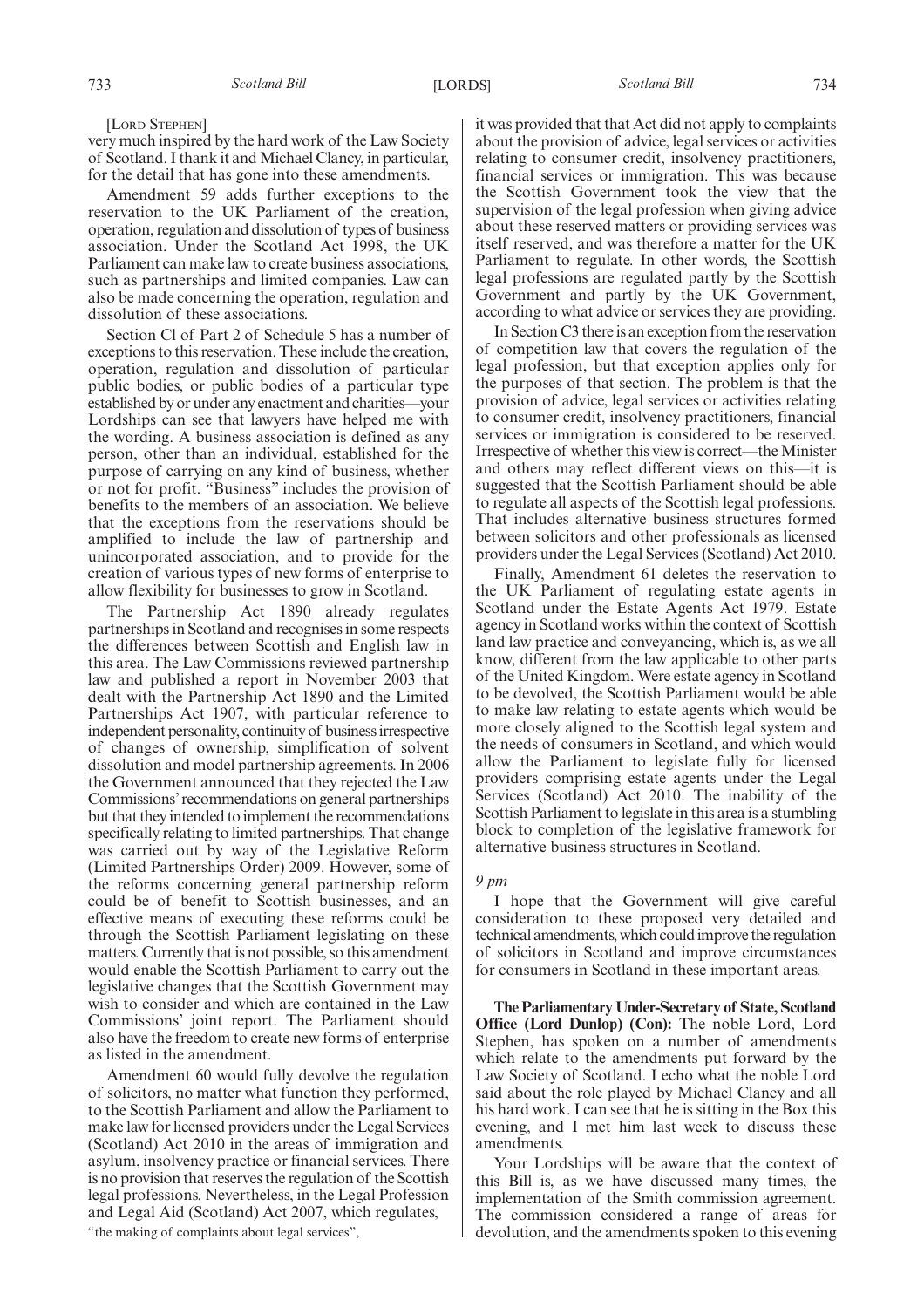do not fall within the scope of that agreement. If noble Lords permit, I will briefly explain why, in addition to this, the Government do not support these

amendments. Principally, the UK Government are committed to ensuring that the UK is one of the best places to start up and run a business. To devolve legislative competence for the creation of new business entities or health and safety to the Scottish Parliament would add complexity and confusion to the business landscape in areas where we are already considered world-class. We are also committed to protecting consumers, and to devolve one aspect of the regulation of estate agents would lead to fragmentation of the approach across Great Britain. The Government consider that this would be ineffective and could harm consumers. We are striking the right balance of powers in the Bill while maintaining the strength and security and benefits for British business and for our consumers.

Amendment 59 would allow the Scottish Parliament to legislate for partnerships and unincorporated associations and allow the Scottish Parliament to create various new forms of enterprise in Scotland. The pressures that businesses face are generally the same throughout the UK and, therefore, when considering whether new business entities are appropriate, it is right that we should take a UK-wide view. It would not be right to have competing regimes of business regulations north and south of the border, and therefore I urge the noble Lord to withdraw the amendment.

Amendment 60 is unnecessary because regulation of the legal profession in Scotland is not a matter reserved by Schedule 5 to the Scotland Act 1998. However, the legal profession in Scotland advises on a diverse range of issues, including matters such as consumer protection, for which this Parliament retains responsibility for legislating. The Scottish Parliament does not have the legislative competence to make provision that relates to a reserved matter or modifies the law on reserved matters. This means that the Scottish Parliament cannot make provision specifically targeted, as the amendment proposes, at the regulation of insolvency practitioners, whichis reserved by Section C2 of Schedule 5 to the Scotland Act 1998. Given this explanation, I urge the noble Lord not to press this amendment.

Finally, in addition to Amendment 61 being outside the scope of the Smith commission agreement, it is inappropriate. The Estate Agents Act 1979 is just one of the pieces of legislation that apply to the regulation of estate agents in order to protect consumers. Devolving this aspect of consumer protection policy while reserving other aspects, such as unfair and misleading practices, would lead to fragmentation of the approach across Great Britain. This would be ineffective and could harm consumers. Therefore, I urge the noble Lord to withdraw the amendment.

**Lord Stephen:** I thank the Minister for his response, although clearly he does not agree with me or with the Law Society of Scotland on this issue. He mentioned fragmentation. Another word for that is devolution. The same argument about areas that are considered to be world-class could apply equally strongly to health, education, transport or housing. I can see no inconsistency whatever in saying that throughout the United Kingdom we will have world-class health and world-class education but with differences—substantial differences in some cases—between the Scottish system and the system in other parts of the UK.

It seems to me that the point about business and partnerships was well taken by the Government of 1890 in this country, who made separate provision, as I said in my previous speech. Back in 1890 there was a Partnership Act—I am sure that the Minister will be able to get briefing on this in due course—that recognised the differences between Scotland and the rest of the UK, so what is being proposed here is in no way ground-breaking. It would be interesting to find out the colour of the Government back in 1890 when this measure was introduced, but it was long, long before the introduction of the new Scottish Parliament through the Scotland Act in 1999.

I also differ with the Minister in relation to going no further than, or implementing only, the Smith commission proposals. I think it is fair to say that that has been a pretty constant reference from the Government Front Bench. In quite a few respects the Government already have gone further—for example, the amendment in relation to abortion was not contained in the Smith commission report—so why not go further when it is a sensible measure, when it could be of advantage to Scottish consumers and Scottish business, and when it is something that is quite technical and detailed but has been given a lot of thought by the Law Society of Scotland and would make for sensible, better devolution?

I hope that the Minister might see sense and come back to us at the next stage with some amendments in this area but, for the moment, I beg leave to withdraw the amendment.

*Amendment 59 withdrawn.*

*Amendments 60 to 62 not moved.*

*Clauses 51 to 53 agreed.*

#### *Clause 54: Rail: franchising of passenger services*

## *Amendment 63*

## *Moved by Lord McAvoy*

**63:** Clause 54, page 53, line 38, after "operator" insert "or not for profit operator'

**Lord McAvoy (Lab):** I am so used to my noble and learned friend Lord Davidson speaking for me that I almost mistimed rising to move this amendment, which would allow for the scrutiny and review of previous tendering arrangements. Amendments 63 and 64 in this group stand in my name and that of my noble and learned friend Lord Davidson of Glen Clova. They are minor but important amendments, which would alter Section 25 of the Railways Act 1993 by removing the prohibition on public sector operators bidding for a franchise in relation to a Scottish franchise agreement. They would also establish legislative review and evaluation procedures.

The Smith commission report states that,

"power will be devolved to the Scottish Government to allow public sector operators to bid for rail franchises funded and specified by Scottish Ministers".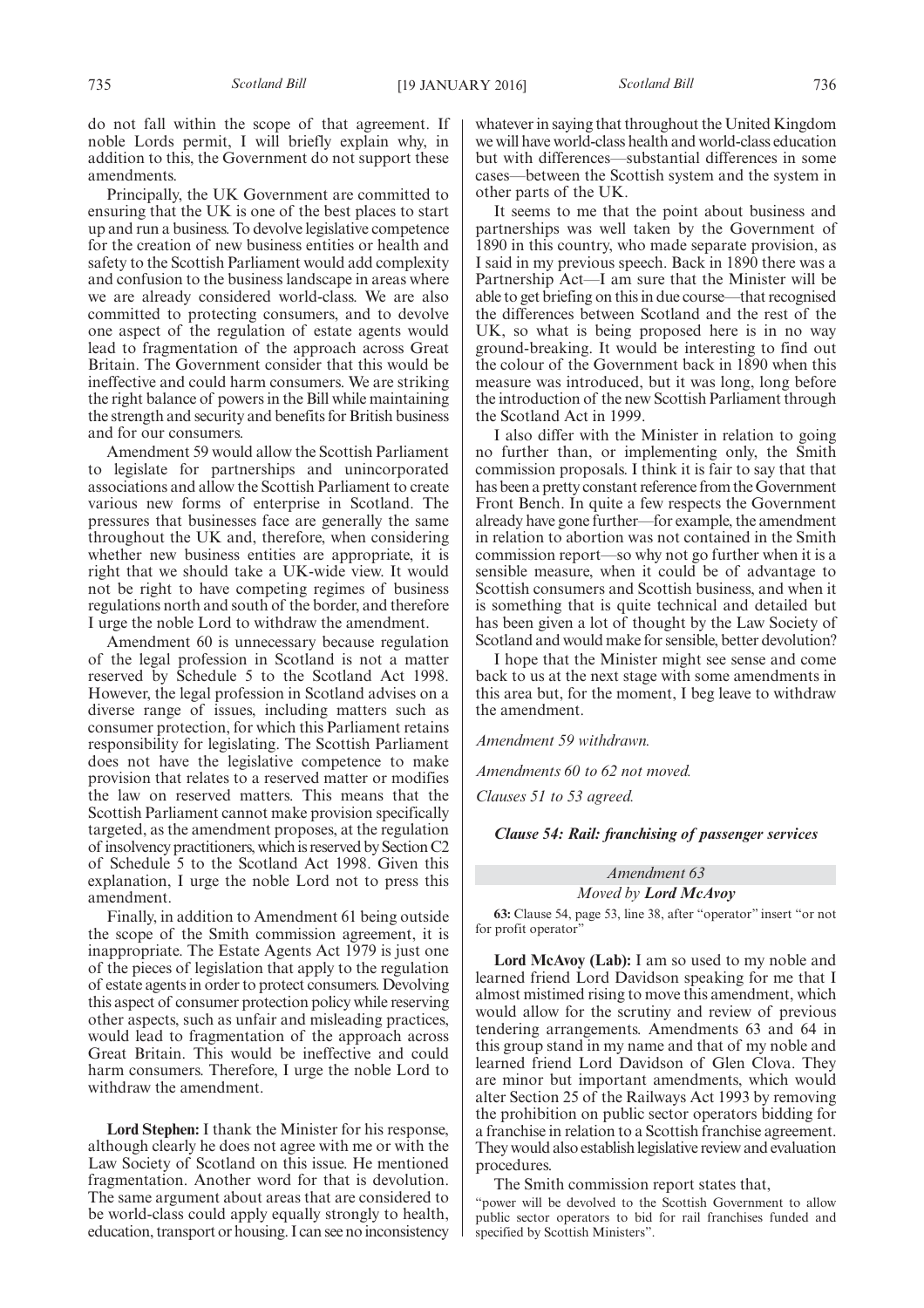#### [LORD MCAVOY]

The amendment would go a small but significant step beyond that by allowing not-for-profit operators also to bid in the process, echoing what the right honourable Gordon Brown proposed prior to the referendum. The Scottish Government are already responsible for letting and funding the ScotRail franchise. The legal framework for letting the franchise is provided by the Railways Act 1993, the Transport Act 2000 and the Railways Act 2005. These collectively preclude state-controlled organisations from bidding for franchises.

The paradox is, however, that state-controlled bodies from other countries are not precluded from holding a franchise. Members of your Lordships' House will no doubt be aware that as a result of this anomaly, Abellio, an offshoot of the Dutch national state railway, was recently awarded the ScotRail franchise by the Scottish Government. A number of concerns were raised in response to this decision, not least from trade unions because, given the forthcoming proposals outlined in the Bill, the tendering process could have been delayed, after which the franchise could have been awarded to a public or not-for-profit operator. There has been a number of problems, most notably the cancellation of services after pay talks with the train drivers' union ASLEF stalled and staff being offered voluntary redundancy despite Abellio guaranteeing that this would not happen. As the general secretary of the RMT has said:

"Scotland could have taken control of its own railways".

Labour has stated that it believes that:

"The best deal for Scotland is a People's ScotRail, a railway company whose commitment is not to a group of shareholders or a foreign Government, but to the people of Scotland".

In the light of this evidence it is vital that while we move forward in the devolution process we learn from the decisions that were taken in the past. The amendment would facilitate this by allowing the scrutiny and review of previous tendering decisions, not to cause any uncertainty or rock the boat in any way but to learn lessons from how things were conducted. I believe that this is a genuine opportunity to enshrine in legislation the value of critical evaluation in the decision-making process. I beg to move.

**Lord Dunlop:** It is nice to welcome back to the Dispatch Box the noble Lord, Lord McAvoy. Clause 54, to put it simply, will allow public sector operators to bid for and be awarded rail franchises specified and let by the Scottish Ministers. This will provide greater freedom to decide which organisations are eligible to bid for franchises in Scotland and fulfil the Scottish Government's aspiration to allow public sector operators to participate in the rail franchising market in Scotland. At present, and as with the rest of the UK, not-for-profit entities are not precluded from being rail franchises under the Railways Act 1993. Once Clause 54 is commenced, not-for-profit entities, irrespective of whether they are public or private organisations, will be able to bid for rail franchises, just as other public sector operators will also be able to. As such, the Government do not consider that Amendment 63 is necessary.

Amendment 64 would allow discretion as to whether public sector operators, on commencement of Clause 54, can bid in respect of live procurements where an invitation to tender has already been issued. There are currently no live procurements for Scottish rail franchises. There are two current Scottish franchises: the Caledonian Sleeper services and the ScotRail services. It is the responsibility of the Scottish Government to manage the tendering of these contracts. The ScotRail franchise, for example, the biggest in Scotland, operates over 2,200 train services each day, delivering 92 million passenger journeys each year. In December, it announced a £475 million investment in its rolling stock over three years.

**Baroness Quin (Lab):** I am listening carefully to what the Minister has to say. Under the arrangements that he has just described, would it therefore have been possible for the east coast main line to bid for running the east coast franchise, which of course it was disbarred from doing? That is, of course, a cross-border railway and it was operating very efficiently, although it was not allowed to submit a tender to run the railway into the future.

**Lord Dunlop:** Obviously the noble Baroness has stated the facts. I do not want to add to that because she is a great expert in these matters. I am simply talking about this amendment and what would be possible in the future.

To go back to what I was saying, both existing Scottish-related franchises have been in operation since April 2015 and their contracts are for 15 and 10 years respectively. The ScotRail franchise has a break clause after five years—

#### *9.15 pm*

**Baroness Quin:**I am not clear about the implications of what the Minister is saying. He seems to be saying now that it is possible for not-for-profit and public companies to bid for tender to run a railway. Is that the case? It was certainly not the case recently when the east coast railway was not allowed to bid for the continuation of the east coast service. Is he simply describing the situation as it will be in Scotland or as it exists at the moment, not just for Scotland but for the UK? Is he also describing the situation for a cross-border service, which is what the east coast main line is?

**Lord Dunlop:** Just to clarify, the clause that we are talking about relates to Scotland-only franchises. As I said earlier, not-for-profit entities are not precluded from being rail franchisees under the Railways Act 1993.

To return to what I was saying, both franchises have been in operation since April.

**Lord McFall of Alcluith (Lab):** If a not-for-profit enterprise is allowed in Scotland, could that not-for-profit enterprise bid for a cross-border railway to the Department for Transport, or would that be disallowed? That is the issue.

**Lord Dunlop:**I think we are talking about devolution to the Scottish Government and the Scottish Parliament. Therefore, we are talking about only rail services that are in the province of the Scottish Government, not ones that are let through the Department for Transport's process.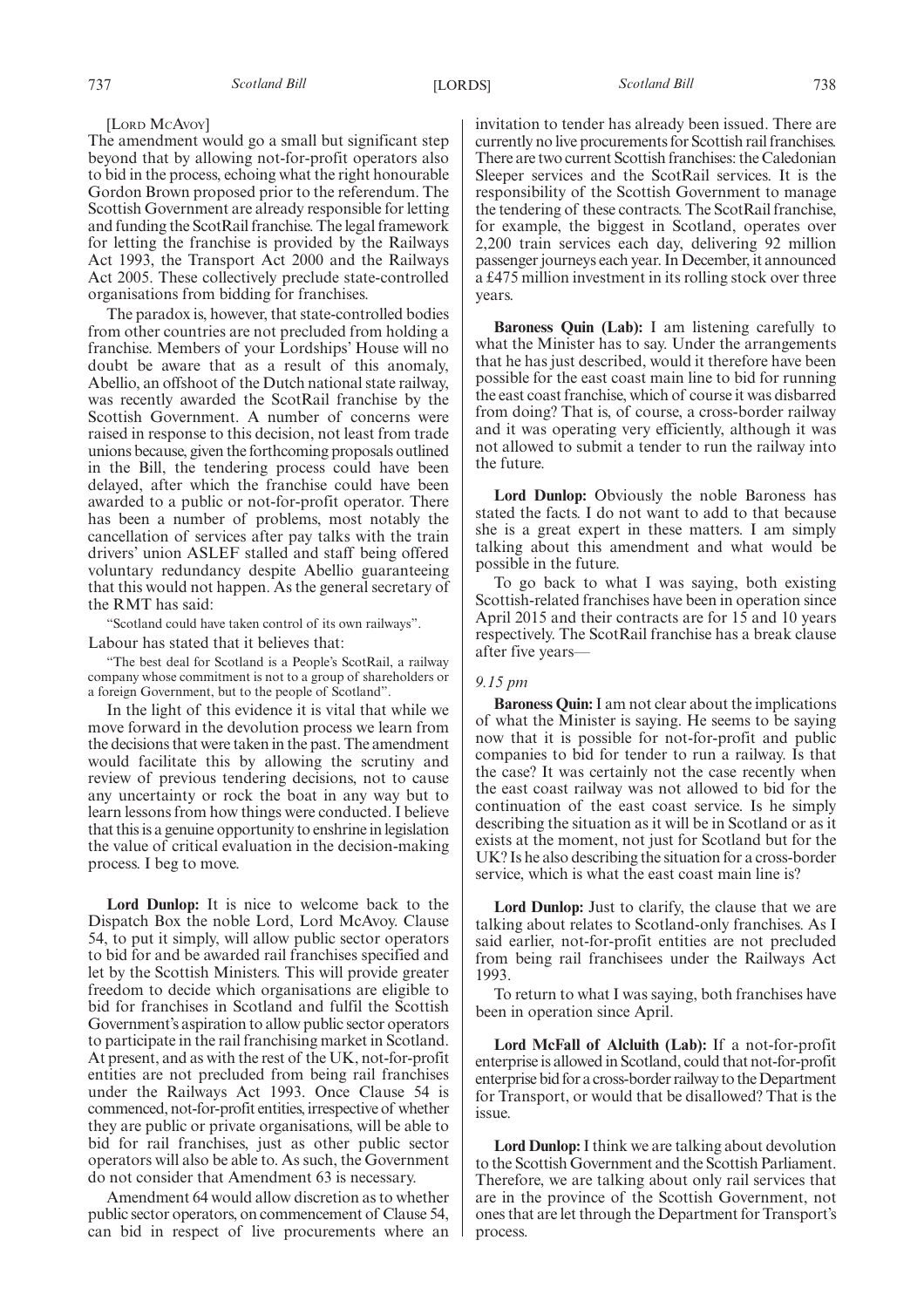**Lord McFall of Alcluith:** If that is the case, and given the potential decision-making for the Scottish Parliament, it is important for the Minister to go back and get clarification on this issue. This could become a live issue in a short period of time.

**Lord Dunlop:** I am happy to give the noble Lord the assurance that we will get clarification. I am happy to write to him on that.

To complete what I was saying, the ScotRail franchise has a break clause after five years, but in practice that means that a new competition for either Scottish rail franchise will not occur until 2020 at the earliest. For those reasons, the Government consider Amendment 64 to be unnecessary and that it would only add uncertainty to the clause. Therefore, I urge the noble Lord to withdraw it.

**Lord McAvoy:** I thank the Minister for that answer. I particularly welcome his indication of interest from the Scottish Government in discussions and negotiations. That shows that sensible and calm negotiations—not looking for aggressiveness on either side—will deliver to the Scottish Parliament and therefore the Scottish Government the powers that he just outlined. That is an important statement to come out tonight.

A couple of things tonight could almost have been interpreted as doubting the ability of the Scottish people to run the services proposed for devolution in the Bill and hopefully in the fiscal framework—time after time. It is a little insulting to the Scottish people to suggest that we cannot run services in a proper and efficient manner. Doubt has been cast on that, denigrating the ability to come forward and run these things. So I welcome the Minister's statement and the positive notes coming from the Scottish Government. I beg leave to withdraw the amendment.

*Amendment 63 withdrawn.*

*Amendment 64 not moved.*

*Clause 54 agreed.*

*Clauses 55 to 57 agreed.*

*Clause 58: Renewable electricity incentive schemes: consultation*

## *Amendment 65 Moved by Lord Wallace of Tankerness*

**65:** Clause 58, page 67, line 21, after "electricity"insert "or heat"

**Lord Wallace of Tankerness (LD):** My Lords, this group comprises a number of amendments relating to renewable energy. The background is not only proposals for devolution but obviously must be seen against what the Government have done with regard to the Energy Bill, or least what they had done until this House took out the provision relating to the acceleration of the closure of the renewable obligation for onshore wind.

The first set of amendments, Amendments 65, 66, 68, 70, 71 and 72, are concerned with renewable heat incentive schemes. The Smith commission, which of course is holy writ, states at paragraph 41:

"There will be a formal consultative role for the Scottish Government and the Scottish Parliament in designing renewables incentives and the strategic priorities set out in the Energy Strategy and Policy Statement to which OFGEM must have due regard. OFGEM will also lay its annual report and accounts before the Scottish Parliament and submit reports to, and appear before, committees of the Scottish Parliament".

The initial amendments were intended to incorporate references to the renewable heat incentive schemes, whereas the clause as it stands relates only to renewable electricity incentive schemes. I was grateful to the Minister for writing to me on 1 December last to say that he did not think that this set of amendments was necessary. He indicated that heat was,

"not covered by any of the reservations in the Scotland Act 1998, and so should be treated as already devolved".

He went on to say that, with specific regard to the renewable heat incentive,

"the Scottish Government already has a formal consultative role on both the domestic and non-domestic RHI schemes. Section 100 of the Energy Act 2008 states that for regulatory changes to RHI schemes, the Secretary of State for Energy and Climate Change", had certain obligations relating to the,

"competence of the Scottish Parliament",

and the "consent of Scottish Ministers" but, where there was not a competence within the Scottish Parliament, he had a consultation requirement on Scottish Ministers. Having received the Minister's letter, I decided that it was still better to leave these amendments in so that we could have on the record why renewable heat incentives were not included. I know that their omission has caused some concerns in the industry, but this makes it clear that there is nothing to stop the Smith commission recommendation being given full effect in that regard.

There is, however, an important issue with regard to Amendment 68B. On how many occasions in the course of our debates have we heard the Minister pray in aid, "This is what the Smith commission says and this is what we are delivering"? I am sure that the Smith commission was never intended to be a straitjacket, but that is sometimes how it appears. I shall repeat:

"There is to be a formal consultative role for the Scottish Government and the Scottish Parliament in designing renewables incentives and the strategic priorities set out in the Energy Strategy and Policy Statement to which OFGEM must have due regard".

But look at what is in the Bill. It states in Clause 58:

"(1) The Secretary of State must consult the Scottish Ministers before—

(a) establishing a renewable electricity incentive scheme that applies in Scotland, or

(b) amending such a scheme as it relates to Scotland".

Let us turn to the next two new subsections:

"(2) Subsection (1) does not apply to amendments that appear to the Secretary of State to be minor or made only for technical or administrative reasons".

I am actually prepared to live with that. It is probably perfectly reasonable provided that not too wide an interpretation is made of "technical or administrative reasons". But new subsection (3) goes on to say:

"(3) Subsection (1) does not require the Secretary of State to consult the Scottish Ministers about any levy in connection with a renewable electricity incentive scheme".

Where in the Smith commission is that exception made? We have heard how important it is that we should stick rigidly to the commission, yet it does not make the exception that the Government seek to import into this provision.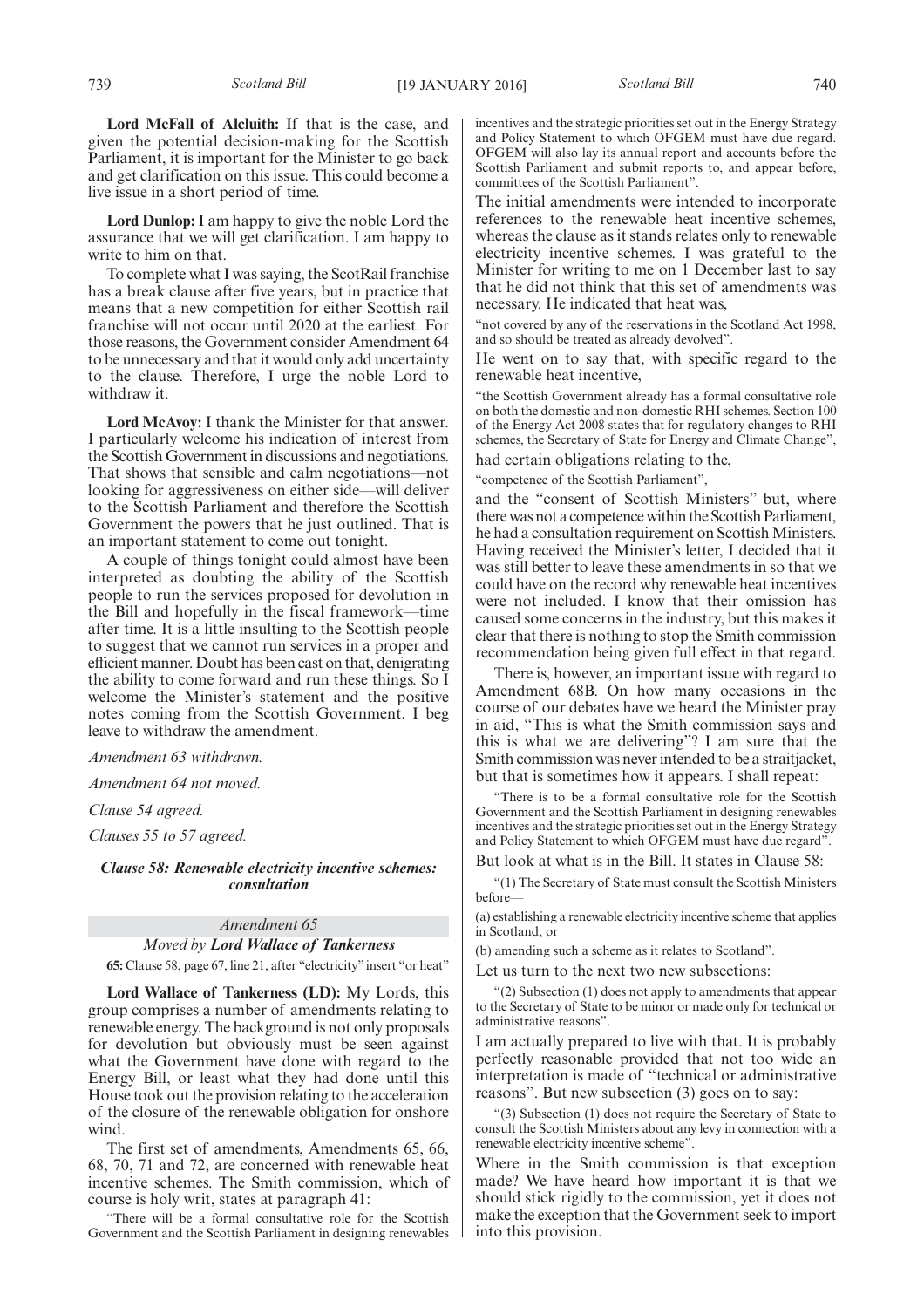[LORD WALLACE OF TANKERNESS]

Moreover, the Command Paper which was published almost exactly a year ago stated specifically that, in implementing paragraph 41 of the Smith commission agreement, a clause would be included in the Scotland Bill to,

"establish a broad duty on the Secretary of State to consult the Scottish Government on the design of new incentives to support renewable electricity generation, or the re-design of the existing incentive schemes … The duty will arise where the new incentive would apply in Scotland, or any re-design would affect the way an incentive operates in Scotland. It will apply to incentives that are both statutory and non-statutory in nature".

If that had been translated into the legislation, it probably would have been fine. The paper was clear that the reference to existing incentive schemes included the renewables obligation and contracts for difference. There were no exemptions, yet exemptions have been added. The Government have to explain to the House why they are departing in a very material way from the recommendations of the Smith commission. Quite clearly, any levy in connection with the renewable electricity incentive scheme could put a coach and horses through what is given by new Section 90C(1), to be inserted into the Scotland Act 1998 under Clause 58. The Government may have a guilty conscience because they sought to bring about the early closure of the renewable obligation in relation to onshore wind and solar panels with precious little, if any, prior consultation with Scottish Ministers. Therefore, they are trying to cover their tracks by this rather niggardly exclusion that they have sought to put in. The Minister owes it to the House to explain why he has driven a coach and horses through that new subsection.

Again, I wrote to the Minister and asked about the consultation with Scottish Ministers. On 21 December, he helpfully responded saying that,

"similarly to the position on the Renewables Heat Incentive, we have not included a requirement to consult Scottish Ministers on the Strategy and Policy Statement … as the Energy Act 2013 already gives Scottish Ministers a clear formal consultative role in the development of the SPS. The process of designing the SPS requires two rounds of consultations where Scottish Ministers can provide their views on the draft document before it is designated. As legislation already exists to address paragraph 41 of the Smith Commission Agreement, no additional provisions have been included in the Scotland Bill".

It provides us with a rather unusual situation. The Government are saying that something that was already in existence pre the Smith commission is being used to fulfil the recommendation of the Smith commission.

We must assume that the Smith commission was fully aware of what the pre-commission legislative position was because of things such as the British Transport Police. We have been assured that it knew all the implications of what was being proposed. We must assume that it knew the position under the Energy Act 2013.

**Lord McAvoy:** I am curious about things and about systems. Was there not any report back from the Liberal representatives on the Smith commission to the noble and learned Lord's party?

**Lord Wallace of Tankerness:** I do not remember the precise detail of what went in when they came forward with this proposal but I presume—I give credit to those who were on the Smith commission, including the noble Lord's own party members—that they did not seek to make a recommendation and that it already existed. I hope that the noble Lord would give due credit to the other members of the commission—the Labour members—that they would not have signed up to something that was already there. That is why I want the Minister to explain why he thinks that the Government's interpretation of that recommendation is satisfied by something that was already in place. Can we not reasonably assume that those who were engaged in this were looking for something more? Indeed, Scottish Renewables is not satisfied that the legislation is sufficient. In an email to me, it said:

"If this recommendation is not to be carried forward through the Scotland Bill, we would like clarification about how any new or improved mechanism will be formalised outside of the primary legislation".

We have to get some indication from the Government as to what more they are doing than what was already in place before the Smith commission sat.

I fully accept that Amendment 73A goes well beyond the Smith commission, so that probably bottoms it out before I even open my mouth. But there is an important point here as well.When the Smith commission was deliberating, it did not know that several months later the Government would pull the rug from under the onshore wind industry, not just in Scotland but throughout the United Kingdom, by bringing forward the date of closure of the renewables obligation. We are entitled to speculate that, if the Smith commission had deliberated after the announcement to accelerate the closure of the renewable obligation for onshore wind and solar, it may well have incorporated something along the lines of what we propose in Amendment 73A.

Amendment 73A says that:

"Within three months of the passing of this Act, the Secretary of State shall publish proposals to transfer to the Scottish Ministers powers on the awarding of contracts under Contracts for Difference and the setting of electricity feed-in tariffs in respect of electricity generation from renewable sources in Scotland".

This is quite a major step, but it is very much within the Government's ability to shape what kind of scheme they would bring forward. We propose this because there are a number of different ways of doing it. There could be a full set of powers through a suitable adaptation of the Energy Act 2013; the Government may wish to limit it to onshore wind to encourage electricity generation by onshore wind; or it could be done by an intergovernmental agreement on budget limits and a restriction on the power to set the strike price.

#### *9.30 pm*

The position we have is that there is general support and broad agreement that a single electricity market and climate change policy is in the interest of both Scotland and the rest of the United Kingdom. All sides of your Lordships'House argued that very forcefully during the referendum campaign. There is also agreement that Scotland should be entitled to deploy electricity capacity of its own choosing that enables the efficient functioning of the single electricity market and achieves UK-wide climate change objectives, and that the deployment of renewable technology choices by Scotland should be supported by UK-wide subsidy schemes where such subsidy is required and where Scottish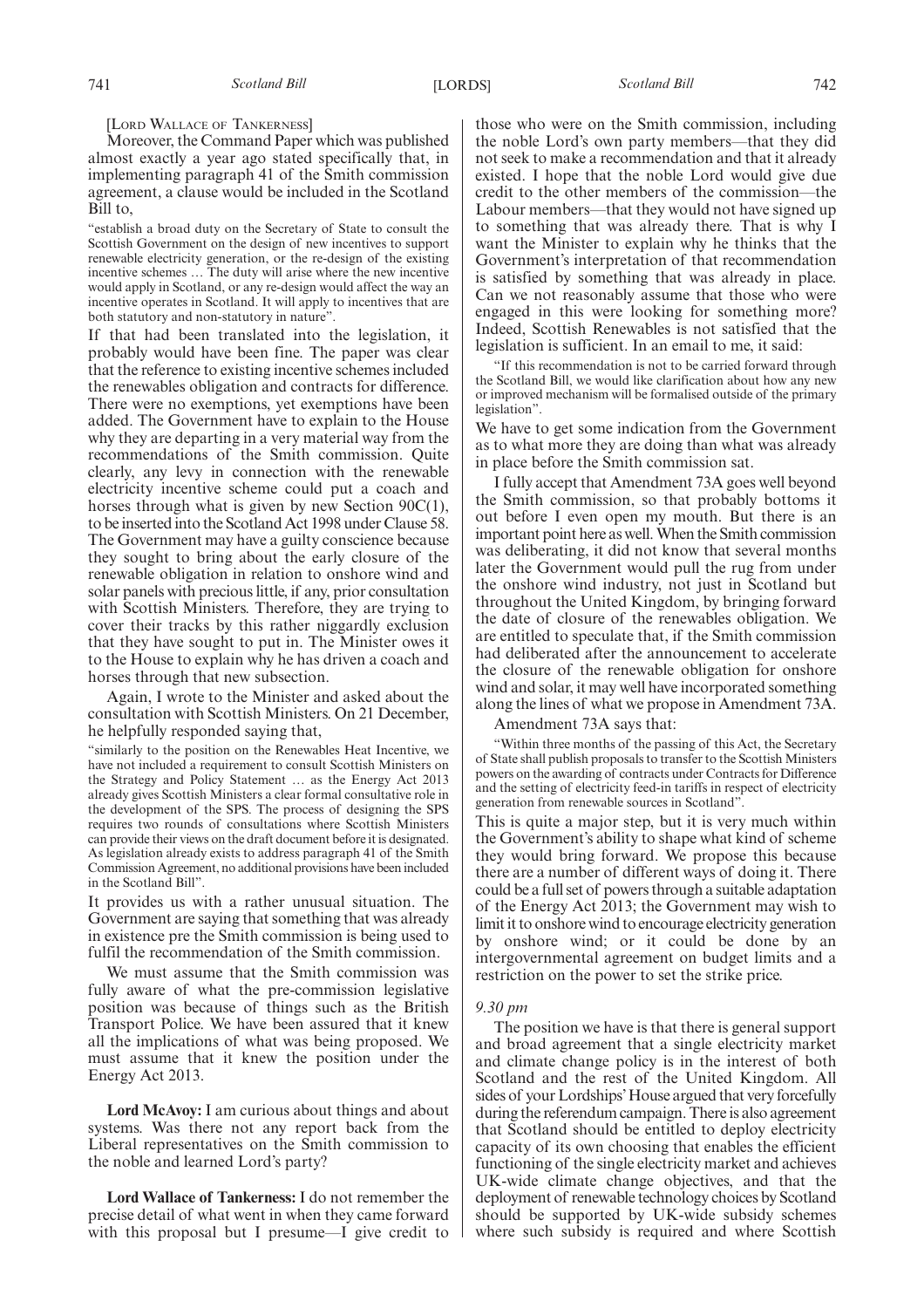deployment choices enable an overall reduction in the level of the UK-wide subsidy to deliver climate change policies.

I was the Enterprise and Lifelong Learning Minister in Scotland, and my noble friend Lord Stephen also had a big part to play in getting the offshore wind industry moving in Scotland. Many years of investment in that industry have brought about considerable advancements that have led to the generation of electricity by onshore wind being one of the cheaper forms of renewable energy. There is much scepticism in the industry as to whether the Government will do anything to support the onshore wind industry, but to give Scotland the opportunity to devise its own programme of contracts for difference and to develop the indigenous industries, skills and employment that go with that in a way that would help to reduce the cost to the United Kingdom taxpayer seems to be, by any stretch of the imagination, a win-win situation. I accept that this goes beyond the Smith commission but, as I have said, were the Smith commission deliberating today—in the light of what we have seen since the Government took office in May and brought forward their changes in the initial Energy Bill—one might expect this to be a sensible proposal to come from it. It is one that can suit the Government's agenda, as well as giving meaningful and worthwhile powers to the Scottish Parliament. I hope that it will commend itself to the Minister and that he will see that there is merit in this somewhat different but ambitious and innovative proposal. I beg to move.

**Lord Steel of Aikwood (LD):** My Lords, I shall speak to Amendments 68A and 69 in this grouping. They are quite different. Amendment 68A simply seeks to put into the Bill a reference to hydro-electricity. I mention this because it is the poor relation of the renewable energy sources. Solar and wind power are mentioned a lot; hydropower is hardly ever mentioned. I am talking about not the big hydro-electric schemes in Scotland, which have made a big contribution to our energy needs, but small hydro-electric schemes. For example, in none of the three big reservoirs that feed Edinburgh, from the old ones, Talla and Fruid, to the new one, Megget, which was built during my time as the local MP—I never thought to raise this at the time, so I plead as guilty as everybody else for overlooking this—was a turbine added to the dam outfall so that energy could be produced.

The argument is that these small schemes produce only enough energy for local consumption, but added together they can be very significant. I recently visited two quite new ones on the River Ettrick and the River Yarrow in my old constituency. I was very impressed by the contribution that they can make to local communities. It is true that, when the wind does not blow there is no energy produced from wind power and that when the sun does not shine solar power does not work, but the water is flowing all the time—rather excessively, as we have seen in recent days, but it is there all the time. Added together, small hydro-electric schemes can make a major contribution to the energy needs of the country. That is why I would like to see it in the Bill in the way I suggest in Amendment 68A. It is a modest amendment but one that I hope might find favour with the Government.

Amendment 69 is the same as the rather more sweeping one that my noble and learned friend has just put forward. Amendment 69 seeks to take out the extraordinary new subsection (3), which says that the Secretary of State does not need to consult Scottish Ministers about introducing any levies for renewable electricity incentive schemes. I simply do not understand why that provision is there. In my view, the more consultation we write into this Bill and the more we make it essential for the Scottish Government and the Secretary of State to consult, the better. I am surprised that this provision appears in the Bill at all and I support my noble and learned friend in seeking its removal.

**Lord Dunlop:** The noble and learned Lord, Lord Wallace of Tankerness, is very interested in these energy schemes and very knowledgeable about them, and has spoken on other pieces of legislation in this connection. He raised a number of specific points in the debate. I am, of course, very happy to meet him to discuss those further.

Clause 58 creates a formal consultative role for the Scottish Ministers in the design of renewable electricity incentive schemes that will apply in Scotland. Our aim is to ensure the Scottish Ministers are able to comment on the design of new incentives to support renewable electricity generation that will apply in Scotland, or the redesign of existing schemes as they relate to Scotland. The new arrangement provides for a general duty to consult the Scottish Ministers on the design of incentive schemes for renewable electricity which will apply with respect to the existing schemes as they relate to Scotland, and any new schemes that will apply in Scotland.

The noble and learned Lord has tabled amendments that would extend the scope of Clause 58 to heat incentive schemes. We have exchanged correspondence and discussed it further. He has put on the record the response that I gave in my letter, so I will not repeat what he has already said. However, we believe that these amendments would duplicate existing regulations and are therefore unnecessary.

Amendment 67 seeks to amend Clause 58 to require the Secretary of State to consult the Scottish Parliament, in addition to consulting the Scottish Ministers, on renewable electricity incentive schemes, treating the Scottish Parliament as a conventional stakeholder rather than a legislative body. The amendment requires the Secretary of State for Energy and Climate Change to statutorily consult all 129 Members of the Scottish Parliament when making changes to renewable electricity incentive schemes. In our view, this would lead to overly complex and time-consuming consultations that would affect the smooth operation of renewables schemes. For example, were the Scottish Parliament in recess, this could delay the conclusion of a consultation, delaying the implementation of UK government policy. The Government consider the inclusion of consultation with the Scottish Ministers is appropriate. However, Members of the Scottish Parliament are already able to make their views known during public consultations.

Amendment 68B seeks to amend Clause 58 to require the Secretary of State for Energy and Climate Change to consult the Scottish Ministers on amendments to renewable electricity support schemes which are of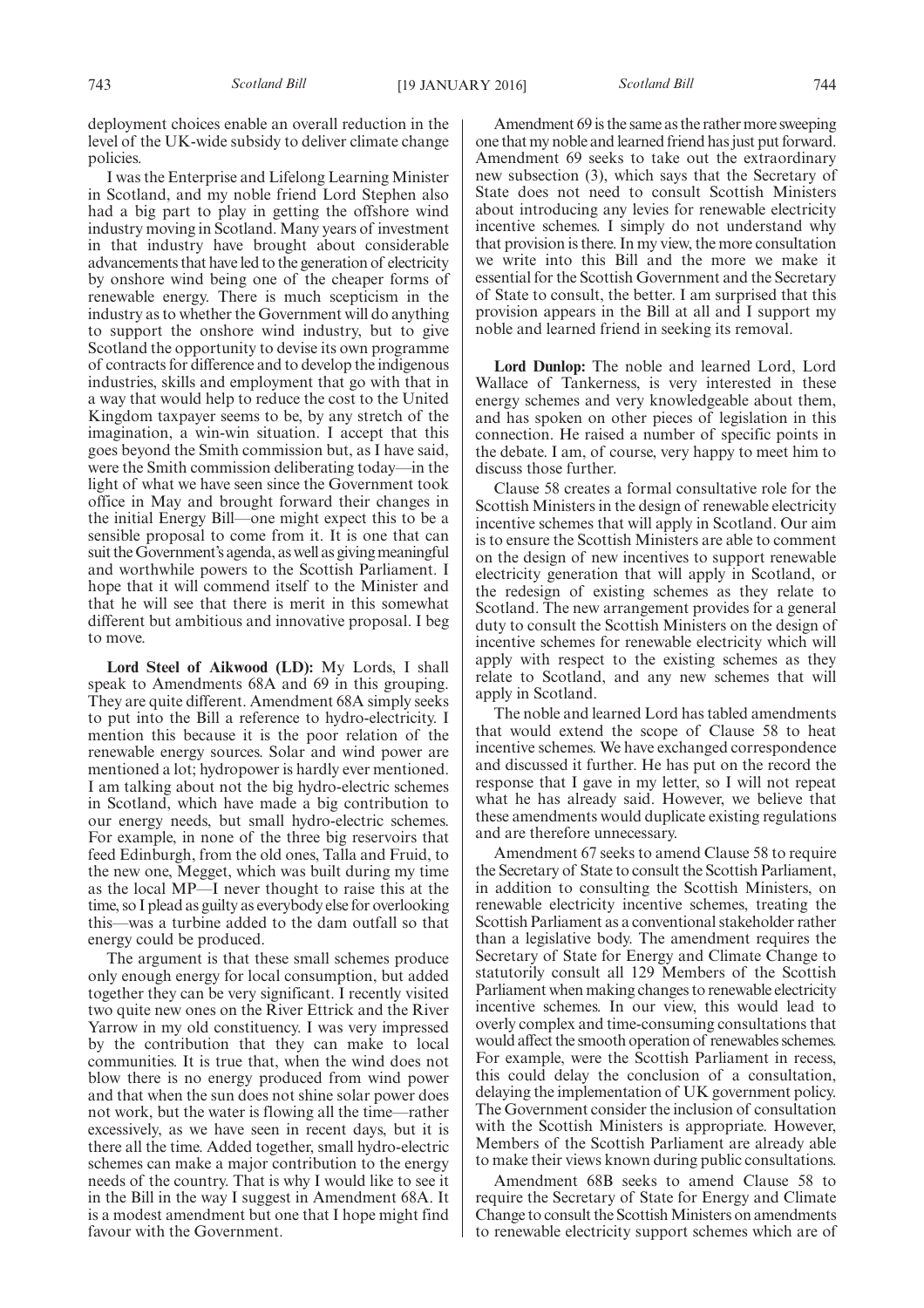#### [LORD DUNLOP]

a minor nature or are made only for technical or administrative reasons and to consult the Scottish Ministers about any levy in connection with a renewable electricity incentive scheme. The noble and learned Lord took on board the de minimis aspect of the first part of that. As drafted, Clause 58 excludes the requirement to consult the Scottish Ministers on minor, technical or administrative issues. In general, this exclusion will apply to changes unlikely to have a significant impact on generators or potential generators, such as making changes to references to technical documents, or making changes to an application procedure. This amendment would, therefore, lead to overly complex and time-consuming consultations that would affect the smooth operation of the schemes.

Amendment 69 also seeks to amend Clause 58 to require the Secretary of State for Energy and Climate Change to consult the Scottish Ministers about any levy in connection with a renewable electricity incentive scheme. I note what the noble and learned Lord said about that and I am very happy to discuss this further with him. Levies on particular companies—for example, electricity suppliers—are sometimes created to sit alongside renewable energy incentive schemes as a way of funding them. An example is the supplier obligation which requires electricity suppliers to pay for the contracts for difference scheme. Levies to fund renewable support schemes are considered to be a form of taxation and taxation is generally a reserved matter. Devolution of specific tax powers is dealt with elsewhere in the Smith commission agreement

**Lord Wallace of Tankerness:** I am grateful to the Minister for giving way. My first question is: where in the Smith agreement is provision made for such an exception? Secondly, even allowing for what he saysand I would want to read it and consult on whether it is a legitimate point—does the Minister not think this is drafted very widely? It says "any levy", and could completely negate what is set out in subsection (1).

**Lord Dunlop:** As I have said, I am very happy to meet with the noble and learned Lord to discuss this specific point and I undertake to do so.

Similarly, Amendment 68A is also unnecessary as the phrase "a renewable electricity incentive scheme" would include a hydropower incentive scheme. I met and discussed this with the noble Lord, Lord Steel, last week. I put on record the importance of small-scale hydro installations. Some 500 of these have been built in Great Britain since the start of the feed-in tariff scheme in April 2010. These installations represent a doubling in the number of hydro sites across the country but a significantly smaller proportion in terms of capacity, as none of these new sites is above 2 megawatts in size. The majority of these are in Scotland, where hydro accounts for 16% of the capacity of all feed-in tariff installations, with solar on 44% and wind on 39%. Going forward, the tariffs should still offer sufficient incentive for well-sited installations, with an estimated return of 9.2%, based on costs supplied by the industry. It is therefore estimated that around 500 further installations could be installed in the next three and a quarter years, to April 2018-19.

Clause 58 ensures that Scottish Ministers will have a formal consultative role on contracts for difference, the renewables obligation and feed-in tariff schemes, all of which incentivise the deployment of hydropower. Therefore, we do not believe it necessary to make specific provision for any of these amendments within the Scotland Bill and I ask that this amendment not be moved.

Amendment 73 would duplicate existing arrangements. The Energy Act 2013 already gives Scottish Ministers a clear, formal consultative role in the development of the Ofgem strategy and policy statement, which gives them an opportunity to influence its content. Section 135 of the Act makes the Scottish Ministers "required consultees" on drafts of the statement and Section 134 also requires the Secretary of State to consult them on the action that she proposes to take following any review of the statement. The current strategy and policy statement arrangements give effect to the Smith agreement and therefore the amendment is unnecessary.

Amendment 73A seeks to introduce a new clause to transfer powers to the Scottish Ministers to award contracts under the contracts for difference scheme and to set the level of feed-in tariffs in respect of electricity generation from renewable sources in Scotland. Publishing such proposals, as well as the transfer of any such powers, goes well beyond the Smith commission recommendations, as the noble and learned Lord himself said, which relate to consulting on establishing and amending schemes that apply or relate to Scotland. In addition, both contracts for difference and feed-in tariffs are Great Britain-wide schemes and do not currently operate in a regionally specific way. This is linked to the fact that we have a GB-wide integrated energy system on which those schemes rely, which has been shown to work well over many years and from which all energy consumers benefit.

Scotland has more than proportionally benefited from financial support from all GB bill payers under current energy policies. Around 9% of the UK population is in Scotland, but we estimate that just over 20% of the support under the renewables obligation as a whole around £760 million of the total—will go towards funding Scottish renewables projects. For feed-in tariffs, Scotland represents over 10% of the renewable electricity capacity installed to date, particularly in the wind and hydro sectors. In conclusion, I urge the noble and learned Lord not to move this amendment.

#### *9.45 pm*

**Lord Wallace of Tankerness:** My Lords, I am very grateful to the Minister for his reply and I certainly appreciate his offer to discuss this. I very much hope it will be a productive discussion.

There are things here which merit further discussion. In particular, Scottish Renewables does not feel that the Bill has met the Smith commission proposal on consultation on Ofgem's energy strategy and policy statement. Legislation might not be necessary, and I would be interested to pursue that with the Minister. Obviously, the Smith commission included the Deputy First Minister, who had overall ministerial responsibility for these matters during part of his time in office, so one assumes he felt that there was a need to go further than the Energy Act 2013.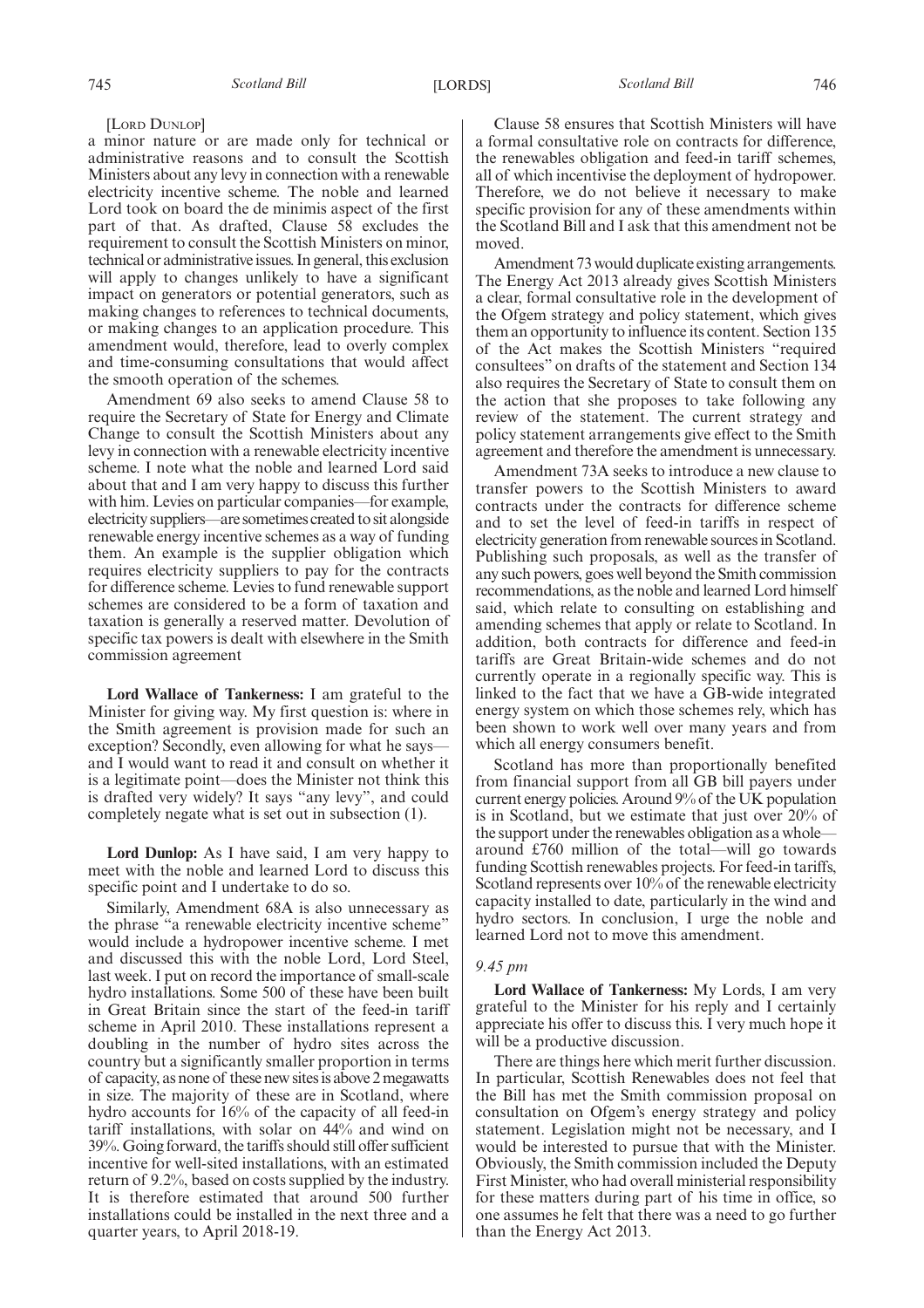I cannot say that I am surprised by the Minister's response to the new clause proposed by Amendment 73A, but it is unfortunate because this is an opportunity to build on the Smith commission in the light of developments that have taken place since. I will take one point of issue with the Minister. He talked about the importance of the integrated UK market and I entirely agree—indeed, I made that point myself. He seemed to indicate that there was no room within that for regional variations. Perhaps he should get those who prepared his brief to ask what has been going on for the past seven, eight or nine years. The renewables obligations have been dealt with on a separate Scottish basis under executive devolution, and this has worked very well. Indeed, my noble friend Lord Stephen and I, and our successors in office, have been able to do some innovative and imaginative things with the ROCs, so the system would not fall apart if there was regional variation. I am disappointed, and perhaps on reflection, the Minister may think there is still a case for that.

I thank the Minister for his offer of a meeting, which I will certainly take up. I am appreciative of that. I beg leave to withdraw the amendment.

*Amendment 65 withdrawn.*

*Amendments 66 to 72 not moved.*

*Clause 58 agreed.*

*Amendments 73 and 73A not moved.*

*Clauses 59 to 64 agreed.*

#### *Amendment 73B*

#### *Moved by Baroness Quin*

**73B:** After Clause 64, insert the following new Clause— "Political and economic impact of this Act on the United Kingdom

- The Secretary of State and the Scottish Ministers shall, in exercising any power or order provided for under this Act, consider—
- (a) the impact of exercising the power or order on the political and economic strength of the United Kingdom as a whole, and
- (b) the importance of strengthening the United Kingdom as a whole, both politically and economically."

**Baroness Quin:** Amendments 73B and 73C are in my name. I am glad there is cross-party support for Amendment 73C from the noble Lord, Lord Shipley, the noble Viscount, Lord Ridley, and the noble Lord, Lord Curry of Kirkharle, whom I am pleased to see in his place. Indeed, the noble Lord, Lord Shipley, has also co-signed Amendment 73B.

Both amendments have been tabled to highlight the issues in the Bill which have implications, and possible implications, for the rest of the United Kingdom. In particular, Amendment 73B refers to the areas bordering Scotland—the north-east of England and Cumbria. Amendment 73C asks for a report from Ministers within a year of the passing of the Act, and an impact assessment of its measures on the areas adjoining Scotland. In particular, it seeks an impact assessment of Parts 2 to 5.

Amendment 73B stresses the importance in implementing the Bill of having regard to the need to help promote the political and economic well-being of the UK as a whole. Many of us are very happy that the referendum result was a strong no, but people in Scotland voted to maintain the United Kingdom in its present geographical form because they wanted to see a successful UK in the future. A commitment to ensure the success of the UK as a whole is therefore important, as well as delivering on the Smith commission and the specific devolution proposals which the Bill contains.

When I tabled these amendments, I had not realised that so many of today's debates would in effect be about them. Many of the debates have been about not only respecting devolution but looking at ways of strengthening the UK as a whole. We had an interesting debate about the future of the British Transport Police. Whatever comes out at the end of this process, I think we would all agree that we need a system which ensures that there is effective policing of our transport network, including on cross-border trains. I say that with some feeling, given that every train I travel on to get from my home in Northumberland to this House is a cross-border train. I certainly want to see the highest safety standards on those trains. Similarly, I would like us to commit ourselves to ensuring that the UK as a whole is successful and, as far as we can, to ensuring its overall political and economic harmony.

When I spoke at Second Reading I said that I supported the Bill, and I do. These amendments, which are probing, do not seek to damage the Bill but arise from the concern we have expressed about the need to promote economic and social solidarity across the UK. A lot of today's discussion has been about the Smith commission and the extent to which it is set in stone. These amendments do not contradict the commission in any way, but they add to the requirements on Ministers regarding the UK as a whole. They would require that the need to improve the union of the UK is adhered to.

We are all influenced by our backgrounds and our ties with particular parts of the UK and, not surprisingly, as a north-easterner I am keen to see that the north-east prospers in the future. It has had a lot of economic upheaval in the past and has been very innovative in recent years, but it certainly needs to improve economically. I would not want any Bill before Parliament to result in worsening the position of one of the UK's poorer regions, so I do not apologise at all for tabling an amendment which is very much related to the north-east and Cumbria.

There were concerns in the north-east at the prospect of a yes vote in the referendum—concerns about what having an international border on our doorstep would mean for us, given the uncertainties about currency and immigration controls, for example. The two countries might have very different immigration policies. There were also concerns about people crossing the border each day for work—in both directions—and people wanting to access health services on either side of the border. Given the outcome of the referendum, we should certainly make a strong commitment to ensuring that people on both sides of the border have access to the facilities and services they need, and that those facilities and services are of a high standard.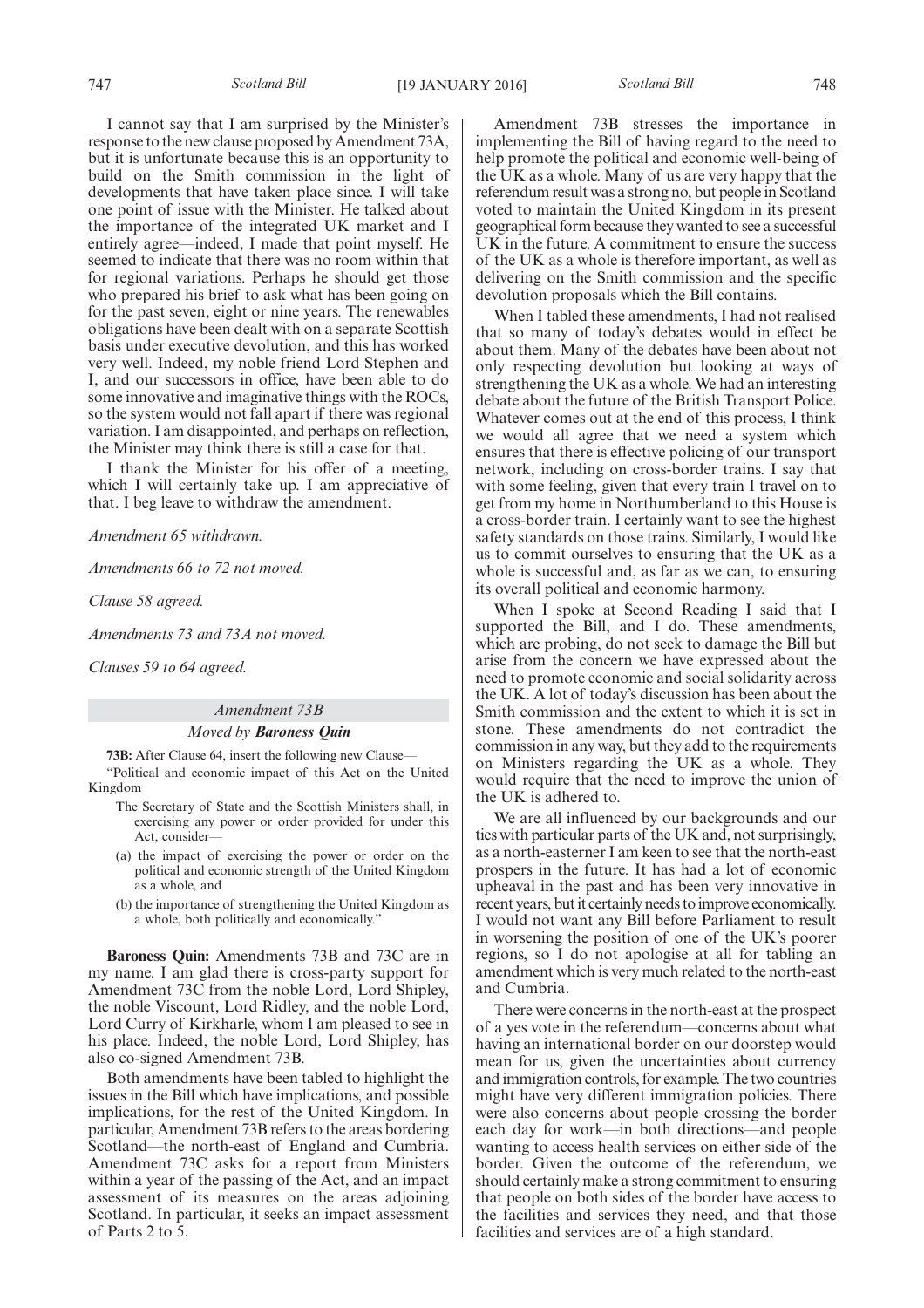#### [BARONESS QUIN]

Later in our proceedings we will be looking at air passenger duty, but here I will raise one transport issue that is of concern to people on both sides of the border and seems to me a prime candidate for a cross-border project which would help people on both sides of the border: the improvement of the A1 between Newcastle and Edinburgh. When driving last week up to Haddington in East Lothian, I was again very much aware that north of Morpeth almost until you get to Edinburgh, the road is a mixture of dual and single carriageway. That possibly explains why so many of the accidents on that road have been head-on collisions because people get confused about whether they are on a dual section of the A1 or a single section. The road is, ironically, entitled the Great North Road, but it is anything but that in its present state. What we do not want to see as a result of devolution is less prosperous areas of the UK losing out further, and we need to make a conscious commitment to avoid that happening. That will involve lots of practical measures.

The amendments might seem rather sweeping, but many different issues could be encompassed within them. Earlier, the noble and learned Lord, Lord Wallace of Tankerness, talked about the tribunal system and the usefulness of being able to transfer tribunals from one part of the UK to another in order to avoid backlogs. That seemed to me a small but rather important example of how we should ensure that the UK works better as result of what we are doing.

I would like the Government, in responding, to say two things. First, how do they intend to ensure that the UK will work more successfully in future? In particular, what cross-border projects are they in favour of to ensure that there is some enthusiasm across the border about improving roads, infrastructure and other facilities on which people on both sides of the border rely? I certainly hope that the Government will look sympathetically at the spirit of these amendments, and I look forward to the Minister's reply.

**Lord Shipley (LD):** My Lords, I rise to speak in support of Amendments 73B and 73C, to which my name is attached. I agree with the noble Baroness, Lady Quin, that the Bill concerns the whole of the United Kingdom and not just Scotland. It has to be considered not just from the perspective of the two Governments—the Scottish Government and the UK Government—but from the perspective of the people living in those parts of the United Kingdom that share a border with Scotland.

Although I support strongly the principles behind the Bill and welcome the proposals to devolve powers, responsibilities and further tax-raising capabilities to Scotland, I am very aware that the level of public spending on Scotland is significantly higher per capita in Scotland than it is in the north of England. To give the figures from the latest year for which they are available, in 2014-15 in the north-east of England the total identifiable expenditure on services per head was £9,347, in the north-west of England it was £9,197, in Yorkshire and the Humber it was £8,660, but in Scotland it was £10,374. These are very different levels of per capita spending, and they need to be explained so that the general public understands the basis for them. I look forward to seeing and considering the fiscal framework when it is published shortly, which I hope will explain these differences. We will then see what impact any changes will have on the operation of the Barnett formula and how far the Scottish Government will need to use their powers over income tax to pay for better public services, where they decide to have them, than are available in the rest of the UK.

The two amendments, Amendments 73B and 73C, reflect this problem. The UK and Scottish Governments should not proceed by disregarding the impact of the fiscal settlement on the rest of the United Kingdom. I hope that both Governments will understand the need for the whole of the UK to be strengthened, not just one part at the expense of another. In that respect, it is very important, as the noble Baroness, Lady Quin, explained, for there to be a report by both Governments on the actual impact on the areas south of the border. I hope that the Minister will recommend that it should become an annual statement, as it would aid public understanding of the devolution agreement.

#### *10 pm*

The noble Baroness, Lady Quin, talked about air passenger duty. If the Scottish Government reduced air passenger duty by 50% or 100% to boost Scottish aviation, the impact of such a decision on airports south of the border might be significant. A small outflow of passengers attracted by lower fares in Scotland could cause a movement of carriers. It would be of little help to the connectivity of the north-east of England if passenger duty was not reduced there in line with Scotland. One solution that the Minister may be prepared to consider would be to charge much lower rates of air passenger duty for non-congested airports.

The amendments are intended to provide a positive probing of the issues, and I hope that it may be possible between Committee and Report for us to meet the Minister to talk further if that would help.

Finally, there is one other matter. We need to clarify people's rights, whichever side of the border they live on, to access public services across the border if that is easier for them. I hope that, during the passage of the Bill, this matter can be clarified.

**Lord Curry of Kirkharle (CB):** My Lords, I welcome the opportunity to participate in Committee on the Scotland Bill. I support the comments of the noble Baroness, Lady Quin, and the noble Lord, Lord Shipley. The noble Viscount, Lord Ridley, has also put his name to the amendment.

I support Amendment 73C, requiring the preparation of a report reviewing the impact of Parts 2 to 5 of the Bill on the areas adjoining Scotland, particularly Cumbria and the north-east of England. Having been born and bred in Northumberland, I naturally have a vested interest in its economic welfare, and I am concerned when I suspect that legislation such as this may indirectly, but perhaps significantly, disadvantage the north-east. I was a member of the Adonis review team, which was commissioned to look at the economy of the north-east of England. As a consequence, I am critically aware of the interdependencies between Scotland and the north-east of England.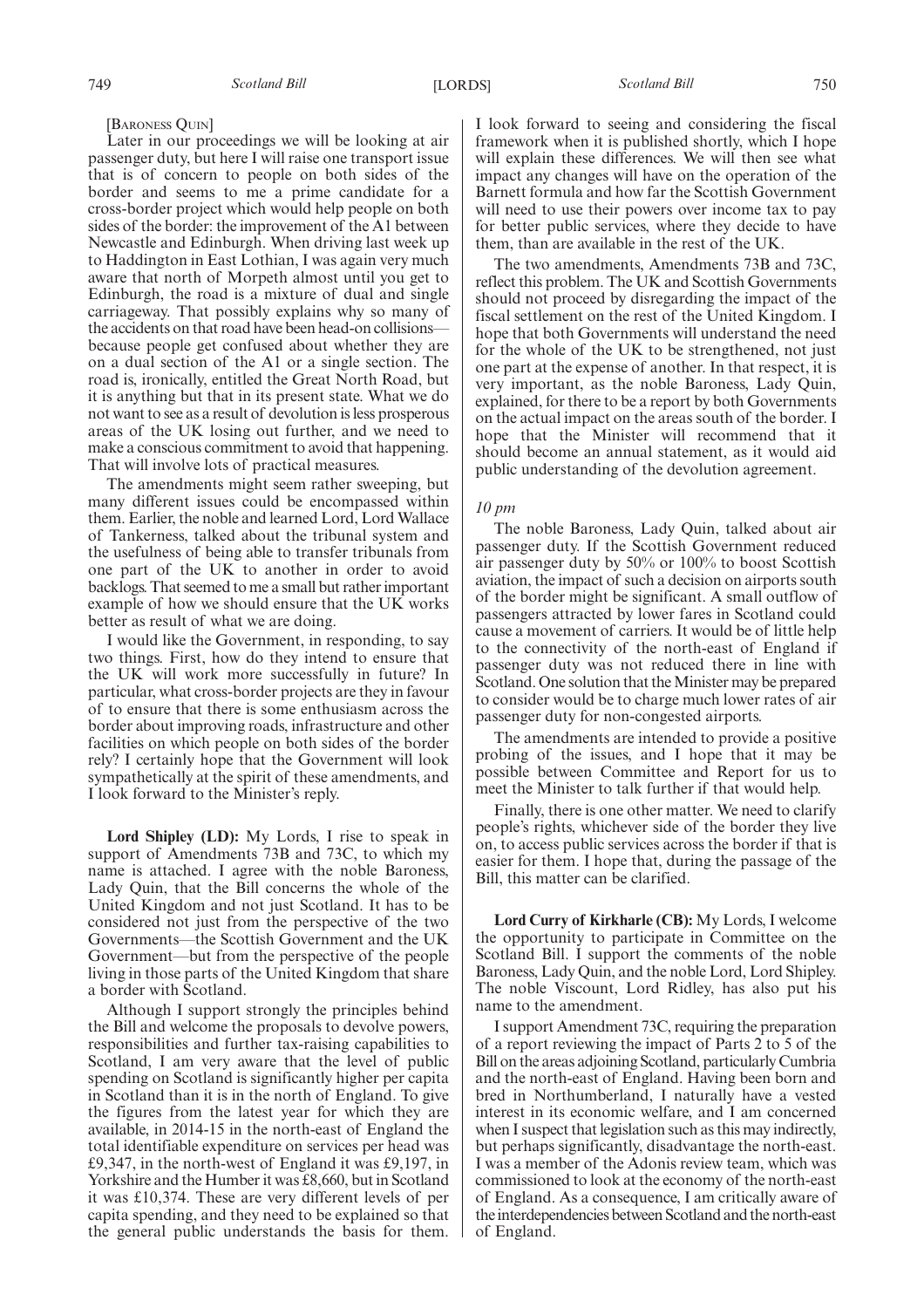According to the Scottish Government's figures, which the noble Lord, Lord Shipley, has already cited, £1,200 more per capita of public expenditure is spent in Scotland than in England. The Bill will allow further investment in Scotland, which is good for Scotland like my colleagues, I do not oppose the Bill—but the consequence could be that the gap becomes even wider, to the economic detriment of the north-east. This is serious in view of the fact that many of the social indicators, geographic challenges and historic dependence on heavy industries are very similar in the north-east of England to those in Scotland.

Not only does the north-east receive some of the lowest funding in England, it borders Scotland, which has the highest spend per capita in the United Kingdom due to the Barnett formula, which will have increased benefits as a consequence of the Bill. The current irrelevance of the Barnett formula has been widely recognised, even by Lord Barnett himself, who called it "grossly unfair" and called for it to be scrapped. It was deeply regrettable that the Prime Minister gave an undertaking at the time of the Scottish independence referendum not to review it. I believe that it should be reviewed and that it is now unavoidable and overdue, and that will become even more apparent if an economic report was prepared and published after one year, as we have suggested in this amendment.

I fully understand that the north-east is included in the northern powerhouse concept. As noble Lords know, we in the north-east have constantly to remind Whitehall that the northern region does not end in Manchester, York or Leeds. Even if the investment promised in the northern powerhouse materialises, it will not compensate for the shortfall in public expenditure. So the north-east is still expected to compete with both Scotland and much of England, despite receiving much lower public support. The noble Lord has mentioned the potential impact on the airport in Newcastle. One could not conceive of a situation where London Stansted was granted special favour over Heathrow—yet that is exactly what may happen between Edinburgh and Newcastle.

I expect the Minister to counter our arguments by referencing the devolution agreement for the north-east. This is very welcome and a huge step forward, but it does not compensate for the differential in funding between the north-east, Scotland and much of England. The north-east is proud of its history; it is making good progress in reducing unemployment and increasing economic growth, but it could contribute even more to the overall economy of the United Kingdom, given a more level playing field. For these reasons, I support this amendment, and I hope that it will be supported by the Minister.

**Lord McAvoy:** My Lords, I rise to congratulate my noble friend Lady Quin, who is a long-standing friend of Scotland, and tonight has epitomised concerns not only for her own north-east homeland and heartland but also of her fellow citizens in Scotland. She has been a great supporter of Scottish causes throughout the years and a doughty champion for her own north-east area. It is a tribute to her commitment to both these areas that she has been here so long waiting patiently—or maybe impatiently—as the night wore on.

As was the case on the first day in Committee, on the face of it a review is reasonable enough. I accept that these are probing amendments, but we have mild objections on the grounds that they afford no agency to the Scottish Parliament when it comes to the parties to be consulted and the general scope and remit of the review, and it is generally left to the discretion of Secretary of State. When there is a lack of parameters or involvement with the Scottish Parliament, that provides the Secretary of State with considerable scope to set the terms of any convention and what is reviewed.

We think that the answer, or at least part of it, lies in the constitutional convention that we support, which would involve every nation and region in the country being engaged in a dialogue with the people about how power needs to be dispersed, not just in Scotland, Wales and Northern Ireland but in England, too. Quite rightly, there are concerns, particularly in the north-east and Cumbria, and maybe in other parts of England as well, that there is no detriment to their areas with the passing of more devolution to the Scottish Parliament. It is quite right that these concerns are raised; they are representing their areas well in bringing these concerns.

I do not know the noble Lord, Lord Shipley, that well, but I certainly know my noble friend and know that she will be motivated. As the noble Lord, Lord Shipley, said, it is a concern not just for one side of the border but for both sides so that we can all come to a mutual way of working and find forums for agreeing matters of dispute or interest, or problems causing particular tension. I welcome the discussion from both my noble friend Lady Quin and the noble Lord, Lord Shipley, and I commend both of them for bringing this forward for discussion.

**Lord Dunlop:** First, I echo what the noble Lord, Lord McAvoy, said about the noble Baroness, Lady Quin, who I know to be a doughty champion for the north-east. I support the sentiment behind the amendment; Governments should always consider the impact on the union and, in particular, the economy, when they make decisions. Likewise, before and after making policy, Governments should as a matter of course assess whether any particular region is impacted disproportionately. That is not just my view; it is this Government's stated policy and our approach in practice. Not only that, but there are opportunities for Parliament to scrutinise the Government as they do this and hold us to account. I welcome and encourage that scrutiny.

The UK Government have considered carefully the impact of devolution on the union as a whole throughout the development process for this Bill. The commission set up by the noble Lord, Lord Smith of Kelvin, had that at its heart. One of the principles under which the commission operated was to,

"not cause detriment to the UK as a whole nor to any of its constituent parts".

As the Committee will be aware, the UK Government and the Smith commission rejected candidates for devolution—for example, the devolution of national insurance. I believe it is right that they did, precisely because devolution of such areas could undermine the union. However, the UK Government also believe that devolution to the Scottish Parliament will make it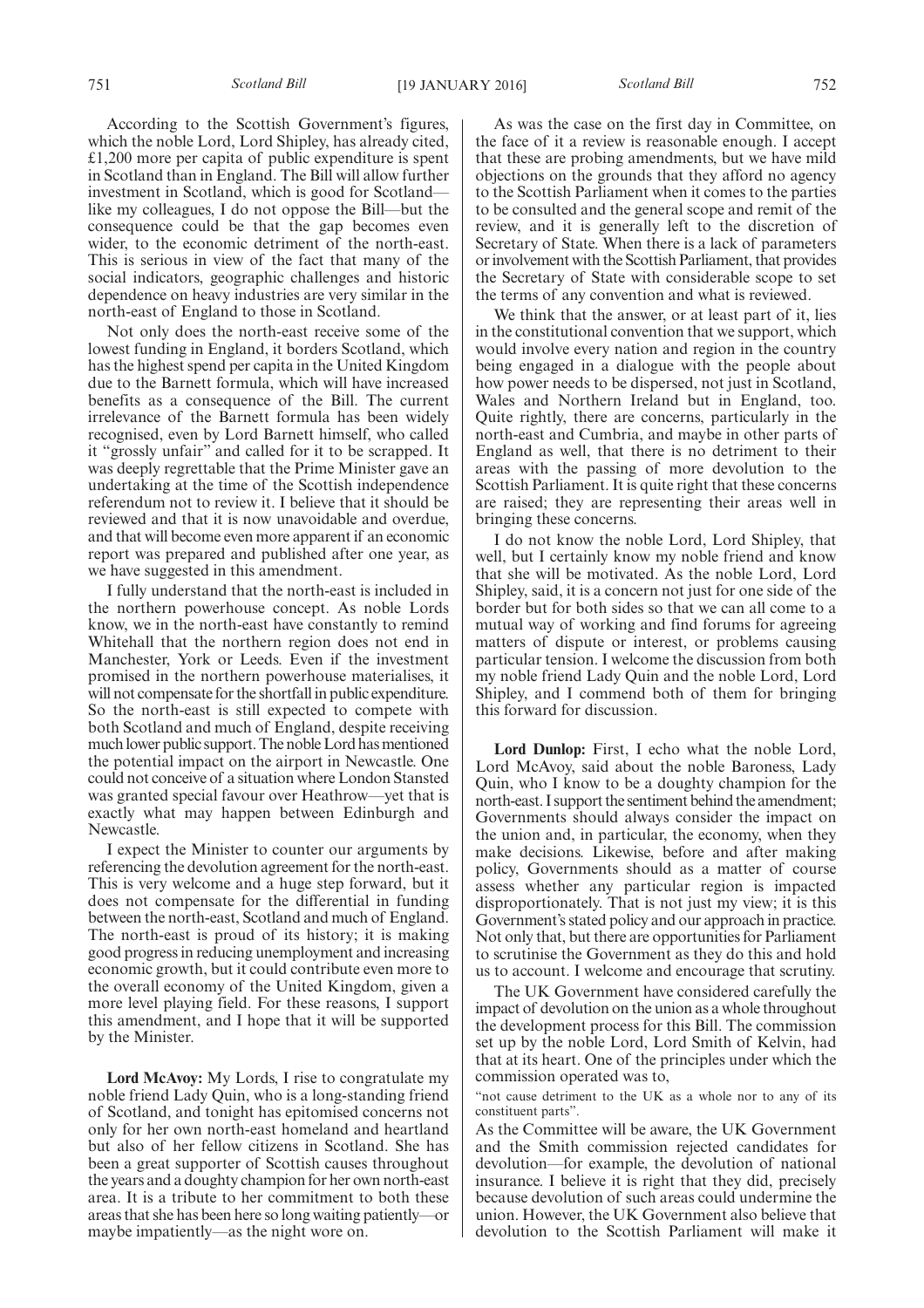#### [LORD DUNLOP]

more accountable to the people who elect it. Our objective has always been to encourage that accountability without undermining the union. Let me reassure the Committee that this Government do not require a legal requirement in the Scotland Bill to ensure that we take these considerations into account.

I hope I can give similar reassurance on how the UK Government consider the impact of policy-making on specific regions and locations. This Government are committed to rebalancing growth across the country, from creating a northern powerhouse to strengthening our great city regions. A number of noble Lords mentioned this. To give a specific example, the UK Government are well aware of the potential impact of the devolution of air passenger duty. That is why we have issued a discussion paper and consultation to engage stakeholders and find a workable solution. There are procedures in place. These policies are scrutinised in Parliament and open to challenge, especially in the other place where MPs can represent their constituency interests in Parliament.

The noble Baroness suggested joint working on projects on both sides of the border. I entirely agree with that sentiment. The borderlands initiative is a good example of that sort of work. The noble Lord, Lord Shipley, raised reporting. I am very happy to look at it as a subject and at how it could be further improved. I am always happy to meet, and I would be very happy to meet him.

While I fully support the sentiment behind these amendments, I do not believe requirements in legislation are necessary. The UK Government are committed to this approach. The fiscal framework and how we put into practice the no-detriment principle were raised by a number of noble Lords. I am certain that we will return to them on our next day in Committee. I urge the noble Baroness to withdraw the amendment.

**Baroness Quin:** My Lords, I am grateful to the Minister for his reply and to noble Lords who spoke in favour of the amendments and their spirit. I am also grateful to my noble friend Lord McAvoy for his sympathetic reply to the concerns that have been raised. I hope that the Government's commitment to the union and to cross-border projects and ventures will be translated into reality in many practical ways. We look forward to seeing the results of that in coming months and years.

The noble Lord, Lord Curry, mentioned concern that we sometimes have in the north-east that the northern powerhouse seems to be concentrating on areas to the south of us, particularly on Manchester and Leeds. I wish them every success, but we wish to be fully part of the initiative. I am glad that the noble Lord made that point. I am glad that these issues have been aired. I hope that the Government will take them to heart. I beg leave to withdraw the amendment.

*Amendment 73B withdrawn.*

*Amendment 73C not moved.*

*House resumed.*

*House adjourned at 10.15 pm.*